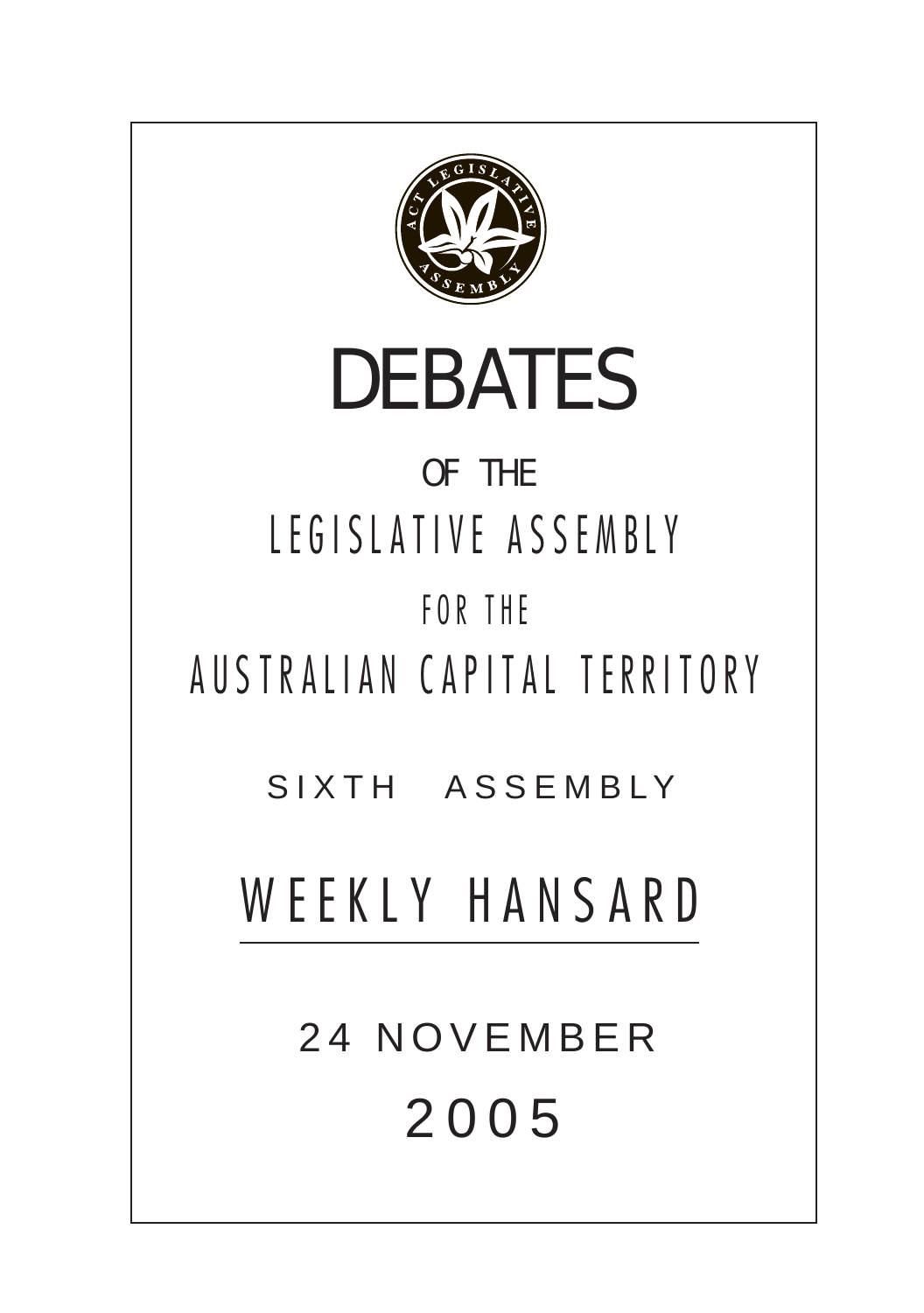# Thursday, 24 November 2005

| Crimes (Offences Against Pregnant Women) Amendment Bill 2005  4569       |  |
|--------------------------------------------------------------------------|--|
|                                                                          |  |
|                                                                          |  |
|                                                                          |  |
|                                                                          |  |
|                                                                          |  |
|                                                                          |  |
| Questions without notice:                                                |  |
|                                                                          |  |
|                                                                          |  |
|                                                                          |  |
|                                                                          |  |
|                                                                          |  |
|                                                                          |  |
|                                                                          |  |
|                                                                          |  |
|                                                                          |  |
|                                                                          |  |
|                                                                          |  |
| Supplementary answers to questions without notice:                       |  |
|                                                                          |  |
|                                                                          |  |
|                                                                          |  |
|                                                                          |  |
|                                                                          |  |
|                                                                          |  |
|                                                                          |  |
|                                                                          |  |
|                                                                          |  |
|                                                                          |  |
|                                                                          |  |
|                                                                          |  |
|                                                                          |  |
|                                                                          |  |
| Justice and Community Safety Legislation Amendment Bill 2005 (No 3) 4653 |  |
|                                                                          |  |
| Adjournment:                                                             |  |
|                                                                          |  |
|                                                                          |  |
|                                                                          |  |
|                                                                          |  |
|                                                                          |  |
|                                                                          |  |
|                                                                          |  |
|                                                                          |  |
|                                                                          |  |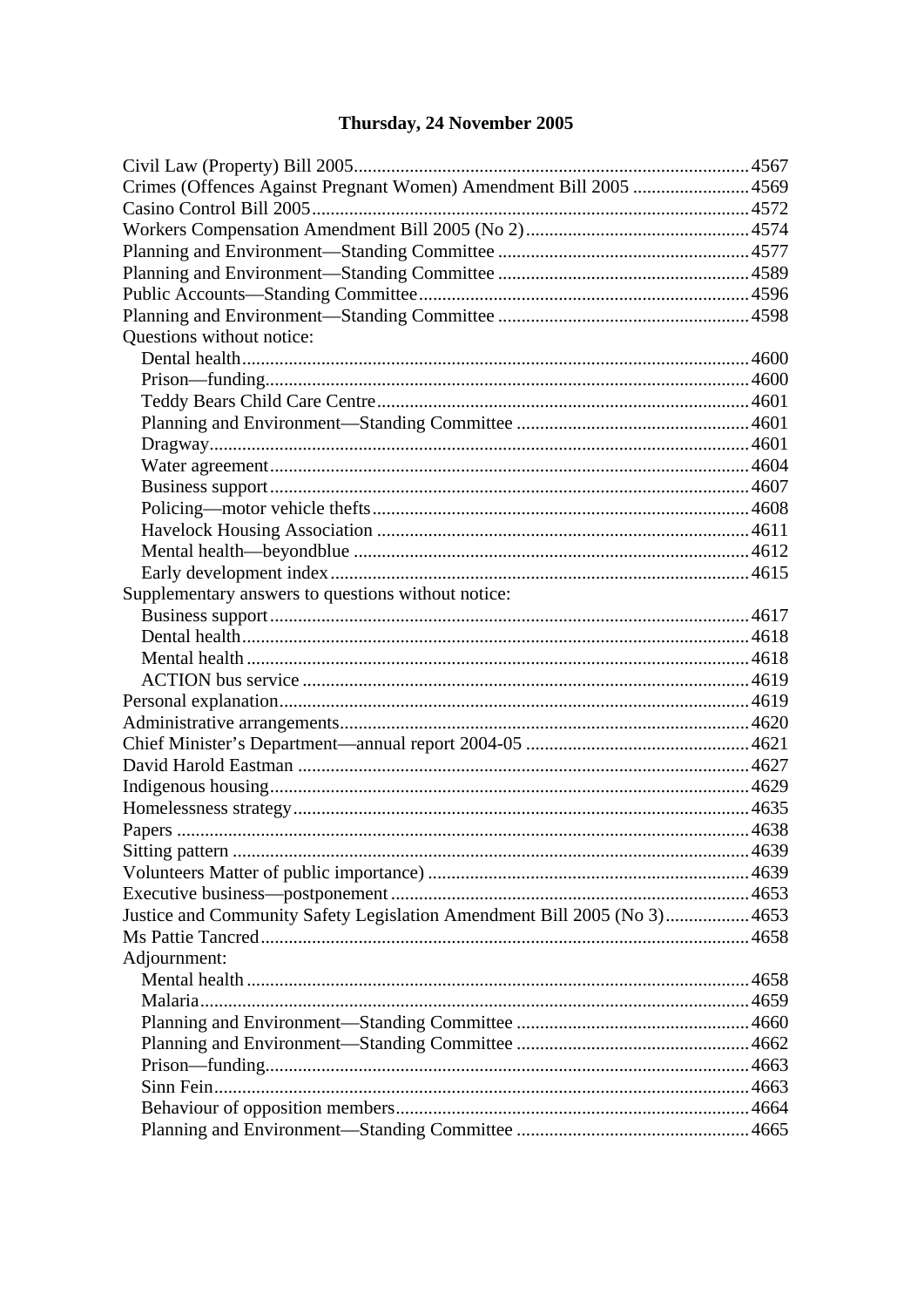| <b>Schedule of Amendments:</b><br>Schedule 1: Justice and Community Safety Legislation Amendment Bill |  |
|-------------------------------------------------------------------------------------------------------|--|
|                                                                                                       |  |
| Answers to questions:                                                                                 |  |
|                                                                                                       |  |
|                                                                                                       |  |
|                                                                                                       |  |
|                                                                                                       |  |
|                                                                                                       |  |
|                                                                                                       |  |
|                                                                                                       |  |
|                                                                                                       |  |
|                                                                                                       |  |
|                                                                                                       |  |
|                                                                                                       |  |
|                                                                                                       |  |
| Community linking and needs assessment service (Question No 690) 4685                                 |  |
|                                                                                                       |  |
|                                                                                                       |  |
|                                                                                                       |  |
|                                                                                                       |  |
|                                                                                                       |  |
|                                                                                                       |  |
|                                                                                                       |  |
|                                                                                                       |  |
|                                                                                                       |  |
|                                                                                                       |  |
|                                                                                                       |  |
|                                                                                                       |  |
|                                                                                                       |  |
|                                                                                                       |  |
|                                                                                                       |  |
|                                                                                                       |  |
|                                                                                                       |  |
| Winnunga Nimmityjah Aboriginal community health service (Question No 709)4696                         |  |
| Gugan Gulwan Aboriginal Corporation program (Question No 710) 4696                                    |  |
| Gugan Gulwan Aboriginal Corporation program (Question No 711) 4697                                    |  |
|                                                                                                       |  |
|                                                                                                       |  |
|                                                                                                       |  |
|                                                                                                       |  |
|                                                                                                       |  |
|                                                                                                       |  |
|                                                                                                       |  |
|                                                                                                       |  |
|                                                                                                       |  |
|                                                                                                       |  |
|                                                                                                       |  |
|                                                                                                       |  |
|                                                                                                       |  |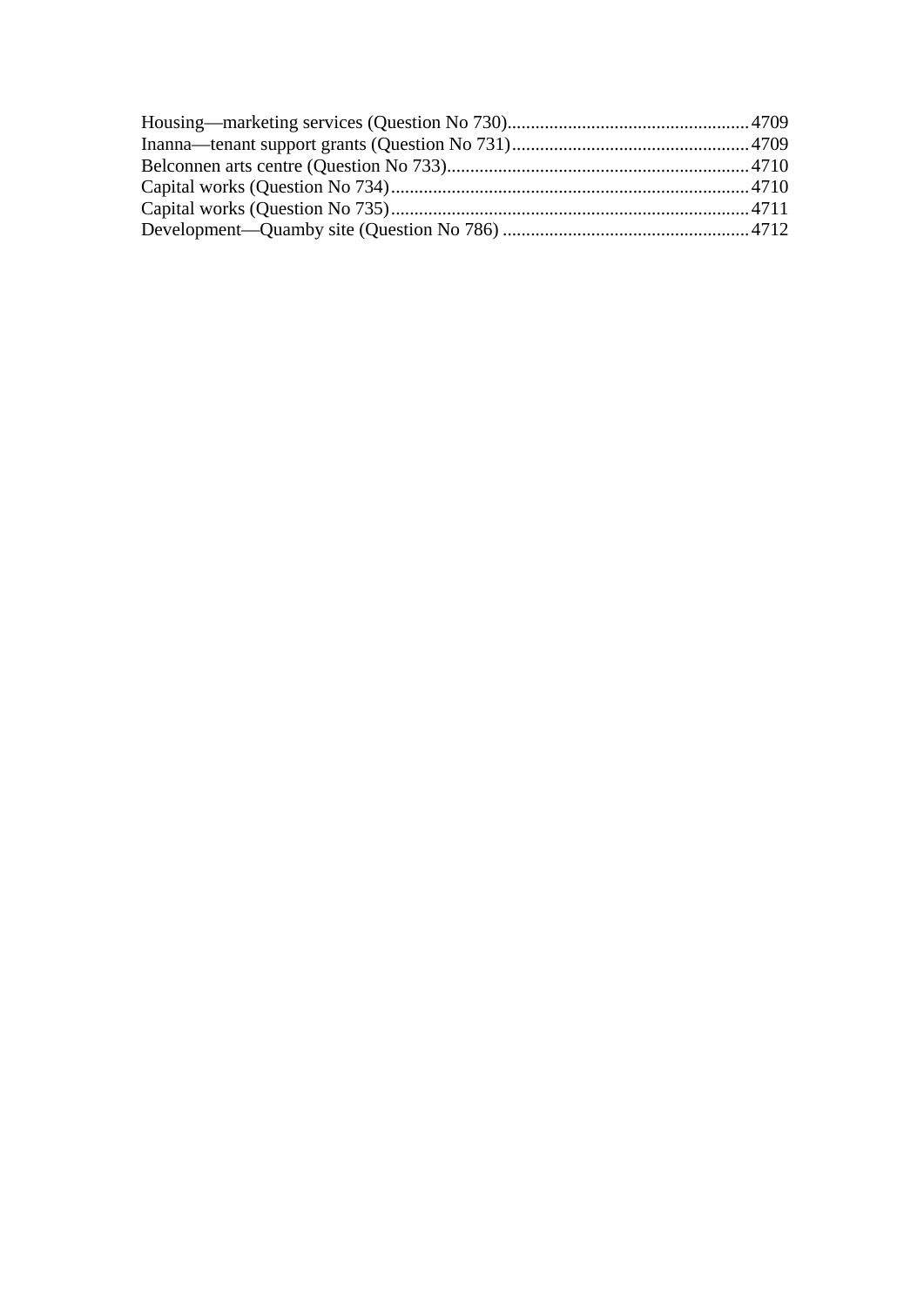# <span id="page-4-0"></span>**Thursday, 24 November 2005**

**MR SPEAKER** (Mr Berry) took the chair at 10.30 am and asked members to stand in silence and pray or reflect on their responsibilities to the people of the Australian Capital Territory.

# **Civil Law (Property) Bill 2005**

**Mr Stanhope**, pursuant to notice, presented the bill, its explanatory statement and a Human Rights Act compatibility statement.

Title read by Clerk.

**MR STANHOPE** (Ginninderra—Chief Minister, Attorney-General, Minister for the Environment and Minister for Arts, Heritage and Indigenous Affairs) (10.32): I move:

That this bill be agreed to in principle.

The government has been committed for some time to simplifying ACT property law. The Civil Law (Property) Bill 2005 is the culmination of a 10-year program to consolidate the law of property in the ACT.

Members of the Assembly will recall that the government tabled this bill as an exposure draft bill on 23 June 2005, inviting the community and interested parties to comment on the proposal to create a single law that consolidates the provisions of the existing law of property. As no formal submissions were received, I now present the Civil Law (Property) Bill to the Assembly.

Members of the Assembly will also remember that in the first session of parliament the government introduced legislation that consolidated that part of the civil law that dealt with wrongs and in doing so rewrote almost the entirety of ACT law in that area. Calls to undertake a similar reform program in property law first were initiated in 1976, when the Blackburn commission reported to the commonwealth Attorney-General about the need to reform ACT conveyancing law. The commission stressed the need for a fundamental review of the law relating to real and personal property in the ACT. It saw the theoretical structure of property law as it stands, that is, based on the view that land is primarily the economic basis of the hereditary family group, as being irrelevant to the needs of the Australian community, who view land primarily as a commodity.

The commission was also of the view that fundamental review was necessitated by a radical change in patterns of land use, caused particularly by the growth of urbanisation. According to the commission, this change led to an increase in conflicts between different land uses; it considers that more careful planning of use and protection of land resources needs to be considered as part of the law dealing with property. Of considerable importance, the commission pointed out that the law relating to property in the ACT cannot be found in a complete conveyancing act or property act. In the ACT the law relating to conveyancing can be found in the common law; in imperial acts; the Conveyancing and Law Property Act 1898 of New South Wales and a variety of other New South Wales acts which apply in the ACT; some sections of the New South Wales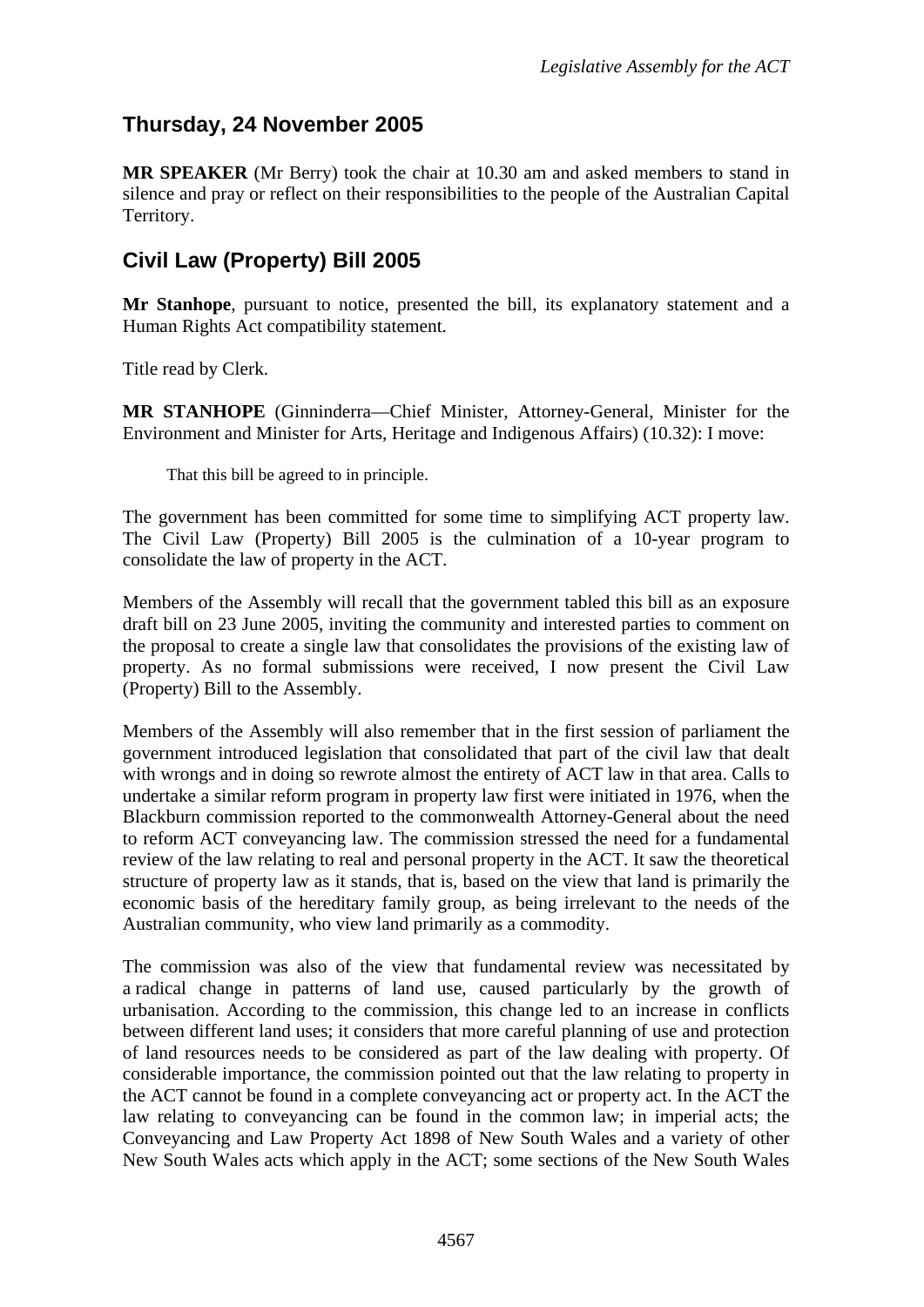Conveyancing Act, as applied and modified in the ACT by the Conveyancing Act 1951; the Law of Property (Miscellaneous Provisions) Act 1958 and the Trustee Act 1957.

This situation, according the commission, urgently needed modification and simplification. The commission felt, however, that it was not in a position to be able to undertake the complete revision of the law relating to property in the ACT, undertaking instead a more limited review designed to remove anomalies, clarify sections and limit, as far as possible, the number of steps required to be taken to effect the conveyance of land in the ACT.

The program examined the old ACT law relating to the law of property. While for many centuries this law covered the acquisition of interests in land and goods, it has been largely overtaken by modern legislation. The sale of land is now regulated under the Land Titles Act of 1925 and the sale of goods is regulated by sale of goods and fair trading laws. The review only tangentially examines the modern legislation. It is a housekeeping exercise aimed at discovering and making more accessible old rules that might continue to have relevance to legal transactions in the ACT.

It is unwise to attach too great an importance to the old law, but neither should it be underrated. It is a confusing maze of legislation. Much of it is archaic, unintelligible language. For example, until very recently it was still the law that;

The due registration in the office of the Registrar-General of any deed of feoffment shall operate as and be for the purposes equivalent to livery of seisin as to the lands and hereditaments comprised in and intended to be conveyed by such a deed of feoffment, the same in all respects as if there had been livery of seisin actually made and given of the same lands and hereditaments in the most valid and effectual form and manner.

In plain English, this simply means, perhaps surprisingly, that a modern transfer of property has the same effect as handing over the ring of the door of the building or, if there is no building, a clod of earth. The underlying basis of many old conveyancing laws is completely alien to modern conceptions and needs. In a period of great personal mobility, geographically, socially and economically, land is fundamentally a place of shelter and, if owned, an investment.

Older conceptions based on archaic feudal and medieval dogma and expressed in quasi-magical law-French phraseology are now irrelevant to modern conveyancing transactions. The laws reflect the overriding concern of English society from early medieval society to the 19th century for the ownership or control of land, upon which political power, wealth and social position then depended. The laws are fragmented and, in some cases, duplicated. There are significant gaps in the laws in certain areas. In short, access to the conveyancing laws for the public and the legal profession is poor. The laws do not serve the interests of the modern ACT community.

The program was undertaken as a step in the process of simplifying and bringing up to date ACT conveyancing laws. It was conducted under the ACT legislation review program. As a first stage, in 1996 a detailed review and restatement of the law was published and widely distributed. Subsequently, many of the recommendations in the report to remove archaic provisions have been actioned through a series of review laws. A partial codification has occurred around some of the provisions.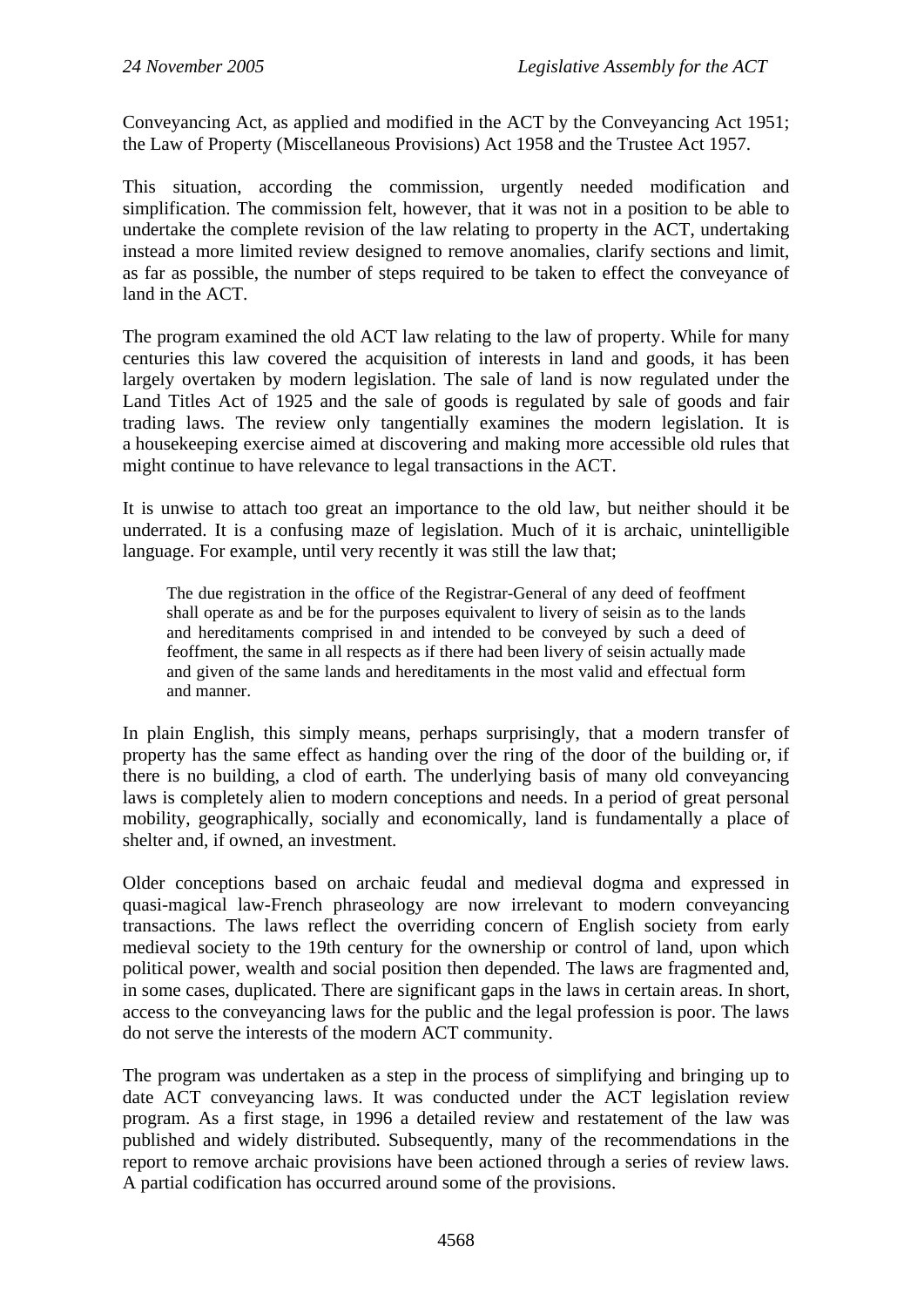<span id="page-6-0"></span>The bill takes the program to its final logical conclusion of stage one of the reform process—a single law that consolidates the provisions of the existing law. This meets the government's objective of reducing fragmentation of the laws and reducing unnecessary complexity in the laws. It reduces confusion and uncertainty as to which laws apply in the territory and as to what the law is. It eliminates redundant, irrelevant and inappropriate legislation adopted or made on a piecemeal and often uncritical basis. Finally, it reduces archaic language and rationalises drafting styles and techniques. Stage two will involve reform of some of the law of property after wide consultation with the law society and the community, particularly the commercial and retail interests that might be affected by any reforms. I present the Civil Law (Property) Bill 2005 to the Assembly.

Debate (on motion by **Mr Stefaniak**) adjourned to the next sitting.

### **Crimes (Offences Against Pregnant Women) Amendment Bill 2005**

**Mr Stanhope,** pursuant to notice, presented the bill, its explanatory statement and a Human Rights Act compatibility statement.

Title read by Clerk.

**MR STANHOPE** (Ginninderra—Chief Minister, Attorney-General, Minister for the Environment and Minister for Arts, Heritage and Indigenous Affairs) (10.39): I move:

That this bill be agreed to in principle.

This bill will amend the Crimes Act 1900 to make a number of aggravated offences directed to achieve greater protection for pregnant women and their pregnancies. The bill recognises that some acts of violence are worse than others and that violence to a pregnant woman that results in serious harm to her pregnancy or to a child subsequently born alive deserves separate and severe treatment. The bill also reflects a community desire for appropriate sanctions for malicious acts against pregnant women.

During debate on the Crimes Amendment Bill introduced by the opposition, I informed members of the Assembly that I would be introducing the provisions contained in this bill into the Criminal Code. The government is currently in the process of developing chapter 5 of the Criminal Code, which deals with fatal and non-fatal offences against the person.

The subject matter and issues raised in chapter 5 are numerous and complex. They include the construction of offences such as: murder, manslaughter, causing serious harm, the defence of lawful child correction and offences relating to drink spiking, to name just a few. Chapter 5 is a very important component of the Criminal Code and the laws of the territory generally. The government is committed to progressing reform of the criminal law in a comprehensive and appropriate manner. The government is also committed to undertaking an appropriate consultation process in relation to chapter 5. For these reasons it was not possible to introduce chapter 5 this year.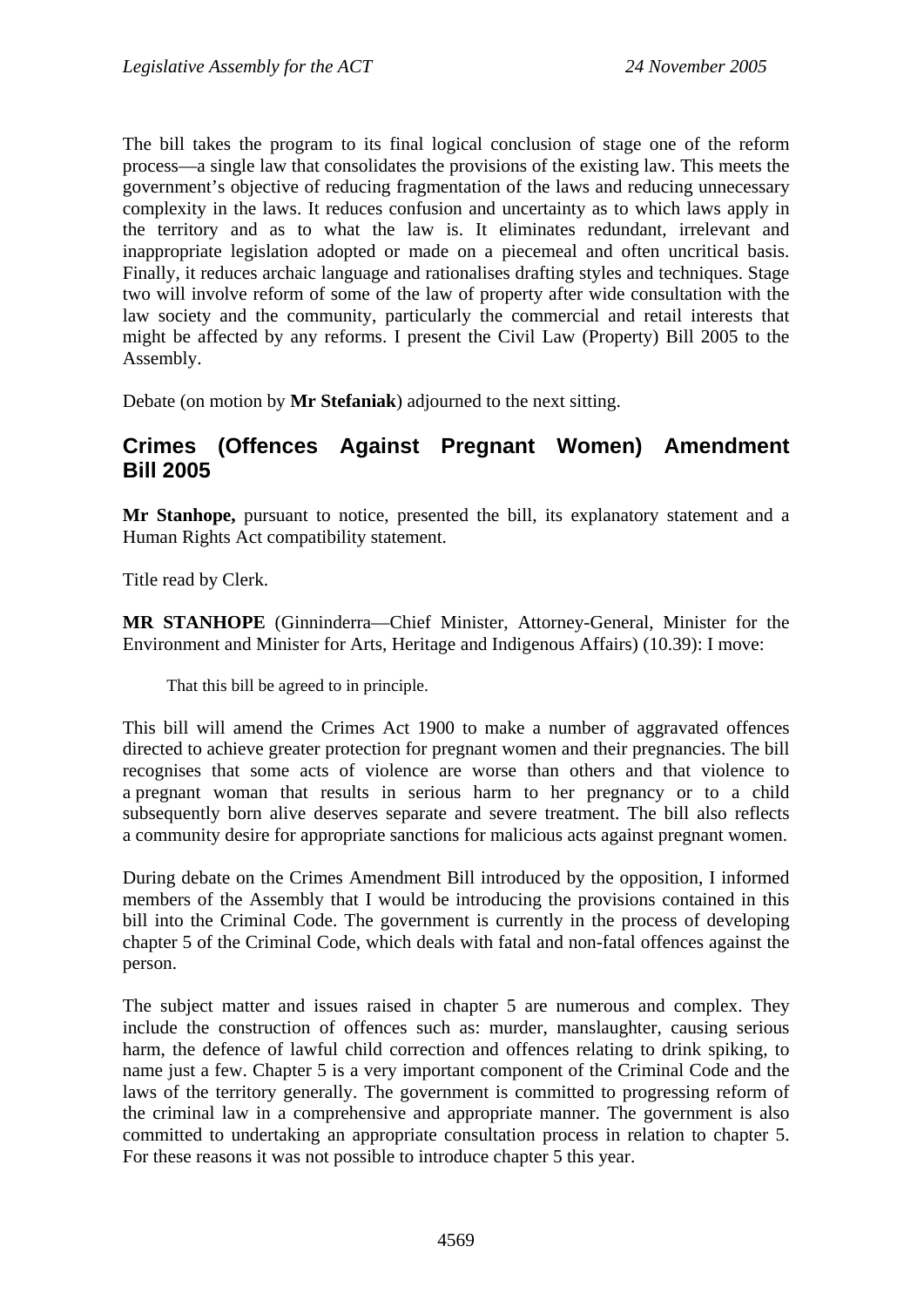I am aware of the Assembly's concern that the current law in the ACT does not adequately deal with offences against pregnant women that result in the loss of, or serious harm to, the mother's pregnancy. The government shares these concerns. I am also aware of the community's desire that malicious acts towards pregnant women be dealt with appropriately. This desire is not unique to the territory. In recent years there have been some tragic cases in several Australian jurisdictions where acts of violence or the commission of offences have resulted in the loss of a mother's pregnancy. This has seen several jurisdictions legislate on this matter using a variety of approaches.

In recognition of the importance of the matter to this government, the Assembly and the community, the government has developed aggravated offences for offences committed against pregnant women for immediate inclusion in the Crimes Act. The provisions, however, will be reproduced in chapter 5 when that is developed for introduction next year.

The bill incorporates provisions into the Crimes Act to create aggravated offences for the following offences: manslaughter, intentionally inflicting grievous bodily harm, recklessly inflicting grievous bodily harm, wounding, inflicting actual bodily harm, assault occasioning actual bodily harm, culpable driving of a motor vehicle causing death and culpable driving of a motor vehicle causing grievous bodily harm. The effect of the proposed aggravated offence will be to increase the maximum available penalty for the general offence where there is loss of, or relevant harm to, a woman's pregnancy. In recognition of the seriousness of the aggravated offence, the penalties have been set approximately 30 per cent higher than the penalties for the general offence.

I ask members of the Assembly to consider and support the bill. I have listened to members' views and concerns in relation to the issue. Mr Pratt has acknowledged in this Assembly that in cases of violence against pregnant women the court may take into account any injury to the unborn child in determining the sentence to impose. He and the opposition maintain, however, that this is inadequate because the court can only impose a sentence up to the maximum applicable for the offence against the woman. In some cases this may be appropriate. However, in other cases where, for example, the act is particularly malicious or the assault is so severe that it would attract the maximum penalty under normal circumstances, the discretion to apply a more severe penalty is removed and the penalty that is imposed may not accurately reflect the culpability of the offender's actions. This bill addresses that concern. Where the factor of aggravation is proven, the court is able to consider the imposition of an increased maximum penalty for the offender.

The aggravated offence would apply if one of the general offences was committed against a pregnant woman and the commission of the offence caused either the loss of, or serious harm to, the pregnancy or the death of, or serious harm to, a child born alive as a result of the pregnancy. The bill does not define "pregnancy". The term "pregnancy" would take on its ordinary meaning and apply at any stage of a pregnancy, beginning at conception and ceasing when a child is born alive.

Because the offence is referenced against the mother, it does not create a dichotomy between the pregnant mother and her foetus by defining an unborn child as distinct from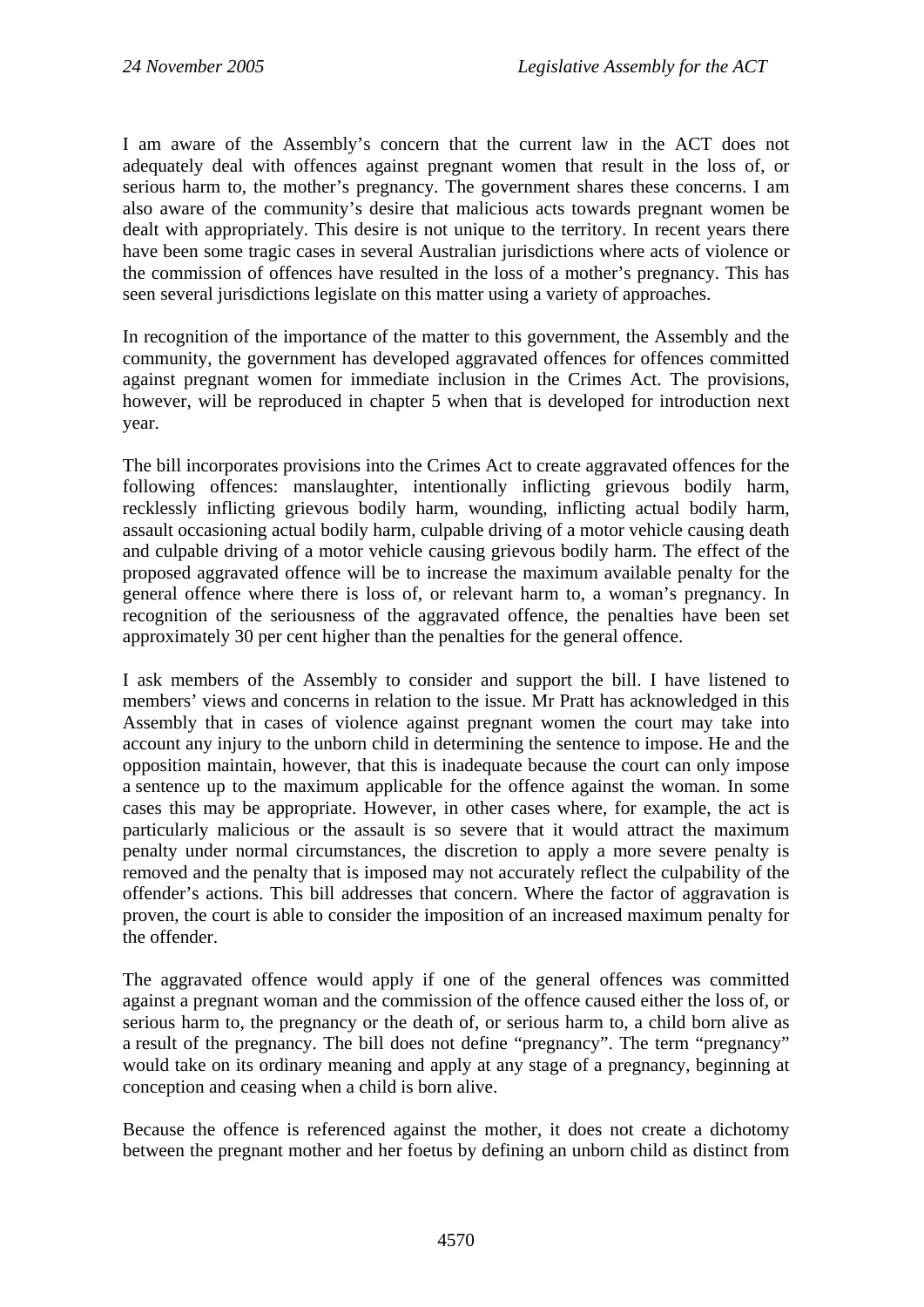its mother. It is not an offence that divides mother and unborn child and it is not an offence that reopens the abortion debate.

The bill is also consistent with the Human Rights Act, which explicitly states that the right to life applies from the time of birth. Because a separate legal personality has not been created through this bill, there is no potential for a conflict of rights between a mother and her foetus. There is no potential for the mother's rights to privacy and freedom of thought, conscience and religion to be restricted against her will.

Most importantly, the aggravated offence provisions do not affect the current law with respect to medical procedures and terminations. The application of the aggravating factor would only be considered once the general offence is made out. Women seeking lawful terminations of pregnancies and the medical profession have nothing to fear from this bill. The bill does not change the current law in relation to women who terminate their own pregnancies. A woman could not be charged with an aggravated offence if she had performed a self-termination.

The aggravated offence would apply regardless of whether the offender knew the woman was pregnant or whether the offender intended to cause harm to the pregnancy or the child born as a result of the pregnancy. This enables persons who have committed an offence of dangerous driving causing death or grievous bodily harm to be convicted of the aggravated offence whether or not they knew the victim was a pregnant woman. In many of these offences the defendant would not know who their victim was at the time of the offence.

To balance this, the bill also amends the sentencing principles in the Crimes Act to ensure that the court takes into account the harm caused to the pregnancy or to the child born alive and whether the offender knew of the pregnancy and intended to cause harm or was reckless about causing harm to the pregnancy.

The bill also amends the Crimes Act definition of "grievous bodily harm" to ensure that a case for causing grievous bodily harm can be made out if, apart from the loss of or serious harm to the pregnancy, the woman suffers no other harm. This amendment would overcome a situation where a person's conduct results in loss of a pregnancy or serious harm to a pregnancy and which a court considers does not amount to grievous bodily harm to the mother herself. The bill also inserts a definition of "actual bodily harm" to ensure that a case for inflicting or occasioning actual bodily harm can be made out where there is harm to the pregnancy. Members may recall that a similar amendment was made in New South Wales earlier in the year and dubbed Byron's law in recognition of the loss of a woman's pregnancy in a road rage incident.

Another feature of this bill that is directed towards protecting pregnant women is the sentencing provisions that I mentioned earlier. The additional sentencing principles will apply to all offenders who commit offences against pregnant women. A sentencing court will be required to consider whether an offender knew of the pregnancy and intended to cause harm or was reckless about causing harm to the pregnancy in the context of the offence.

This bill is a solution that we can embrace. The bill does not cause unnecessary angst and division within the community. It does not create a new personality in the unborn or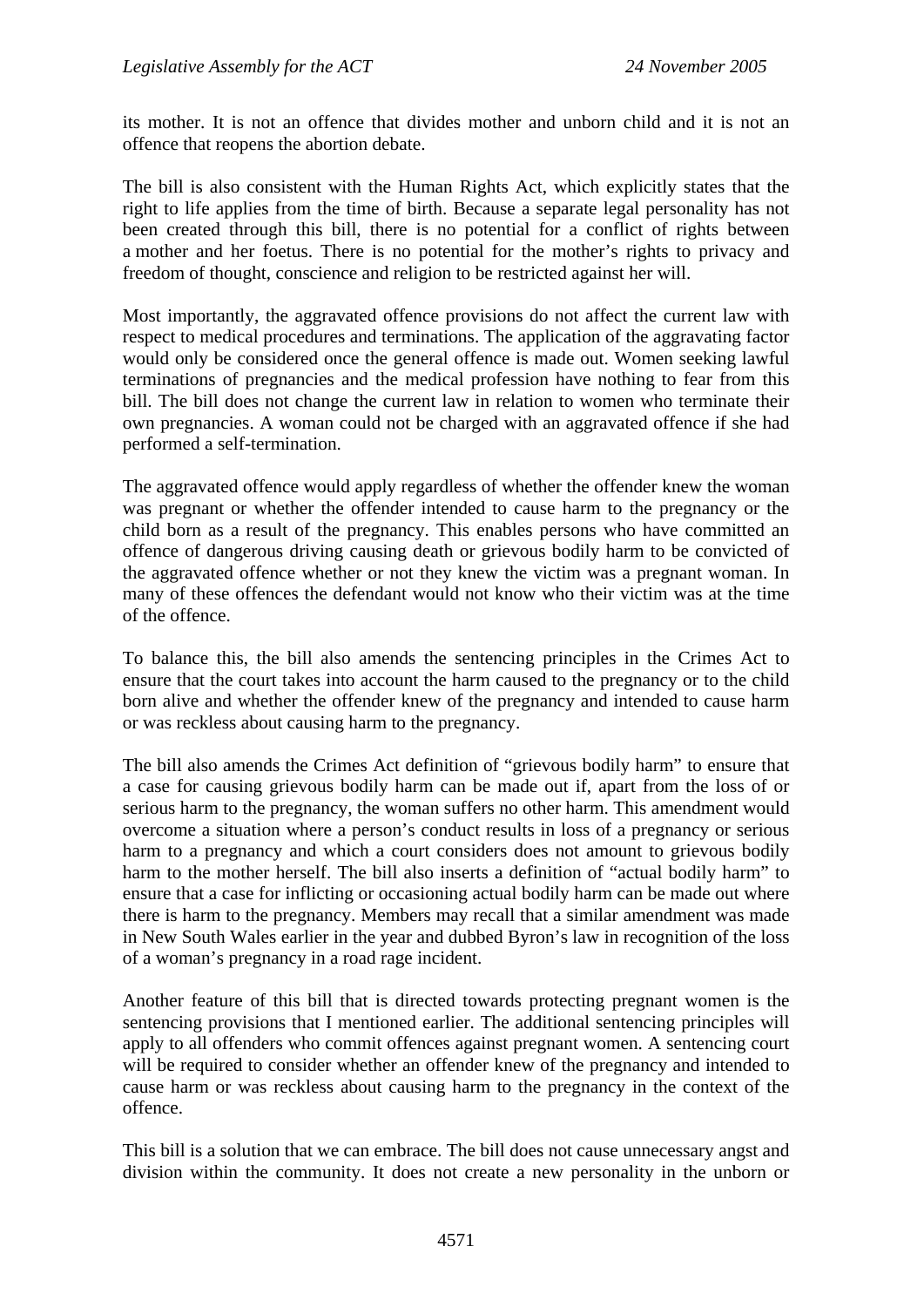<span id="page-9-0"></span>create any potential for a conflict of rights between a mother and her foetus. The bill does not affect the current law with respect to abortions. The bill creates an appropriate regime for the sanction of offenders who commit acts of violence towards pregnant women. I commend the bill and the explanatory statement.

Debate (on motion by **Mr Stefaniak**) adjourned to the next sitting.

# **Casino Control Bill 2005**

**Mr Quinlan**, pursuant to notice, presented the bill, its explanatory statement and a Human Rights Act compatibility statement.

Title read by Clerk.

**MR QUINLAN** (Molonglo—Treasurer, Minister for Economic Development and Business, Minister for Tourism, Minister for Sport and Recreation, and Minister for Racing and Gaming) (10.48): I move:

That this bill be agreed to in principle.

On 15 March 2005, the government tabled the ACT Gambling and Racing Commission's Review of the Casino Control Act 1988 and at the same time presented the government's response to the commission's review recommendations. Members may recall that the government agreed to all the commission's recommendations, except one that was noted.

The Casino Control Bill 2005 that I am presenting today replaces the Casino Control Act 1988 and incorporates the government's responses to the commission's recommendations. Additionally, the opportunity has been taken to fully rewrite the legislation to provide other drafting and technical amendments to ensure that the ACT's casino control legislation is up to date and relevant.

The commission's review of the act included a wide range of recommendations to enhance the regulation and operation of the casino in the ACT. Many of the changes will result in improvements in efficiencies for both the casino licensee and the commission while maintaining a properly regulated casino. The major reforms include improvements and efficiency gains in the administration of a number of operational matters.

The bill will streamline the approval process for gaming equipment and the clarification of approval requirements and also streamline the approval of the layout of the casino while making the parameters to be considered explicit and clearer. Approval of the casino's operating procedures and systems control will be more flexible and simpler, while maintaining appropriate regulatory oversight. The casino's operating hours will be more flexibly controlled by the casino licensee within certain restrictions specified in the legislation. Casino tax rates will be simplified by eliminating the cumbersome GST credit scheme. This means that ACT casino tax rates will be levied on the same basis as in other states and as recently introduced for gaming machine licensees—that is, the clubs—where the GST credit is no longer provided. These new tax rates will be revenue neutral to the ACT—and therefore to the casino.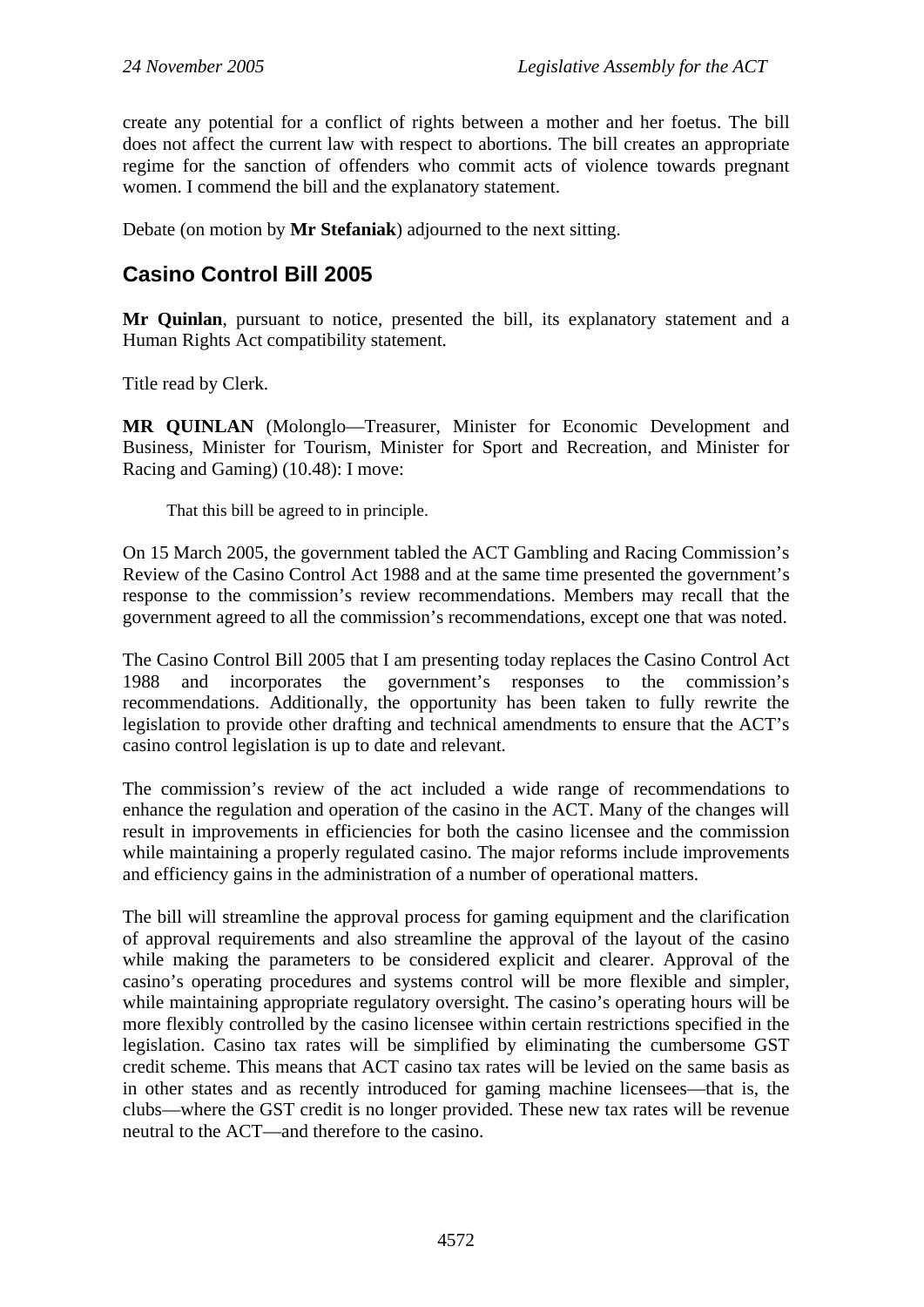The reforms to the casino employee licensing system will overcome significant deficiencies that are being experienced with the existing scheme, such as unnecessary restrictions on persons gaining employment at the casino. The changes will also make the scheme consistent with the recently introduced Gaming Machine Act 2004, where similar principles of licensing gaming staff are in operation. The new casino employee licensing scheme will be more flexible, while maintaining proper probity controls over the employment of casino personnel in critical or sensitive areas of the casino. The scheme will be simpler for casino employees to understand and comply with. Efficiencies will be achieved by both the casino licensee and the commission in operating the new scheme.

Importantly, there is currently unnecessary and confusing duplication of a number of provisions within the Casino Control Act 1988 and the Gambling and Racing Control Act 1999—the act which establishes the commission's functions, powers and responsibilities. The Casino Control Bill 2005 will eliminate this duplication in such areas as the appointment of commission inspectors, the powers of such persons and the seizure of illegal gaming equipment.

Young persons, that is, persons under 18 years of age, will no longer be permitted to enter the casino under any circumstance. This tightens the current provision that permits young persons to enter the casino as long as they cannot see gambling. This current scheme is impractical and inconsistent with current policies on gambling harm minimisation. This change reflects current casino practice not to allow underage persons to enter the casino premises at any time and is fully supported by the casino licensee, as well as by gambling counselling services.

The government has a well-documented policy on minimising the potential harm that may be caused to some people that have difficulty in managing their gambling activity. The current harm minimisation provisions relating to the exclusion of patrons that have a problem with their gambling at the casino have been revised to make them consistent with other gambling licensees, particularly gaming machine operators, that is, the clubs. Responsibility for the administration of the casino's self-exclusion program will now be properly placed with the casino licensee, rather than the current scheme administered by the commission. The proposed new scheme is the same regulatory model covering gaming machine licensees and is consistent with the government policy of having gambling harm minimisation provisions consolidated within the code of practice regulation.

In conclusion, this Casino Control Bill brings the operational and regulatory requirements up to date and provides for a clearer, fairer and more responsible way of controlling the casino. This bill reflects on the very good work undertaken by the ACT Gambling and Racing Commission in conducting their comprehensive review of the previous act, including undertaking extensive community and industry consultation. This bill provides for the future. It will ensure that proper legislative controls will be in place to protect the community, as well as providing clarity and certainty for the industry. I commend the Casino Control Bill 2005 to the Assembly.

Debate (on motion by **Mr Stefaniak**) adjourned to the next sitting.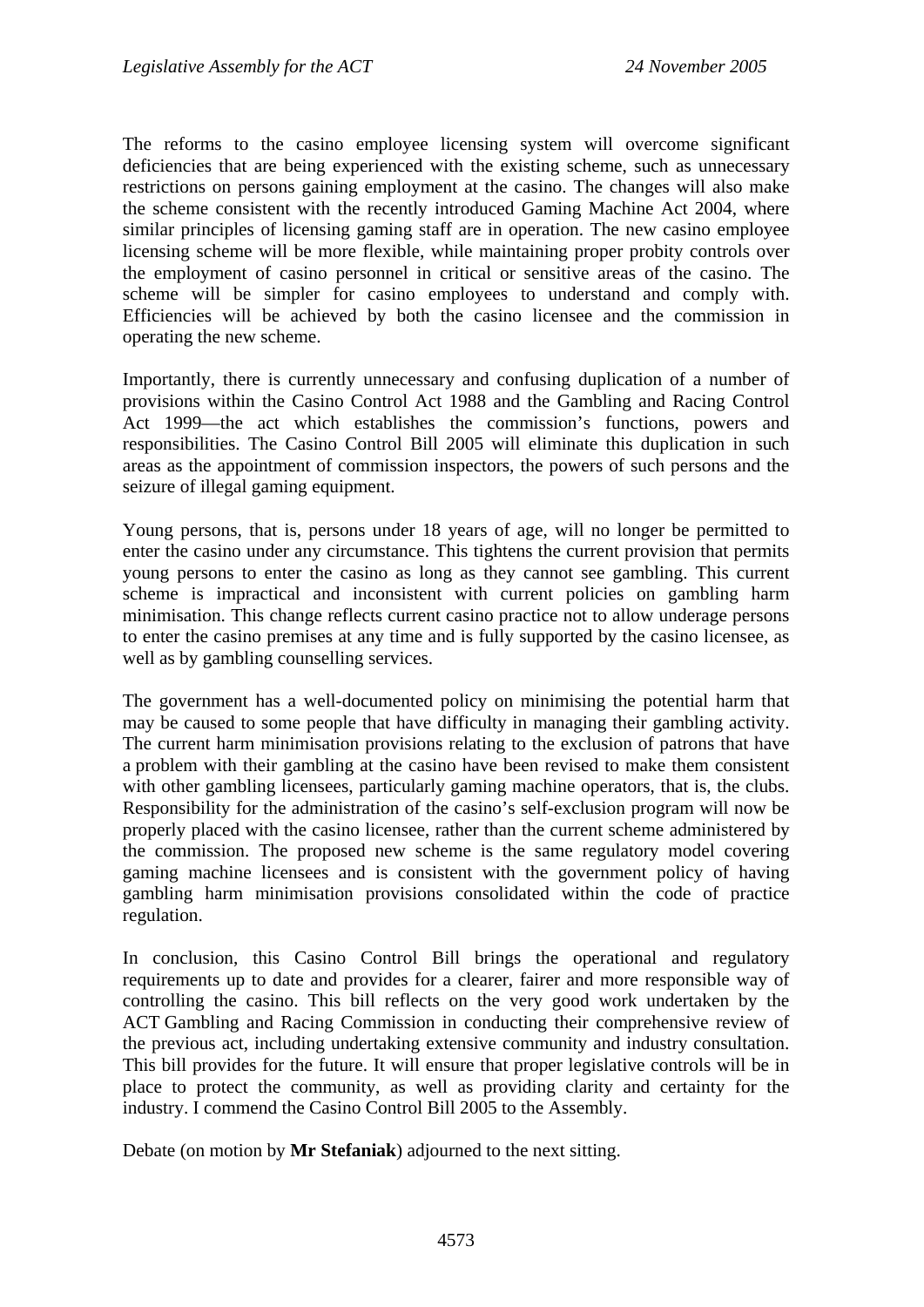# <span id="page-11-0"></span>**Workers Compensation Amendment Bill 2005 (No 2)**

**Ms Gallagher**, pursuant to notice, presented the bill, its explanatory statement and a Human Rights Act compatibility statement.

Title read by Clerk.

**MS GALLAGHER** (Molonglo—Minister for Education and Training, Minister for Children, Youth and Family Support, Minister for Women and Minister for Industrial Relations) (10.54): I move:

That this bill be agreed to in principle.

The Workers Compensation Amendment Bill 2005 (No 2) builds on the reforms to the ACT's private sector workers compensation scheme that commenced operation in 2002 and introduced a focus on injury management, sustainable return to work for injured workers and reducing the administrative costs under the scheme. Further amendments to improve the effectiveness of the workers compensation scheme are now proposed.

The bill has been developed in consultation with the ACT Occupational Health and Safety Council's workers compensation advisory committee and other key stakeholders. The committee has worked in cooperation with the government since 2002, and has continually supported the government in identifying further improvements and refinements. The bill that I table today is the result of the continuing interest and commitment shown by members of the committee, and I thank them for their ongoing support and assistance.

In August this year, I released the bill as an exposure draft to provide all stakeholders with the opportunity to make submissions on the proposals contained in the bill. I extend appreciation to the Insurance Council of Australia and to the ACT and Region Chamber of Industry and Commerce for their interest and the contributions they have made to improve the operational effectiveness of this bill. The subsequent refinements and improvements to this bill demonstrate the value of working collaboratively with stakeholders.

The workers compensation scheme has two safety net arrangements to ensure that all injured workers have access to benefits on injury. These are: the Nominal Insurer, for injured workers who are employed by an uninsured employer; and the workers compensation supplementation fund, for situations where an insurer collapses or is otherwise unable to meet the costs of claims against the workers compensation policies issued by the insurer. Neither safety net arrangement provides injury management and return to work for injured workers, and this is inconsistent with the intent of the scheme.

In 2004, concerns about governance, reporting and accountability requirements for the supplementation fund led to an investigation of the operation of the supplementation fund by the ACT Auditor-General. While concluding that the administration of the supplementation fund was consistent with the legislation, the Auditor-General noted scope for improvements in efficiently and effectively managing the relationship between the fund manager and the supervising insurer. The management of the supplementation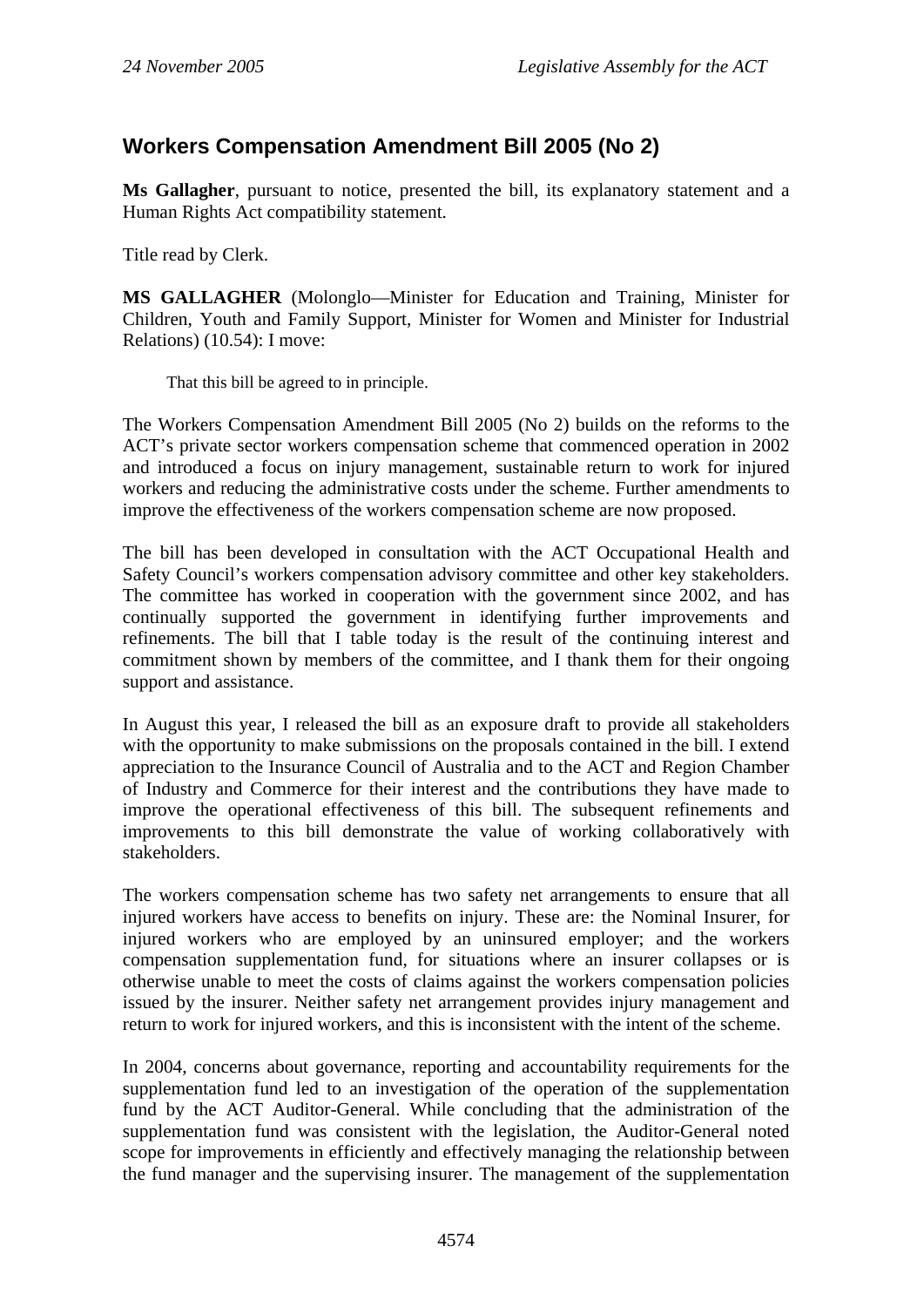fund was restructured following the report. These changes will be supported by the arrangements proposed in this bill.

The bill proposed combining the arrangements for both safety net schemes in the Workers Compensation Act 1951 to allow injury management requirements for all workers compensation claims, to improve accountability and transparency for the safety net arrangements and to clarify the roles and responsibilities of the government, insurers, employers and injured workers.

The new safety net arrangement would be called the default insurance fund. The proposed fund would contain separate accounts for claims made against employers without compulsory insurance policies and for claims made against a compulsory insurance policy issued by an approved insurer that cannot provide the indemnity required under that policy. The proposed fund would provide similar injury management requirements to be applied to default insurance fund claims as apply to other injured territory workers.

The bill will support improved governance, reporting and accountability for the default insurance fund through the appointment of a tripartite advisory committee. The default insurance fund advisory committee will monitor the operations of the default insurance fund and will provide advice for the fund manager or the minister on its administration.

Following the collapse of the HIA Insurance Group in early 2001, the ACT government provided a \$30 million loan to the supplementation fund. While the legislation allows for a levy to be charged to recover all or part of this loan, the ACT government does not intend to impose such a levy to recover the loan amount. The territory may seek repayment of the \$30 million loan if a surplus remains in the account.

The bill proposes that future costs associated with the collapse of an insurer will be funded using a post-funding model. This means employers will only be required to contribute in the event of another insurer collapse. After the HIA Insurance Group collapse, the commonwealth government introduced changes to the national and regulatory regimes for insurers, including new requirements for increased prudential reserves. While another insurer collapse can never be ruled out, the new requirements for insurers should reduce the likelihood of such an occurrence.

The fund for employers without compulsory insurance will also be funded using a post-funding model to meet the liabilities of the fund each quarter. This would continue the funding arrangement that exists for the Nominal Insurer. The safety net will continue to be privately underwritten. This will ensure that liability for the safety net remains with the employer and is not transferred to the ACT taxpayer.

There is currently no requirement for insurers to disclose to their clients the amount of premium that is attributable to government levies unless required by statute, as is the case with the supplementation fund levy. The bill proposes that all costs should be clearly identifiable to employers. This should appear as an amount on the employer's insurance policy so that employers can readily identify costs to their business when other employers fail to take out insurance policies. The intention of this approach is to have a self and peer regulating effect.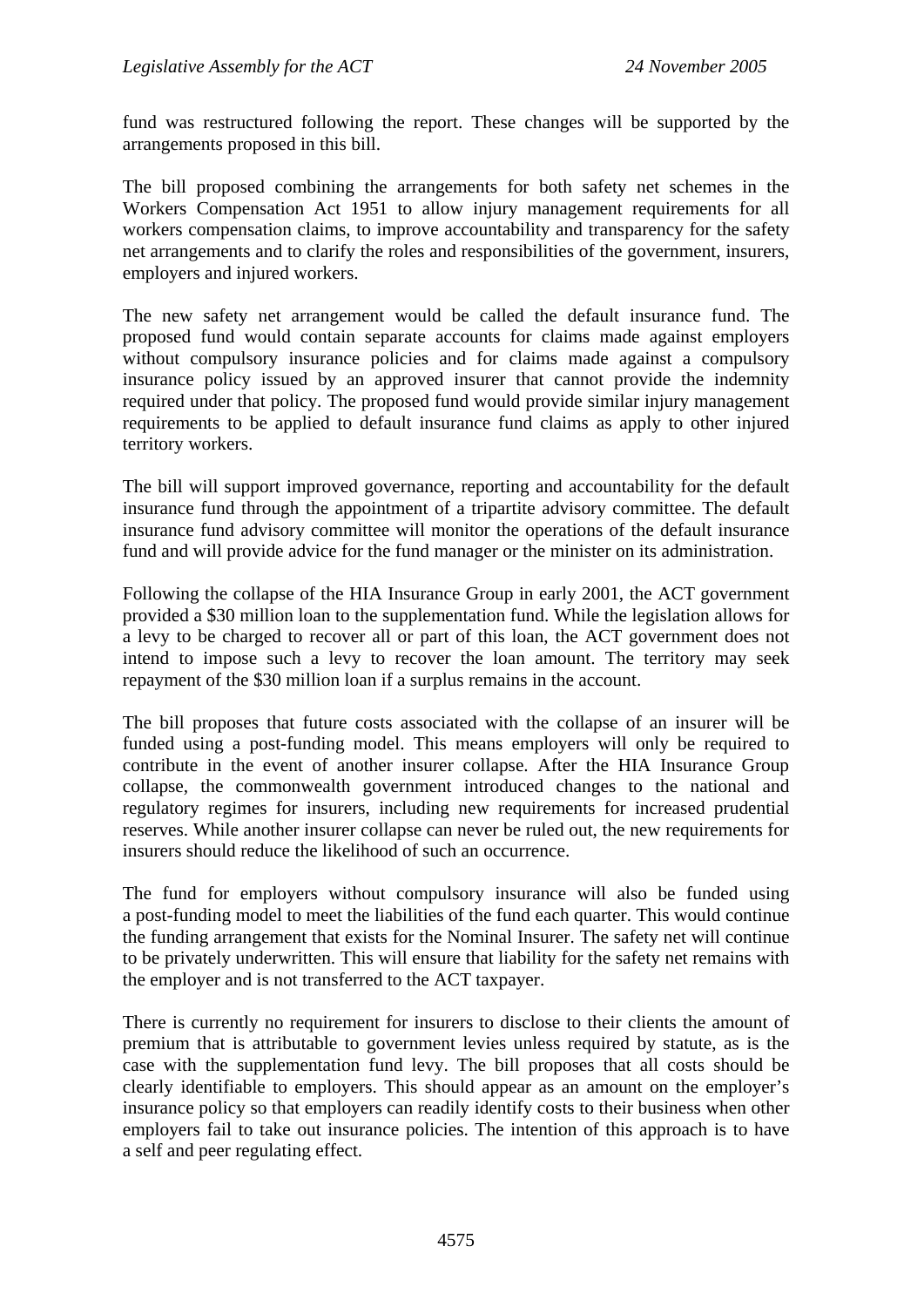In addition to improving the accountability and transparency of the safety net arrangements, this bill will provide a mechanism to assist in ensuring that employers' insurance policies are adequate. Under the provisions of the act, an employer, other than a self-insurer, must maintain a compulsory insurance policy with an approved insurer. Employers are required to provide prescribed information relating to the number of workers and an estimate of wages to be paid to those workers to their insurers when applying for or renewing their compulsory insurance. Employers are also required to submit wage and salary declarations every six months to their insurer, accompanied by a statutory declaration certifying its validity.

The bill will establish a scheme for certificates of currency that will provide information about the coverage of a compulsory insurance policy held by an employer. Employers will be able to ask insurers for an up-to-date certificate every six months. The certificate of currency will include details such as the number of employees and the wages and salary paid to territory workers who participate at a workplace. A certificate of currency would be valid for a period of six months. This period is consistent with the existing requirements in the act for employers to update their wage and salary declarations to insurers every six months.

The bill proposes that inspectors appointed under the act, union industrial officers and officials of employer representative associations and principal contractors who might be liable for workers compensation for employees of subcontractors who do not have sufficient insurance will be entitled to request that employers produce information about the number of employees and wage and salary information, either from their insurance policy or a certificate of currency. Allowing principals access to certificates of currency will provide greater certainty for them when entering subcontracting arrangements. Similar provisions are operating successfully in New South Wales.

This bill also proposes a number of minor policy amendments that will improve the operation of the scheme. The bill proposes allowing insurers and employers to discontinue making payments to an injured worker if no claim for compensation has been made within seven days of the alleged work-related injury. This provision would not apply in situations in which the injured worker is unable to make a claim for compensation due to incapacity.

In a small number of cases injured workers are either unable or refuse to attend a medical assessment within the first 28 days of a claim. The effect of this is that insurers must accept these claims and if subsequent medical evidence indicates that the injury was not of a compensable nature the insurer cannot recover benefits paid to the worker and must give eight weeks notice of the termination of benefits.

The bill proposes that, when an insurer has taken reasonable steps to obtain a medical assessment and the medical assessment has not been completed within the 28 days due to the injured worker's failure to attend, the insurer should be entitled to cease weekly payments until the worker attends the medical assessment. Where the medical assessment cannot be completed for reasons outside the worker's control, such as the unavailability of appointments with specialists, then the current arrangements would continue to apply.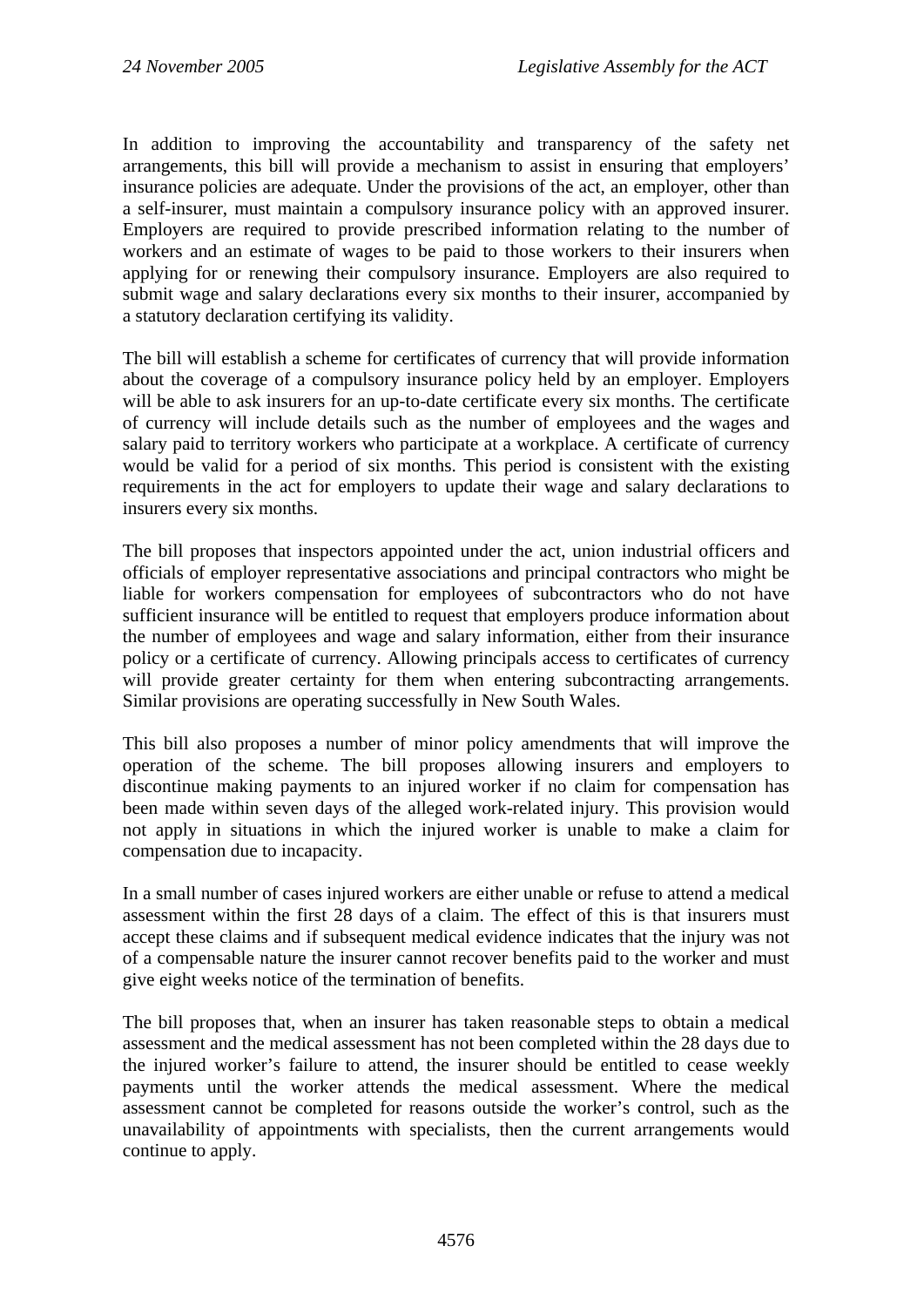<span id="page-14-0"></span>The act's benefit structure has a major financial incentive to return to work in the form of a step down in benefits from pre-injury earnings to 65 per cent of pre-injury earnings after the worker has been off for 26 weeks. Currently, return to work, even for a day, can mean the injured worker can claim a new 26-week period of pre-injury earning benefits. This has the potential to allow an injured worker to abuse the scheme. The step down is a major incentive for injured workers to return to work and should not be open to abuse. The bill will clarify that all periods of absence from work due to the same injury should be treated as cumulative and the initial 26-week period should be applied once to any one injury.

Encouraging the early reporting of injures can help cover the costs of workers compensation if it means that injury management and return to work strategies are put in place sooner. Currently employers are not entitled to be indemnified by their insurer for the costs of weekly benefits payable to employees if they fail to report an injury to their insurer within 48 hours. The bill clarifies that an employer who fails to report an injury to their insurer within 48 hours is only entitled to be reimbursed for weekly benefits from the time they give notice of the injury to the insurer. The bill will clarify that it is not an offence for an insurer to fail to pay an invoice it has not received from a provider. The bill proposes that employers may consult with a broad range of people when developing a return to work program for injured workers. For example, employers may choose to consult with people who have expertise in occupational health and safety.

The bill proposes a new provision allowing for the apportionment of the costs of administration of the act among approved insurers and self-insurers. The provisions clarify that the costs of administration include costs incurred by the Magistrates Court in relation to workers compensation matters. Liability for these costs shall be met by those who were approved insurers or self-insurers on the basis of the costs attributable to each insurer or self-insurer during the year. The government will disclose the basis for attributions to ensure transparency.

The amendments proposed by the bill will allow the territory courts to make publicity orders against people convicted of offences against the Workers Compensation Act. These provisions are based on similar provisions in the Occupational Health and Safety Act 1989 and the Dangerous Substances Act 2004. Publicity orders can assist in ensuring employers' compliance with the legislative framework.

Finally, the bill will repeal chapter 12 of the act dealing with infringement notices. A new schedule will be created by regulation under the Magistrates Court Act. This move will further progress government policy on creating a single, consistent regime for infringement notices issued under ACT legislation. I commend the Workers Compensation Amendment Bill 2005 No 2 to the Assembly.

Debate (on motion by **Mr Mulcahy**) adjourned to the next sitting.

#### **Planning and Environment—Standing Committee Report 16**

Debate resumed from 17 November 2005, on motion by **Mr Gentleman**: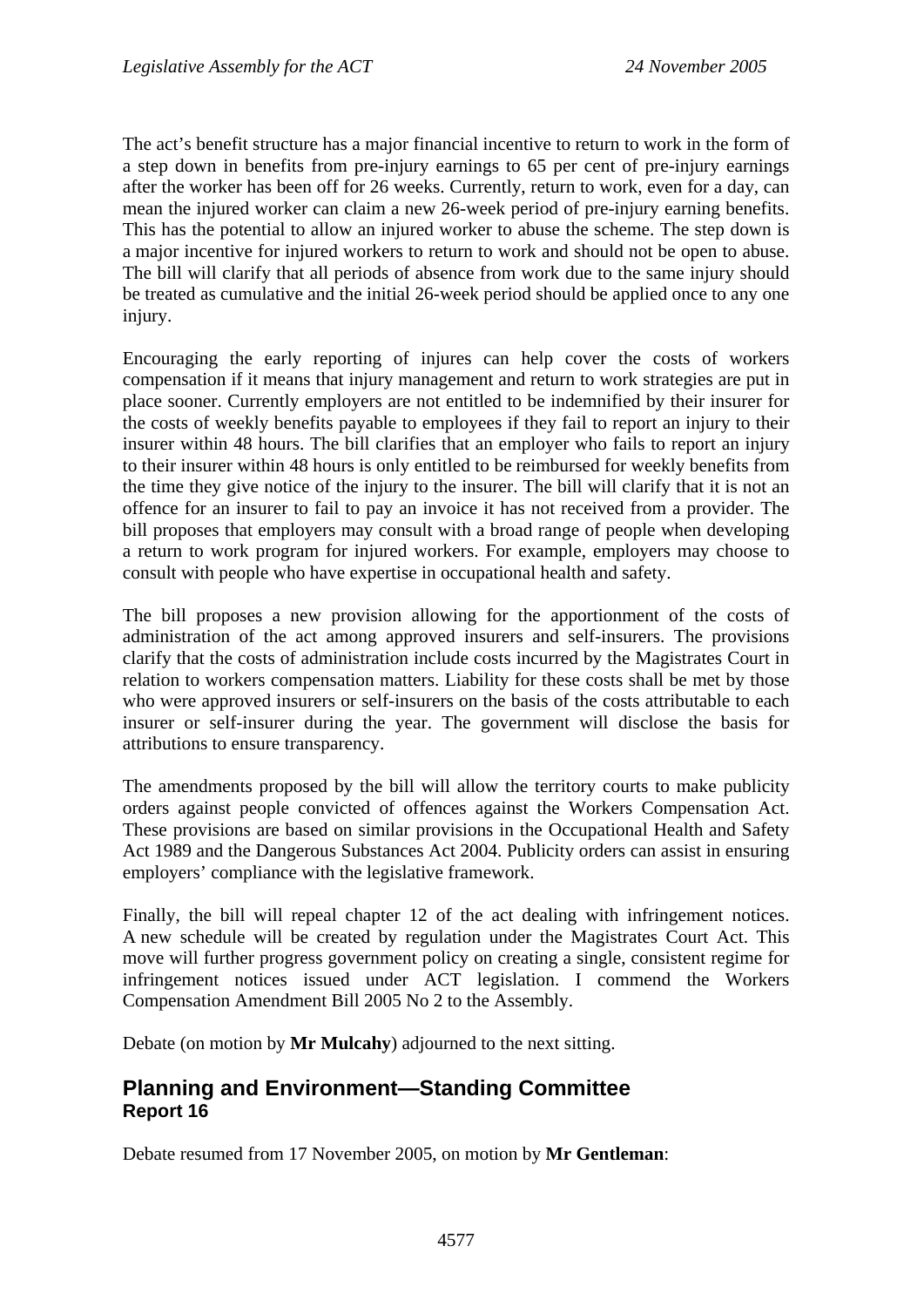That the report be noted.

**MR PRATT** (Brindabella) (11.07): Last week I sought to extend the debate on the tabling of this report as I noticed that there were issues of importance surrounding the government's management of bushfires and, more importantly, managing the research and analysis into what failed in the past.

The previously issued COAG national inquiry on bushfire mitigation and management continued the trend of governments with their heads in the sands. I do not necessarily agree with the statements made in this recovery conference about COAG and the need to ensure that the five Rs are covered. It talked about research, information and analysis, risk modification, readiness, response and recovery. It talked about how wonderful it was that these five Rs had been pursued. I take issue that the research and analysis aspects of any inquiry into the January 2003 fire disasters have been properly pursued. I maintain that they have not. As I said the other day, I want to concentrate on those aspects in relation to the January 2003 fires.

The COAG bushfire report, which this recovery conference report refers to, was simply another useful but ultimately disappointing report. Like the McLeod inquiry, it was simply a wasted opportunity; it again failed to get to the heart of useful matters such as government failure, departmental failures, systemic failures and strategic and operational shortfalls.

The McLeod report, too, failed to answer many of the questions. The recovery conference refers to this inquiry as well. In support of the McLeod report, I would say it has proven to be very useful in highlighting the mistakes that were made by various parties involved in the bushfires but did not answer all outstanding questions that the community had regarding bushfires. It ran well over time and cost too much as well.

I question the worthiness of the bushfire recovery conference when it blissfully skates over the very serious issues of failure to analyse what went wrong. The bushfire recovery conference says of the McLeod inquiry:

Mr Ellis praised the ACT government's demonstrated leadership following the 2003 bushfires and commended consideration of bushfire response and recovery programs concurrently.

I wonder, however, whether Mr Ellis, or anyone else for that matter, would praise this Chief Minister in his attempt to dismiss the Doogan inquiry because of his belief of perceived bias. Research and analysis into the January 2003 fires has been incomplete, slow and painful, to say the least. The facts speak for themselves.

The terms of reference of the McLeod inquiry did not properly address the fundamental issues of strategic preventative measures and the very vexed issue of why the government and its agencies failed to warn the community about the approaching disaster. It is, therefore, disappointing that this very important conference did not address these yawning gaps in the research and analysis aspects of recovery.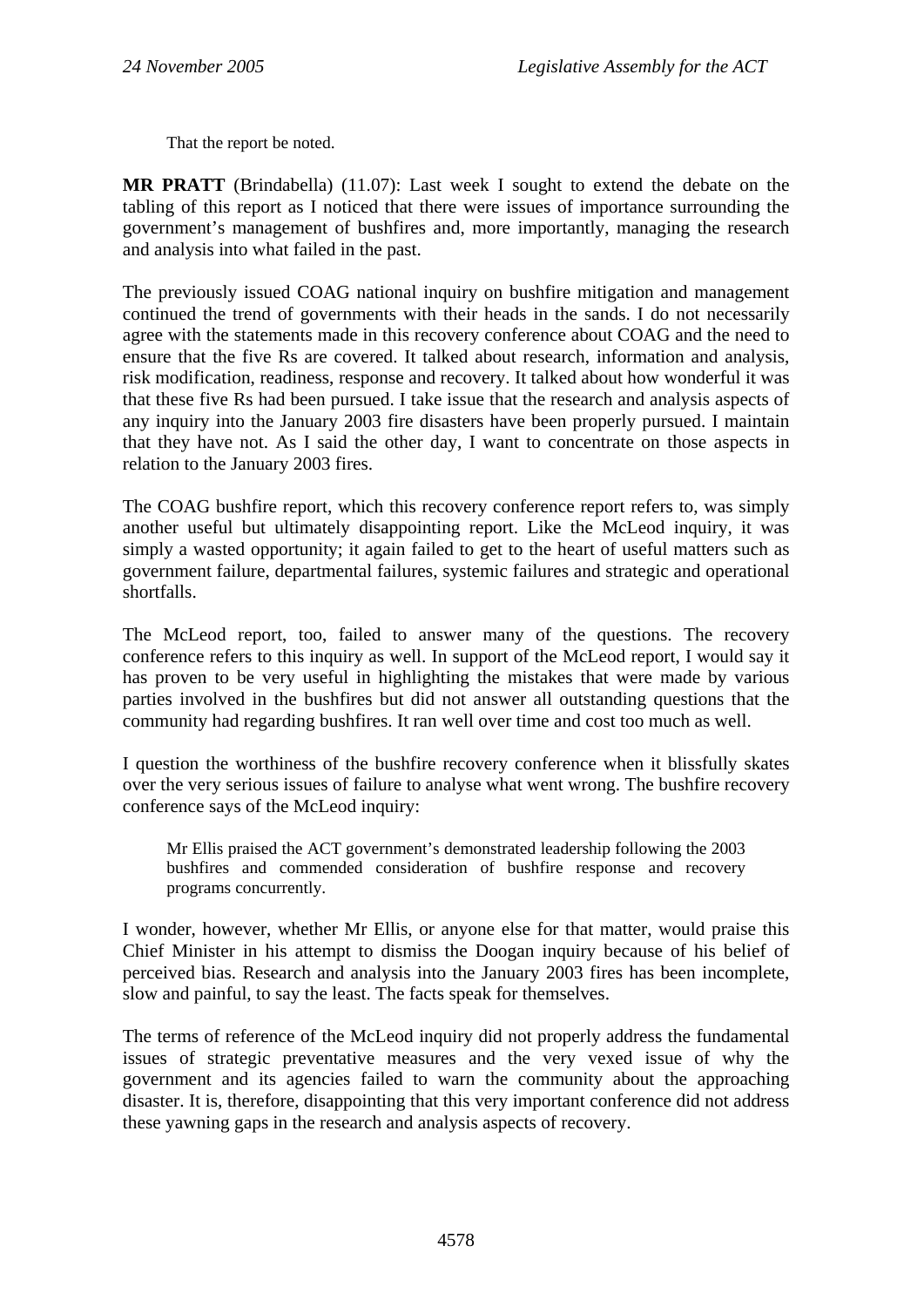What we have come to see from the Chief Minister, of course, is that representing pro-government lobby interests in the community, closing ranks with those lobbies, will happen at any cost, even if that means hiding the facts at the expense of serving the greater good. Yet here we have the committee's report highlighting Mr Ellis' praise of the ACT government's actions in the wake of the 2003 bushfires. This is a very disappointing and totally useless observation on the part of the recovery conference.

As a result of the inadequate McLeod inquiry, an independent and fully capable coronial inquest was, therefore, much more important to serve the community's needs, not the government's interests, and the community's safety needs in equipping it better for bushfire threats of the future. Again, the recovery conference seems to have skipped conveniently over this reality and not decried the obstacles put in the path of the coronial inquiry by this government.

On the basis of a great deal of information that was presented to the Doogan inquiry, it appeared that it was very likely to reach into the heart of the important issues regarding the fires, such as the essential issue of the government's failure to warn the community. It was this process, I maintain, that the Chief Minister also interfered with. This interference was deeply concerning and, yet again, contributed to this government's neglecting to allow the ACT community to find out and understand the truth about strategic and systemic failures leading to the death and disaster that we saw in January 2003.

While finding limited lessons in the COAG report, the ACT will not have its safety improved as a result. The COAG report, like the McLeod inquiry, fell far short of getting to the bottom of these events. Again disappointingly, the bushfire recovery conference does not acknowledge these important failures.

The committee report notes, on page 10, concerns about previous government committee inquiries whose recommendations have been ignored and left to collect dust, wasting millions of taxpayer dollars in the process. I am heartened to see Mr Gentleman's committee identify the number of times that parliamentary inquiries have been conducted into public works, environmental and bushfire-related inquiries but with little government uptake.

**Mr Stanhope**: On a point of order, Mr Speaker: I believe that the speaker, in comments that he just made, casts fairly serious aspersions on the Coroners Court and the coroner. The suggestion that has just been made by Mr Pratt is that the Coroners Court has failed and will fail to get to the truth of issues that are currently being agitated before the court. I believe that is a direct insult to the integrity of the coroner and of the Coroners Court.

**MR SPEAKER**: I accept that.

**MR PRATT**: Mr Speaker, may I talk to the point of order?

**MR SPEAKER**: I am not going to have the Coroners Court reflected upon here, halfway through the process. It will not be long before it will be making some decision in relation to that.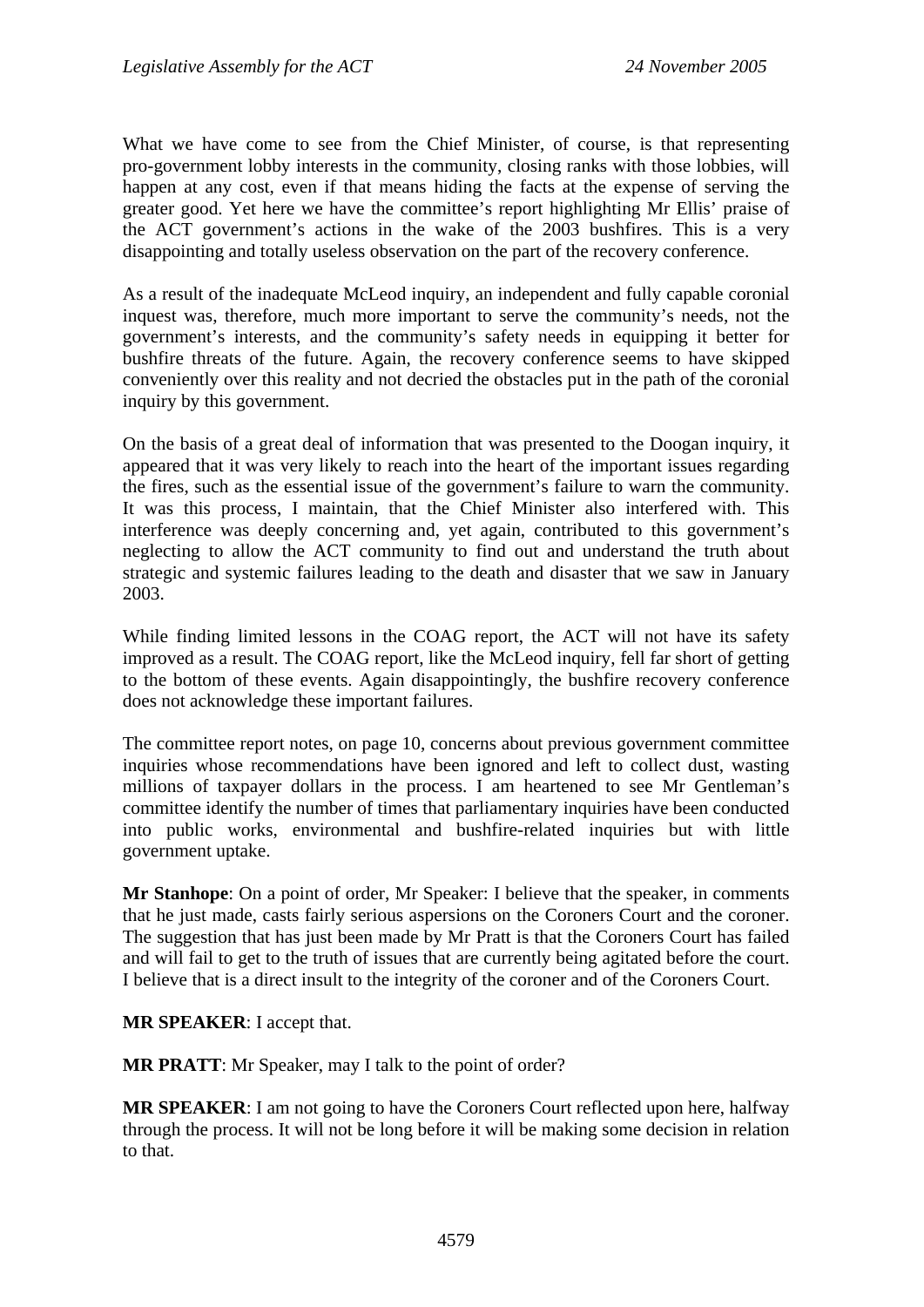**MR PRATT**: Mr Speaker, I absolutely deny the allegation that I have attacked the Doogan inquiry. I have attacked the Chief Minister's predilection to impede the Doogan inquiry.

**MR SPEAKER**: I will have a look at *Hansard*.

**MR PRATT**: I shall continue. While finding that the COAG report, like the McLeod inquiry, fell far short of getting to the bottom of the events again, disappointingly, the recovery conference has not acknowledged those important failures.

While I acknowledge that the Stanhope government did take up many of McLeod's recommendations and has made a genuine effort to implement many of its recommendations, it is not true, as the Chief Minister has claimed, that all of those recommendations have been implemented. I sincerely hope that the Stanhope government now acts on those areas well covered in the sustainability and bushfire recovery conference and that the report does not become another dust-collecting and expensive exercise.

Of greater concern to the opposition and the community is that the Stanhope government, un-prodded by a bush fire recovery conference that failed to discuss the most yawning gaps in the research and analysis aspects of recovery—namely, failed preventative strategies, on the back of stark lessons arising from the December 2001 bushfires and the government's failure to warn the ACT community prior to 18 January 2003—will not take note of nor put into action any lessons arising from that conference either.

**MR STANHOPE** (Ginninderra—Chief Minister, Attorney-General, Minister for the Environment and Minister for Arts, Heritage and Indigenous Affairs) (11.15): I wish to address the issue very briefly. I find quite remarkable the lack of respect for the sub judice rule, the Coroners Court and the coronial process that has been expressed particularly by Mr Pratt in the comments he has made—in fact, a lack of respect for anybody associated with any response to the bushfire and the outcomes of that.

We see the attack from Mr Pratt on the McLeod report. Mr Pratt, of all people, with the level of understanding or intelligence that he brings to most subjects, is attacking Ron McLeod, the ex-Commonwealth Ombudsman, who provided an initial, short, sharp inquiry, with 60 recommendations—all learned, all made on the basis of submissions from across the ACT, from all relevant authorities and from individuals—a workable report, exactly the sort of report that we needed at the time, a report which the ACT government implemented and implemented effectively. Yet it is not good enough for Mr Pratt.

In railing against the government in order to achieve this cheap political point, Mr Pratt and the Liberal Party, the opposition, seek to continue to generate from the fire this attempt to fan the flames of community dissention and aggravation. As Mr Quinlan has said time and time again, they are feeding off the grief and the loss of people who are still grieving and still feeling so hard the loss that they suffered in the fire. It is now three years since the fire.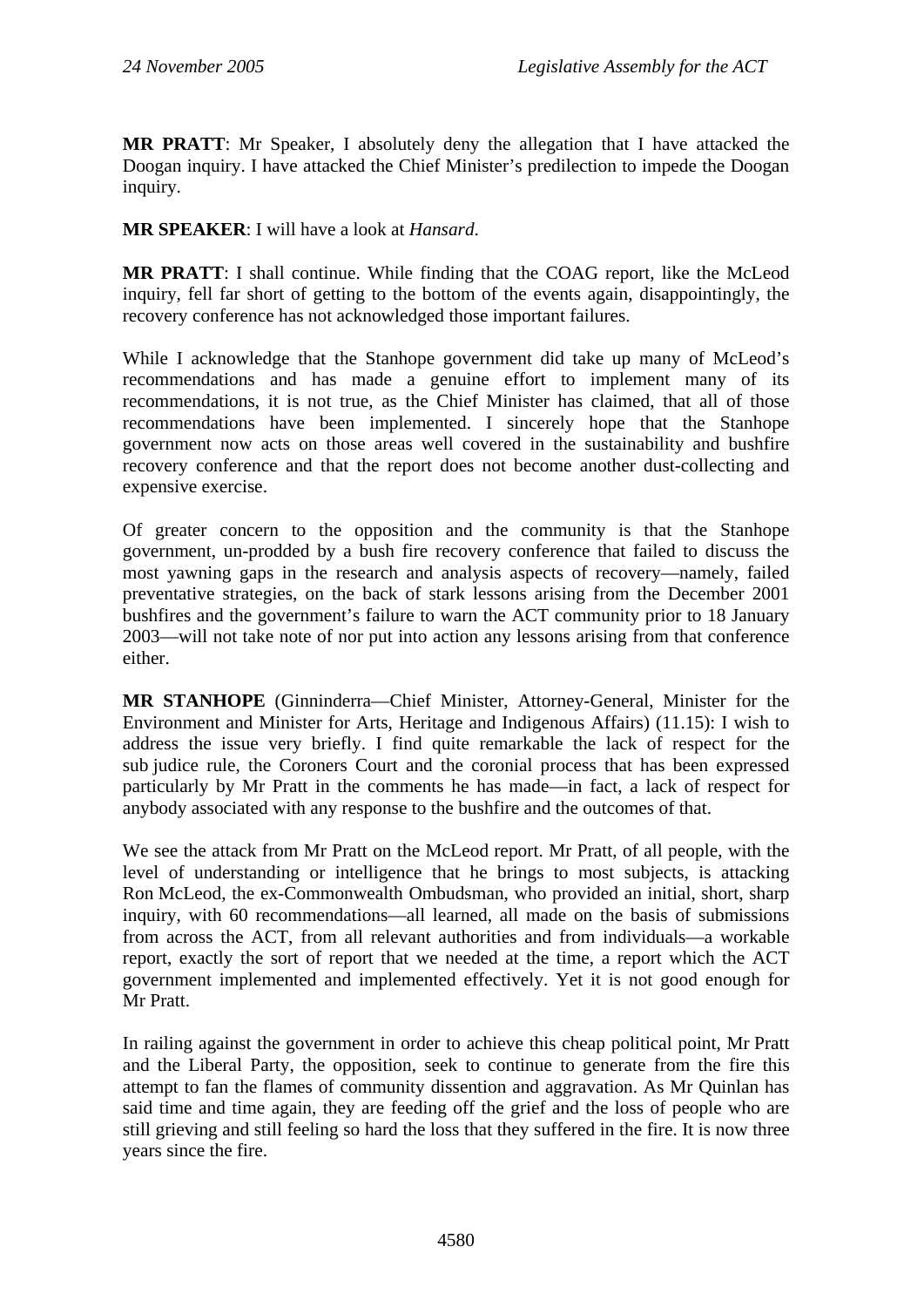We have had a detailed inquiry, through McLeod; we have had a detailed inquiry through the COAG process; and the coronial inquest has been running now for two years and is about to report. As Mr Quinlan has time and time again said in relation to this weekly attack on me and on the government in relation to the fire and our response to the fire, the opposition is, in the most tawdry, pathetic and offensive way, seeking essentially to continue to agitate the grief and loss that a small number of people continue to feel. The extent to which each of you seeks to take advantage from the loss, the pain and the suffering of others is quite despicable.

You are doing it here again today. You misread the situation. You confect this widespread disaffection or dissatisfaction with the government's response to the fire. Mr Quinlan—and I know he has it in his folder here; and I draw on the attitude and the information that he has provided previously in relation to this issue—has said that Mr Pratt, Mrs Burke, Mr Seselja, Mr Smyth and the others will stand up here and say, "People come to us constantly, all the time, expressing their dissatisfaction with the government's attitude and the government's response and the attitude which the Chief Minister has presented in relation to the coronial inquest."

Mr Quinlan, uncomfortably, then refers to the electoral returns at the last election in the suburbs most dramatically affected by the fire. What does Mr Quinlan reveal? In the suburbs most affected by the fire, Chapman and Duffy, what happened to the Labor Party's vote between 2001 and 2004, in the period in which the fire occurred and the government responded and during which I—

**Mr Pratt**: That's a pretty pathetic piece of spin.

**MR SPEAKER**: Order, Mr Pratt!

**MR STANHOPE**: Mr Pratt thinks it is pathetic. What happened in Chapman, the suburb dramatically affected by the fire, where there was significant damage and enormous trauma? The number of people who voted Labor in Chapman from before the fire until after the fire grew by 9.3 per cent. I wonder why that is. That is a massive swing. Between 2001 and 2004 the government's vote in Chapman grew by 9.3 per cent.

What happened in Duffy?

**Mr Pratt**: But why did you fail on 17 January?

**MR SPEAKER**: Order, Mr Pratt! I have called you to order several times. I warn you.

**MR STANHOPE**: What happened in Duffy, the suburb at the fire front that bore the brunt of the fire? In the context of the attack, which we just have witnessed from Mr Pratt and others, and in the context of the attacks on me—my outrageous behaviour, my interference and my refusal to get to the truth and the people of Chapman and Duffy would expect the government to respond appropriately—would they express concerns if they thought I was acting inappropriately and that I was seeking to disguise the truth?

Let us go through those numbers again: 2001 election, fire, McLeod report, COAG report, coronial inquest and, goodness me, our vote increases by 9.3 per cent in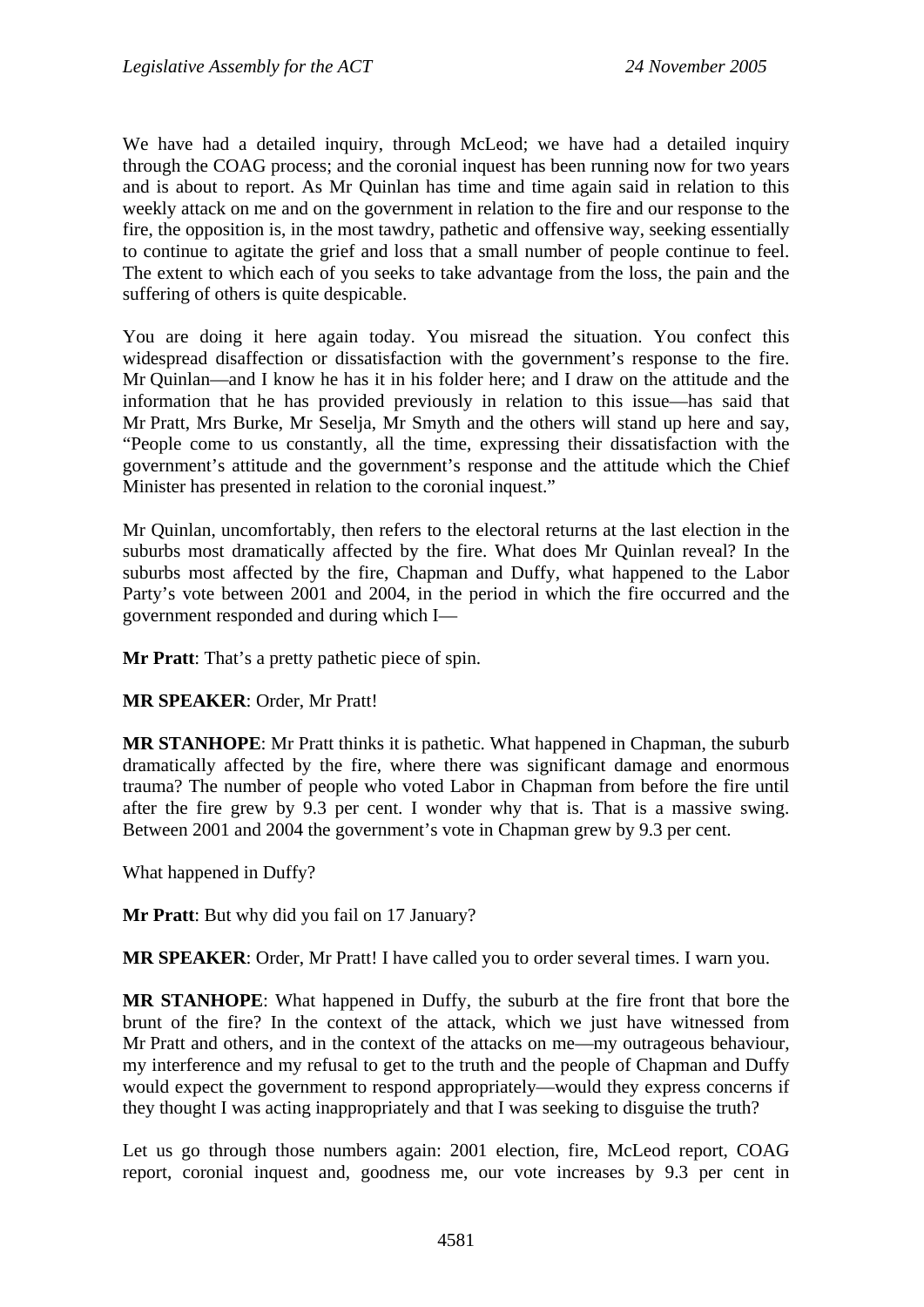Chapman. What happened in Duffy, the other suburb at the front? On the basis of this assault on the Chief Minister's dreadful behaviour and the failings of the government, goodness me, surely the people of Duffy would have punished us at the ballot box. What did they do? Eight point six per cent more of them voted for us than they did in the previous election. In Holder, the suburb next affected—these are massive swings in any electorate in any election—there was a swing to the government of 8.4 per cent. In Rivett, there was a swing to the government of 8.3 per cent. In Weston Creek, there was a swing to the government of 9.8 per cent. There was a 10 per cent swing to the government in that affected suburb.

And you stand up here and rail, "We are being constantly approached by people upset with the Chief Minister and upset with the government in relation to the fire." That is simply not true. There is one great test of what people think of a government, and it is the test at the ballot box. In relation to these issues, which you stand up in here and rail about, the people of Canberra have said, "You passed the test," to the extent that 10 per cent more people in Weston Creek voted for us—the biggest swing in Canberra. It is not just a significant swing by itself; it is a vote about you, of course. It is a vote about us, but it is also a vote about you; it is a reflection of what the people of Canberra think of you. Ten per cent more people voted for us in Weston Creek after the fire than they did before the fire.

Have you stopped to pause and think why that was? Have you stopped to pause and ask yourself, "Why was the biggest swing that this government achieved in 2004"—and it was a significant swing across the board—"achieved at Weston Creek, Chapman and Duffy?" It is a commentary on you. It is a commentary on the appalling, putrid politics that you have played with this issue. The people of Duffy and the people of Chapman know about the way that you are using and abusing them, what they honestly think and what they honestly seek to achieve. And it is not what you are seeking to achieve; it is not the continual sowing of dissention—

*Mr Pratt interjecting—* 

**MR SPEAKER**: Don't be tempted, Mr Pratt. I will name you.

**MR STANHOPE**: It is not the continued prostitution of them and their grief that you are involved in. They are sending you a big signal through the ballot box that they do not like what you are doing; they do not like the way in which you are abusing this issue for your shallow, short-term, putrid, political ends. And nor does the rest of Canberra.

**Mr Stefaniak**: On a point of order, Mr Speaker: the word "putrid".

**MR SPEAKER**: It is a reflection on the attitudes of—

**MR STANHOPE**: I was referring to the party.

**MR SPEAKER**: It is strong language, but I would not rule it to be unparliamentary. It is a reflection on the position of people with an opposite view. It is colourful language and it is strong, but I would not say it is unparliamentary.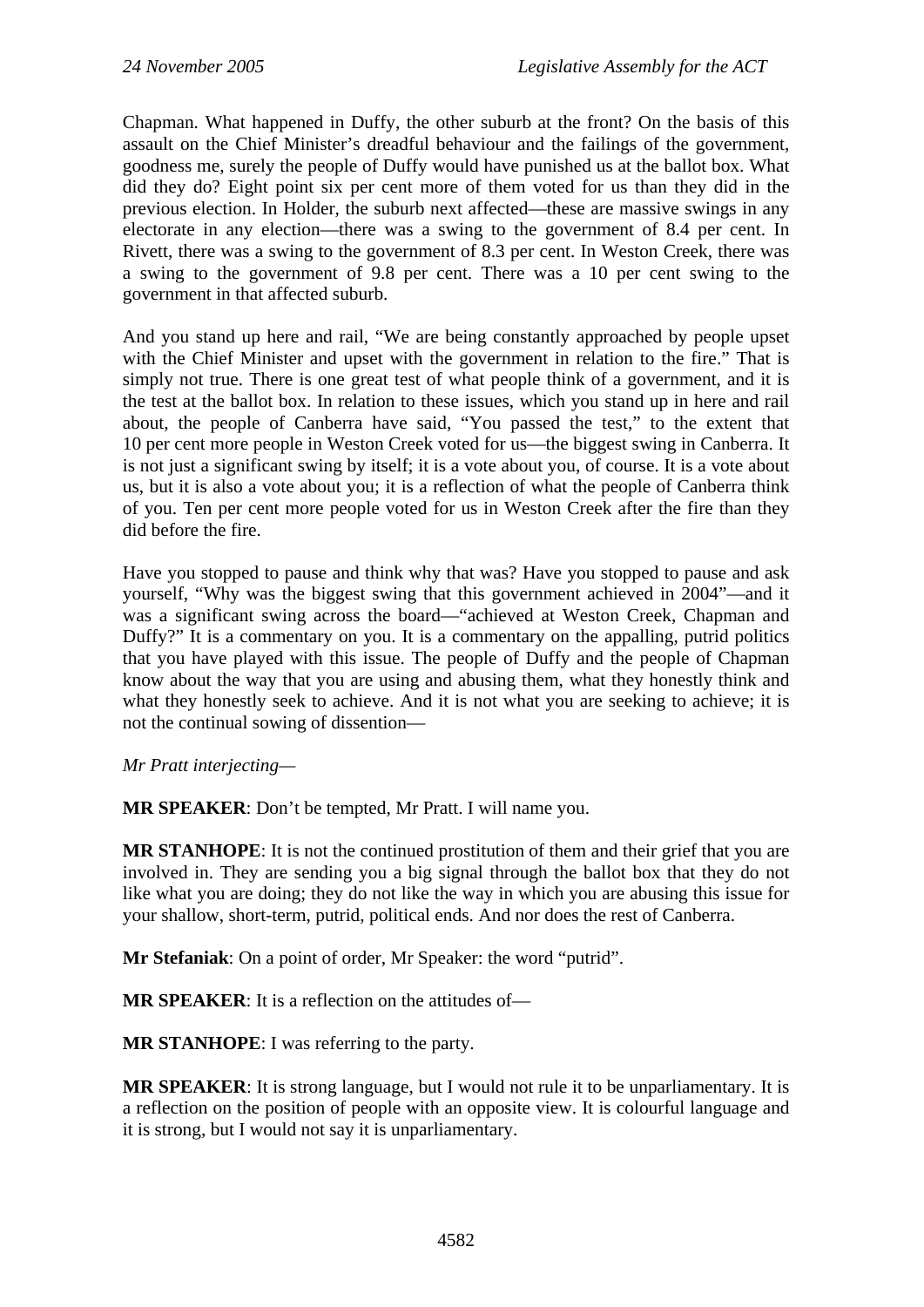**MR STANHOPE**: I draw members' attention to the vote in Weston Creek; look at the vote in Duffy. The ALP vote in 2004 was 50 per cent. The Liberal Party vote in Duffy in 2004 was 29 per cent. I wonder why that is. I wonder why 50 per cent of the residents of Duffy voted Labor and 29 per cent voted Liberal after the fire, after McLeod, after COAG, after the coronial inquest. Do you know why only 29 per cent of them voted for you? Because they are offended to their core by your behaviour in relation to the fire. That is why.

They believe that your behaviour is unacceptable, that your dredging up of the pain, the suffering, the loss and the grief for your own purposes is not what they want. They do not want, they do not like your constant preying on their loss and their grief. And that is why 50 per cent of them voted Labor. That is why 50 per cent of them voted for me, and that is why 29 per cent of voters, less than your core vote, less than the Liberal Party core vote, voted for you in Duffy. I wonder why. You could not even attract your core vote in Duffy. And yet here you are railing in this pathetic, putrid way that you have, trying to profit by other people's loss and grief. People are heartily sick of your abuse of this issue.

**MR SPEAKER**: The member's time has expired.

**MRS BURKE** (Molonglo) (11.26): What a diatribe and a load of disgraceful spin that was. It really is disgraceful for the Chief Minister to stand in this place—

**Mr Stanhope**: Twenty-nine per cent!

**MR SPEAKER**: Order, Mr Stanhope!

**Mr Quinlan**: Let us look you up, Jacqui.

**MRS BURKE**: Have you finished, children?

**MR SPEAKER**: Continue.

**MRS BURKE**: Thank you, Mr Speaker. I have read this report and, quite interestingly, have taken on board Mr Pratt's comments. He talks of the report being skated over in regard to some serious issues, and I have to agree. I put it to the house that we have also skated over and tried to hurry on in some way the recovery of the people who suffered and are still suffering as a result of the bushfires in which four people lost their lives and hundreds of home were destroyed.

If we look through the report—and I will just pick out one or two of the areas that were talked about; obviously there was a very nice gathering of people and some good things were talked about—there was a lot of skating over. On page 8, for example, 1.15 of the report states:

 … following the first keynote and panel session, delegates divided into two streams, focusing loosely on public works and the built environment, and community engagement.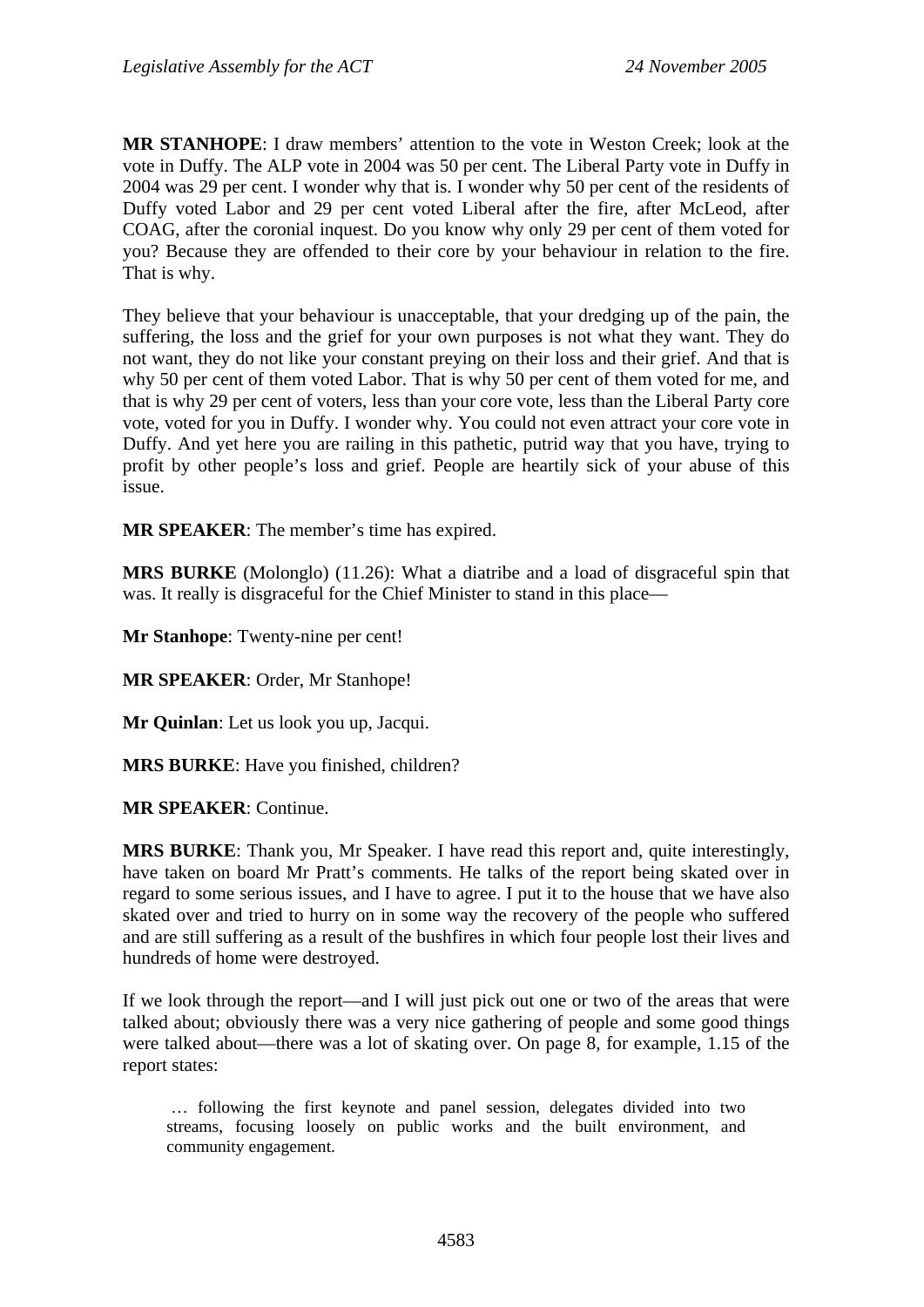Much is being said about putting a lot back on the community. I do not have time to go into why a lot of that stuff is quite appalling in itself, but I will go on quoting from the report:

 … Paul Lewis, of the ACT Planning and Land Authority, reflected on the challenges faced by fire affected residents ...

People not had only to weave through their own emotional state but also through the sheer enormity of rebuilding their homes and all that involved. As we know, it has not been an easy route for people. Many will see, on the inquiryprotest.com website, the issue of houses being rebuilt and so forth. I will not go into that here.

On page 9 it states:

Mr Barton Williams, of VicUrban, introduced delegates to the sustainability benchmarks that VicUrban is working with.

He talked about a sustainability charter, focusing on the community wellbeing, environment, commercial success, housing affordability and urban design excellence.

If we stop at the first point, community wellbeing: we have a government and a Chief Minister who wish the opposition would not talk about this issue at all, in the hope that it will simply go away, not ever be spoken about, let us never bring it up for debate at all, because he has got a glass jaw and he cannot take it. He can give it, but he cannot take it.

We have to also make the point that you cannot rebuild a community in its physical sense unless you can first rebuild its people. The Chief Minister wants to wash over all of this; let us get on with life, let us get on with it. He sits there, smugly smiling, while people are suffering. He denies the fact that people ring the opposition, that they call people in the media, that they talk to people like the ABC about post-traumatic stress. It does not exist, according to the Chief Minister.

I would say then that the Chief Minister is in total denial that new research has revealed a high rate of post-traumatic stress.

**Mr Stanhope**: Not even your core vote.

**MRS BURKE**: On a point of order, Mr Speaker: would the Chief Minister like to shut up while I finish my speech?

**MR SPEAKER**: Order! Tempted though people may be to interject, it is disorderly so please desist.

**MRS BURKE**: The Chief Minister, obviously, and the Treasurer do not like to hear these comments. The ABC reported this week:

New research has revealed a high rate of post-traumatic stress disorder among victims of the 2003 Canberra bushfires.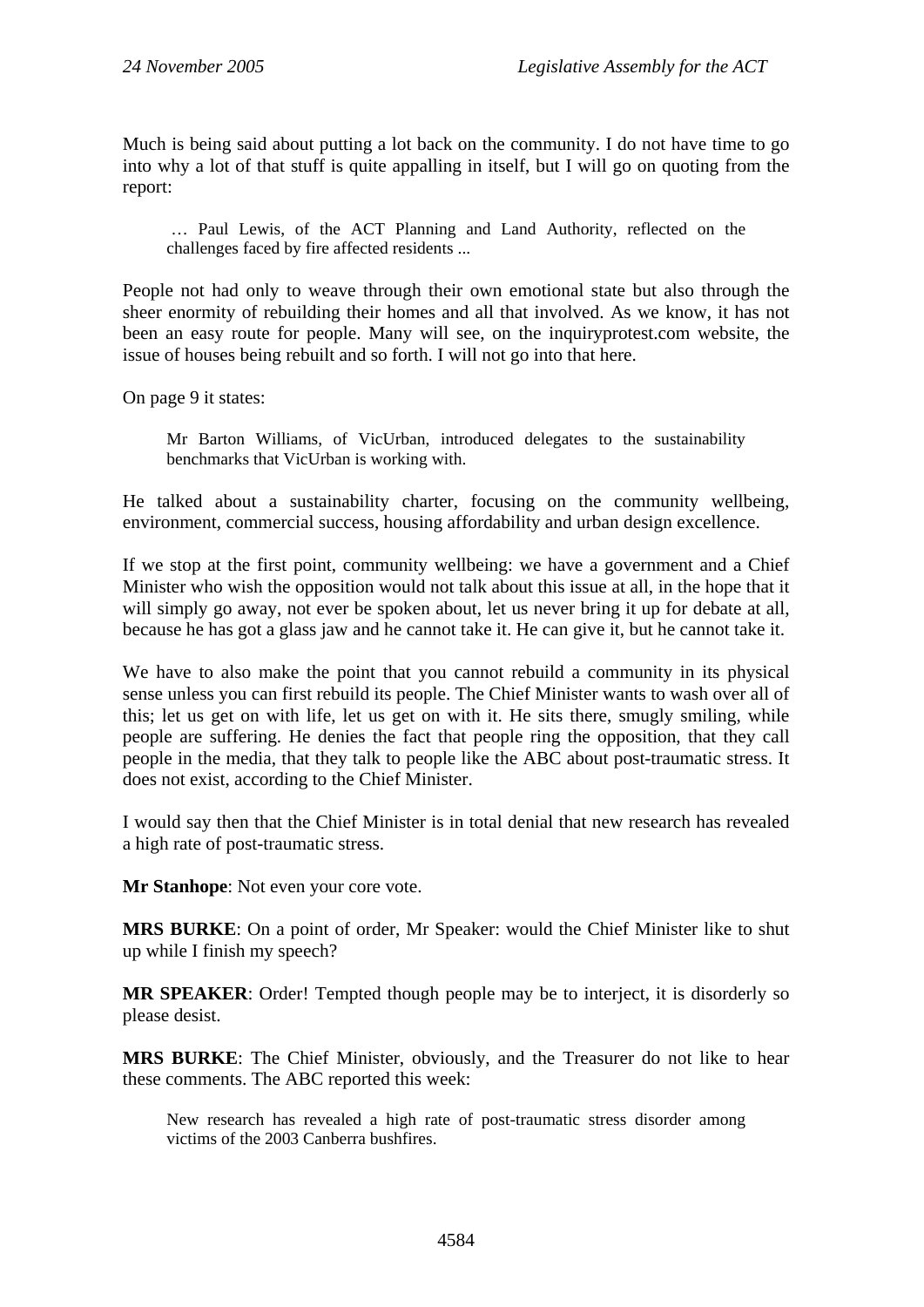The research by the Australian National University has found one in three men and two in three women in a sample of 24-to 28-year-olds suffered the disorder after the fires.

Professor Helen Christensen says the symptoms are characterised by an acute anxiety that persists.

It persists; it has not gone away. I am sorry to disappoint the Chief Minister and the government: this issue has not gone away. It has gone away simply because of the fact that people have now said, "Forget it." They are going down a downward spiral. I spoke to a family yesterday whose marriage is now on the rocks; their children are still suffering; this guy's income has dropped from \$60,000 per annum to \$20,000 per annum due to post-traumatic stress.

Mr Speaker, I put it to you that this report glosses over so many of the important issues. It is all well and good that people want to get on with their lives. The Chief Minister forgets this. People want to get on with their lives. Again according to reports, people are waking up in the middle of the night, terribly fearful about the event, having nightmares, not being able to think about it. I continue quoting from the ABC report:

The Phoenix Society's Richard Arthur says he believes the results are only the tip of the iceberg.

**Mr Gentleman**: On a point of order, Mr Speaker: Mrs Burke has referred to this report as glossing over the important issues. The report discusses the conference that occurred from 28 to 30 September.

**MR SPEAKER**: Come to your point of order.

**Mr Gentleman**: I ask Mrs Burke to be relevant to the discussion we are having today.

**MR SPEAKER**: There have been some eloquent contributions about issues that the report might have touched on.

**MRS BURKE**: No, Mr Speaker. I am going through it point by point. I beg to differ.

**MR SPEAKER**: It would be better if you drew some links back to the report itself.

**MRS BURKE**: I beg to differ, Mr Speaker. I object to that point of order. I referred to the report. On page 9 of the report, 1.21 states:

Ms Chris Healy, Mrs Jo Matthews and Mr Graham Fuller then presented a case study in community involvement in recovery …

They talked about various keys to success, including positive outlooks, community—

**MR SPEAKER**: That is fair enough, as long as you draw links back to the report.

**MRS BURKE**: Mr Speaker, I have been, constantly, throughout my speech.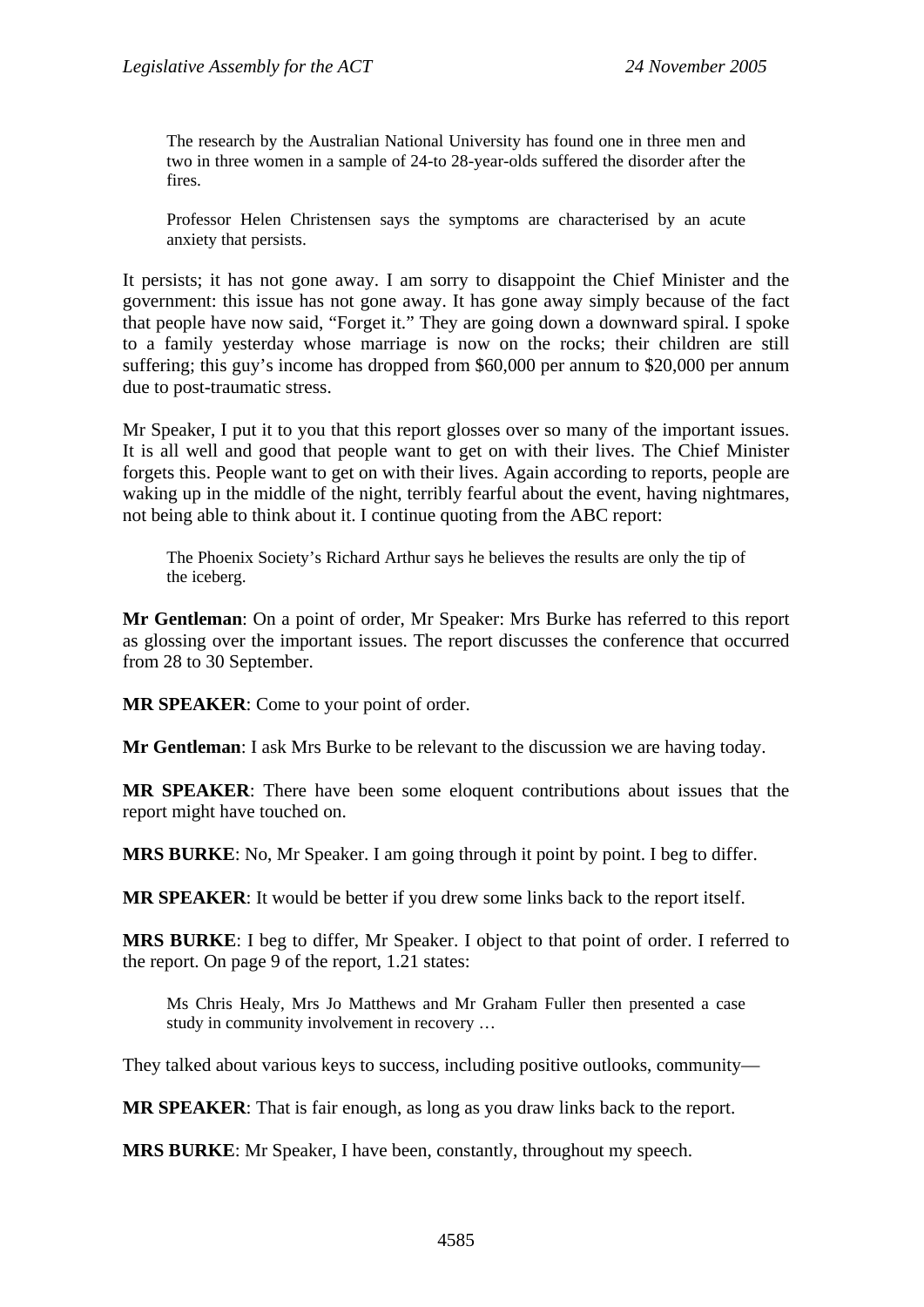**Mr Gentleman**: Mr Speaker to the point of order—

**MR SPEAKER**: I have ruled on the point of order. She will have to draw some links back to the report.

**MRS BURKE**: I am referring to the report. Do not be so touchy. You will get your moment, Mr Gentleman. They identified:

 … various 'keys to success' including positive outlooks, community drive and spirit—

I am reading straight from the report here—

imagination, and on the government side—assistance and facilitation, good communication and honesty.

I ask the government: when people have to crawl on their hands and knees, virtually, to ask to have counselling, is that good governance? Is that giving assistance? Is that facilitating people's road to recovery? As I said before, if you want to rebuild a community you have to rebuild people first. It is going to be totally impossible. I can hear that the government is so upset. At page 9 of the report, 1.22 states:

 … Mr Chris Stamford, of the Phoenix Association, spoke about his experience as a volunteer and the emotional aspects of helping others.

The Phoenix Association and Chris Stamford are given four lines in this report. I am sure he said more than four lines.

In this report, at page 14, point 1.33, under "Sustainability and Bushfire Recovery Conference Display", lists the things that were on display: the winning design for the Canberra international arboretum and gardens, the concept design for the ACT bushfire memorial and layout, Tidbinbilla redevelopments, plans for Stromlo forest park, the redevelopment of Uriarra and Stromlo villages, EcoWise maps of recovery in catchments and by vegetation communities, Australian Native Plant Society Canberra Region Inc information, Yarralumla Nursery, information about Centrelink's role.

Do you know the one thing that is missing from here, Mr Speaker and members? There is not one mention about Pierces Creek and the families who are going back there. What has happened there? I would have thought that would have been essential. I have looked through the report and cannot see it. Perhaps Mr Gentleman can address it. Perhaps he has had talks with the Chief Minister, who has since made up his mind about whether those people are going to be allowed to go home or not. They are very quiet on that one.

I will not go on and upset the government any more; they are very delicate today, very glass-jawed. On that note, I just say that this report skims over many serious aspects; people cannot get on with their lives; and they need to pay more attention to helping people through this still-difficult period, particularly coming up to the anniversary of the bushfires; let us not forget.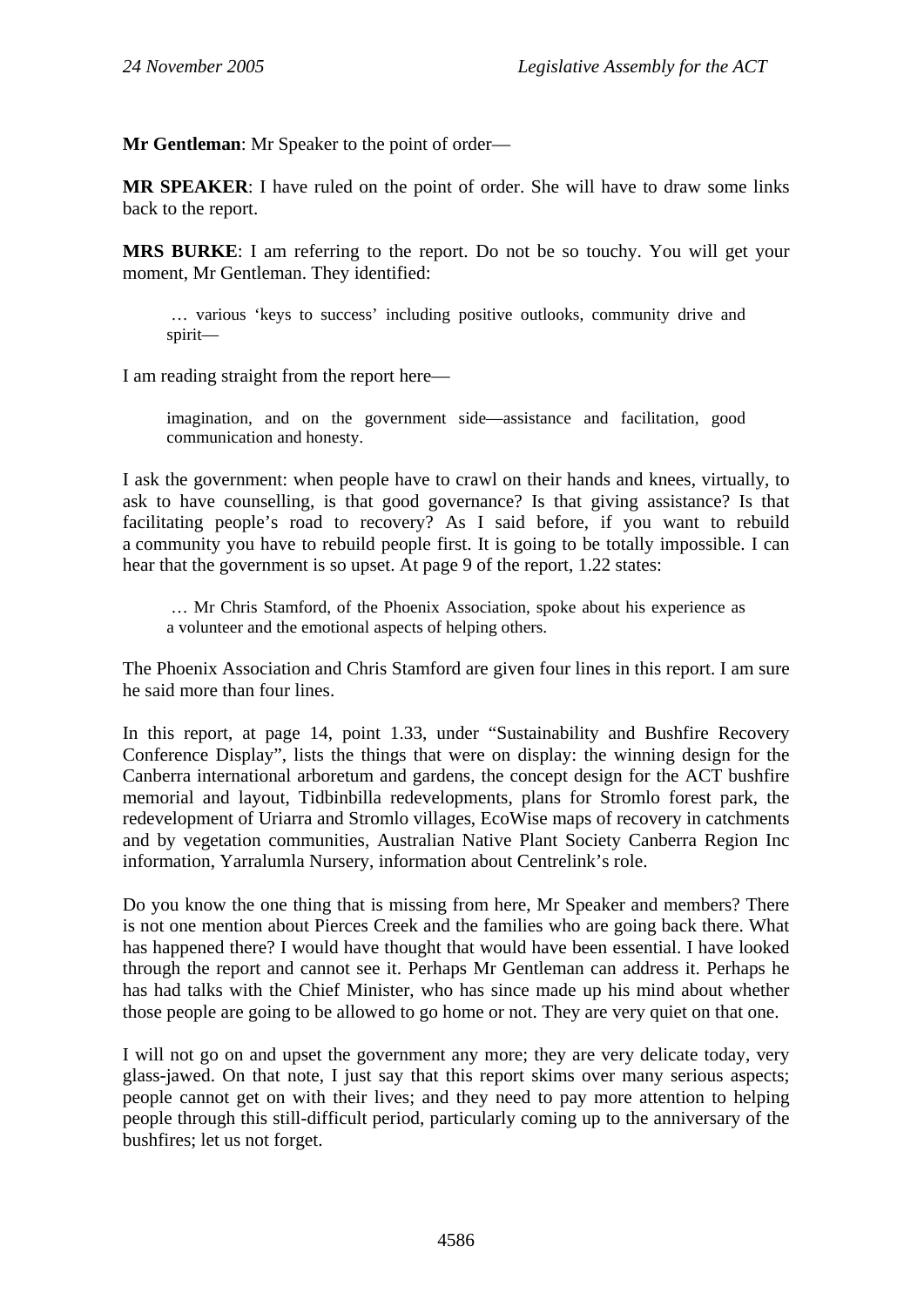**MR GENTLEMAN** (Brindabella) (11.35), in reply: It has been interesting to hear the comments of Mr Pratt and Mrs Burke this morning. The question arises of course that, if Mr Pratt was so concerned about the ACT strategies on the bushfire response and recovery, why did he not attend the conference? That is right; he was not there.

**Mr Stanhope**: He was trying to get into the mosque. They have banned him from it!

**MR GENTLEMAN**: And why did Mrs Burke not attend the conference? She was not there either.

**MR SPEAKER**: Order! Mr Gentleman has the floor.

**MR GENTLEMAN**: I think that, if they had attended, they would have learnt quite a lot. I am pleased that Mr Pratt has finally decided to take an interest in the matter but I suggest that he take up the invitation next time he is invited. He has come here today with a spray on a four-day conference that he did not attend.

**Mr Stanhope**: Good point.

**MR GENTLEMAN**: I would like to start by saying there are some tragic facts that come with any discussion on the 2003 bushfires.

**Mrs Burke**: You attend everything, do you, Jon?

**Mr Stanhope**: Four days, and he couldn't be bothered to go. That is really interesting.

*Mrs Burke interjecting—* 

**MR SPEAKER**: Order! The conversations across the floor are not helping Mr Gentleman to give his presentation.

**Mr Quinlan**: He doesn't mind.

**MR SPEAKER**: Well, I do. Please desist, however tempting it might be.

**MR GENTLEMAN**: Any life lost is a tragedy. Not only is such discussion unavoidable, it is also necessary. We did that. Mr Pratt has raised concerns over the validity of the conference. He believes there should have been more attention paid to the research and analysis of bushfires so this does not happen again. One of the lessons we learnt at the conference, Mr Pratt, is that bushfires will happen again because they are part of the Australian environment. I would like to pose a question, through you, Mr Speaker, to Mr Pratt. How does Mr Pratt know that the conference was a waste of time if, given the opportunity to attend, he did not do so?

**MR SPEAKER**: You cannot pose questions at this point. Do not be tempted to answer that, Mr Pratt.

**MR GENTLEMAN:** I will try to enlighten Mr Pratt as to the presentations that occurred at the conference, to provide him with some of the information on our bushfire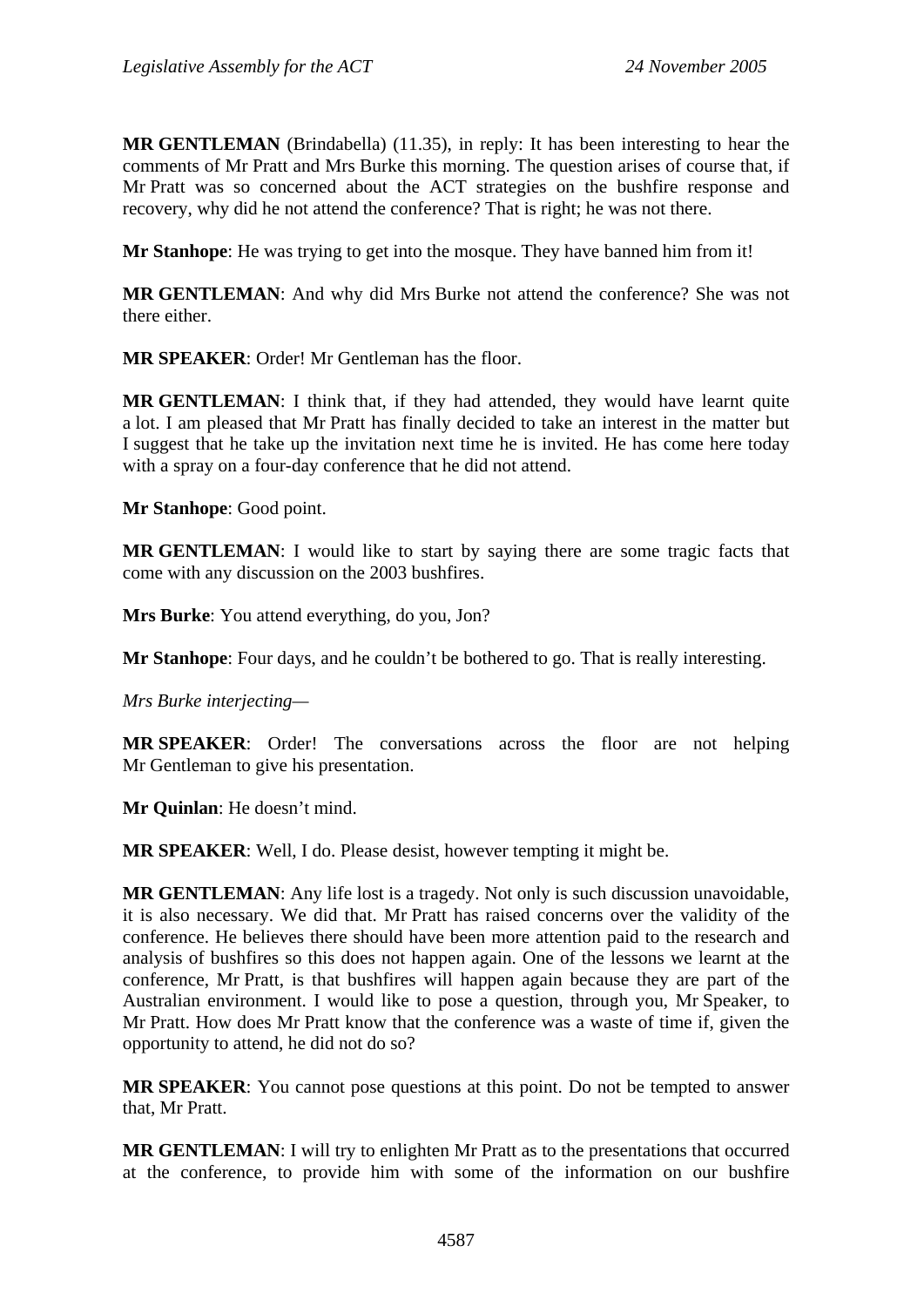management plan. The strategic bushfire management plan in the ACT that the rural fire service has in place falls under section 72 of the Emergencies Act 2004 and underpins the ACT's approach to bushfire management. The plan is framed around the universally recognised emergency management framework of prevention, preparedness, response and recovery. The ESA is implementing the strategies defined in the SBMP that have been developed in consultation with key stakeholders in both the ACT and surrounding New South Wales. These have come to the forefront after a long and complex study by this government into recovery and sustainability after bushfire.

The strategic bushfire management plan is a 10-year plan, to be completed in two parts. Version 1 was completed in January 2005 to meet immediate government and public expectations for bushfire management prior to the 2004-05 season. Version 1 of the SBMP has been well received and provides strategic direction for bushfire management in the ACT. There are a number of important issues that affect the development and implementation of the plan, including: future land use for the Cotter catchment area, the Namadgi park management plan, the Brindabella management plan and ongoing work being undertaken by the Bushfire Cooperative Research Centre. It is expected that version 2 of the SBMP will be completed by 2006-07. Version 1 will remain current until that time.

For Mr Pratt's benefit, this conference was about exchanging ideas so that governments may be best prepared in preventative measures, response and recovery. I assume by Mr Pratt's comments that he would rather politicise these tragedies than learn from them. Had he bothered to attend, he would have heard the Chief Minister talk on the plans and projects underway in the ACT. He would have heard that out of tragedy comes an opportunity to learn and grow as a community. I commend the Chief Minister for his honesty and leadership at the conference on matters that most members of parliament and, I would presume, ACT opposition members, would rather avoid than confront. I am not alone in my commendation of Mr Stanhope and the ACT government. I draw members' attention to section 1.9 of the report where Stuart Ellis, chair of the COAG national bushfire inquiry:

… praised the ACT Government's demonstrated leadership following the 2003 bushfires and commended consideration of bushfire response and recovery programs concurrently.

Further, it says that Mr Sandy Hollway, in 1.10 of the report:

… advised delegates that short and long term recovery strategies should include leadership and teamwork, open and responsive dedicated government machinery, a sense of urgency, strong political backing and the budget to get the job done.

These are all attributes the ACT government displayed during the crisis and in its bushfire recovery process. The conference was not about patting each other on the back and forgetting the real issues, though. It was about exchanging real stories so that all delegates had the opportunity to learn. We heard from the South Australian delegate, Lyn Breuer, on the South Australian government's response to the 2005 Wangary fires; and we heard from members of the Mount Taylor community about how, out of tragedy, a community came together, building a greater sense of community—and there was the construction of a commemorative tree. This is a living example of opportunity coming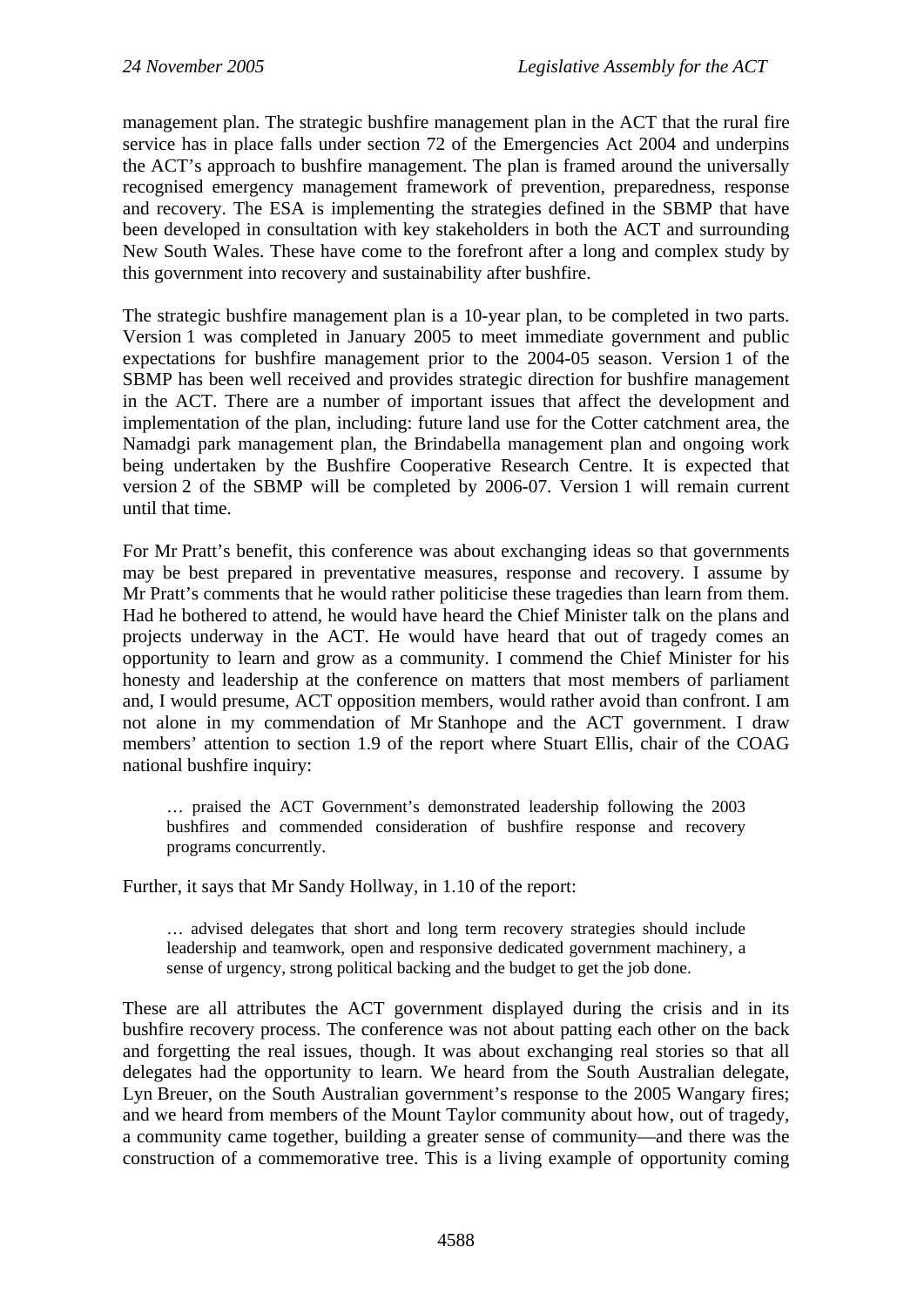<span id="page-26-0"></span>out of tragedy. It is a wonderful example of the work of unsung heroes in our community—people like Mark O'Neill and the urban fire unit at Kambah.

At the conference we heard from organisations like Volunteers ACT, represented by Ms Porter, and we heard how community organisations could better prepare themselves for the great outpouring of support—how best to help people to help people. If Mr Pratt had bothered to attend the conference, he would have seen first hand, as the delegates did, recovery in progress with a tour of the Tidbinbilla nature reserve. As his colleague Mr Seselja did, he would have heard from Barton Williams of VicUrban on the sustainability benchmarks VicUrban is working with. Maybe next year, Mr Pratt.

We found some other key points concerning the committee process at the conference with regard to the government response to committee reports. I will quote from paragraph 1.24, page 10, table 1. It says:

The ACT Government has responded to all of this Assembly's P&E Committee reports except for the most recent reports tabled in September.

It then goes on to quote Ms Ellis, with regard to federal government reports. It says:

The convention, not always honoured, is for a government response to a House of Representatives Committee report to be tabled within 90 days. For e.g, the Joint Standing Committee on the National Capital and External Territories tabled four reports relevant to Norfolk Island July 2001 – 2004, none of which were responded to. The government took just over 12 months to respond to the committee's August 2004 report on the redevelopment of bushfire-affected Pierces Creek, ACT.

This is another example of good governance in the ACT. Before concluding, I would like to again thank members of the committee office for their support and dedication to making this conference the great success story it was. I would also like to thank Ray Blundell for his technical support and good humour during the conference, and Siew Chin Scholar for her substantial biographical research in the lead-up to the conference. I commend the report to the Assembly.

Motion agreed to.

#### **Planning and Environment—Standing Committee Report 17**

Debate resumed from 22 November 2005, on motion by **Mr Gentleman**:

That the report be noted.

**MR GENTLEMAN** (Brindabella) (11.44): I am pleased to be able to discuss the draft variation to the territory plan again.

**Mrs Burke**: Mr Speaker, on a point of order, where is this on the sheet?

**MR SPEAKER**: It is the second item of Assembly business. It is listed on the notice paper but it is not listed on the blue.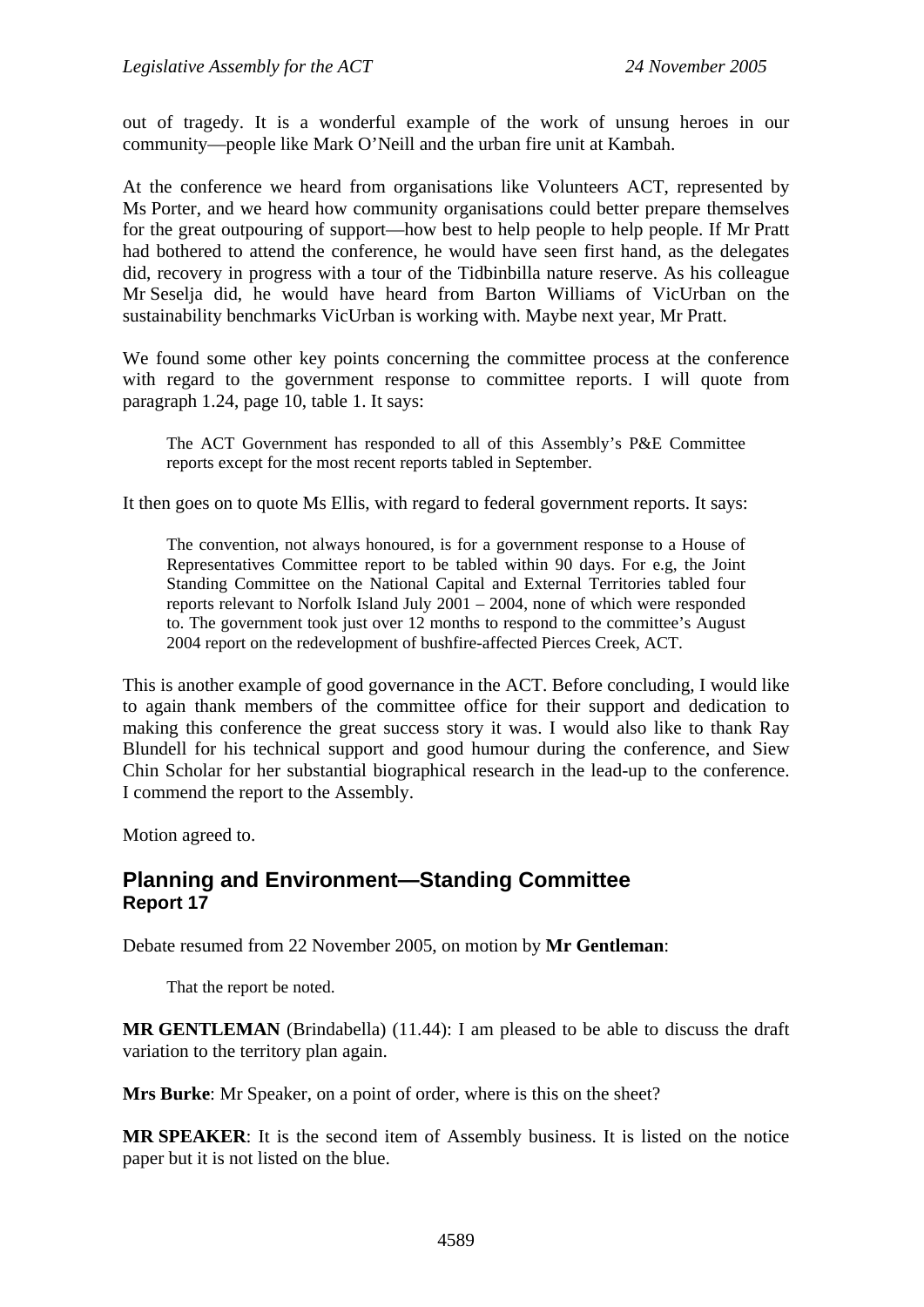**Mr Seselja**: Why isn't it on the program?

**MR SPEAKER**: It is on the notice paper.

**Mr Seselja**: There are a lot of things on the notice paper, but why isn't it on the program?

**Mrs Burke**: Is that usual, that Mr Speaker? Surely it is a courtesy to have this presented on the blue.

**MR SPEAKER**: It is listed on the notice paper but it is not listed on the blue. The matter listed on the blue as No 1 has been dispensed with. It is a 45-minute debate. If there is any further debate to be pursued within the time, it can be pursued.

**Mrs Burke**: But surely opposition and crossbench members have not had time to prepare anything on this matter.

**MR SPEAKER**: It has been the subject of other debates. Several speakers have spoken on it and it was adjourned. Mr Gentleman has the floor.

**DR FOSKEY** (Molonglo) (11.45): I seek leave to ask a question. I am sorry; I do not know the standing order. I consulted Mr Gentleman's office this morning as to whether, as I expected, this would come up. It was not on the blue paper. I was told by his office that we were to discuss the other report.

**MR SPEAKER**: The only thing people can do is move to adjourn this—and the house can decide what they want to do with it.

Motion (by **Dr Foskey**) proposed:

That debate be now adjourned.

The Assembly voted—

Ayes 8 Noes 9

| Mrs Burke  | Mr Seselja   | Mr Berry      | Ms MacDonald |
|------------|--------------|---------------|--------------|
| Mrs Dunne  | Mr Smyth     | Mr Corbell    | Ms Porter    |
| Dr Foskey  | Mr Stefaniak | Ms Gallagher  | Mr Quinlan   |
| Mr Mulcahy |              | Mr Gentleman  | Mr Stanhope  |
| Mr Pratt   |              | Mr Hargreaves |              |

Question so resolved in the negative.

**Mr Mulcahy**: Mr Speaker, I wish to raise a point of order. If we are relying on the notice paper, I was part way through speaking when this matter was—

**MR SPEAKER**: Mr Gentleman has the floor. What is your point of order?

**Mr Seselja**: Why does Mr Gentleman have the floor?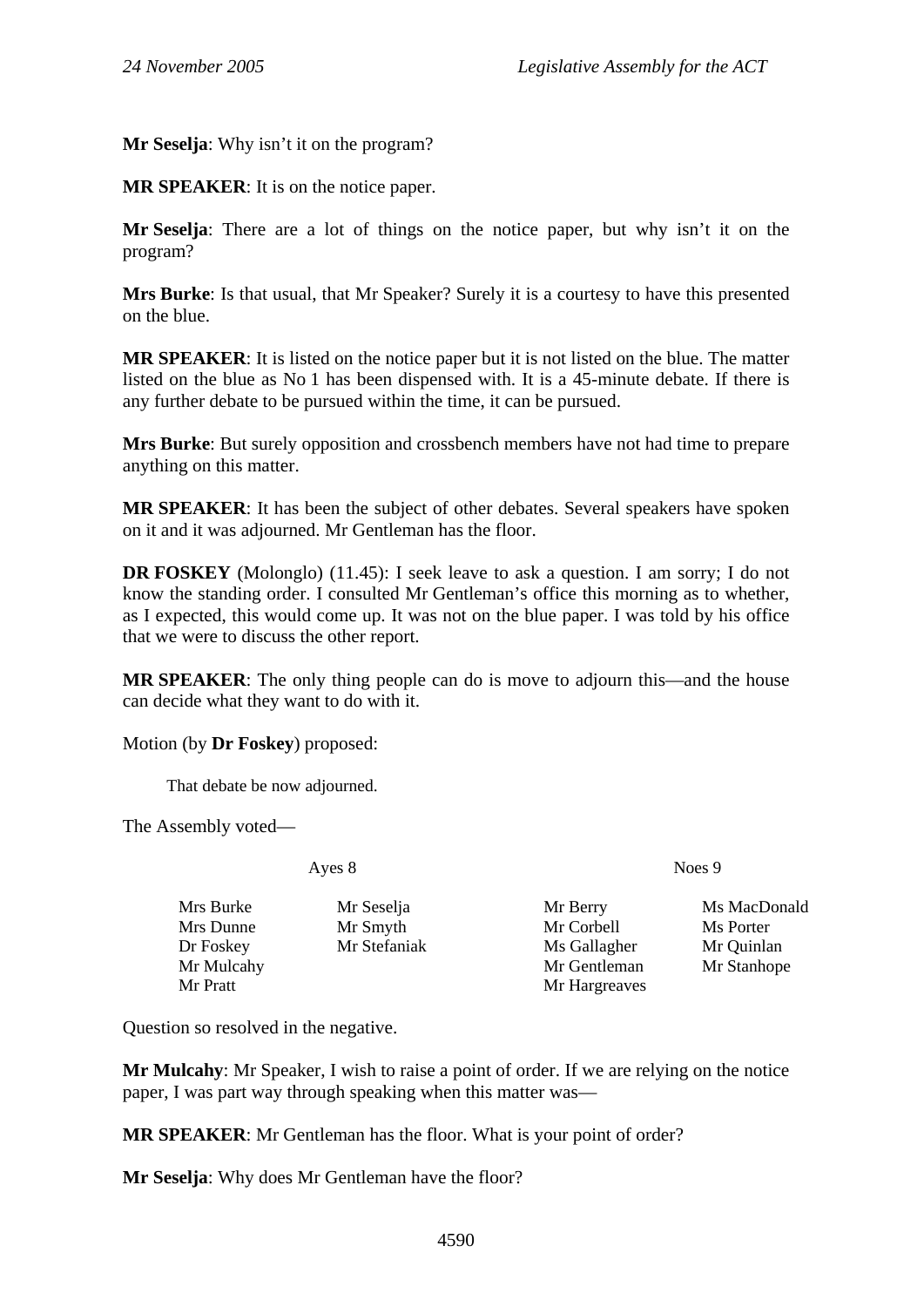**Mr Mulcahy**: It says here, "Mr Mulcahy in continuation." I had not completed it in the allocated time.

**MR SPEAKER**: You did not rise to the call, Mr Mulcahy.

**Mr Seselja**: That is because it was ridiculously brought forward without any notice. How was he meant to know it was coming on?

**MR SPEAKER**: Order!

**Mr Seselja**: It has turned into a farce, Mr Speaker.

**Mrs Burke**: It is a farce.

**Mr Seselja**: Mr Gentleman's office lied to Dr Foskey's office.

**MR GENTLEMAN** (Brindabella) (11.51): Mr Speaker, I am pleased to be able to discuss this draft variation to the territory plan again. We, as a committee, have worked long and hard to produce this report. Draft variation 231 had a high number of submissions. All of those were reviewed carefully when received over the last six months. Each member of the committee receives a copy of the draft variation after the minister refers it to us. This occurred in June. The committee secretariat personally delivers a copy of each and every submission to the specified draft report to each member of the committee for his or her records. The point to this process that I raise here today is that Mr Seselja believes he has had insufficient time to review this variation to the territory plan. This is not the first time that Mr Seselja has stood in this chamber and made assertions about the amount of time allocated to consider draft variations. Mr Seselja has, on numerous occasions, in the chamber and in the media, complained about the committee process.

*It being 45 minutes after the commencement of Assembly business, the debate was interrupted in accordance with standing order 77. Ordered that the time allotted to Assembly business be extended by 30 minutes.* 

**MR SPEAKER**: I call Mr Gentleman to continue his speech.

**Mrs Burke**: I am sorry, Mr Speaker. I was on my feet first.

**MR SPEAKER**: Mr Gentleman has the call.

**Mr Seselja**: She is moving a motion.

**MRS BURKE** (Molonglo) (11.52): I wish to move a motion, Mr Speaker. I move:

That the question be now put.

**Ms Gallagher**: So now you don't want to talk on it.

**MR SPEAKER**: I am just trying to work out how many people have spoken on this.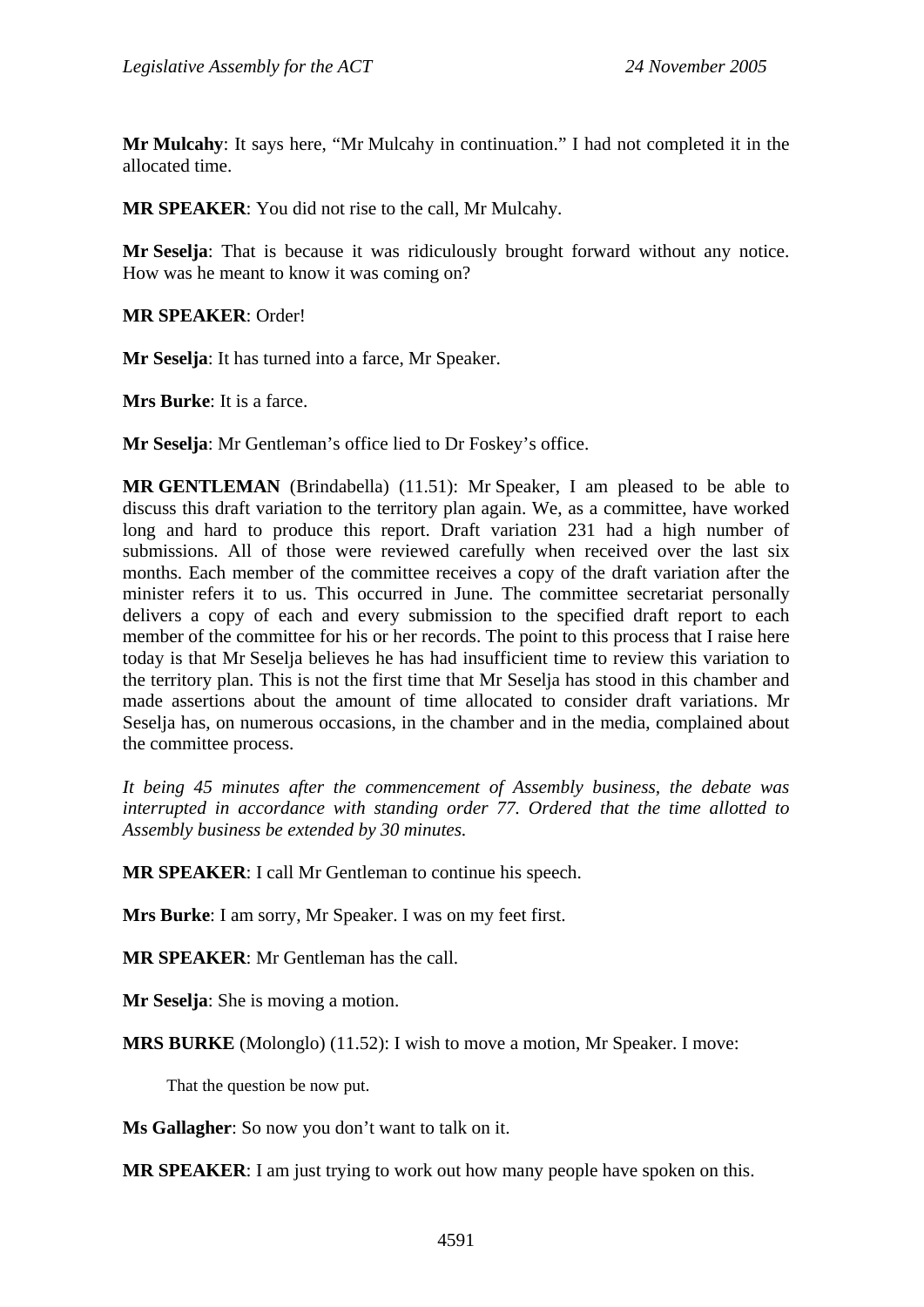**Mr Seselja**: We want proper procedures to be followed.

**MR SPEAKER**: Order! The question is that the question be now put.

*Members interjecting—* 

**MR SPEAKER**: Order! The gag has been moved. The question is that the question be put. Those of that opinion say, "Aye"; to the contrary, "No." I think the ayes have it. The question now is that the report be noted. Those of that opinion say, "Aye"; to the contrary, "No."

**Mr Corbell**: No.

**Mr Gentleman**: The noes have it.

**Mrs Burke**: You don't want the report noted?

**MR SPEAKER**: The noes have it.

**Mr Seselja**: Sorry. The noes have what?

**MR SPEAKER**: Order, please!

**Mr Seselja**: The question has been resolved.

**Mrs Burke**: You resolved it, Mr Speaker.

**MR SPEAKER**: I have called the vote. The question that was put to the house was the gag—that the question be put. I put that question and I declared it—that the ayes have it.

**Mr Seselja**: Thank you.

**Mrs Burke**: Yes.

**Mr Corbell**: Mr Speaker, the noes have it.

**Mr Seselja**: No. This has been resolved. Mr Speaker, they missed the boat. They were not paying attention. The question now is that the report be noted.

**Mr Gentleman**: You heard me say the noes have it, Mr Seselja. You cannot ignore that.

**MR SPEAKER**: No. He is entitled to call a vote.

**Mr Seselja**: You did not say it.

**Mr Gentleman**: I did.

**Mr Seselja**: That is not what Mr Speaker thinks.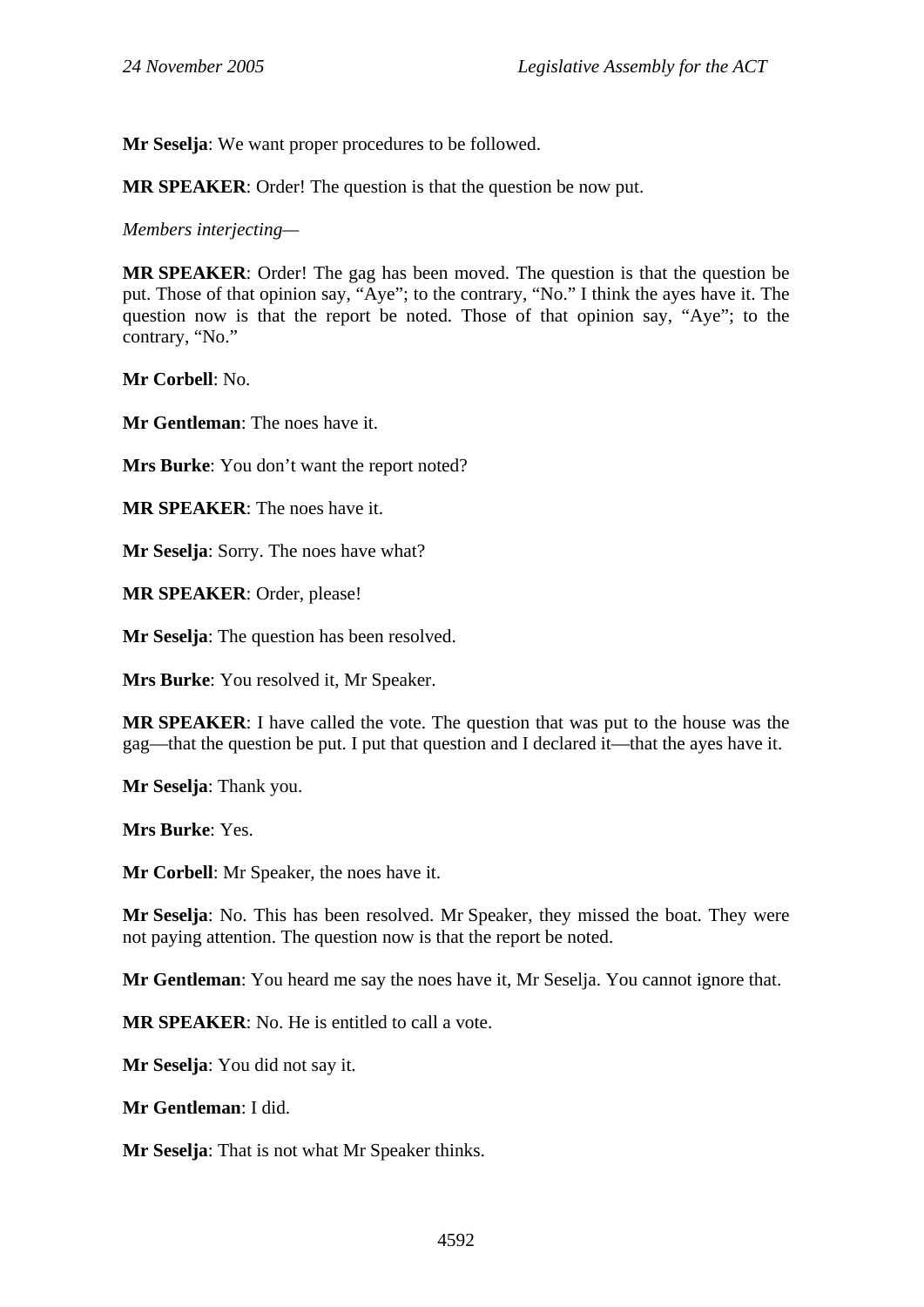**Mr Corbell**: Mr Speaker, the noes have it.

**MR SPEAKER**: A division called for; ring the bells.

*A call of the Assembly having commenced—* 

**Mr Seselja**: On what? Are you going back to the one you have already resolved?

**MR SPEAKER:** I will tell you on what, Mr Seselia—on the question that the question be put. Understood?

**Mr Seselja**: You have already resolved it, Mr Speaker.

**Mrs Burke**: I have a point of order, Mr Speaker.

**Mr Seselja**: It was resolved—he said it.

**Mrs Burke**: You have already done that and we have voted on that.

**MR SPEAKER**: By way of explanation, it is hard to have a division unless I have declared the vote. I declared the vote and a division was called for. That is what happens.

**Mrs Burke**: But you did, sir.

**Mr Seselja**: No. That is not the procedure. Do you know how the procedure goes? You say, "I think the ayes have it; the ayes have it."

**MR SPEAKER**: All members are present. Resume your seat!

**Mr Stanhope**: We said that the noes have it.

**Mr Seselja**: That was after he had resolved it. He has now changed, under pressure. Are you going to act as a Speaker or are you just going to do what they tell you to do?

**MR SPEAKER**: Order! Lock the doors.

**Mr Corbell**: It says on the blue:

This program of proposed business is issued for the general guidance of Members. It is not a formal document and business listed is subject to change.

**Mr Seselja**: The vote was put and resolved. Are you rescinding the vote now?

**MR SPEAKER**: Order!

**Mr Seselja**: This is what happens in committees when they get it wrong.

**MR SPEAKER**: Order! People will be excluded from the vote if they continue to persist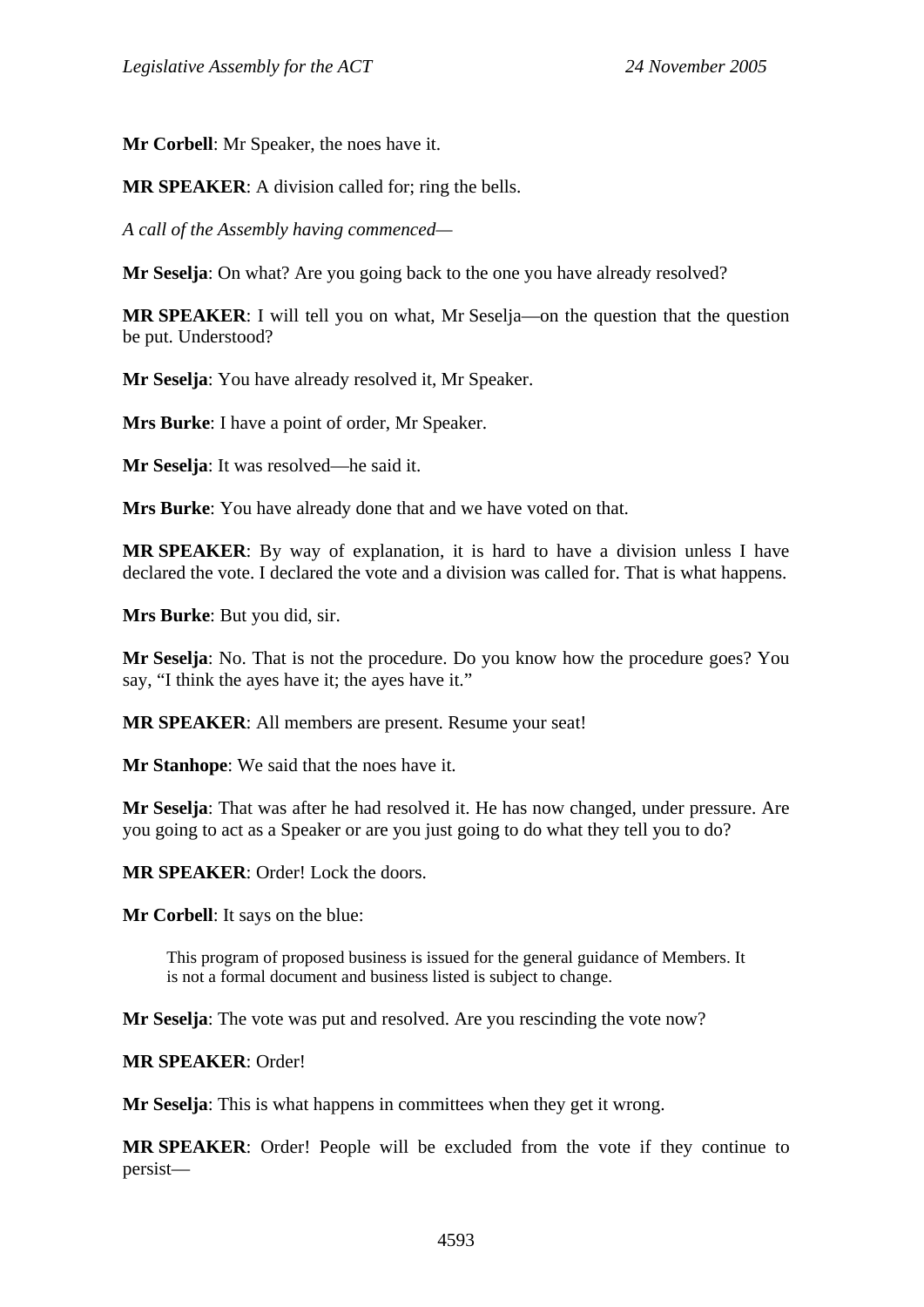**Mr Seselja**: That would make a lot of difference.

**MR SPEAKER**: The question is: that the question be now put.

The Assembly voted—

| Ayes 8                                    | Noes 9       |
|-------------------------------------------|--------------|
| Mrs Burke<br>Mr Seselja<br>Mr Berry       | Ms MacDonald |
| Mrs Dunne<br>Mr Corbell<br>Mr Smyth       | Ms Porter    |
| Mr Stefaniak<br>Dr Foskey<br>Ms Gallagher | Mr Quinlan   |
| Mr Mulcahy<br>Mr Gentleman                | Mr Stanhope  |
| Mr Pratt<br>Mr Hargreaves                 |              |

Question so resolved in the negative.

#### **MR SPEAKER**: I call Mr Gentleman.

**MR GENTLEMAN**: As I was saying, this is not the first time Mr Seselja has stood in this chamber and made assertions as to the amount of time allocated to consider draft variations. Mr Seselja has, on numerous occasions, both in this chamber and in the media, complained about the committee process. Through you, Mr Speaker, I ask Mr Seselja: how many times have we rescheduled or called a special committee for you to attend so we could work together as a committee?

**Mr Seselja**: I believe twice. How many for Ms Porter and for you?

#### **MR SPEAKER**: Order!

**Mr Seselja**: On a point of order, Mr Speaker, I do not think Mr Gentleman is able to pose questions to me. I think you pointed that out to him earlier in the debate today.

**MR SPEAKER**: It was a rhetorical question.

**Mr Seselja**: It did not sound very rhetorical. I think he is putting it to me.

**MR GENTLEMAN**: I will repeat that for Mr Seselja. Mr Seselja, how many times have we rescheduled, or called a special committee meeting for you to attend, so we could work together as a committee?

**Mr Seselja**: I've got records—for you and for Mary.

**MR GENTLEMAN:** How many times, when attending a meeting specifically to discuss a report, have you said you have not read a report? How many times are you going to complain about the workload, instead of just getting on with the job?

**Mr Seselia:** How many times have you delivered a speech without reading it?

**MR SPEAKER**: Order! I warn you, Mr Seselja.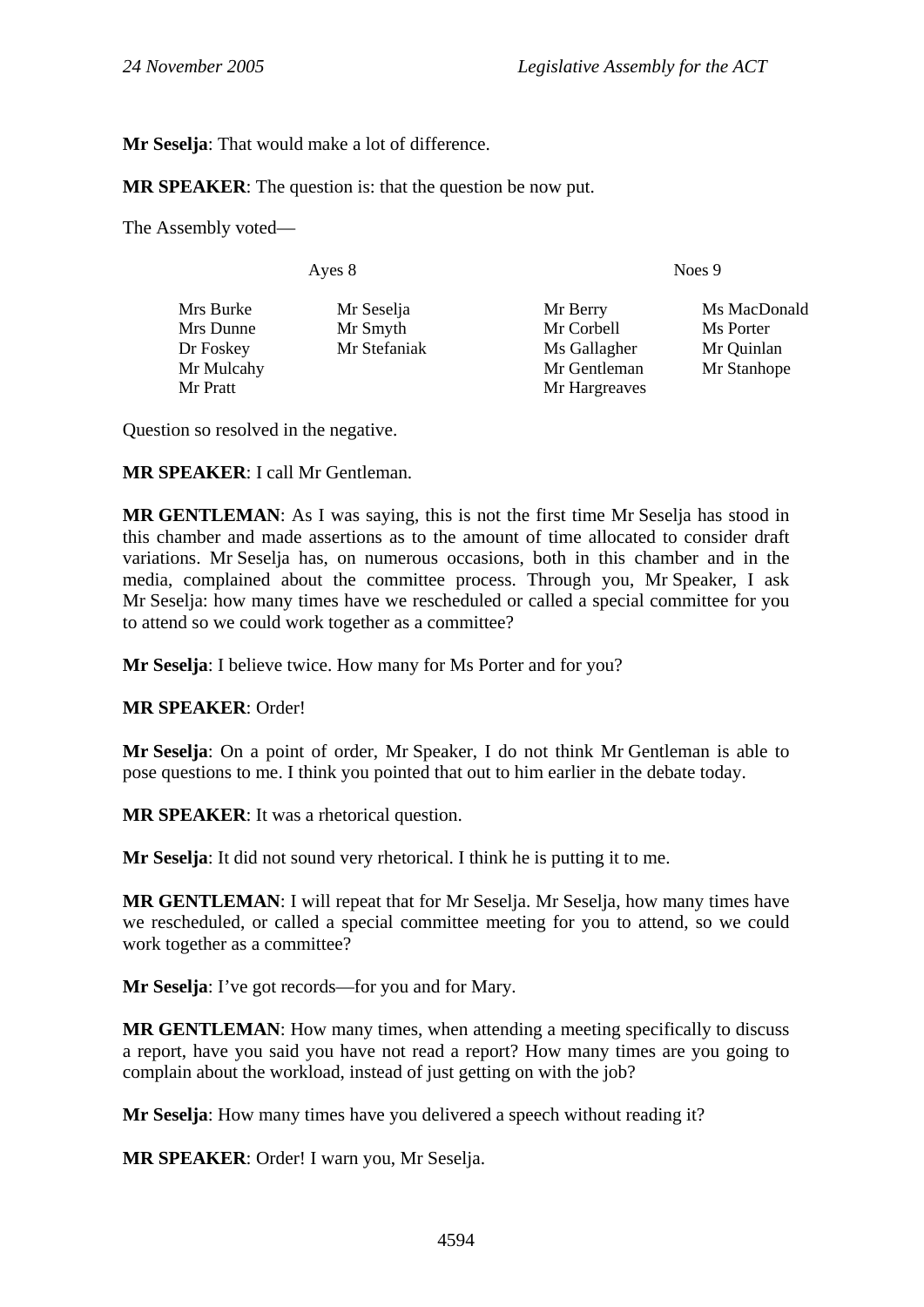**MR GENTLEMAN**: Maybe Mr Seselja has been spoilt by his previous high-powered, senior government position. Now that you are employed to represent those in your electorate, things are different. It is time to put some effort in, Mr Seselja. As I have mentioned already, the other members of the committee have managed to find the time not only to read the report but also to engage in consultation over the recommendations. This DV was referred to the committee in May this year but Mr Seselja still feels that this was an unmanageable length of time to consider the report.

As time is such a constraint for Mr Seselja, I would like to bring to the attention of members that the only committee he is currently a member of is the planning and environment committee. Ms Porter is the Chair of the Standing Committee on Education, Training and Young People; the Deputy Chair of the Standing Committee on Health and Disability; and the Deputy Chair of the Select Committee on Working Families in the ACT; and she is also a member of the Standing Committee on Planning and Environment. She is on four committees and she still has time to enter into the debate on all reports referred to those committees. I am the Chair of the Select Committee on Working Families in the ACT; the Deputy Chair of the Standing Committee on Education, Training and Young People; and, as we are all aware, Chair of the Standing Committee on Planning and Environment. Not only do I have time to review the reports but often in the planning committee I also make the majority of the recommendations for discussion.

This DV was with the committee for an extended time frame—six months, in fact. Being mindful that the end of the year is fast approaching and of the fact that the committee has had numerous meetings in which to discuss this variation, we decided to table it so we could begin work on new draft variations and keep the planning process moving in a positive direction.

Mr Seselja has mentioned on several occasions that the time lines for consideration of this report were inconceivable. I would like to bring to the attention of members that there was certainly enough time for consultation. For the benefit of the opposition, I will repeat the time frame: June, July, August, September, October and November. That is six months, in my book.

I would like to thank Mrs Dunne for her blind support of her opposition colleague. I call it blind support because it is clear that Mrs Dunne has not been given all the facts. For the benefit of Mrs Dunne, I will inform the house of the committee process and Mr Seselja's behaviour during that process. Mr Seselja has asked on numerous occasions for an extension of time to consider draft reports. The other two members of the committee do not seem to need extra time to consider reports. I agree with Mr Seselja that this report is very important, but is he implying that the other draft variations are of less importance to him than this one? I hope not.

I agree that this is an important variation. It is important for the enjoyment of our natural heritage for generations to come, as well as for them to enjoy housing in Gungahlin. I am not sure how many times Mr Seselja has asked the committee for an extension of time on a range of issues but I think it could have been as many as seven times. I am of the opinion that we granted these extensions to allow Mr Seselja extra time to consider draft reports in a collaborative way. I am sure most reasonable people would say that six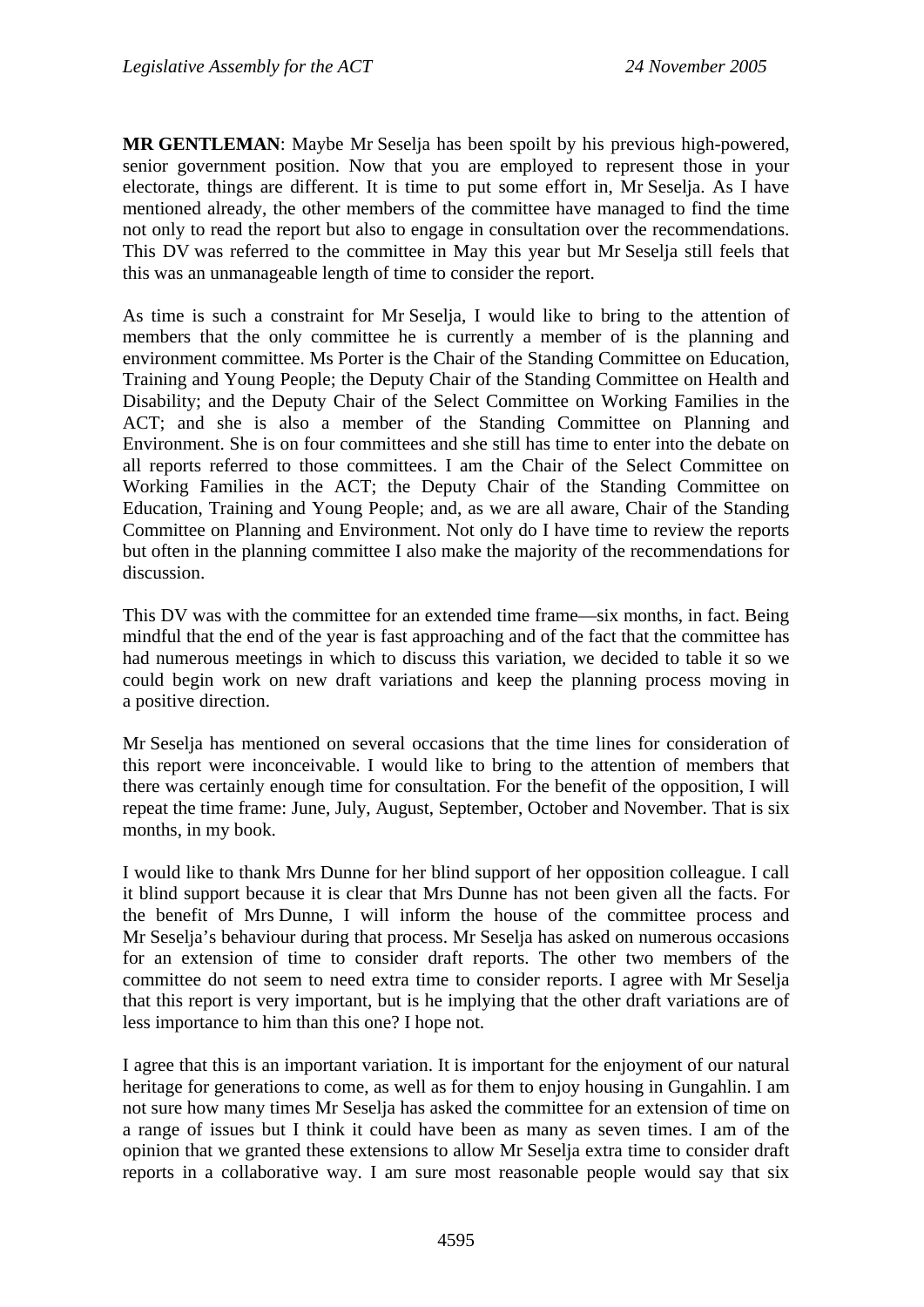<span id="page-33-0"></span>months is a more than adequate length of time to consider any draft variation, even an important one.

**Mrs Dunne**: Two working days for the 87-page report?

**MR SPEAKER**: Order, Ms Dunne! Mr Seselja is already on a warning. I am happy to add others to the list.

**MR GENTLEMAN**: Six months to come to a position on this variation and six months to bring your thoughts and ideas back to the committee for discussion.

**Mr Stanhope**: Six months!

**MR SPEAKER**: Order, Chief Minister! That will include you, I am afraid.

**MR GENTLEMAN**: Once again, as Mr Seselja suspects I will, I call on him to work with the committee as a member of this Assembly and scrutinise the government for the benefit of the greater community. A bipartisan approach should be taken to the committee process. If Mr Seselja cannot do this, maybe he should consider allowing another member of the opposition to take on his role in the committee. If he cannot do the work, he should hand it over to someone who can. Instead of whingeing about the work and whining about the timelines, just get on with the job at hand. Do some work. Get stuck into it, Mr Seselja, the rest of us do. I commend this report to the Assembly.

Question resolved in the affirmative.

#### **Public Accounts—Standing Committee Report 4**

**MR MULCAHY** (Molonglo) (12.03): I present the following report:

Public Accounts—Standing Committee—Report 4—*Auditor-General's Report No 10 2004—2003-2004 Financial Audits,* dated 2 November 2005, together with a copy of the extracts of the relevant minutes of proceedings.

I seek leave to move a motion authorising the report for publication.

Leave granted.

#### **MR MULCAHY**: I move:

That the report be authorised for publication.

Question resolved in the affirmative.

#### **MR MULCAHY**: I move:

That the report be noted.

I am pleased to speak to report 4 of the Standing Committee on Public Accounts, Review of Auditor-General's report 10 of 2004: 2003-04 Financial Audits. This report was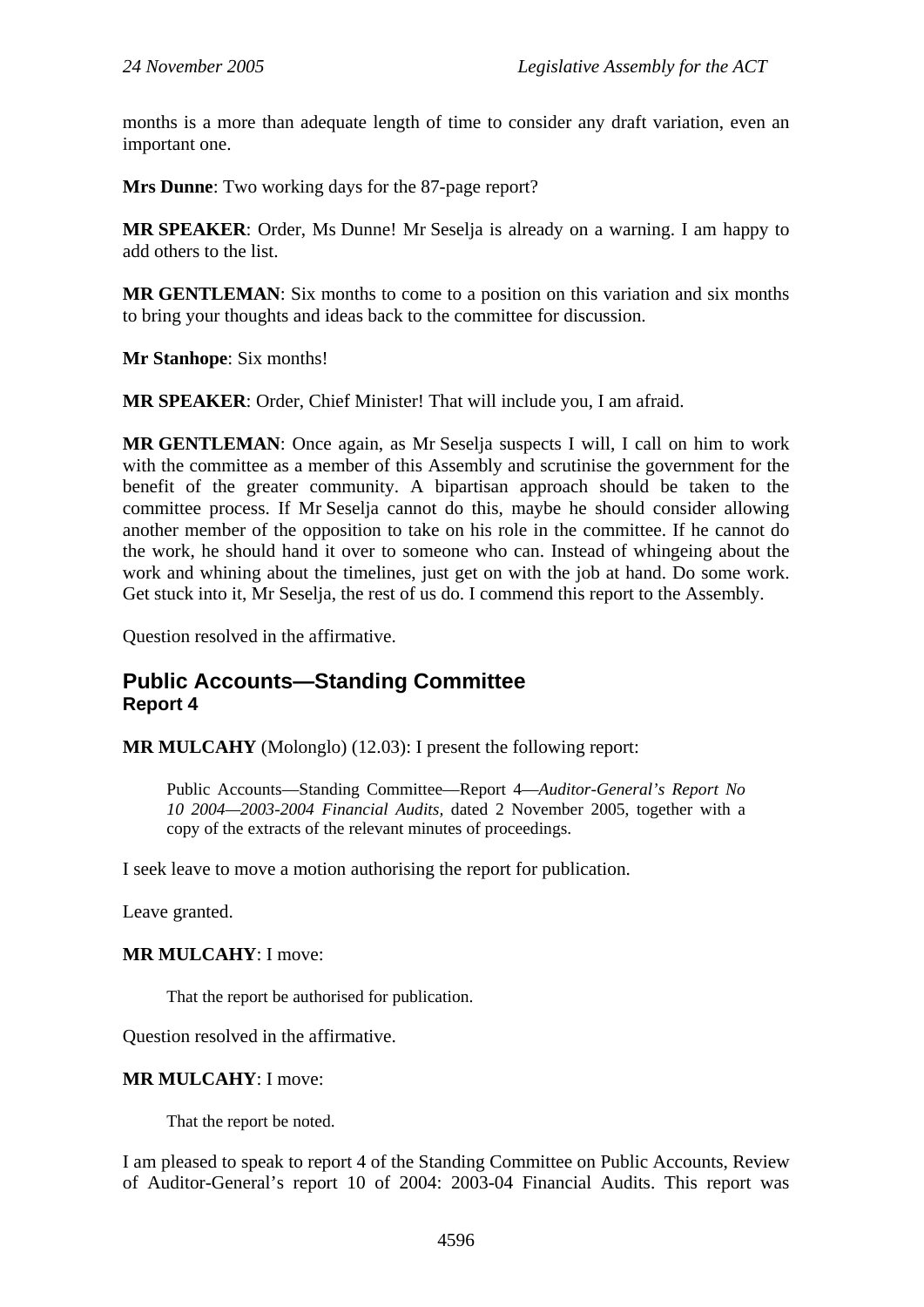presented to the Legislative Assembly on 7 December 2004 and subsequently referred to the committee for inquiry. The report summarised the results of the audits of the financial statements of the territory and its agencies in 2003-04 and included comments on significant matters found during those audits. The report represented a departure from previous years, in that the Auditor-General did not make recommendations for the government to consider, providing instead a summary of significant findings.

The committee received a briefing from the Auditor-General on the audit report and sought and received a government submission in relation to the findings in the report. In reporting, the committee considered and assessed the issues raised by the report within the financial auditing context of accountability and governance and in subsequent effective reporting by public sector agencies.

The committee's report focuses on a selection of the significant issues raised by the Auditor-General and provides a summary of the government's comments in relation to those. This focus includes the territory's financial management and reporting, which was found to be deficient in many cases. Too great a number of financial statements were not provided on time and some agencies required assistance from the audit office to bring the reports up to an acceptable standard.

Although the territory's short-term financial position was strong and in balance, there was some risk of significant deficits in the next three years, should there be adverse fluctuations in revenue and expenses. On this matter, as it has turned out, the Auditor-General was remarkably prescient. The long-term financial position, which is relentlessly deteriorating, is expected by the Auditor-General to decline rapidly over the next few years. Those are her words. The substantial rise in the territory's unfunded superannuation liabilities and the government's practice of running down financial assets to fund capital works without budget surpluses is weakening the territory's financial position. Indeed, at paragraph 2.8 the committee records its concern at the possible adverse impact of continued funding of capital works from current revenue as opposed to exploring the issue of borrowing.

The management of capital works was another area of concern. While showing some improvement in 2003-04 compared with the previous year, the large amount of unspent funds indicated that the management of capital projects needed to be improved. Concern was expressed by the committee that possibly none of the \$60 million investment by Actew Corporation in TransACT would be recovered in the short to medium term. On a personal note, I am concerned that those funds will probably never be recovered.

The committee's report made three recommendations. Recommendation 1 was that agencies take up the Auditor-General's finding regarding desirability of improvements to processes for the preparation of financial statements; recommendation 2 was that a capital works framework policy be developed to establish a consistent, whole-of-government approach to the monitoring, planning and procurement of capital works; and recommendation 3 was that the Legislative Assembly note the findings of the Auditor-General's report.

A report such as this does not come to fruition without the hard work and professionalism of a number of people. I would like to thank my committee colleagues, Dr Deb Foskey and Ms Karin MacDonald; those who assisted the committee with its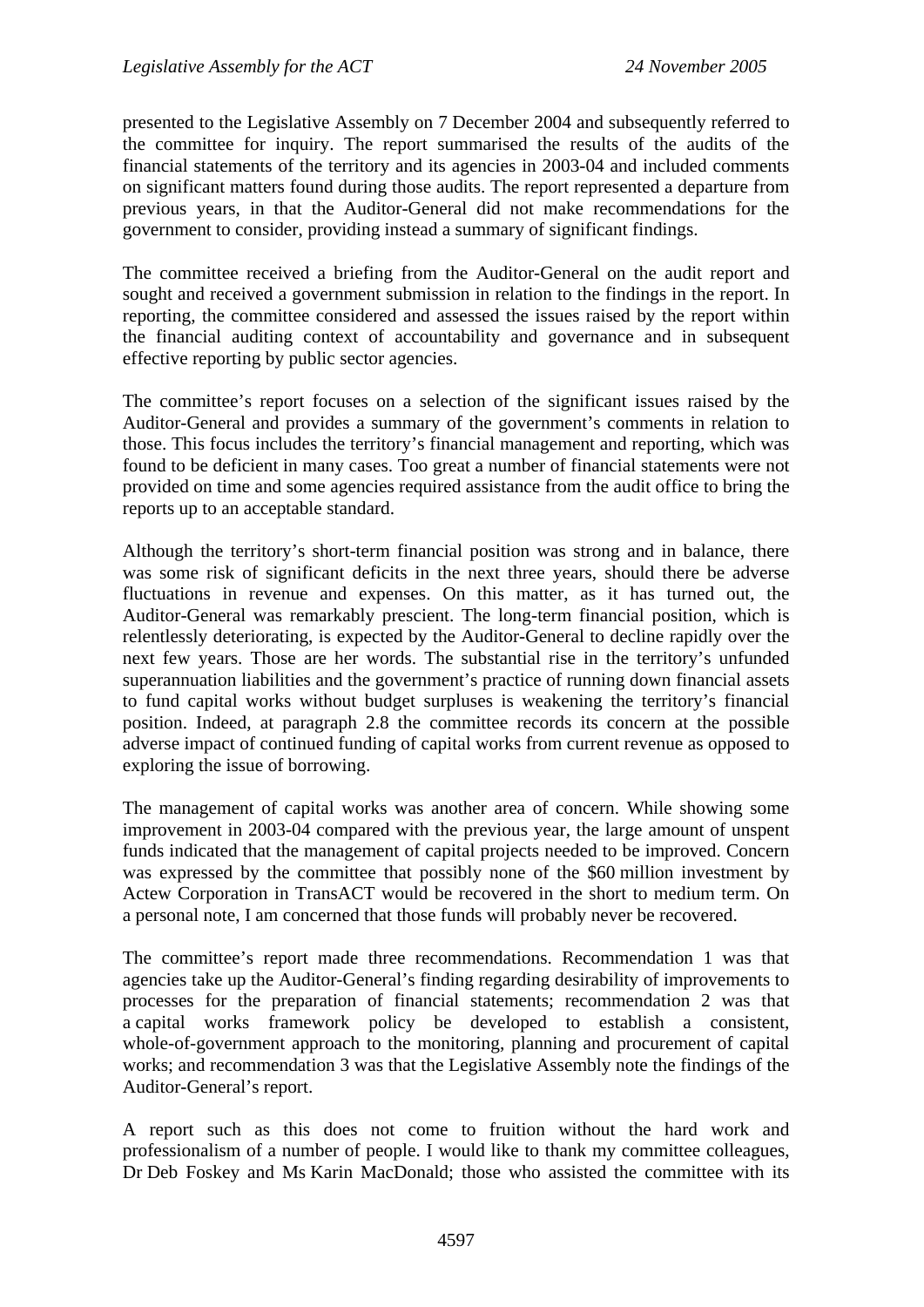<span id="page-35-0"></span>deliberations and the committee secretariat and, in particular, the committee secretary, Ms Andrea Cullen. I commend the report to the Assembly.

Question resolved in the affirmative.

#### **Planning and Environment—Standing Committee Report 18**

**MR GENTLEMAN** (Brindabella) (12.08): I present the following report:

Planning and Environment—Standing Committee—Report 18—*Draft Variation to the Territory Plan No 165—Open Space Network Project,* dated 22 November 2005, together with a copy of the extracts of the relevant minutes of proceedings.

I seek leave to move a motion authorising the report for publication.

Leave not granted.

#### **Standing orders—suspension**

Motion (by **Mr Gentleman**) proposed:

That so much of the standing orders be suspended as would prevent him from moving that Report 18 of the Standing Committee on Planning and Environment be authorised for publication.

The Assembly voted—

Mr Berry Ms MacDonald Mrs Burke Mr Seselia Mr Corbell Ms Porter Mrs Dunne Mr Smyth Ms Gallagher Mr Quinlan Dr Foskey Mr Stefaniak Mr Gentleman Mr Stanhope Mr Mulcahy Mr Hargreaves Mr Pratt

Ayes 9 Noes 8

Question so resolved in the affirmative.

#### **MR GENTLEMAN**: I move:

That the report be authorised for publication

Question resolved in the affirmative.

#### **MR GENTLEMAN**: I move:

That the report be noted.

I have tabled in the Assembly today the report of the Standing Committee on Planning and Environment on draft variation to territory plan No 165, open space network project. The minister referred the copy of DV No 165 to the committee for consideration and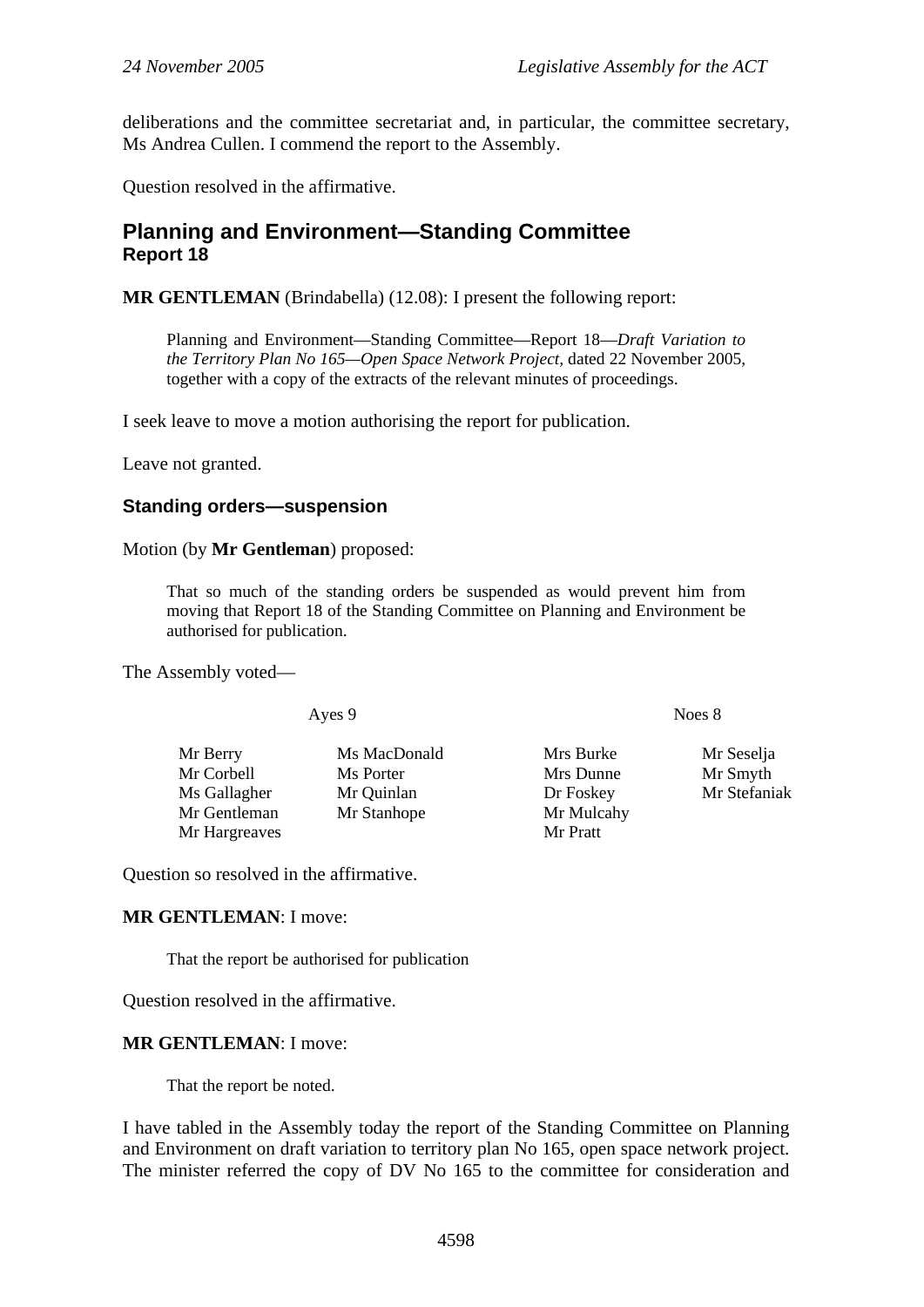report in July this year. The committee discussed the draft variation to territory plan No 165 at meetings held in July, September, October and November this year.

The committee, the ACT Planning and Land Authority and the government are all committed to the need for open space areas in and around the city. ACTPLA has identified and assessed open spaces in the territory plan. These spaces are a treasured aspect of the ACT landscape. Open spaces in the ACT can be seen in many forms. Some of the words I will include have been taken from the submissions of key stakeholders.

Open spaces form a key element of our bush capital and garden city, making Canberra a capital city like no other. They provide breathing space for the spirit; they are beloved by residents and envied by visitors; they meet important community needs in a physical and aesthetic sense; they provide places for health promotion and linear recreational activities such as running, cycling and horse riding; they allow for the planting of large shade trees, which add a sense of permanency and security; they absorb pollutants and increase oxygen levels; and they provide opportunities for community involvement in management, encouraged by a sense of ownership. Those are just a few examples of the ways in which the submissions supported this draft variation to the territory plan.

The aim of this variation is to determine whether sites should become part of a designated open space network with full statutory protection; whether they should be given enhanced protection because of their public space values; or whether the existing land use policy should be retained. The committee received five submissions in total during the consultation period into DV 165 but there were also a number of relevant submissions received for DV 231. Some of the concerns raised were in relation to the suggestion by the Commissioner for the Environment, Dr Rosemary Purdie, that there is a need for policy development in relation to the urban forest of the future, to provide explicit objectives regarding the nature of the urban forest, to be achieved through deliberate tree plantings—native or exotic—in new suburbs.

In keeping with the objectives raised through the submissions, the committee has made only a couple of recommendations. The committee recommends that the ACT Planning and Land Authority review open space and landscaping requirements applicable to the commercial land use policy in the territory plan as part of the planning system reform process. The final recommendation by the committee is that ACTPLA review the land use policies applicable to Percival Hill in Nicholls, Stirling Park in Yarralumla and section 51 in Aranda. The committee would like the various apparent anomalies to be reviewed. If they were to be incorporated into the Canberra Nature Park as hills, ridges and buffers with a Pc overlay, which is a nature reserve overlay, that in turn would mean that those areas would be better protected. Still in relation to the final recommendation, we are also of the opinion that all—not just part—of blocks 33 and 34 of section 78 in Griffith be designated urban open space, as it is a much loved children's playground and has a significant number of mature trees.

In the final part of the recommendation we request that block 42 section 78 in Griffith also be designated urban open space or, if not, that the area to be designated be better clarified. As committee chair, I would like to thank all those involved in the consultation process and, in particular, the committee office and the committee secretary, Hanna Jaireth.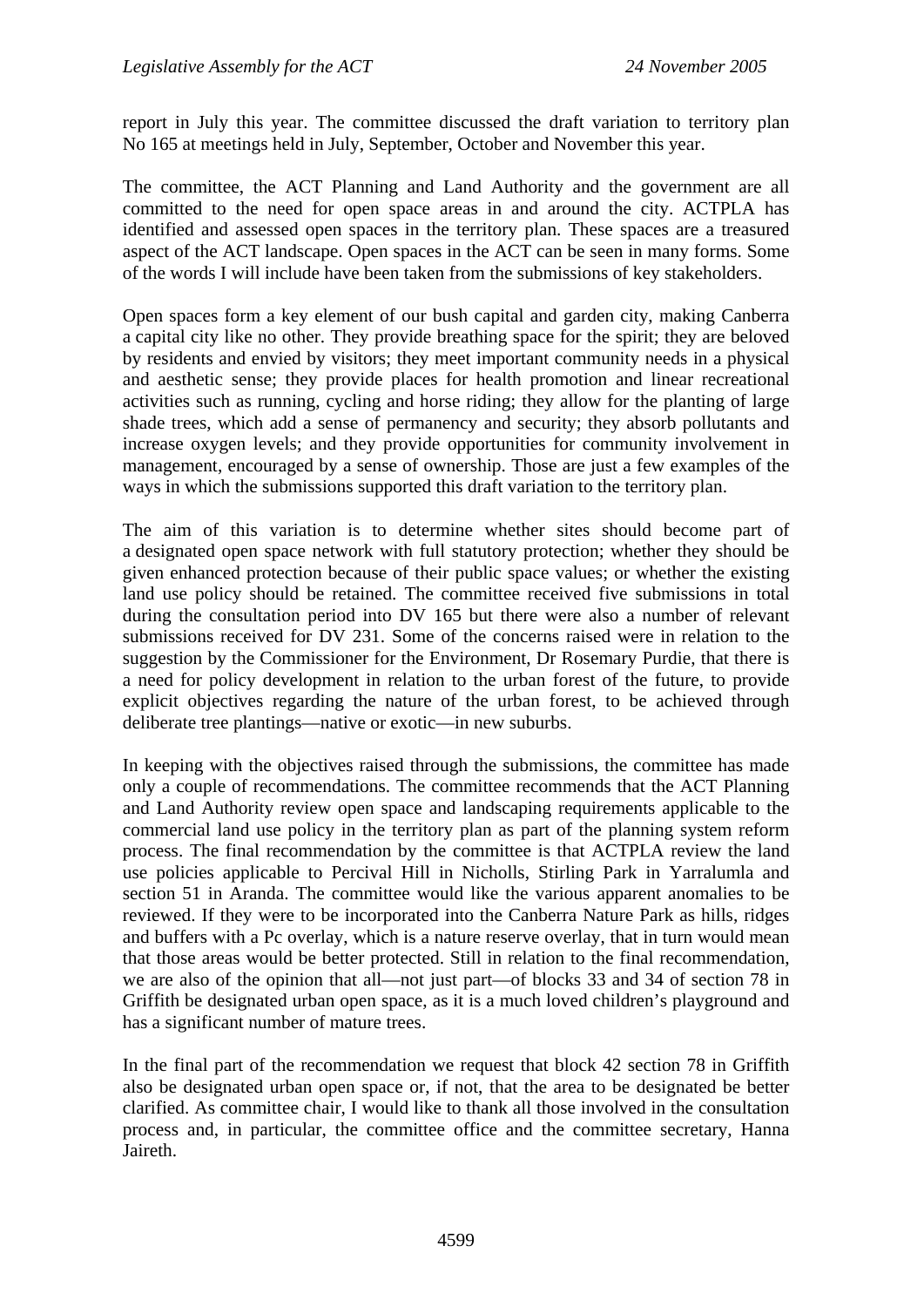Debate (on motion by **Dr Foskey**) adjourned to the next sitting.

#### **Sitting suspended from 12.19 to 2.30 pm.**

### **Questions without notice Dental health**

**MR SMYTH**: My question is to the Minister for Health. Minister, recently the Chief Minister and you have been proclaiming that ACT Health's dental care program is in top working order. Is it not the case that the program has been downgrading the work of dental nurses and assistants, particularly the temporary staff, placing them in an untenable position and leaving this portion of the staff with very little productive work to do? How many temporary dental nurses and dental assistants has ACT Health laid off recently?

**MR CORBELL:** I will take the question on notice.

**MR SMYTH**: Minister, is it the case that various entitlements, such as leave pay, have not been paid to those temporary dental nurses who have been laid off? If so, when will these nurses get their entitlements?

**MR CORBELL**: I will take that question on notice.

#### **Prison—funding**

**MR MULCAHY**: My question is to the Chief Minister. In answer to a question on funding the new prison, on Tuesday this week you made a number of comments about the availability of funds to build the prison. In particular, you said:

Funding of \$128 million for the prison has been appropriated.

… the prison is fully appropriated to the tune of \$128 million …

The money is in the budget, all \$128 million of it ...

Chief Minister, has your Treasurer now explained to you the difference between funds being identified in the budget, including forward estimates, and funds that have actually been appropriated by this Assembly? Will you now correct your statements made earlier this week when you answered the question relating to the ACT prison?

#### **MR STANHOPE**: No.

**MR MULCAHY**: Mr Speaker, my supplementary question to the Chief Minister is: what funds have been appropriated to date for the construction of the ACT prison?

**MR STANHOPE**: The funding for the prison has been allowed for by the government through the budget process.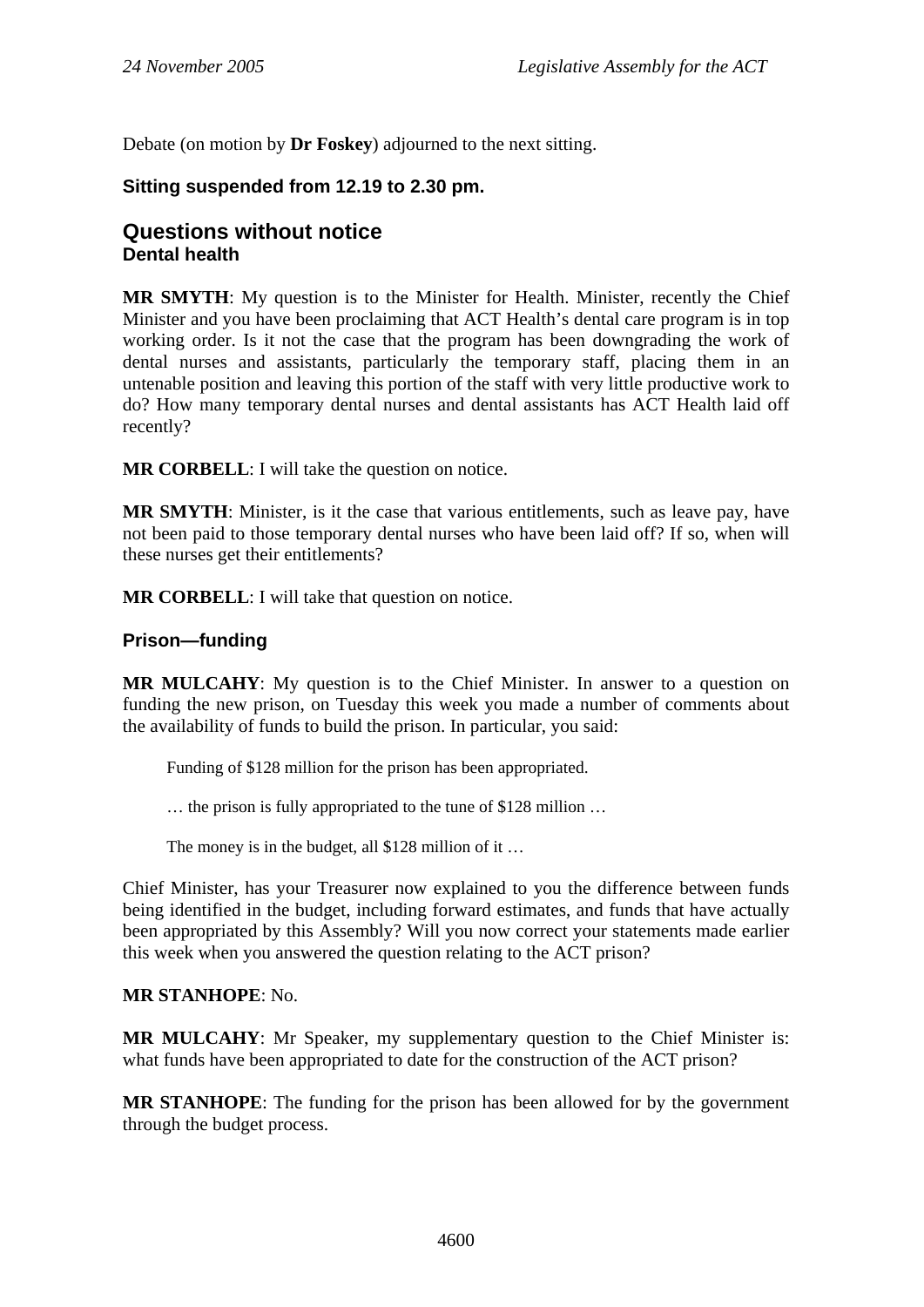# **Teddy Bears Child Care Centre**

**MRS DUNNE**: My question is to the Minister for Planning. It relates to blocks 2 and 6 of section 99, Curtin.

Minister, did you recently have a meeting with the management of the Teddy Bears Child Care Centre in relation to the direct sale of land as a replacement for the current centre? Did you tell the management of the Teddy Bears Child Care Centre that the land at Curtin was not available for direct sale because you were interested in setting it aside for urban infill?

#### **MR CORBELL**: No.

# **Planning and Environment—Standing Committee**

**MR SESELJA**: My question is to the chair of the Standing Committee on Planning and Environment. I refer to your decision to call a meeting of the planning and environment committee for Tuesday, 22 November 2005 in order to adopt report 17 of the committee, concerning its inquiry into DV231. Mr Gentleman, did you or your office have any discussions or correspondence with Minister Corbell or his office in relation to the decision to call the meeting? If so, what was the nature of such discussions or correspondence?

**MR GENTLEMAN**: The meeting was called under the standing orders appropriate for committee meetings. I am not aware of any particular discussions with Mr Corbell's office.

**MR SESELJA**: What were the reasons for hastily calling a meeting to adopt the report?

**MR GENTLEMAN**: The meeting was called to proceed with draft variation 231, as notified in the calling of the meeting, and also draft variation 165.

# **Dragway**

**MR STEFANIAK**: Mr Speaker, my question is to the Chief Minister. Chief Minister, one of your government's election commitments in 2004 was that you would build a dragway within 18 months. More than 12 months has elapsed since the election and only six months remain in which to fulfil your promise. Further, it has become evident that many—55 to be exact—of the government's election promises remain unfunded. What is the status of the consultation process relating to the building of a dragway? When will construction commence on a dragway in the ACT?

**MR STANHOPE**: Indeed the ACT government did campaign on a dragway for the ACT, as did the Liberal Party. The Liberal Party, in fact, insisted that, if you wanted a dragway, you would have to vote Liberal, and they inundated the ACT with stickers to that effect: "A vote for a dragway requires a vote for the Liberals." I have always found this to be one of the interesting little conundrums governments face upon election in determining the extent, degree and level of an ambit when your opponents campaign thus: "If you want a dragway, you must vote Liberal." Then, if the people turn out in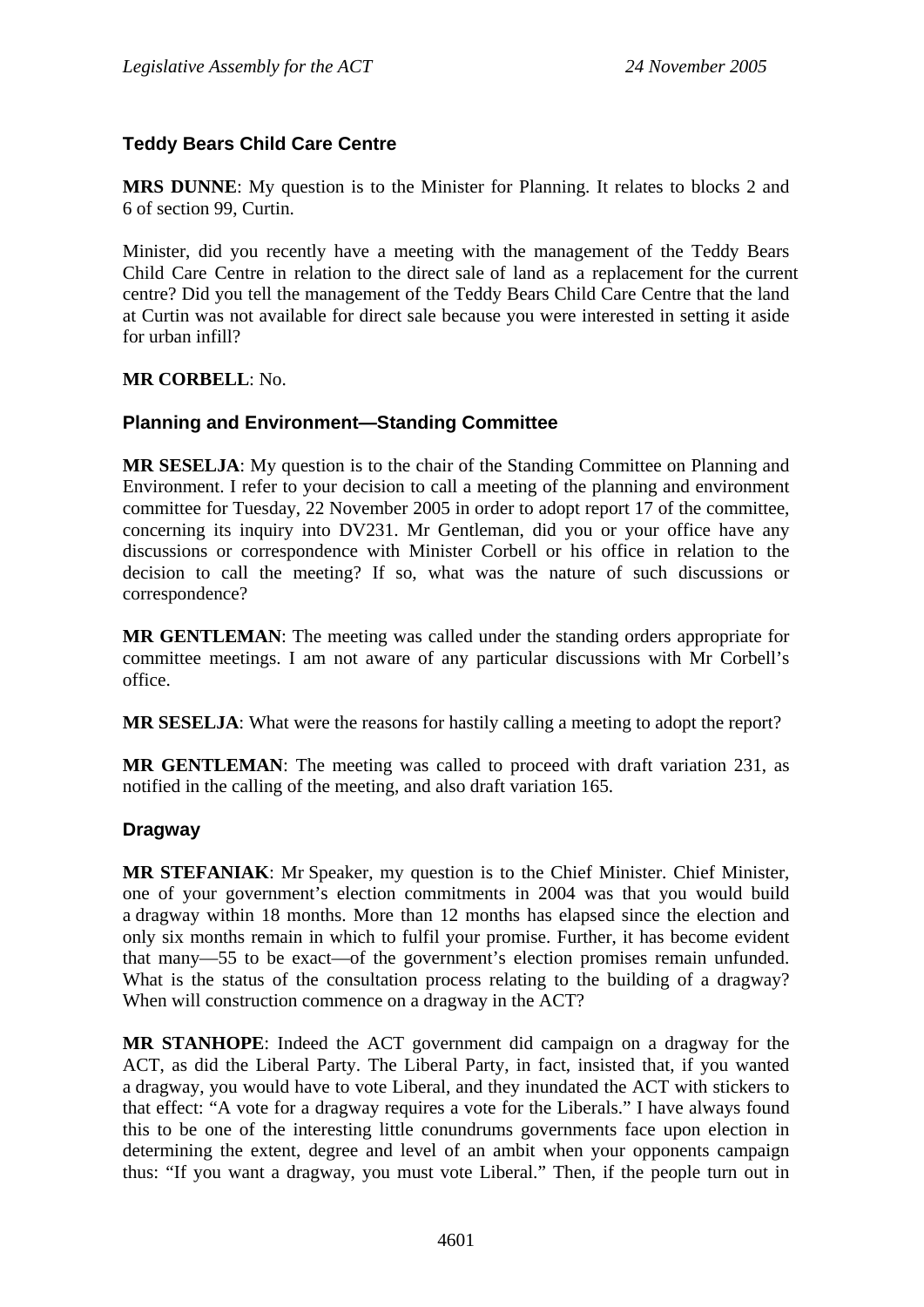droves and vote against the Liberals to degrees and levels that they have never voted against them before, it raises an interesting issue in relation to the capacity of governments to determine the degree of their ambit. I think it is no more evident in relation to the dragway than any other issue. The Liberals were out there campaigning like mad. They had a great big bus—do you remember—which Bill Stefaniak rode around in.

**MR STEFANIAK**: Mr Speaker, I wish to raise a point of order. He is quite clearly breaching standing order 118 (b) in debating the subject. And he certainly should confine himself to the subject matter of the question. So he is probably doing both.

**MR SPEAKER**: You mentioned the subject in your question. Mr Stefaniak, these questions are politically loaded, as always. I think ministers are entitled to use an element of politics when they respond to questions. The subject matter was the dragway.

**MR STEFANIAK**: The subject matter was the dragway but, under 118 (b), he cannot debate that.

#### **MR SPEAKER**: Well—

**MR STEFANIAK**: If you could just hear me on that, the question was: what is the status of the consultation process—and when will construction commence on a dragway in the ACT? It is pretty simple. He is going off on a tangent debating—

**MR SPEAKER**: Fair dinkum, Mr Stefaniak. Read out the whole question—come on.

**MR STEFANIAK**: I will read the whole question again, if you like. I refer you to the question. The preamble is: one of your government's election commitments in 2004 was that you would build a dragway within 18 months. More than 12 months has elapsed since the election.

**MR SPEAKER**: Ministers are entitled to make some mention of the government's commitments and any other corresponding commitments people might make. As long as the minister sticks to the subject matter of the question, which is the dragway, and does it within five minutes, I think he is responding appropriately.

**MR STANHOPE**: Thank you, Mr Speaker. We all remember the extent to which the Liberals campaigned on this and insisted that the only way a dragway could ever be delivered would be if the Liberals were returned to power. In fact, there was very much a campaign against the Labor Party. This brings to mind the campaign that said, "If you want a dragway, vote Liberal." Then, of course, the people of Canberra rushed like mad towards the Labor Party. To be fair to the dragway proponents, I believe the message from the Liberal Party that the electorate took most to heart was that which inundated the electorate via that amazing electronic campaign over the last two weeks that said: "Vote as if your life depends on it." They certainly did. They knew their lives depended on it and they voted in absolute droves as if their lives depended on it.

*Opposition members interjecting—* 

**MR SPEAKER**: Order!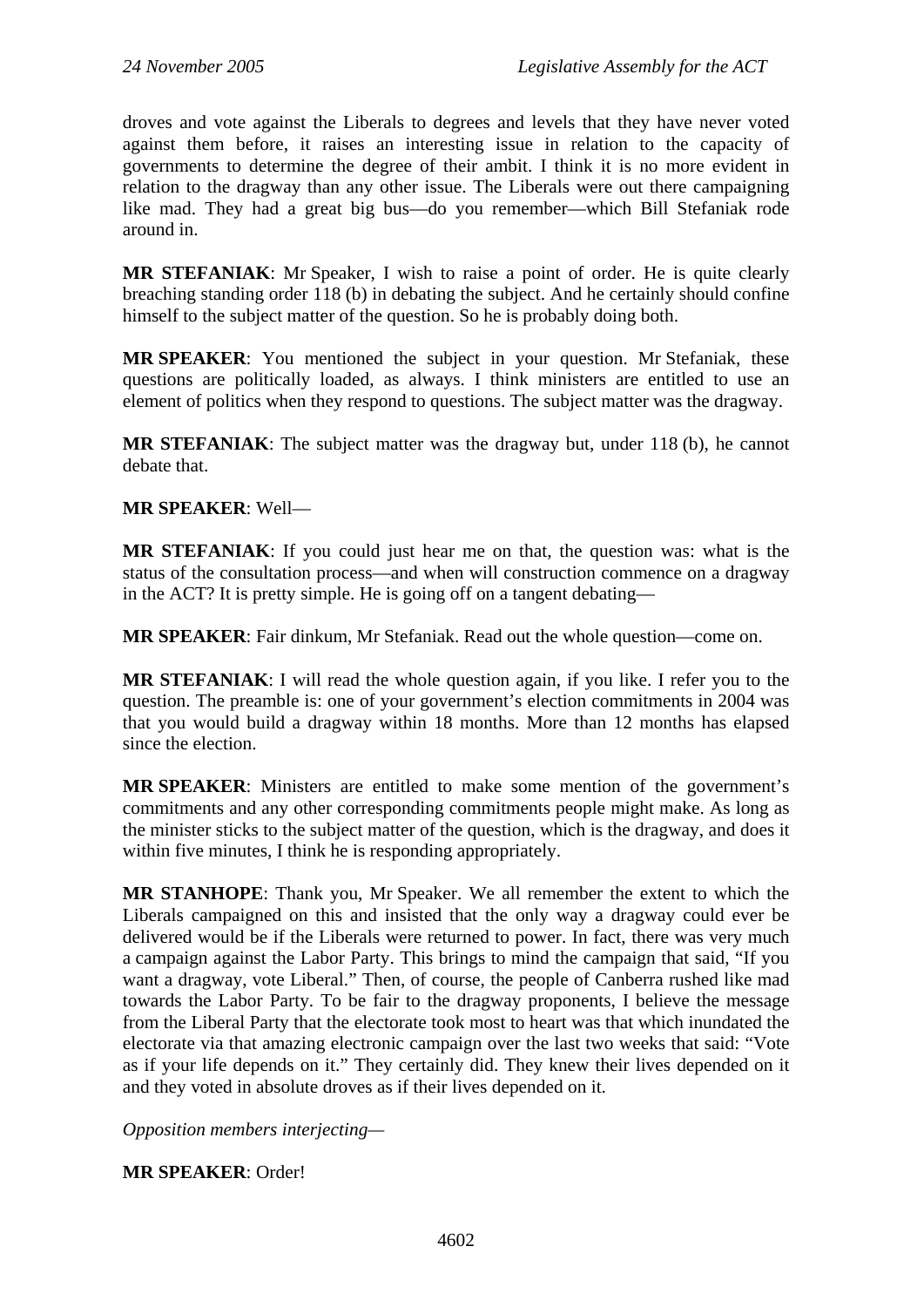**MR STANHOPE**: It was the culmination of the campaign against the Labor Party on the dragway but it was with that final flourish—that \$200,000 electronic campaign at the end: "Vote as if your life depends on it,"—that the people of Canberra for once sat up and took notice and thought, "By crikey; we will." They did; and they will be forever grateful for the fact that they did.

The consultation process for a dragway in Majura has been exhaustive. It is chaired by Geoff Cammock, a long-time dragway proponent and one of the original investors in the dragway that then existed—the dragway closed down by the Liberal Party when they were in government, in complicity with the federal Liberal Party. We need never forget that the ACT had a dragway. I think it was Brendan Smyth, the then Minister for Planning, who closed it down.

Never ever forget this fact: there was an operating dragway in the ACT until Brendan Smyth could not take up an argument with the federal government. This is a classic example that I could have used yesterday in the coat-tugging debate we had, where the Liberals stood up in sequence to see who could be the biggest coat-tugger, the biggest brownnoser, the greatest sycophant and the biggest crawler in the place. Brendan Smyth, as Minister for Planning, in discussions with the commonwealth about the continued existence of a dragway in the Majura Valley, thought, "Well, I'm not going to argue with the commonwealth over the existence of a dragway in the ACT; we will definitely close it down—and he did.

**MR SPEAKER**: The member's time has expired.

**MR STEFANIAK**: Mr Speaker, I have a supplementary question.

**MR SPEAKER**: No preamble!

**MR STEFANIAK**: Thank you, Mr Speaker. I note that that was a complete non-answer. Minister, will the government ditch this election promise because of the poor condition of the ACT's finances?

**MR STANHOPE**: The consultation process in relation to a replacement dragway in the Majura Valley—a dragway to replace that which Brendan Smyth closed down when he was Minister for Planning because he simply could not take up an argument with the commonwealth—has proceeded under the direction and chairmanship of Geoff Cammock, the Chief Executive Officer of the Royal Agricultural Society and noted dragway enthusiast, who was indeed one of the original owners of the dragway that Brendan Smyth closed down. The consultative committee for the dragway has among its membership the president of the North Canberra Community Council and the president of the Hackett Residents Association. They have been very content with the degree of consultation and involvement of the North Canberra community.

There is a range of very significant, difficult and problematic issues in relation to the development and running of a dragway, most particularly, of course, noise. At every step of this process the consultative committee and indeed the government officials who are working on this project have said that. I have said continually and consistently through this process that there are issues that need to be resolved which we are working through.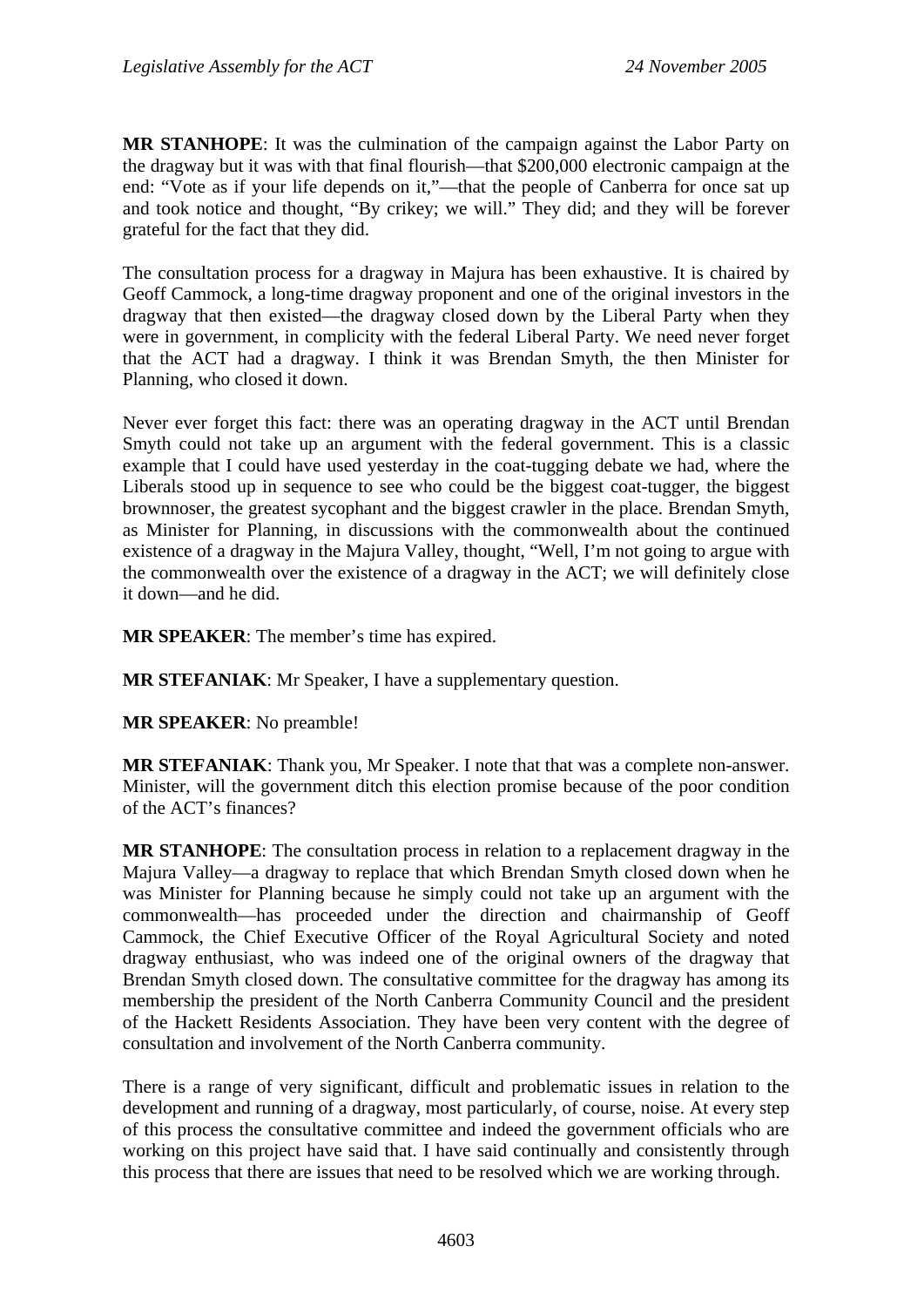Number one amongst the issues is noise. We have said that every time we have spoken on this subject; it is at the heart of the consultation and the scientific and environmental assessment that is, of course, part and parcel of a project such as a dragway. We are talking here about a very noisy pastime. It has always been the case in relation to the proposed development of a dragway that the issue that would determine the possible site and operation of a dragway is the effect of noise and other environmental impacts on the amenity of residents. That is the great difficulty the ACT has.

For years the government has scoured the ACT looking for a potential site where there would be minimal impact on any resident. It is very difficult in a small territory. We have looked long and hard and a whole range of sites has been assessed. Almost the ultimate or final site set on was section 51 of the Majura Valley. It has always been implicit in the assessment of that site that, if the issues around noise simply cannot be accommodated, then of course we would have to look at it. This was never a case of, "Well, damn the environment; damn the environmental laws; damn the environmental regulations; and damn the amenity of the residents of the Majura Valley and North Canberra, we are going to build this dragway here, irrespective of the noise and other environmental impacts."

**MR STEFANIAK**: It sounds as if you are making excuses to get out of it.

**MR STANHOPE**: No. Look, I have not made a decision on this and nor has the government. In fact, the matter is yet to be presented to cabinet for consideration. There is a very active, very thorough community consultation process in place; there has been a rigorous analysis of all the issues in relation to the site and the funding but most particularly in relation to the noise, as you would expect.

The heart of the matter is that the Liberal Party and Brendan Smyth closed down a perfectly good dragway in the Majura Valley because Brendan Smyth was simply not prepared to take up an argument with the commonwealth. Mr Mulcahy, as chief coat-tugger, insists that that is the appropriate way of dealing with the commonwealth. The Richard Mulcahy approach to relationships with the commonwealth is: deferentially bow, tug the coat, brownnose, call but don't create dissension and do not put a position.

**Mr Corbell**: It is a conga line.

**MR STANHOPE**: It is a conga line, yes. And of course Mr Smyth set the standard with the dragway. He closed it down because he simply was not prepared to take up the argument in relation to a dragway with the commonwealth or with other powerful influences.

# **Water agreement**

**MR GENTLEMAN**: My question is to the Chief Minister. Is the Chief Minister aware of comments in this morning's *Canberra Times* about the development of an agreement between New South Wales and the ACT over the supply of water to proposed new developments? What is the status of the water agreement? What does it aim to achieve?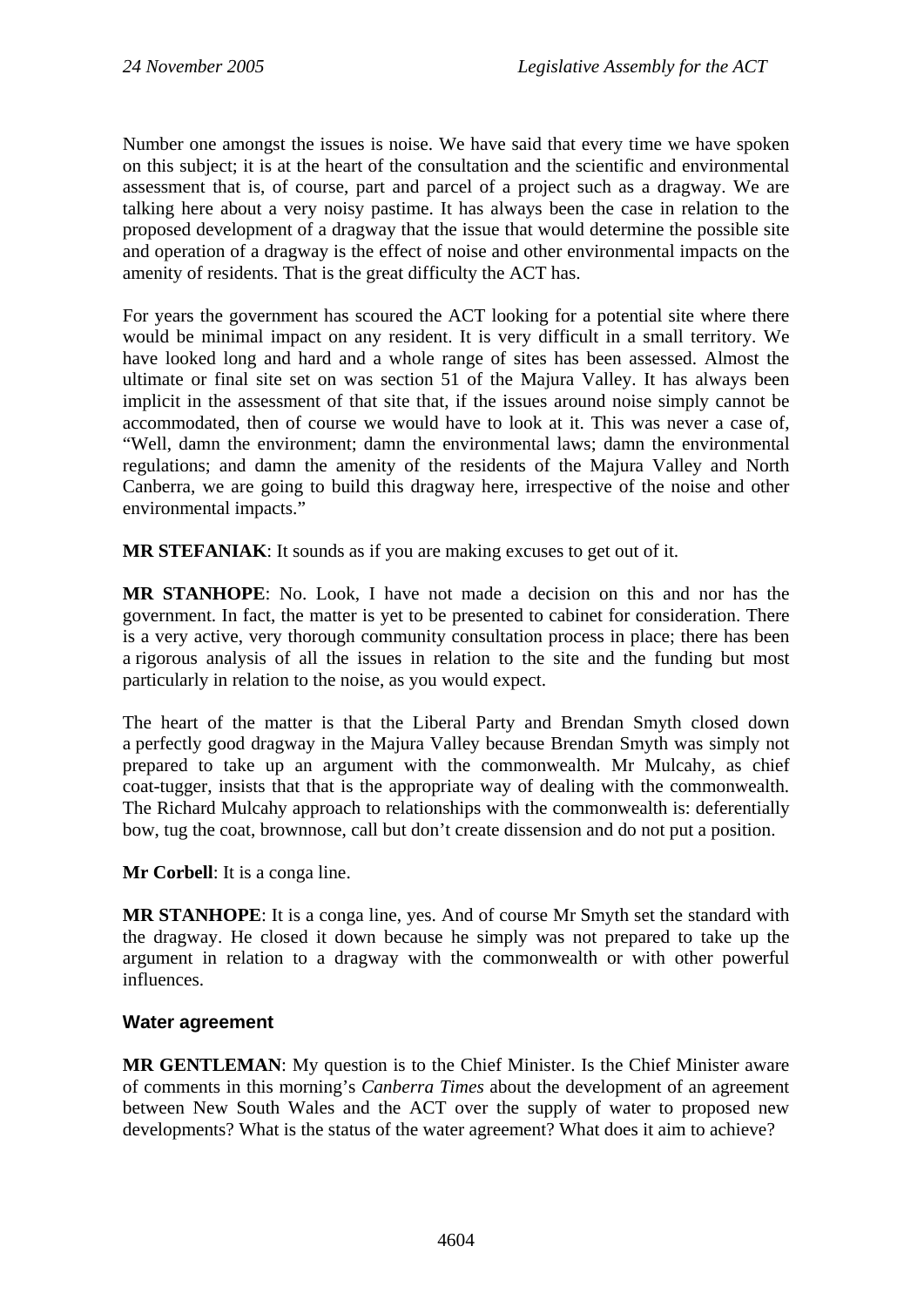**MR STANHOPE**: Thank you, Mr Gentleman, for the question. It is a topical and very important issue, the issue of regional settlement arrangements between the ACT and our neighbour on the pattern of development that should occur within Canberra and the Canberra region and the implications for the supply of water that result from regional planning decisions in the region. It is an issue that has been much negotiated and much discussed over the last year.

The ACT government, the New South Wales government and the commonwealth government have been negotiating agreements. There are two particular agreements but three in toto. The one of most moment, the issue of the supply of water, which was the subject of the agitation expressed in the *Canberra Times* today, is a regional settlement agreement and a cross-border water agreement. The two are intertwined. This has not been completely understood but has been almost wilfully not understood or misunderstood at times. The two provide a framework for decisions that will be made in Canberra and the region into the future of development.

The ACT government, through the spatial plan, has laid down a blueprint for the future development of the ACT. Through the spatial plan, we have developed, in a strategic and good planning way, the way in which the ACT should develop into the future, consistent with a whole range of aims and philosophies that underpin the Canberra plan and, most particularly, the spatial plan. Where, optimally, should development occur to take account of existing infrastructure and pursuant to our commitment to sustainability and the environment?

At this stage—and this is the issue that continues to be negotiated between New South Wales and the ACT—New South Wales has not completed a similar arrangement or plan. They are working on a Sydney-Canberra corridor plan, which, to that extent, mirrors the work that has been done in the ACT on the spatial plan. The ACT is ahead of New South Wales in relation to planning and the sequence of planning for development within the region. We have completed, within the boundaries of the ACT, detailed spatial planning and have developed a sequence under which planning would be undertaken within the ACT. New South Wales has not done the same.

That is the difficulty we see expressed across the border with competing proposals, particularly at Tralee and Googong. There is enormous frustration among the Tralee proponents, particularly expressed this morning in a quite nonsensical way by Mr Winnel.

At the end of the day, the ACT government will not approve or disapprove Tralee. That is an issue entirely and solely for the New South Wales government. The ACT government will not be approving Tralee. The New South Wales government will be approving Tralee. If Bob Winnel has an issue with a decision not being made by anybody as to whether or not Tralee should proceed, it is with the New South Wales government. The ACT government is not holding up the development of Tralee. That is a matter for the New South Wales government. To express angst, as has been done this morning, toward the ACT government about decisions that have not been taken by New South Wales is incredibly unfair.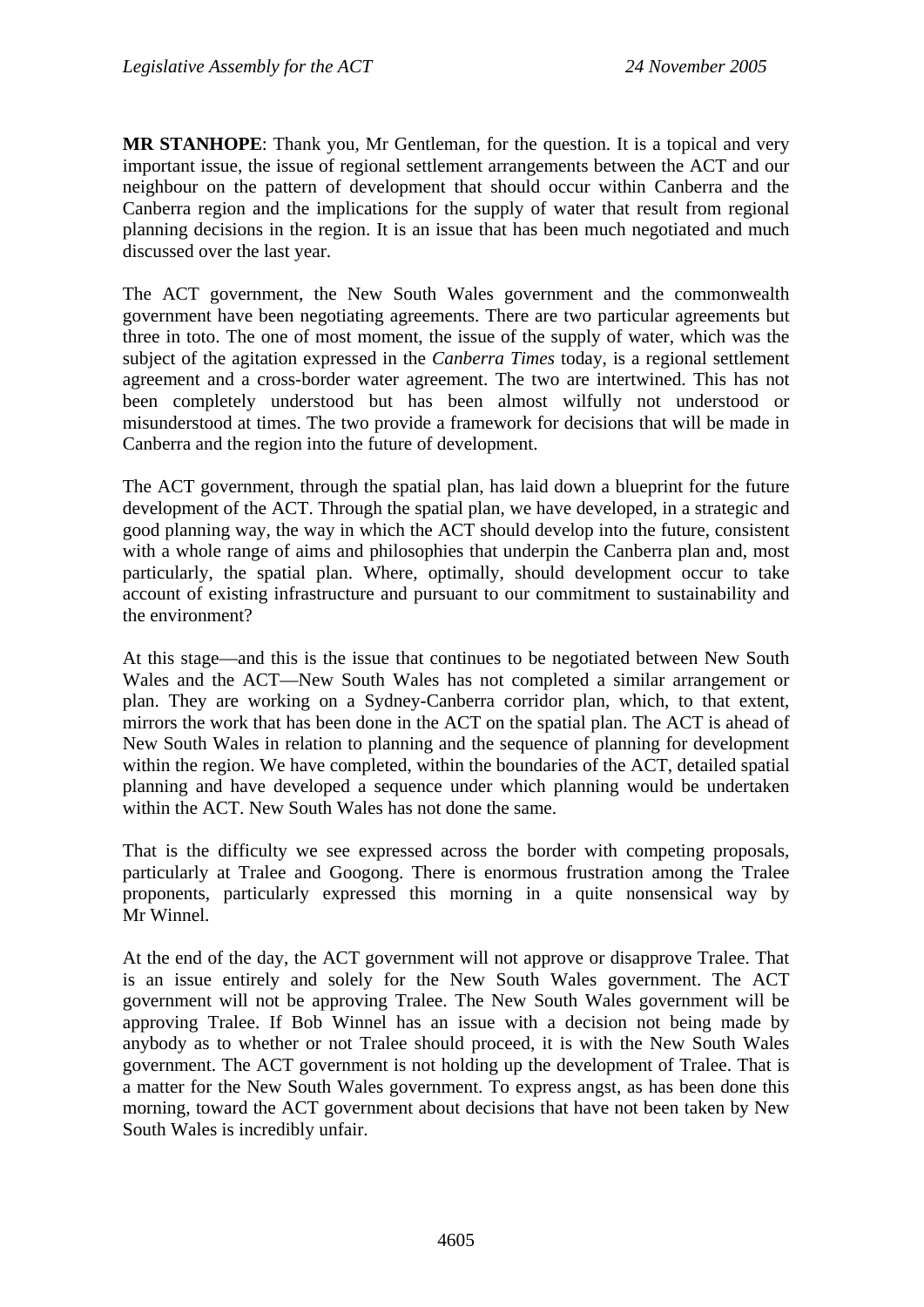We have existing agreements for the provision of water to the city of greater Queanbeyan, which we meet. We meet obligations under the agreements and under the legislation that apply to the supply of water across the border. When the cross-border water agreement is reached and settled, as these agreements are ultimately signed by the three governments, we will have a framework and a whole range of criteria on which decisions might be made by the ACT government and, most particularly, by the New South Wales government about, particularly and most importantly, regional settlement and the basis on which water would be provided to those settlements.

There are a whole range of issues in this complex and difficult debate, one of them being costs to the ACT. It is interesting to see the way in which the matter was reported this morning. There was no suggestion by Mr Winnel, Mr Pangallo or Mr Whan, for that matter, about the cross-border costs the ACT would pick up. This is why we have been hampered. It is an incredibly complex issue. There are enormous costs that would be borne by us.

**MR SPEAKER**: The minister's time has expired.

**MR GENTLEMAN**: My supplementary question to the Chief Minister is: what other agreements would the ACT like to see developed between the two jurisdictions?

**Mr Smyth**: What about an agreement on the road?

**MR STANHOPE**: Mr Smyth interjects, "What about an agreement on the road?"

**MR SPEAKER**: It was highly disorderly and there is no need to respond to it.

**MR STANHOPE**: That is right, but it is relevant to the question. It is precisely what I was going to talk about. I was going to talk about it in the context of the one-sided and, I have to say, rather hypocritical approach taken by those proponents across the border who point the finger at this government, without ever strutting up and entering a debate which is part and parcel of our negotiations with New South Wales in terms of the agreement.

What about a debate about the cost to the ACT of regional settlement across the border? To use one example, 42 per cent of students at St Edmunds college live across the border. Does anybody think for one minute that there is not a significant cost to the ACT taxpayer of 42 per cent of an entire school? I used St Edmunds as an indication of a dramatic and stark indication of the nature of the cross-border relationship, the interrelationship and the dependency of people across the border on ACT services. These are important and complex issues. We anticipate the cost of education provision by the ACT taxpayer for New South Wales students at \$22 million.

**Mr Smyth**: Have you put in a Productivity Commission claim?

**MR STANHOPE**: Yes, we have. It is not recognised and we are not recompensed. \$22 million is the direct cost to the ACT of the provision of education in the ACT of New South Wales students. The Liberals dismiss that as irrelevant because it is a continuation of their commitment to non-engagement with other governments on the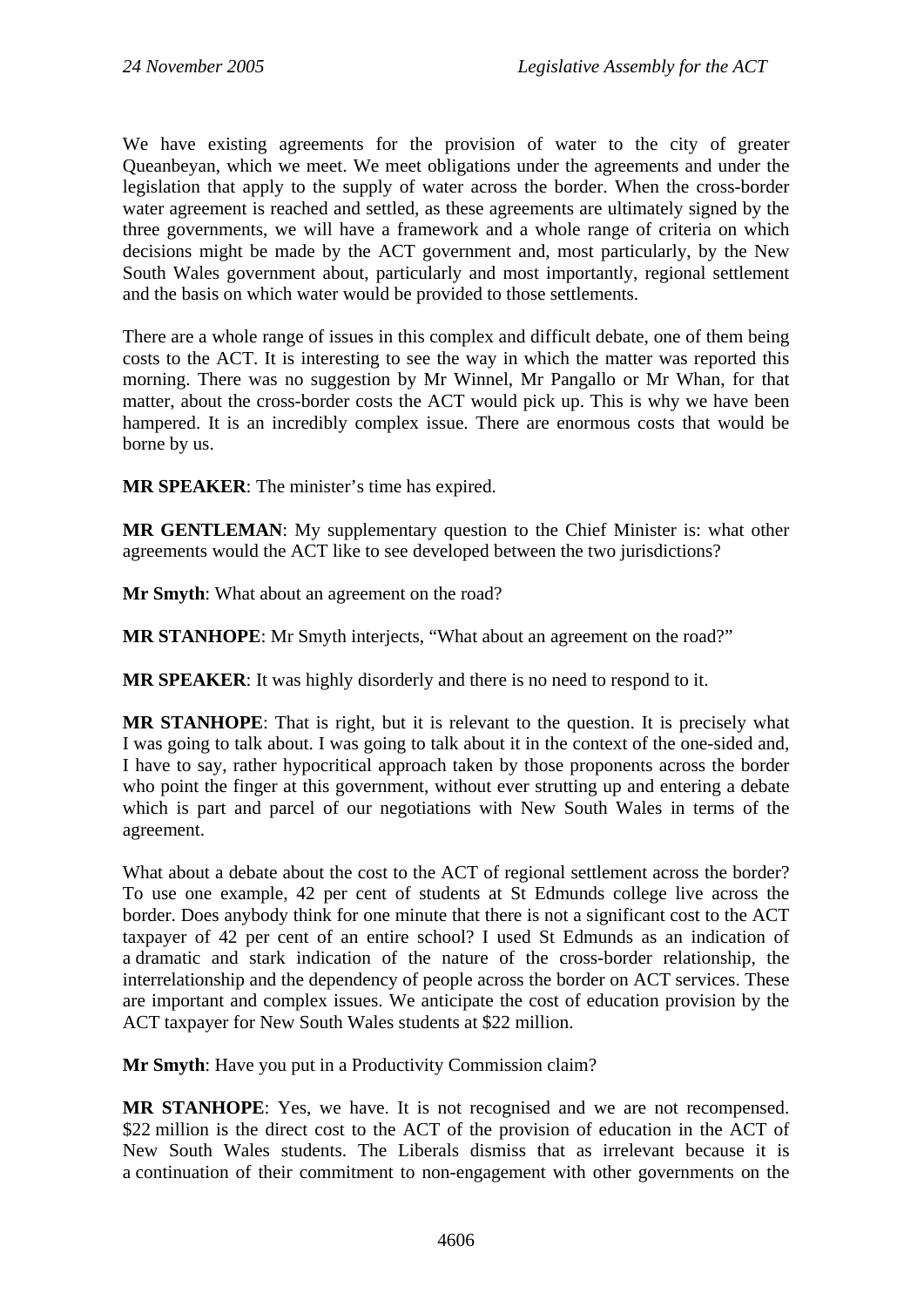negotiating of hard agreements. The attitude of the Liberal Party is: if the negotiations are tough, disengage; tug a coat here or there. You have got the Mulcahy coat-tugging example: you go to New South Wales and begin to negotiate a cross-border water agreement, a cross-border regional settlement agreement, knowing that there are enormous costs and implications for the ACT taxpayer in unrestrained, unregulated and uncoordinated development across the border. To use education as one example: it is to the tune of \$22 million.

We have seen that reflected today in the attitude of the conga line: get in line; do not argue; bail out; Bob Winnel is one of our mates; let us develop Tralee; let us not even debate or enter into an agreement or negotiations on the basis, the consideration or the framework for coming to decisions on how we determine the cross-border regional settlement, the sequencing of the development and how we address the costs to us of that settlement, whether it be in the provision of education, in the provision of roads or in the provision of the whole range of community services that will be delivered by the people of the ACT, the ACT ratepayer, for the use of our neighbours across the border. Education is the clearest and starkest example—\$22 million or thereabouts of unremitted cost to the ACT taxpayer from cross-border movement of just under 5,000 students in both the non-government and the government sectors.

We are out there negotiating this and we will not be steamrolled; we will not tug coats; we will not brownnose; we will simply not crawl in the way Mr Mulcahy would. Mr Mulcahy is up there, deferentially tugging the backs of coats, "treat me as a big boy," "I want to play, too," "treat me as one of the big boys," "I want to play the game as well," "I will pay any price," "I will tug the coat," "I will crawl," "I will brownnose," "I will do anything I can to ingratiate myself for the photo opportunity"—because it is all about the photo opportunity; it is not about standing up, fighting, arguing and advocating.

We have a range of costs, whether it be in relation to land sales, as Mr Winnel talks and scoffs about. He does not talk about education provision; he does not talk about health services; he does not talk about a full range of community services; he does not strut up and say, "I will build the roads." He does not say, "I will worry about the public transport infrastructure; I will put in the infrastructure required to provide the water."

**MR SPEAKER**: The minister's time has expired.

#### **Business support**

**DR FOSKEY**: My question is to the minister for economic development. It concerns business support.

Minister, you would be aware that the ACT economy offers limited employment for people without post-secondary education and that ongoing under- and unemployment is particularly prevalent amongst men in that sector. You would also be aware that construction is a major industry in the territory and that the market for energy efficient and environmentally sensitive building within it is destined for substantial growth. In that context I am aware of two ACT businesses focused on manufacturing construction components that employ a range of people, including blue-collar workers, and would be in a position to expand if the government were prepared to offer some support.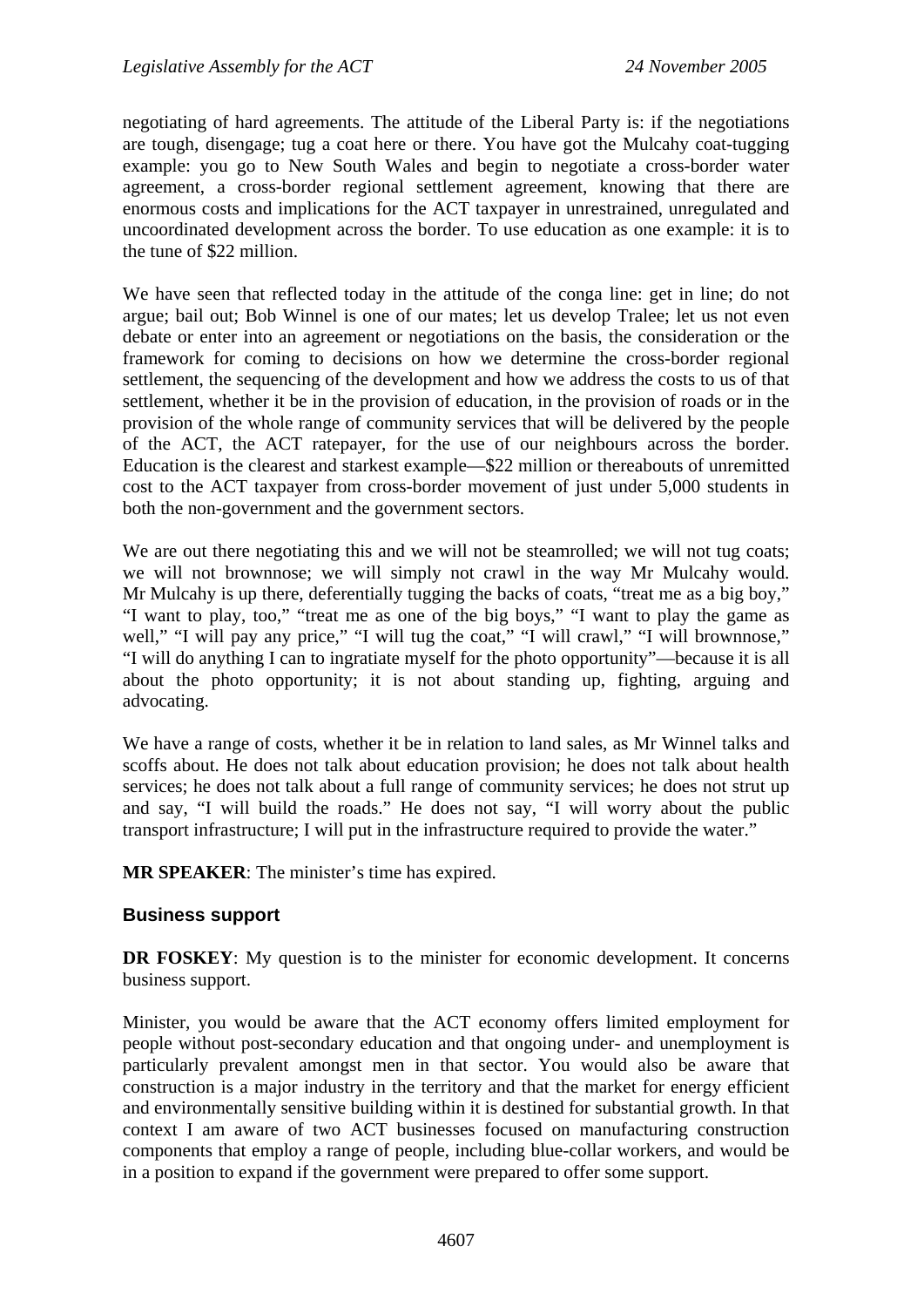The ACT's business incentive fund, however, is limited to predominantly white-collar fields, such as information and communication technology, administrative services and science and technology industries. Are you prepared to consider broadening the criteria for business support in the territory to include ESD construction as one of the targeted industries?

**MR QUINLAN**: I do not think so, because I do not think it is necessary. I will have a look at the criteria. I think one of the businesses that we have provided assistance to makes veteran car parts or antique car parts. So it is not restricted particularly to the white-collar or high-tech industries, although I think it has to be conceded that the prospects for substantial economic development in the ACT probably rest in that area.

But it is not exclusive to that. A number of the companies that came with us on the last trade mission to Ireland and northern England were not necessarily white-collar companies. We are interested in whatever development can take place if the businesses are sustainable and if they offer prospects of growth, particularly in employment and economic activity.

I am happy to receive an application from anybody who will contribute to the growth of the economy in the ACT. I stress that the fundamental objective is economic development. It is the process of wealth creation that is usually a precursor to becoming involved in wealth distribution. Provided the company offers prospects for growth and development that will contribute to the territory, we will be happy to talk to them.

**DR FOSKEY:** Given that the categories of the business incentive fund do appear to preclude the kinds of construction industries that I am talking about, how, then, can the government support businesses that provide opportunities for relatively unskilled people who look as though they might do well?

**MR QUINLAN**: If they look like they might do well, they might not need us. I will have a look at the criteria to see if there is some impediment that would preclude us from assisting a company with genuine prospects of contribution. Dr Foskey, you talk about employment of unskilled workers. It would be a secondary bonus if we provided that level of employment, but the primary criterion is to contribute to economic growth within the territory. If there is some impediment to the process, I will take a serious look at it.

# **Policing—motor vehicle thefts**

**MR PRATT**: My question is to the minister for police, Mr Hargreaves. Minister, last Wednesday, 16 November, in this place you said, "Motor vehicle thefts have gone down." The National Motor Vehicle Theft Reduction Council has issued its latest *Theft Watch* report, which I seek leave to table.

Leave granted.

**MR PRATT**: I table the following paper: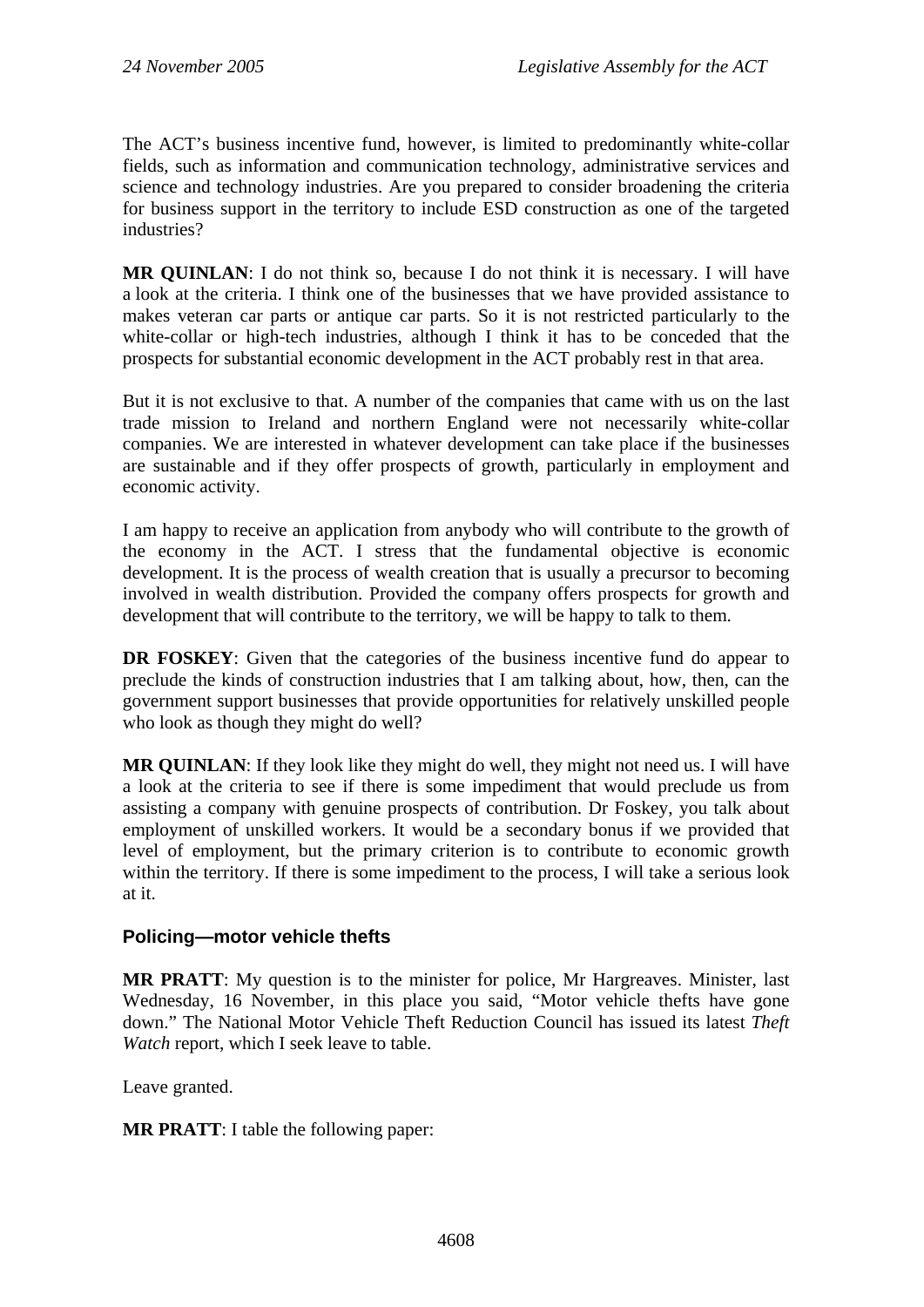National Motor Vehicle Theft Reduction Council—Theft WATCH, Newsletter No 17 November 2005.

The latest *Theft Watch* report states that the ACT performed the worst of all jurisdictions in the September quarter, recording its second consecutive quarterly increase, with more than 200 extra thefts. The report says that this was an increase of 44 per cent. Minister, why did you tell the Assembly that car thefts were down when the National Motor Vehicle Theft Reduction Council says they are actually up by a massive 44 per cent?

**MR HARGREAVES**: Mr Speaker, I confess that I have not seen the figures that Mr Pratt has produced and will be having a look at them. I also have to confess to you that whenever Mr Pratt comes into this place with figures I instantly suspect them, because he is very prone to picking figures out of the air. Sometimes he picks annual growth figures and sometimes he picks other figures. For example, with his police numbers figures, sometimes he says that they are at a point in time and I do not know what point in time Mr Pratt is talking about.

I will look at that piece of paper when it comes round and compare those figures with what I consider to be fairly reliable figures. Those figures are the ones provided to me by the Australian Federal Police through the Australian Bureau of Statistics. I also undertake to examine *New Idea* to see the next set of figures that Mr Pratt will produce.

**MR PRATT**: Minister, when will you concede that the increase in car thefts shows that current policing strategies to deal with thefts are not succeeding due to your failure as minister to increase and retain police numbers?

**MR HARGREAVES**: I believe the police in this town, contrary to the assertions of Mr Pratt, are actually doing a fantastic job.

**Mr Pratt**: Yes, but you're not.

**MR SPEAKER**: Order, Mr Pratt!

**MR HARGREAVES**: Did you call him Beaker or something like that the other day, Mr Quinlan? You didn't?

**MR SPEAKER**: Order, Mr Hargreaves!

**Mr Pratt**: Is that the best you can do? Is that your total defence, John?

**Mr Stefaniak**: I'd like to be Fozzie Bear.

**Mr Quinlan**: You have got that, mate.

**MR SPEAKER**: Mr Pratt, you asked the question. Let Mr Hargreaves answer it.

**Mr Quinlan**: It's a walk-up start for you.

**MR SPEAKER**: Mr Hargreaves is not being helped by Mr Quinlan, either.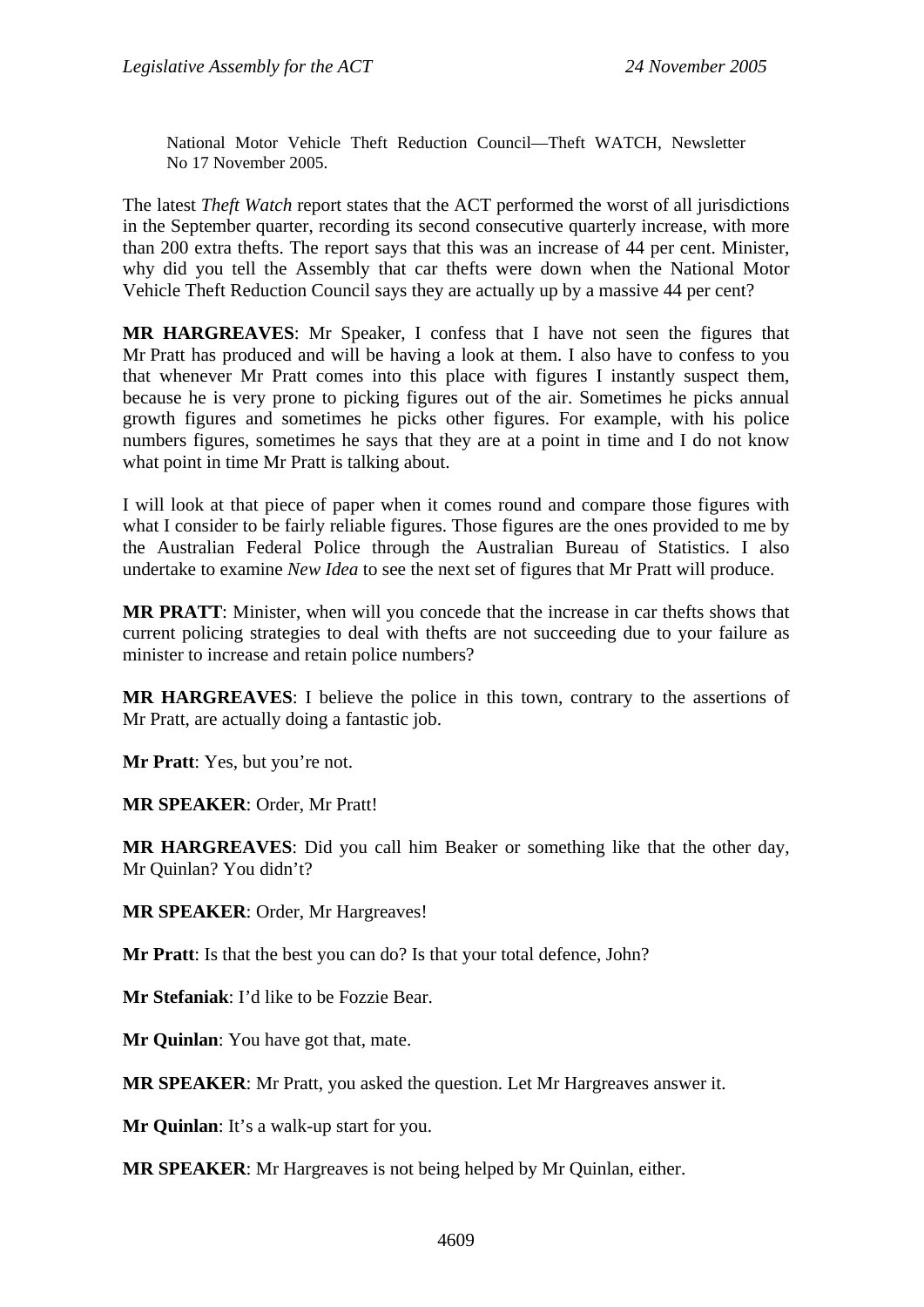**MR HARGREAVES**: Mr Speaker, I do not need any help from Mr Beaker over there, either.

**MR SPEAKER**: Order! You have to address members by their correct titles.

**MR HARGREAVES**: All right, Mr Pratt: aptly named. Mr Speaker, I have all the confidence in the world in the AFP. Operation Halite produces crime reductions that those opposite could only ever dream about; Operation Globin is brilliant; the whole range of things. I believe ABS figures. I believe AFP figures. I think that they are doing a fantastic job. Why are they doing a fantastic job? It is because the Stanhope government has backed them. They have increased the number of police over time. We have increased the resources that they have.

**Mr Pratt**: That's a mislead.

**MR SPEAKER**: Order, Mr Pratt!

**MR HARGREAVES**: Mr Speaker, I ask that Mr Pratt withdraw the comment about misleading.

**MR SPEAKER**: Order! Mr Pratt, just withdraw that.

**Mr Pratt**: I withdraw, Mr Speaker.

**MR SPEAKER**: Thank you.

**Mr Pratt**: A 14 net loss.

**MR HARGREAVES**: Mr Pratt looks into his *New Idea* and comes out with another figure of a net loss. Obviously, he needs some remedial mathematics, because the Stanhope government has increased the number of police incredibly at two levels, and an examination of the budget documents will reveal that. Mr Pratt over there is either mistaken or mischievous, and I do not really care which. In either case he is absolutely an abomination for that side, part of the gang of four that I do not want to be associated with.

The other thing that has happened is that the Stanhope government has given community support to the police, as evidenced over my time particularly and I know during Mr Wood's time, and we have seen a growth in community appreciation of the police so denigrated by the people over there. All that character over there can do is run them down.

Did I see Mr Pratt at the open day at Woden police station? No, I did not. When I spoke to the police at that open day they said that they were heartily sick and tired of that character denigrating them in public. That was from the constables. In terms of objects pathetic, that chap over there is an absolutely pathetic opposition spokesman on police affairs.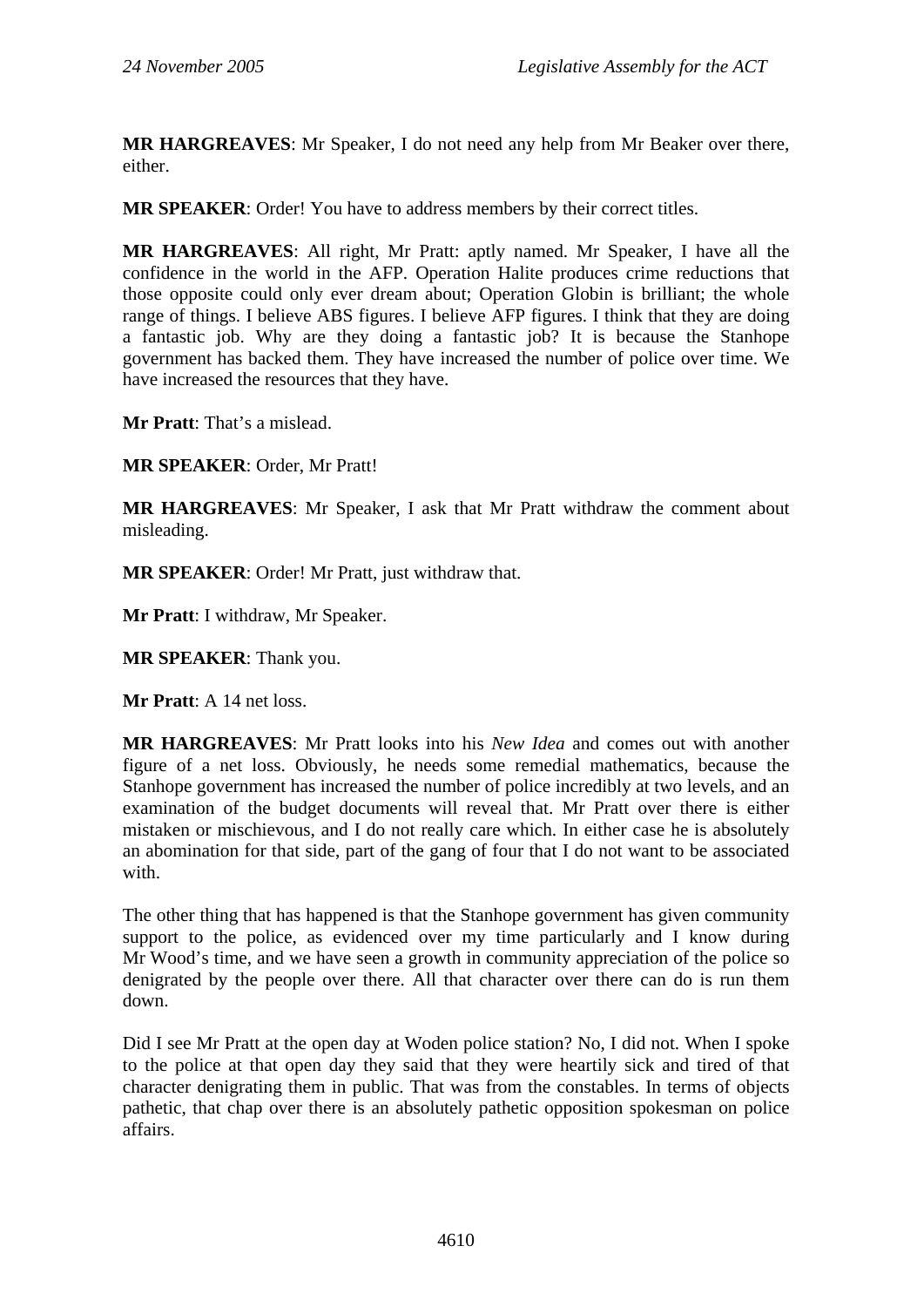What has happened also is that the confidence that the AFP enjoys from the Stanhope government has seen a greater visibility of police in our community. It has seen a rise in the acceptance and it has seen a significant downturn and reduction in major crime in this town. All I can do is suggest to Mr Pratt that, firstly, he get his facts straight and, secondly, that he go and see Mr Mulcahy for a change in portfolio.

**MR SPEAKER**: I call Mrs Burke.

**Mr Pratt**: Riveting, John, riveting!

**Mr Hargreaves**: Get your facts straight, you goose.

**Mr Pratt**: Misleading.

**Mr Hargreaves**: Mr Speaker, I take a point of order. Mr Pratt again accused me of misleading the house. I ask for him to withdraw.

**Mr Pratt**: I actually said misleading the community, Mr Speaker. That is what I said, which he is.

**MR SPEAKER**: Order! Just stop the conversations across the chamber and deal with questions without notice. I call Mrs Burke.

#### **Havelock Housing Association**

**MRS BURKE**: My question is to the Minister for Disability, Housing and Community Services. Minister, what are you doing to ensure that the Havelock Housing Association is in a position to offer an increased level of appropriate support to high-need clients?

**MR HARGREAVES**: I am pleased to receive that question from Mrs Burke; it is a sensible question, in contrast to that of her colleague. The Havelock Housing Association, as I have said in this place before, is an absolutely wonderful organisation, looking after a particular sector of our housing need in this town. There is a substantial partnership between the government, through the Department of Disability, Housing and Community Services, and Havelock Housing Association. The efficacy of that association was evidenced recently at the National Housing Conference, which I have mentioned before, with their walking away with one of the six national awards and receiving two highly commended.

Associations like that deserve all the accolades they can get—and I am the first in the queue to give it to them. But they do not do that by accident. They deliver the quality service through partnerships, and they do that in this particular instance in partnership with the ACT government. We need to understand the contribution and the partnerships that exist between Havelock Housing Association and Housing ACT; it is significant. The dialogue in there is constant and, from time to time, as Havelock housing and our own needs analysis show the point, we allocate more properties to that association to address that need.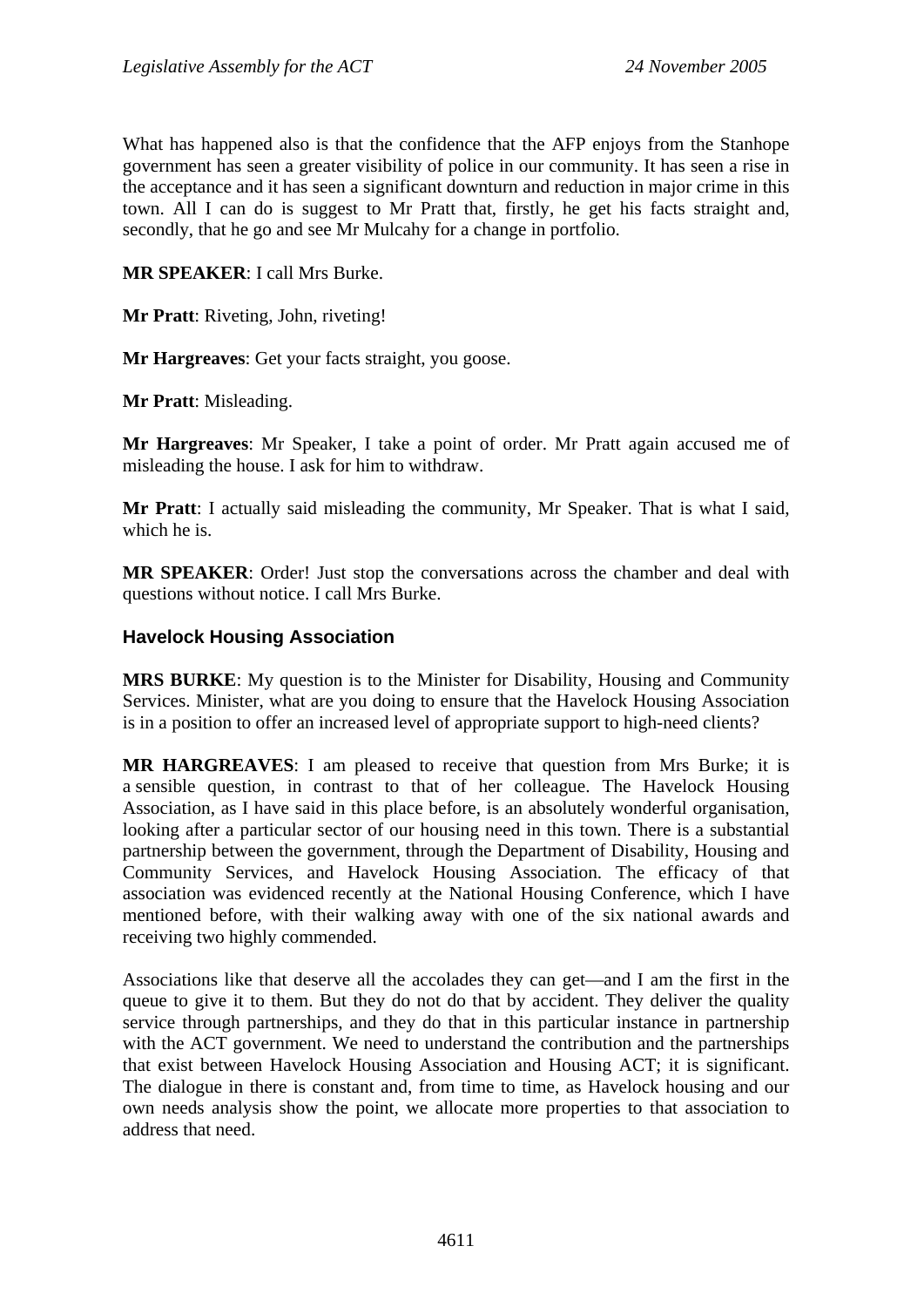The community housing sector is another area of housing need in this town that not so much concerns me but occupies my time, to the extent that I want and have had conversations with the community itself about it. Contrary to those opposite when they were in power, I have actually gone down and had direct conversations with those in the sector.

**Mr Smyth**: Ooh! I always went down, so did Bill.

**MR HARGREAVES**: I have had a number of housing forums where I have had a range of people come around the table—tenants, community housing providers, social housing providers, public housing providers, private housing providers—and we have talked about various subjects covering the whole of the housing issues. The conversation that this government has directly with those affected in the sector—directly, through those housing forums and through other conversations with people like those at the Havelock Housing Association—will culminate in the summit in February.

#### **Mr Smyth**: A summit?

**MR HARGREAVES**: I hear Mr Smyth denigrating the idea of talking to the community directly. How clever is that! Those people who are connected with the sector have congratulated the government on, one, being so personally involved with their subject; two, giving them sufficient time to collect together the information they need for the summit; and three, being involved in the constitution of the topics to be discussed in that summit—at the conclusion of which we will have a comprehensive picture of what really needs to be done in this town.

We have now got to the stage where the Stanhope government have picked up the shambles that these people left in 2001 and have got it on an even keel. We have done the repair and we will move forward. This time we will move forward in partnership with the community, instead of in opposition to it.

**MRS BURKE**: I have a supplementary question, Mr Speaker. Minister, given that Havelock Housing Association has achieved high accolades recently, when will you provide adequate resources for specialists who can meet the unmet need of supporting Havelock's clients?

# **MR HARGREAVES**: We already do.

# **Mental health—beyondblue**

**MS MacDONALD**: My question is to Mr Corbell, the Minister for Health. Minister, yesterday you signed the ACT's ongoing commitment to the beyondblue program. Could you tell the Assembly about the benefits to the ACT in being part of this program?

**MR CORBELL**: I thank Ms MacDonald for the question. Yes, yesterday I was very pleased to join with the Chairman of beyondblue, Mr Jeff Kennett, to sign another five-year funding agreement between the ACT government and beyondblue for their ongoing work.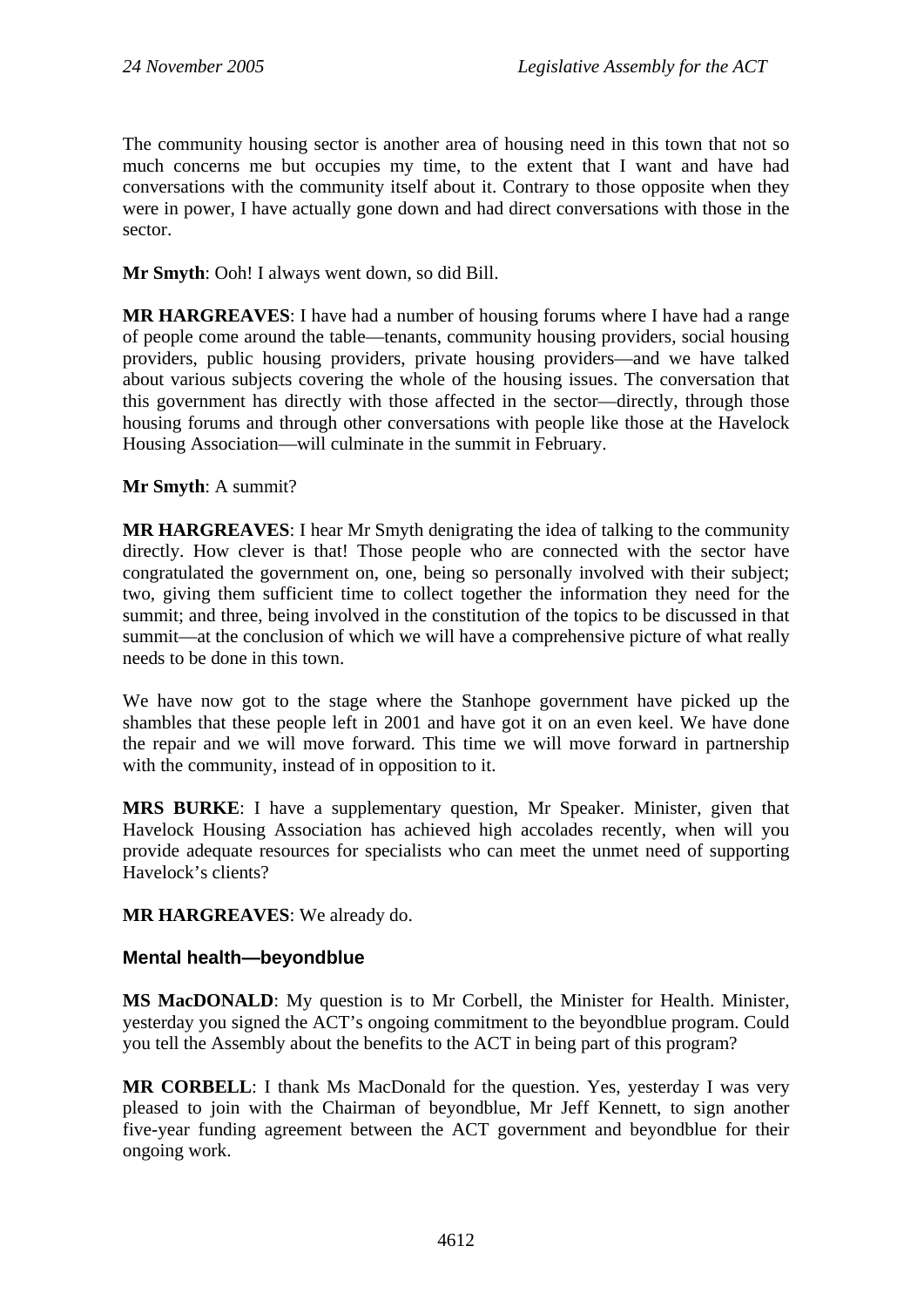Beyondblue is a national, independent, not-for-profit organisation that is focused on addressing the issues associated with depression, anxiety and related substance misuse disorders in Australia and to reduce the stigma associated with those illnesses. The national depression initiative works to promote early intervention and prevention of depression through programs and research activities. It provides information about real life experiences of people with depression and, importantly, possible effective treatments.

I am very pleased that ACT Health has worked with beyondblue to develop a new funding agreement, and that is what was signed yesterday. The new agreement actually started on 1 July this year. The ACT contribution to beyondblue is \$70,000 per annum. The ACT has been in partnership with beyondblue now since 2000-01 and I am very pleased to be continuing that relationship. Initially Beyond Blue was established in 2000 between the commonwealth and Victorian governments and has since been expanded across the country.

Why is this initiative important? It is important because it is estimated that around 20 per cent of people in Australia will experience depression at some point in their life. It is a widespread and concerning illness. It is one of the most significant worldwide health problems that we now see emerging. In fact, it is recognised that, by 2020, it will be one of the most significant illnesses worldwide. It is very important that we as a community work to reduce the stigma associated with depression, as well as providing as much support as possible to those who suffer from it.

Mental health remains a key priority area for the ACT government. We are constantly striving to improve funding and resources for people with mental illness, not only in terms of treatment and recovery, but also in terms of good health promotion, prevention and early intervention. The partnership between the ACT government and beyondblue allows us to continue this important work.

I would like to highlight to members one of the really useful initiatives that is funded as a result of the ACT government's engagement with beyondblue. That is the postnatal depression program. This has been an important initiative for the ACT. The work has provided valuable data, as well as improved outcomes for women and their families here in the ACT.

There are other beyondblue activities that are in place across Australia that we are able to take advantage of here in the ACT because of our partnership with beyondblue. They include the perinatal mental health project and the E-Couch program being developed by the ANU Centre for Mental Health Research. The perinatal mental program has involved the screening and assessment of perinatal depression and the provision of information and education to primary health care givers and has contributed significantly to understanding the key risk factors, in particular past histories of abuse, depression and anxiety, when it comes to perinatal depression.

The E-Couch program is an electronic health counselling and information website that has been developed by the Centre for Mental Health Research at the ANU. This website is in the final stages of its development. It will be ready for pilot in 2006 and will provide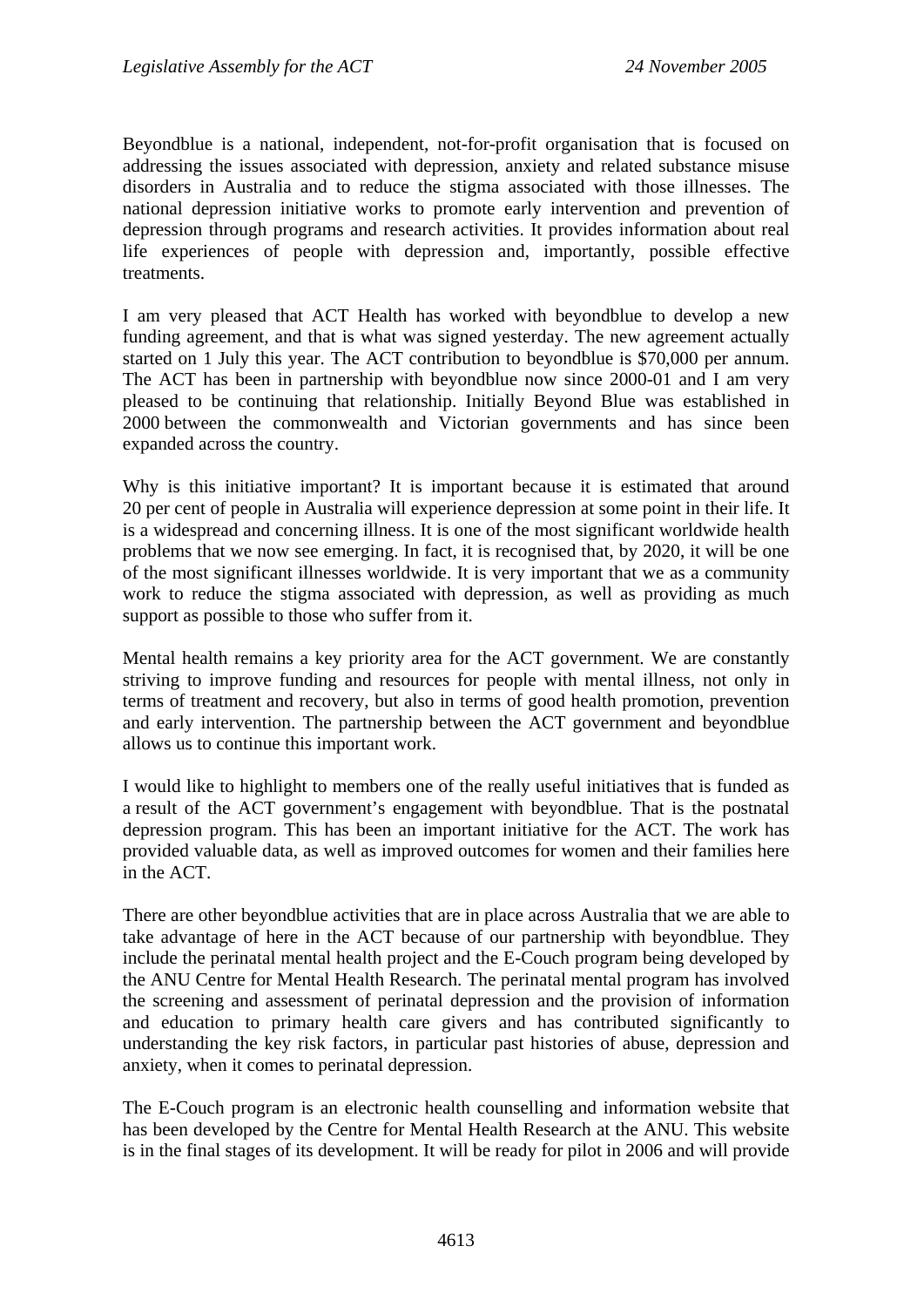very valuable therapeutic information for people suffering from mental illness 24 hours a day.

These are just some examples of what the ACT gets from our engagement with beyondblue. I was very pleased to join with Mr Kennett yesterday in signing our ongoing commitment to beyondblue. I encourage all members in this place to continue to recognise the widespread prevalence of depression in our community and the importance of communicating to the community that depression is an illness, not a life sentence. Depression does not reflect a personality flaw or incapacity on the part of a person, but is an illness like any other and must be addressed in the same way that we address any other illness.

**MS MacDONALD**: I ask a supplementary question. Minister, can you inform the Assembly of Mr Kennett's assessment of the ACT's performance in addressing depression?

**MR CORBELL**: Again I thank Ms MacDonald for the question. Yes, yesterday Mr Kennett was asked by representatives of the media how he felt the ACT was performing when it came to dealing with issues such as depression. I know that those opposite have been very critical of the government, I think unfairly so, and this for me was confirmed in the comments of Mr Kennett. He is not known as a supporter of the Labor Party or Labor governments, but he said very clearly that the ACT had one of the strongest commitments in the country to dealing with depression.

He went on to say that the ACT was doing a better job than most in dealing with depression. I very much welcome that comment. He recognises, unlike Mr Smyth and those opposite, in an unbiased and reasonable way that the ACT is making significant strides in this regard. Mr Kennett is not somebody who votes Labor. He is not someone who is known as a fellow traveller of the Labor Party. In fact, he would usually be one of those that Mr Mulcahy would be coat tailing, running around behind, saying, "Jeff, aren't we doing a great job?"

We do not need to do that. We stand by our record. I was very pleased that Mr Kennett recognised it yesterday when he said that the ACT was doing a better job than most in dealing with depression. He reckoned that the ACT is ranked in the top half of states in dealing with depression. He said that we are not in the bottom half; we are in the top half. That is what Mr Kennett said, and I really welcome his comments. They are affirmation of the commitment this government is making to address issues to do with mental health.

Most tellingly, at the end of the day, Mr Kennett said that the ACT had not been dragged "kicking and screaming" to support the program. Those were very encouraging words from him. I thank him for his recognition and endorsement of our activities. Like everyone in this debate, he recognises that there is more work to be done. He said that yesterday. I continue to say that as minister. But the important thing is that we are getting strong endorsement from national leaders at a national level that we are on the right path when it comes to tackling issues to do with depression and mental illness.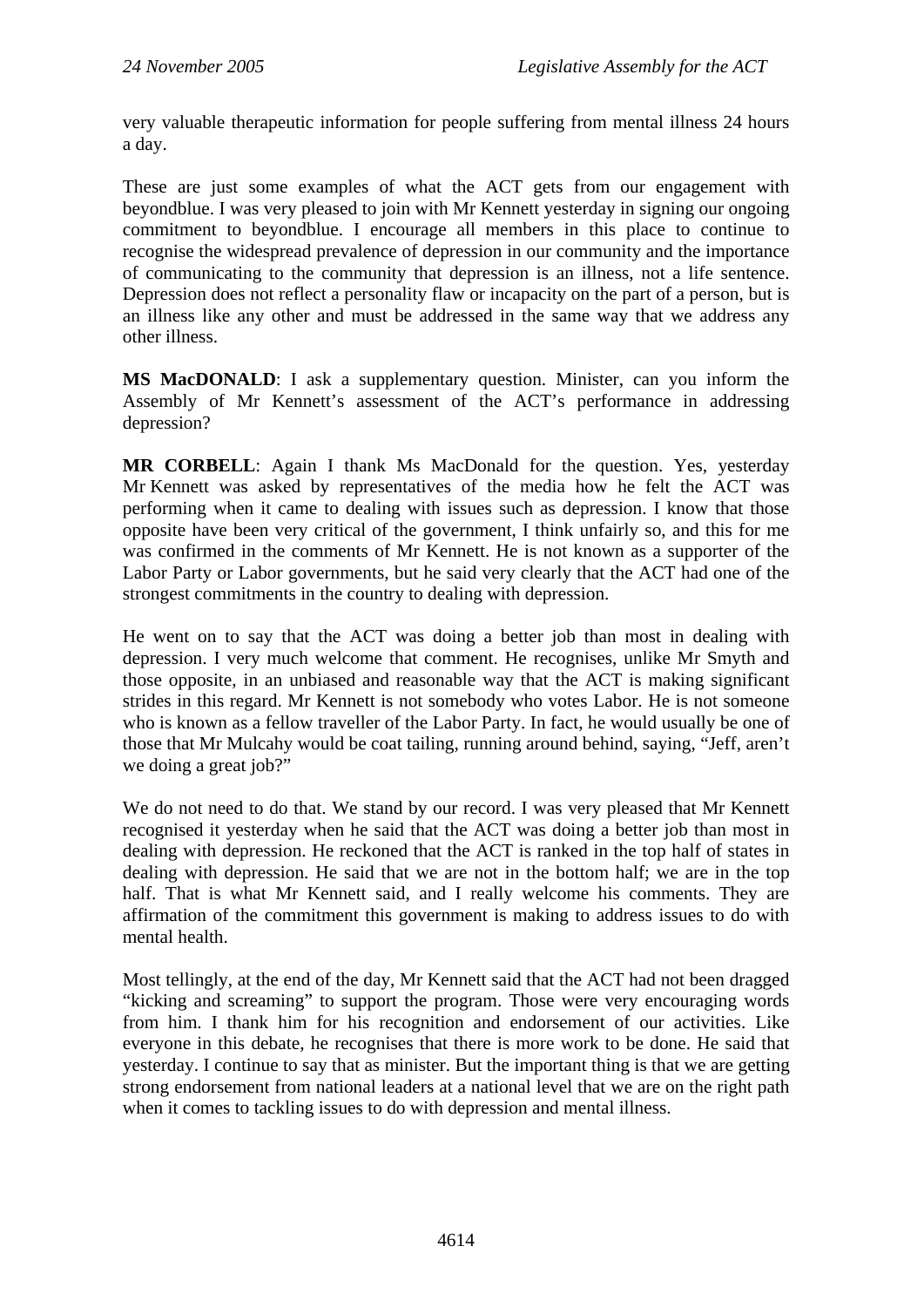# **Early development index**

**MS PORTER**: My question is to the Minister for Children, Youth and Family Support. Minister, I understand the Australian early development index was released today by the Centre for Community Child Health. Can you update the Assembly on the ACT results in relation to this index?

**MS GALLAGHER**: I thank Ms Porter for her question. The pilot program, the Australian early development index, was released by Senator Kay Patterson earlier today. It is a commonwealth government initiative under the national agenda for early childhood. It is one of those programs that I think will grow in importance. It is a great program, and I do not mind acknowledging good programs when they come about.

The index is a population measure of young children's development, based on the scores of a teacher-completed checklist. The checklist covers students in kindergarten and is collated on a suburb by suburb basis. This year the program was run in Gungahlin. Six government and Catholic primary schools participated in the project, involving 24 teachers and 450 students, and it was coordinated by the Gungahlin child and family centre.

As members would know, the Gungahlin community is a fast-growing community with the highest number of children aged from nought to 14 in the territory. The residential population of the area is almost 30,000, with 2,650 aged between nought and six. It therefore proved an excellent location to trial the early development index in Canberra.

The pilot provided the ACT government, in partnership with the local community, the opportunity to strengthen collaboration between schools, early childhood services and agencies supporting young children and families. The project assessed children's development in five key areas: physical health and wellbeing; social competence and wellbeing; emotional maturity; language and cognitive skills; and communication skills and general knowledge.

The project showed excellent results in Gungahlin, with almost 75 per cent of children in Gungahlin performing well in one or more developmental domains; this is compared to the national average of 65.1 per cent. So children in Gungahlin are performing on average at about 10 per cent above the national average. "Performing well" is defined as children in the top 25 per cent of those surveyed nationally. Of the developmental domains, Gungahlin children are experiencing high levels of physical health and wellbeing, with 50.6 per cent performing well. In communication skills and general knowledge, 49.8 per cent of Gungahlin children are at the "performing well" level, and 44.2 per cent of the children are performing at the "well" level in language and cognitive skills. Children in Palmerston are performing particularly well, with 83.6 per cent in the "performing well" bracket.

The results in terms of vulnerable children are also encouraging: 14.7 per cent of Gungahlin children are vulnerable in one or more developmental domains, compared to a national average of 22.6 per cent. Vulnerability is defined as children in the bottom 10 per cent of those surveyed in the national project. While any child in a vulnerable situation is concerning, it is encouraging that our commitment to early development,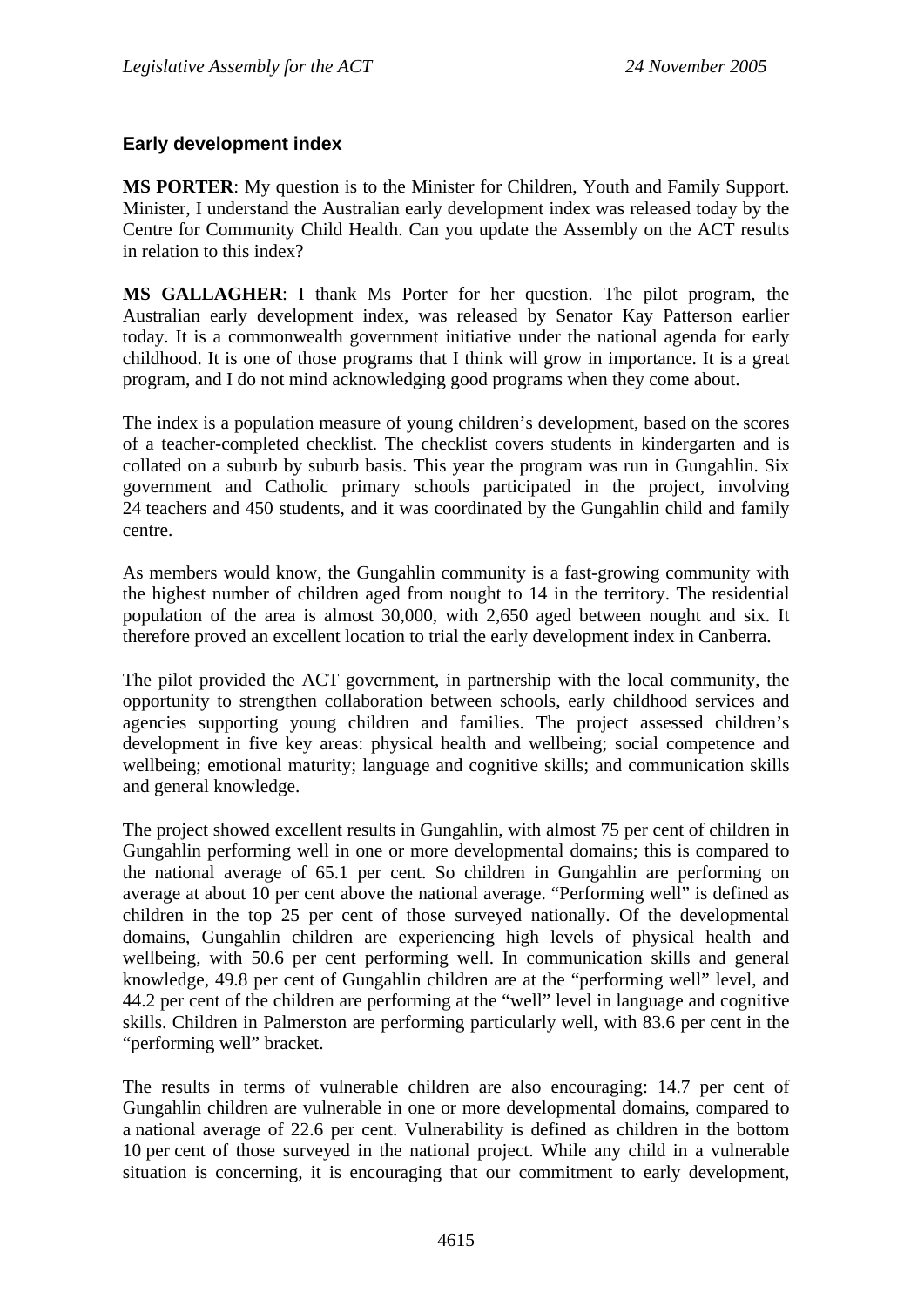child protection and childhood development in the ACT, including Gungahlin, is having a positive effect. These results indicate that the majority of children in Gungahlin are doing well across all of the developmental domains, but there are a small number of children vulnerable in each of the developmental domains.

Our children's plan discusses the importance of population-based outcome measures and suggests the implementation of the early development index as an option to measure the health and wellbeing of ACT children. This pilot of the program in Gungahlin provides a valuable opportunity to consider the usefulness of implementing this index ACT wide.

Perhaps the most important part of the data we have received is the ability for us to target programs and priorities towards areas of need and children in need within a region or a district of the ACT. It also allows us to target our programs and, if they are not going into the right area, to be able to make those changes and to invest them in the right areas to support the early years of young Canberrans.

**MS PORTER**: Minister, you mentioned the efforts the ACT government has made to invest in the early years of Canberrans living in Gungahlin. Which investments do you think have led to this positive rating under the Australian early development index?

**MS GALLAGHER**: The ACT government recognises the importance of investing in the early years to optimise the longer-term outcomes for our children. We have made significant investment in new and improved services in the ACT for young children and their families. This investment includes the new, award-winning P to 10 school in Amaroo, at a cost of around \$30 million; \$2.8 million on the Gungahlin childcare centre, which has places for 90 children aged from nought to five; \$3.1 million for the purpose-built child and family centre in Gungahlin, which is the centre that piloted this program.

**Mrs Dunne**: Probably the biggest single determinant is that their parents are in work.

**MS GALLAGHER**: Mrs Dunne cannot bear it; she cannot bear listening to a positive story about young children in one of our regions doing well because of targeted programs and support from the government. She just sits there, makes snide remarks and undermines constantly what is a positive story which members of the opposition should be listening to—a constituency for members opposite—about children, how they are performing and how the government is supporting them. That is what this information to the Assembly is about. All Mrs Dunne can do is sit there, make snide and negative comments and constantly interject.

The child and family centre in Gungahlin was the centre which piloted this program. It is the first centre like this in the ACT. The permanent centre, which we are building at the moment and which will be opened early next year, is running a number of programs. Over the trolley is a universal parenting information initiative conducted in the Gungahlin marketplace. Paint and play is a program for children and their parents who seek to identify early developmental concerns in children who may not be accessing universal services and to increase parents' capacity through modelling and play.

The government has provided approximately \$1.3 million a year in recurrent funding for the child and family centre. For the first time in Canberra we have a place where parents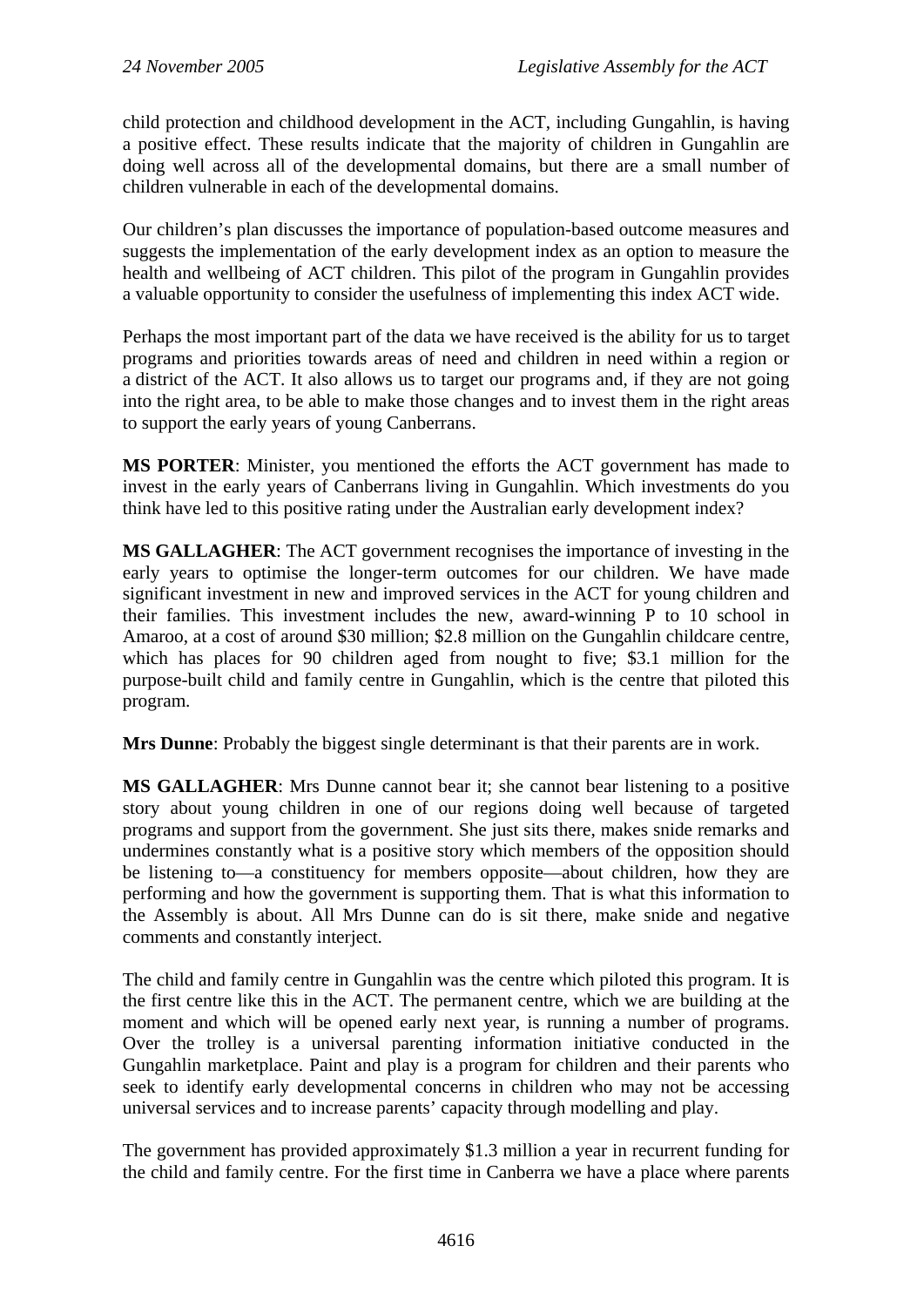in need of extra support can turn up on the doorstep and ask for advice. If they need advice from health, housing or education or on targeted early access to childcare services in their region, they can get that information. Not only can they get that information, they can be welcomed into playgroups and programs which deal with some of the isolation that many families with young children feel in communities. This centre is delivering fantastic outcomes to Gungahlin. One is in operation in Tuggeranong, with similar success.

We have also expanded the number of childcare places across the territory, particularly in Gungahlin, with a total investment of \$4 million. An additional 54 places were provided in Gungahlin in May 2002, at a cost of \$650,000, which was used for two portables at the Nicholls and the Ngunnawal childcare centres.

We recently announced that the new youth detention centre will be built in Gungahlin, representing an infrastructure investment of some \$40 million. On top of this, we have invested heavily in child protection across the territory, including in Gungahlin, which allows the government to target our response to those families in need of extra support and those children who need protection. Those resources are out there now. We have doubled the number of our child protection workers from 51 in April 2004 to 110 in July 2005.

We have provided over \$8 million over four years to increase the provision of preschool education for eligible four-year-olds, from 10½ hours per week to 12 hours per week. That is being implemented in some preschools now. There will be a full rollout next year.

This information I have been given today provides us with an opportunity to see how our children are going and, most importantly, to look at those children that are not doing so well and have particular needs in certain areas. It will enable the government to respond, to make sure that our childhood educational services are meeting the needs of children not only in Gungahlin but also across the ACT.

**Mr Stanhope**: I ask that all further questions be placed on the notice paper.

# **Supplementary answers to questions without notice Business support**

**MR OUINLAN:** Mr Speaker, during question time I took a question from Dr Foskey in relation to the criteria for business incentives. She may well have a point.

In respect of the assessment criterion as to the suitability for industry in the ACT, the government will give priority to applications that are from business in those areas in which the ACT has a competitive, strategic or natural advantage. There is a list of those areas: ICT, space science, biotech, public administration, environmental industries, creative industries—which have been plagiarised by Mr Smyth—sports, science administration, education and defence. So that may be a hurdle that a practical business may have.

I will add that the contribution criteria would include: the type and size of commitment to ACT employment; contribution of a project to export or import replacement; new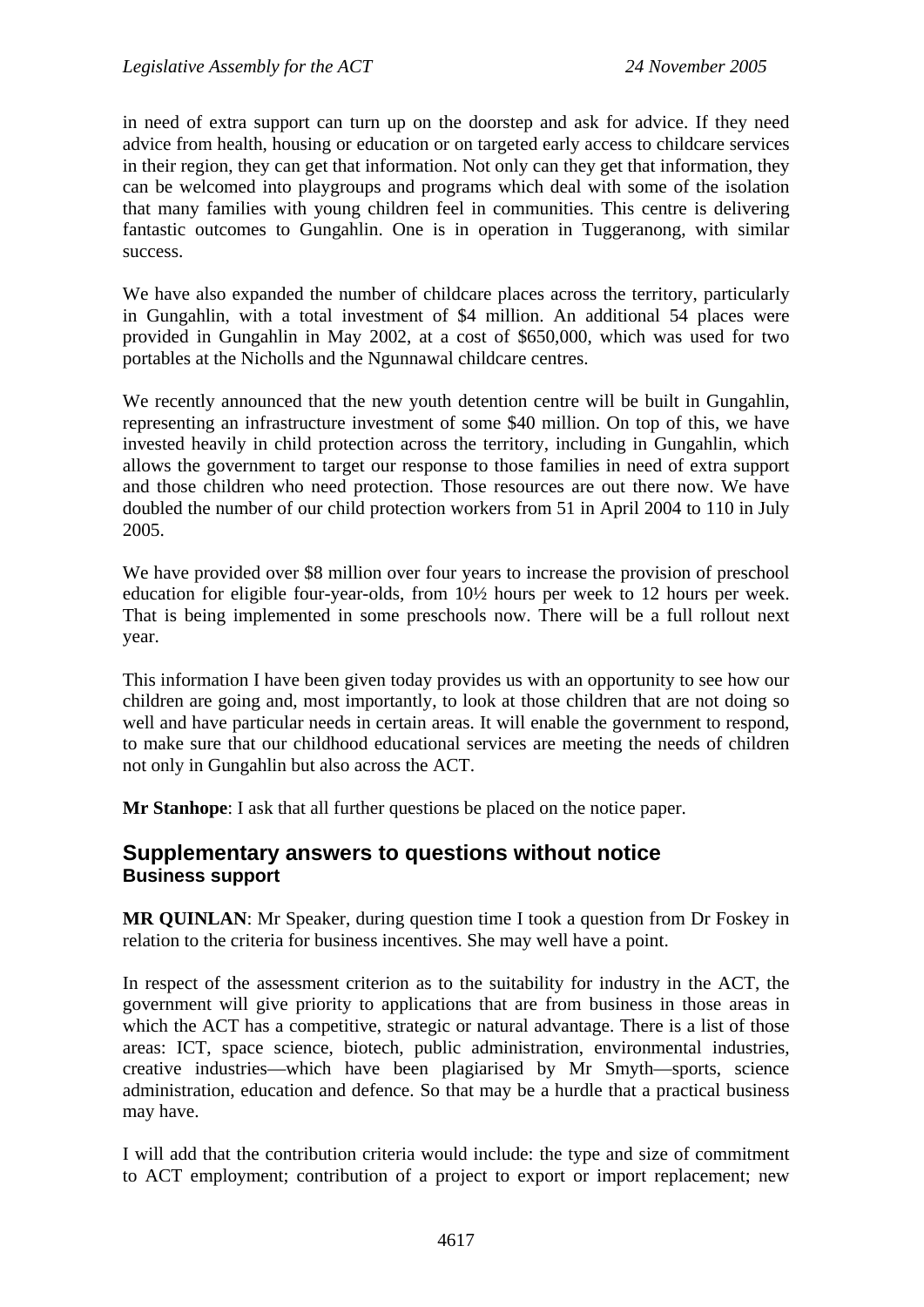skills or technology to be introduced; demonstrable multiplier indirect effects on the ACT economy—that is, flow-on unemployment—sourcing of inputs; and use of ACT and region-based services. If a business looks like it is genuinely going to contribute to growth within the economy, we are happy to revise our rules. We are very happy to encourage any business that will build the ACT economy.

# **Dental health**

**MR CORBELL**: In question time today Mr Smyth asked me about alleged reductions in positions in the dental health program. I am pleased to advise Mr Smyth that there has been no reduction in funded positions in the dental health program. One staff member has been removed for non-budgetary reasons. This position will be replaced. There has been no reduction in staffing in the dental health program.

# **Mental health**

**MR CORBELL**: Yesterday in the Assembly in question time Mr Smyth asked me a question about protocols for the CAT team, in particular in relation to police attendance. I am pleased to advise Mr Smyth that the mental health crisis team response is based on clinical and risk assessment. The response categories are as follows: category one is crisis response within one hour, where the use of emergency services may be required; category two is priority response within 12 hours, with routine or urgent assessment; category three is deferred response within 24 hours, involving regional team referral or support visits and medication compliance; category four involves referrals to other agencies; and category five is general inquiries.

The crisis team always endeavours to respond to these situations` within the relevant time frames. If assessed as necessary to reduce the risk of harm to the consumer, staff or others, the crisis team will ask police to accompany them in their response. There is no stipulation in relation to the number of police required, nor in which circumstances police should attend. This decision is made on a case-by-case assessment of each individual situation. Attendance by police is based on need, not on the time of the day.

In relation to the particular incident to which Mr Smyth referred, the consumer in question was given a response of a category two priority, that is, response within 12 hours. This decision was based on the referral information and assessment. This information also identified the need for police support to be available to attend with the crisis team. Australian Federal Police assistance was required, as the CAT staff had been advised that the consumer was unwilling to have any medical contact and had been aggressive to friends when they suggested she go to hospital. The AFP provided appropriate support to enable the crisis team to respond within the required response time. The response time was about four hours. The protocol specifies response within 12 hours.

The crisis team has a good working relationship with the AFP. This is demonstrated through a new draft memorandum of understanding between Mental Health ACT, the AFP and the ACT Ambulance Service. It outlines how all services will work together to achieve the best possible outcomes for ACT consumers and will be formally signed off by all parties in the very near future.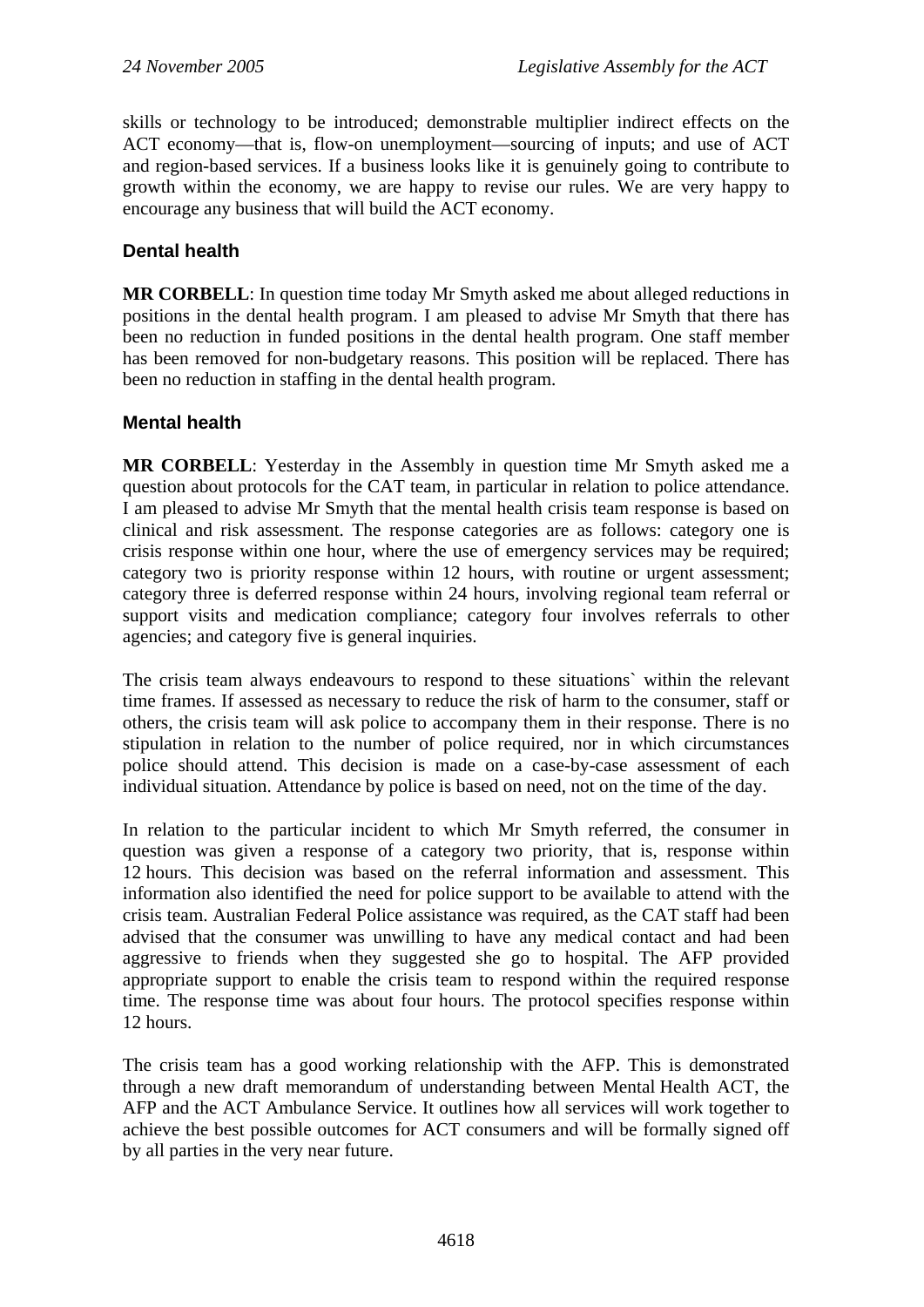# **ACTION bus service**

**MR CORBELL**: Earlier this week in question time Mr Seselja asked me a question about when I had been briefed in relation to options for bus services to the Brindabella business park. I responded to Mr Seselja that it was in the second half of this year. In checking the record, I was in fact briefed in February and March this year. I correct the record for members and apologise for any confusion caused by the previous information.

# **Personal explanation**

**MR PRATT**: Mr Speaker, I seek leave to make a personal explanation under standing order 46.

**MR SPEAKER**: Please proceed.

**MR PRATT**: Today in question time I referred to a document, which I indeed tabled, called *Theft watch*, a document released by the National Motor Vehicle Theft Reduction Council Inc. The minister stated that my figures undoubtedly could not be trusted and that the data from this particular report were therefore unknown and not to be trusted.

**MR SPEAKER**: How have you been misrepresented, Mr Pratt?

**MR PRATT**: I have been misrepresented in terms of the quality of the document that I tabled, Mr Speaker. I would like to clarify exactly why—

**MR SPEAKER**: This is not a debate about an issue that has been dealt with in question time. This is a personal explanation about a personal matter in respect of which you have claimed to have been misrepresented. You should come to that point.

**MR PRATT**: Thank you, Mr Speaker. The National Motor Vehicle Theft Reduction Council is in fact an initiative of all Australian governments and insurance companies—

**MR SPEAKER**: Mr Pratt, how have you been misrepresented here?

**MR PRATT**: The quality of this document has been misrepresented; therefore the quality of my question has been misrepresented. That is the point on which I stand.

**MR SPEAKER**: Order, Mr Pratt! Unless you can point out where you have been misrepresented, you might as well sit down. I am not going to allow a debate on this issue to continue under standing order 46.

**MR PRATT**: Mr Speaker, the minister implied that I was offering up false data. What I am saying is that this document is a document to which this government contributes. How can it be false data?

*Members interjecting*—

**MR PRATT**: The point is made anyway, Mr Speaker. Thank you.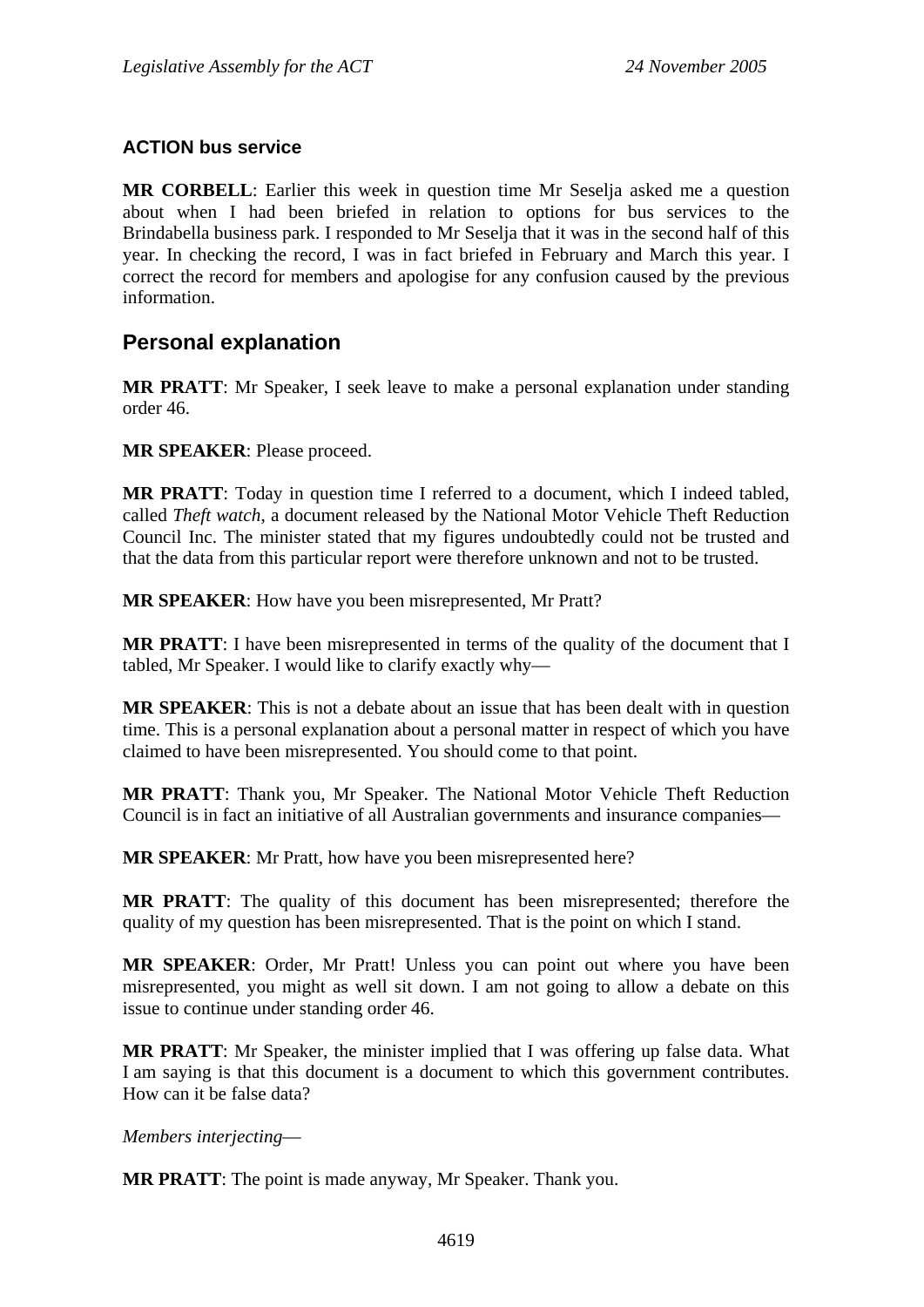# **Administrative arrangements Paper and statement by minister**

**MR STANHOPE** (Ginninderra—Chief Minister, Attorney-General, Minister for Environment and Minister Arts, Heritage and Indigenous Affairs): For the information of members, I present the following paper:

Administrative Arrangements—Administrative Arrangements 2005 (No 4)— Notifiable Instrument NI2005-438 (S4, dated Thursday, 17 November 2005).

I ask for leave to make a statement in relation to the paper.

Leave not granted.

#### **Standing orders—suspension**

Motion (by **Mr Stanhope**) proposed:

That so much of the standing orders be suspended as would prevent Mr Stanhope from making a statement.

**MR SMYTH** (Brindabella—Leader of the Opposition) (3.40): Mr Speaker, we have—

Motion (by **Mr Corbell**) put:

That the question be now put.

The Assembly voted—

Ayes 10 Noes 7

Mr Berry Mr Hargreaves Mrs Burke Mr Smyth Mr Corbell Ms MacDonald Mrs Dunne Mr Stefaniak Dr Foskey Ms Porter Mr Mulcahy Ms Gallagher Mr Quinlan Mr Pratt Mr Gentleman Mr Stanhope Mr Seselja

Question so resolved in the affirmative.

Original question put:

That **Mr Stanhope's** motion be agreed to

Question resolved in the affirmative, with the concurrence of an absolute majority.

**MR STANHOPE** (Ginninderra—Chief Minister, Attorney-General, Minister for the Environment and Minister for Arts, Heritage and Indigenous Affairs): For the information of members, I table revised administrative arrangements that commenced on 17 November 2005.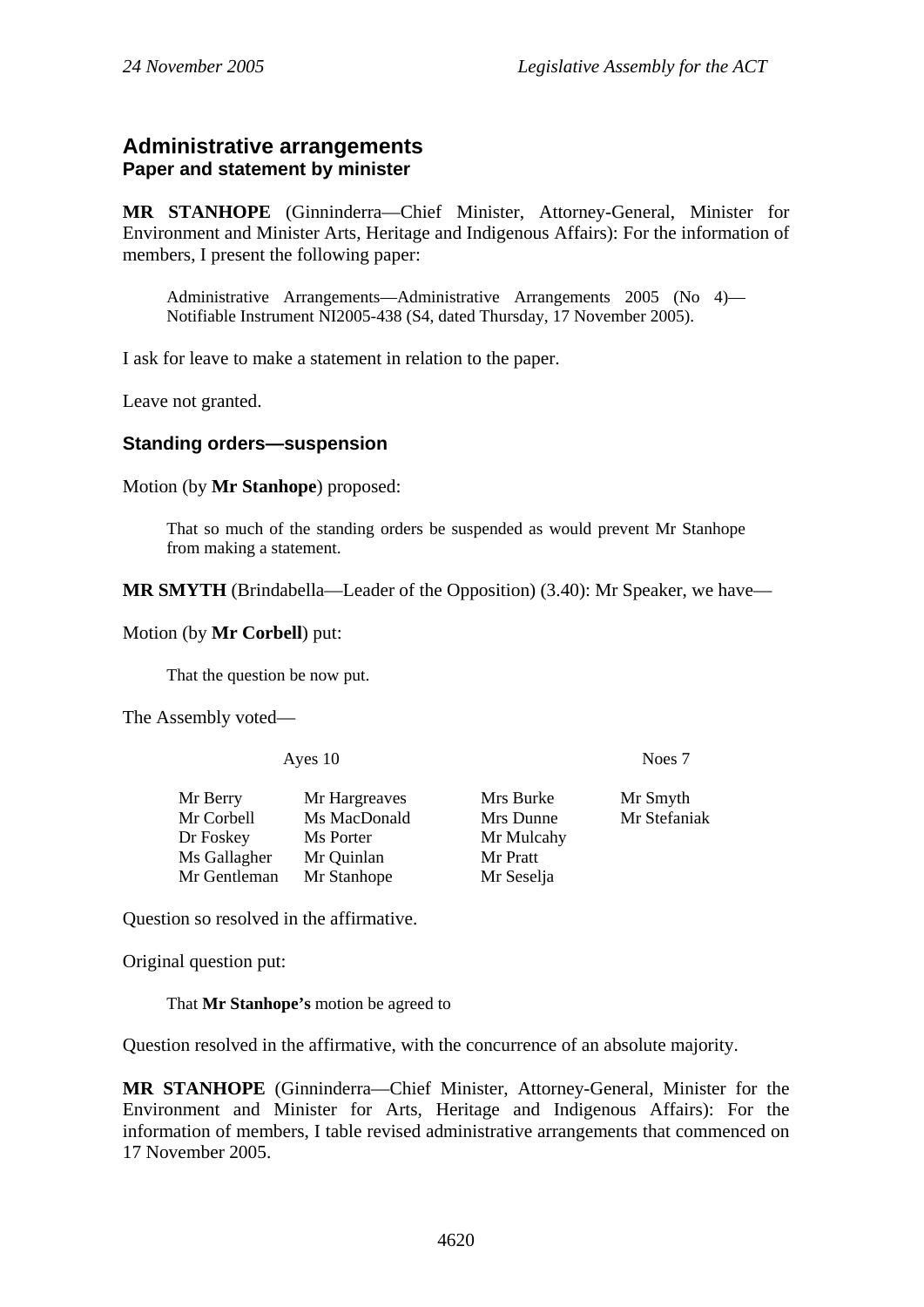# **Chief Minister's Department—annual report 2004-05 Paper and statement by minister**

**MR STANHOPE** (Ginninderra—Chief Minister, Attorney-General, Minister for Environment and Minister Arts, Heritage and Indigenous Affairs): For the information of members, I present the following paper:

Annual Reports (Government Agencies) Act, pursuant to section 13—Chief Minister's Department—Annual Report 2004-05—Corrigendum.

I ask for leave to make a statement in relation to the paper.

Leave not granted.

#### **Standing orders—suspension**

Motion (by **Mr Stanhope**) proposed:

That so much of the standing orders be suspended as would prevent Mr Stanhope from making a statement.

**MR SMYTH** (Brindabella—Leader of the Opposition) (3.44) Mr Speaker, it has been a tradition in this place that courtesy is extended to members in many forms. One of them is leave. Another is advice that a motion that they are to respond to is about to be brought on. We do that to facilitate the smooth and efficient running of this place, in many ways to make is easy for you, Mr Speaker, so that we do not waste time doing exactly what we are doing now.

There has been discourtesy and a lack of organisation in government ranks this morning. Courtesy applies to many things, Mr Speaker. It should be applied so that members get the chance to do their jobs. This morning the government whip failed to inform members what was likely to come on during the day so that they could be prepared. Apparently—

**MR SPEAKER**: The question is that the standing orders be suspended.

**MR SMYTH**: Yes, Mr Speaker, and I am explaining why they should not be suspended.

**MR SPEAKER**: I can hardly see how something that happened this morning is relevant to the debate about whether the standing orders be suspended.

**MR SMYTH**: The government has moved to suspend the standing orders because we have denied the Chief Minister leave. I am explaining why we have denied leave so that we can get on with this in a more harmonious manner.

*Government members interjecting—* 

**MR SMYTH**: If you do not want to hear the explanation, I will keep doing it all afternoon. The point is that not even the manager of government business knew that this was going to be done this morning. Mr Mulcahy, who was part heard on a matter this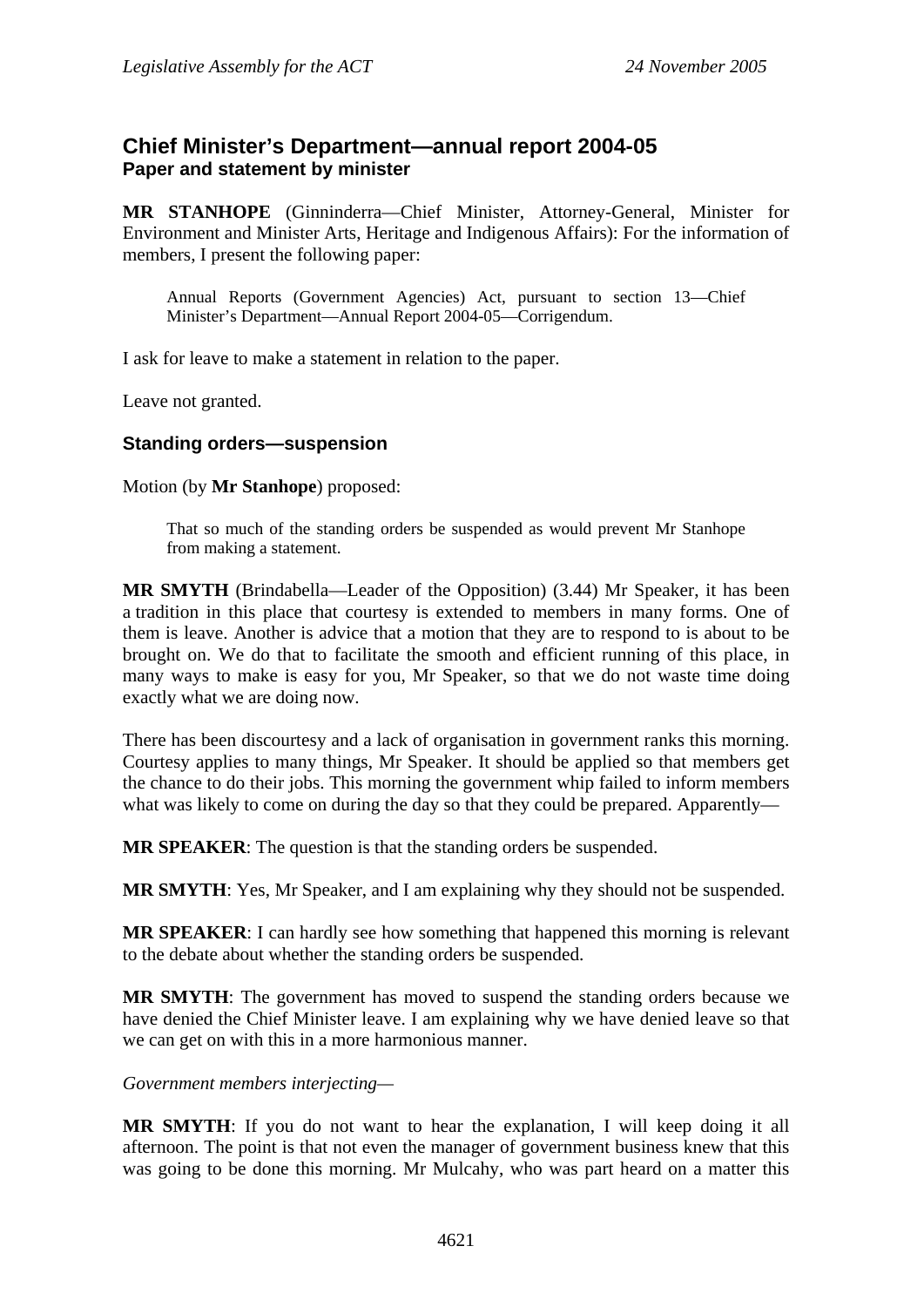morning, did not have the opportunity to finish his speech. It is the tradition of this place to afford members the courtesy of having knowledge of what is going to be brought on.

**MR SPEAKER**: Order! The Chief Minister sought leave to make a statement in relation to a paper that he presented.

**MR SMYTH**: And I am explaining why leave was not granted, Mr Speaker.

**MR SPEAKER**: You refused him leave to make a statement in relation to that paper. How can you say that what you are now talking about is relevant?

**MR SMYTH**: Because leave is granted by courtesy of this place, Mr Speaker. The lack of courtesy this morning in this place brings us all into disrepute. I am just making the point that much is done in this place by courtesy, including, for example, the giving of leave. We do not intend to continue this. We can if you want. We can do this all afternoon. We can call divisions. We can have 15 minutes between each speech.

I do not want to do that. I simply want to make the point to the government that it is time for the government to get organised and for the government whip to inform us of things not on the program that are going to be brought forward. In that way members can be ready so that we can facilitate the smooth running of this place and not have the debacle that the government caused this morning. That is why we are not going to grant leave in this case.

**MR SPEAKER**: I have to say, Mr Smyth, that you will not get the chance to make that speech again. You ignored my pleas for relevance.

**MR CORBELL** (Molonglo—Minister for Health and Minister for Planning) (3.48): The standing orders should be suspended because it is the common practice for ministers to table papers and provide information to members after question time. If the opposition is saying they do not want that any more, then the government can make that provision. We will not table information and make statements in the Assembly. It will save everyone quite a bit of time and quite a bit of paperwork.

Is that seriously what the opposition is saying? I would have thought that the opposition was interested in scrutinising government. I would have thought that any competent opposition leader would like to see information provided by the executive and to have the opportunity to debate that in this place. But it seems to me that Mr Smyth does not want that. You do not want that, Mr Smyth. You do not want the Chief Minister to table information. You do not want the Chief Minister or ministers to table information on the conduct of their portfolios.

Just what sort of serious opposition are you? "No, no. Don't give us the information. We might have to do some work." This is the Zed Seselja principle of opposition—do not show up to meetings; do not read reports; do not read documents; please do not give us information.

*Opposition members interjecting—* 

**MR SPEAKER**: Order! Mr Corbell has the floor.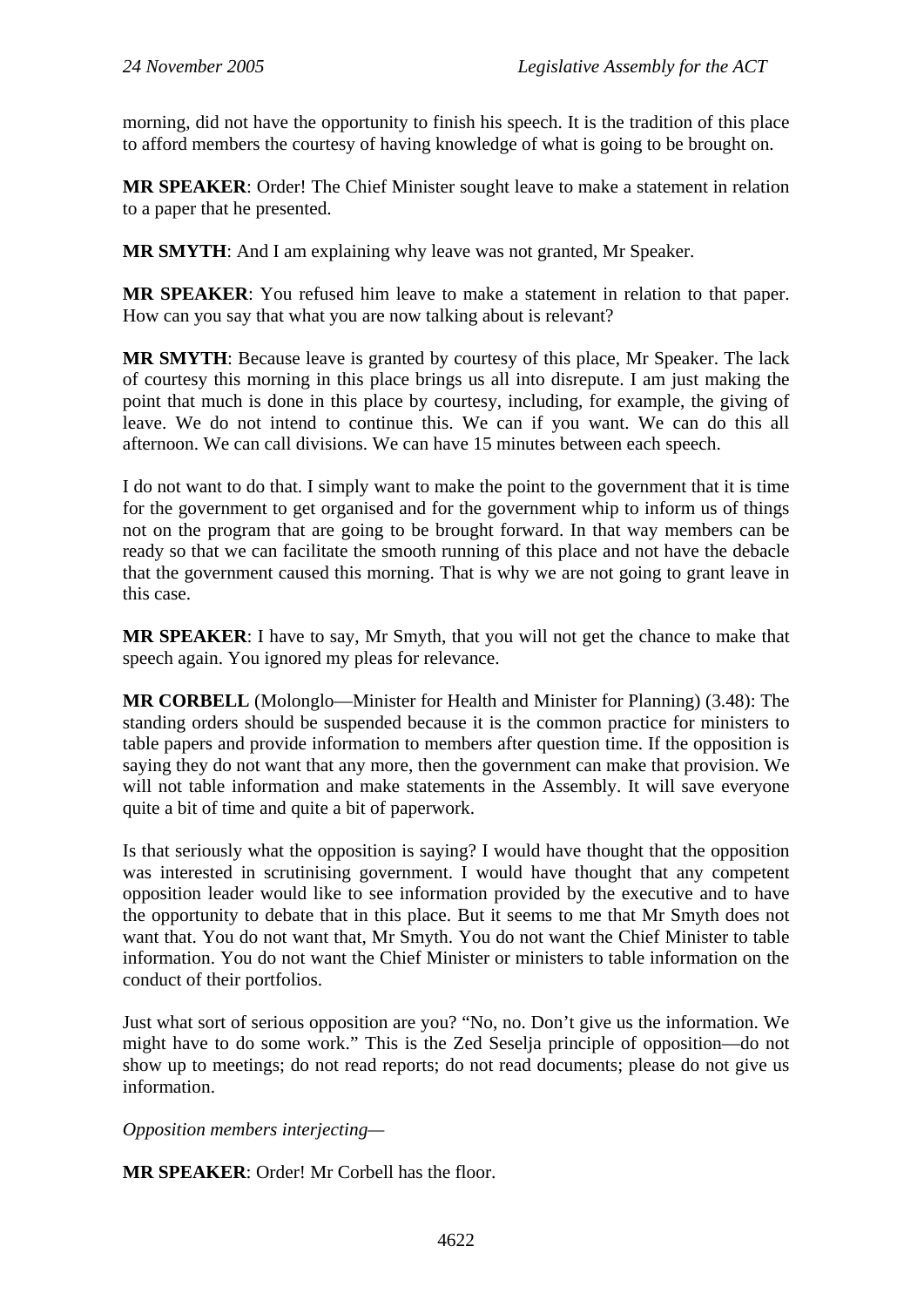**MR CORBELL**: Maybe the Liberal Party is finding the workload a bit too onerous. They have to read reports that are tabled in the Assembly.

*Opposition members interjecting—* 

#### **MR SPEAKER**: Order!

**MR CORBELL**: It is not good enough not to show up to committee meetings and not to read committee reports and not to look at budget papers so as to understand what the appropriation is about.

*Opposition members interjecting—* 

**Mr Mulcahy**: Mr Speaker, I raise a point of order.

**MR SPEAKER**: Order! I warn you, Mr Seselja. I have called the opposition to order on several occasions during this debate. Interjections will cease. Mr Mulcahy, what is your point of order?

**Mr Mulcahy**: My point of order relates to relevance, which you have stressed, Mr Speaker. I do not think Mr Seselja's involvement with committees has the slightest bit to do with this dissertation that we are hearing from Mr Corbell.

**MR CORBELL**: Mr Speaker, it is entirely relevant because the opposition are saying they do not want to give the Chief Minister leave to give information. They have denied the Chief Minister leave to give information, and I am explaining to you clearly what sort of opposition takes those steps and opposes a Chief Minister giving information in this place. It is clearly not good enough for Mr Seselja, Mr Smyth and the rest of the opposition to say—

**Mr Mulcahy**: Point of order, Mr Speaker. He is going back again, Mr Speaker, to the issue of Mr Seselja and committees. I again draw to your attention that he is not staying relevant to the matter before the Assembly.

**MR CORBELL**: Mr Speaker, I am making the argument that the opposition should be interested in information before this place and that is why they should give leave.

**MR SPEAKER**: That is relevant.

**MR CORBELL**: Clearly they are not interested. That is very disappointing for the government. Any government is only as good as its opposition. Unfortunately, at this stage the opposition are not doing their job. It is the Zed Seselja school of opposition. It is about not scrutinising documents, not showing up for meetings and, now, not even giving ministers leave to give information. If that is the way you want to do it, I am sure the government will be very happy to oblige.

**MRS DUNNE** (Ginninderra) (3.52): Mr Speaker, the position that the opposition has taken this afternoon is not a blanket one. It is one to impress upon the government the need to communicate across the chamber. What happened this morning—and this is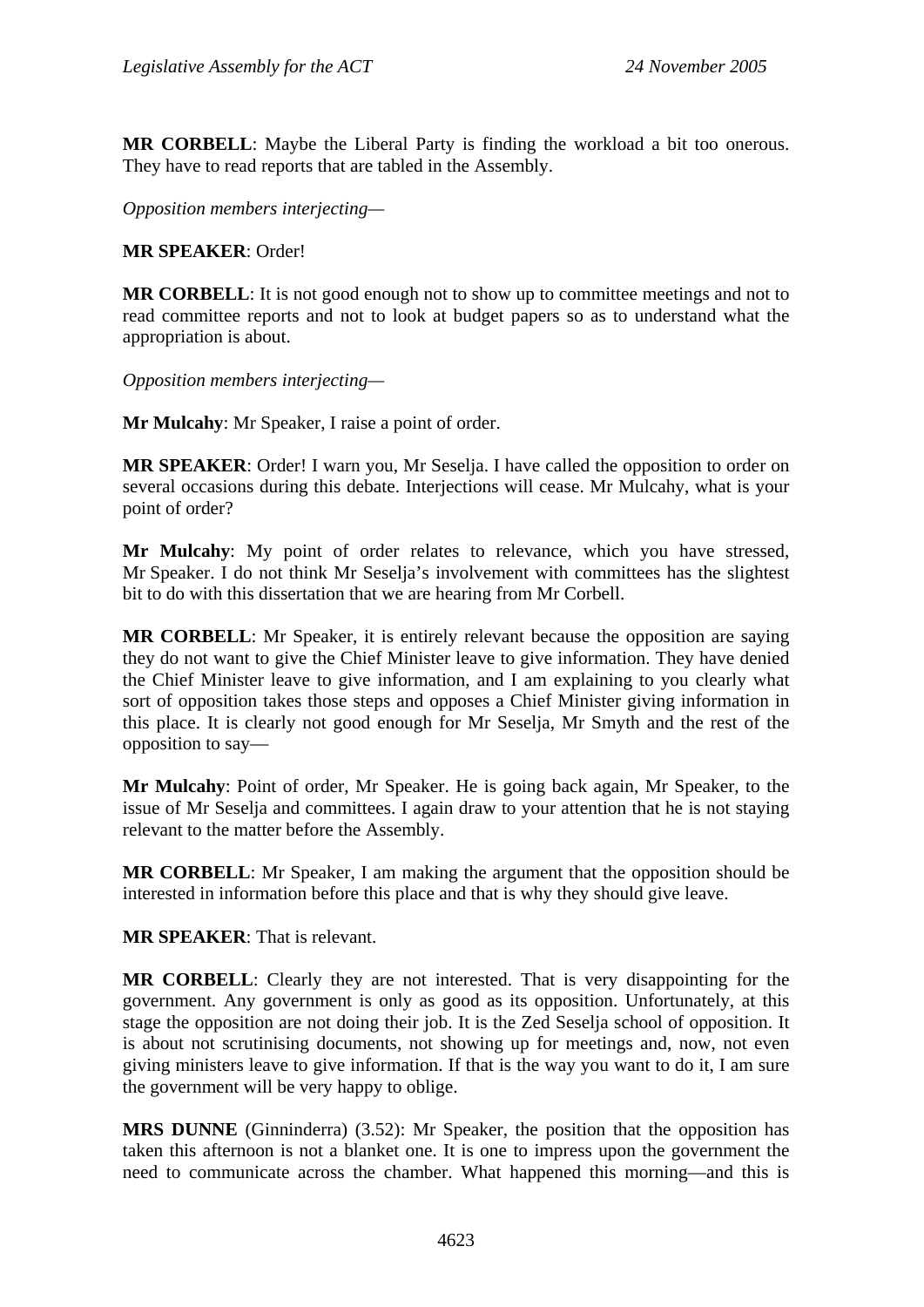relevant—is that the manager of government business failed to get the blue sheet right for the second day in sequence.

**Mr Corbell**: Point of order, Mr Speaker: I do not understand how the issue of what is in the daily program has anything to do with whether standing orders should be suspended. That is the question that the opposition are opposing in this house. They should be made relevant.

**MR SPEAKER**: Can you come back to the subject now?

**MRS DUNNE**: The opposition opposes the suspension of standing orders to sheet home the message that this government needs to be cooperative. It needs to rely on cooperation and not depend on the failure of—

**MR SPEAKER**: Resume your seat, Mrs Dunne.

**MR STANHOPE** (Ginninderra—Chief Minister, Attorney-General, Minister for the Environment and Minister for Arts, Heritage and Indigenous Affairs) (3.53), in reply: I wish to address the motion to suspend standing orders. I would like to take the opportunity to endorse everything that my colleague has said. It is quite remarkable. It is the first time I can recall in my time in this place that an opposition has not wanted to be provided with information.

If the motion does not succeed, if the standing orders are not suspended, I will be prevented from providing information in this place, for the information of the opposition, certainly, for the information of all other members of the Assembly and, through the processes of the Assembly, for the media and the people of Canberra.

It is important that this motion succeed. It is quite remarkable that today the Leader of the Opposition has twice sought to deny me the opportunity to provide, for the information of the members of the Assembly and, through the Assembly, the people of Canberra, vital information about the administration of the Australian Capital Territory. It is remarkable. We have an opposition that is now frightened of work, a lazy opposition, an opposition that does not want to be informed, an opposition that does not want the Chief Minister of the territory, the leader of the government in the ACT, to provide it and, through it, the people of the Australian Capital Territory, with vital information about the management, administration and governance of the territory.

I cannot recall a single instance in my eight years in this place of an opposition not wanting to be informed, not wanting to be provided with reports prepared by the government for the information of the Assembly and for the people of the Australian Capital Territory. I cannot remember a single instance of an opposition refusing to allow the people of the territory access to government reports.

What is this is a response to? What is the motivation? The motivation, of course, is a disinclination by the opposition to work. We saw it this morning. We see it again now. The point was well put by Mr Gentleman this morning, scathingly put, that Mr Seselja does not like to work, and we saw the nonsense yesterday in relation to that. Mr Seselja has displayed clearly his aversion to work. He does not like work. He does not want to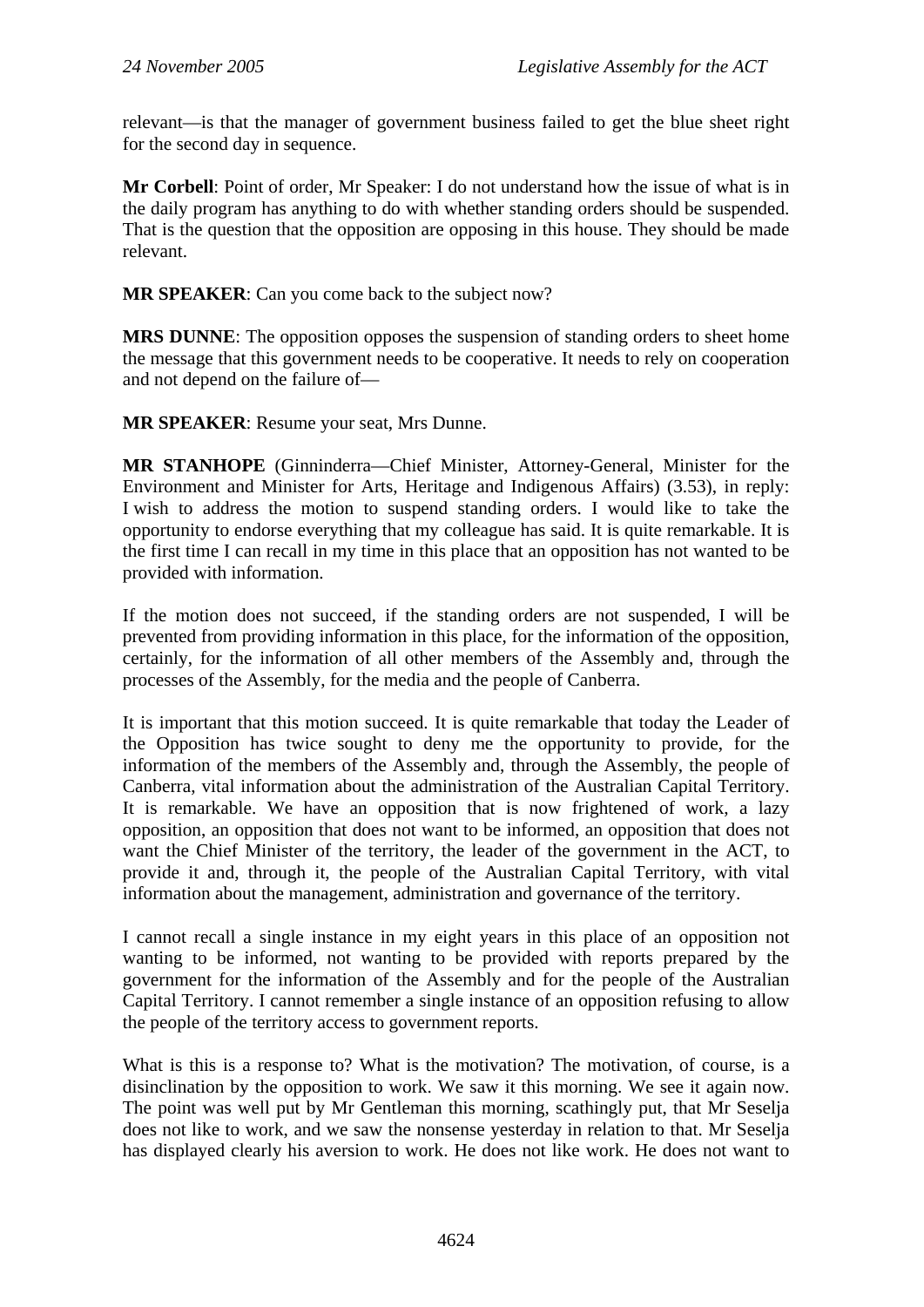turn up to committee hearings. He will not read reports. He will not contribute to committee inquiries. It is a signal—and we see it again today with this motion—

**Mrs Dunne**: I take a point of order, Mr Speaker. The Chief Minister is spending a lot of time talking about Mr Seselja's supposed incapacity to read reports—

**MR SPEAKER**: He has been ordered to come back to the subject matter. Resume your seat, Mrs Dunne.

**Mrs Dunne**: That is pretty rich from someone who, by his own admission, does not read reports.

**MR SPEAKER**: It is not a point of order.

**MR STANHOPE**: If my motion to suspend standing orders does not succeed—and I find it remarkable that we are debating the motion at all—then, for the first time in my eight years in this place, an opposition will have sent a signal that it does not wish to receive government reports. Why does it not wish to receive government reports? It is because it might be forced to read them; it might be forced to respond to them; and it might be forced to do some work.

It is remarkable that the Liberal Party of the ACT, through its leader, has sent a signal twice in a row now that it does not wish to receive reports. Why does it not wish to receive them? There are two excuses. The first is that it is a lazy opposition, an opposition that does not wish to work. It does not wish to work either because it does not have the capacity to work or because it is simply petulant and childish. They are the choices. You have two choices here. At best you are lazy, disorganised and uninterested and have given up the ghost. At worst, you are simply being petulant and childish. You choose.

You have been petulant and childish in responding to a scathing criticism of Mr Seselja. We saw him blush red, not just at his designation as "scooter", but also at being revealed as somebody who simply refuses point blank to work. He is an incredibly lazy non-executive member of the planning committee. He will not work. This is the petulant response to his exposure as a member of this place who will not work.

**Mr Stefaniak**: The Chief Minister said he does not recall this situation occurring before. That is an absolute nonsense; check *Hansard*. I seem to recall occasions when members from both sides of the house have failed to advise that matters have been added to the notice paper. Leave often has not been granted.

Motion (by **Mr Corbell**) put:

That the question be now put.

The Assembly voted—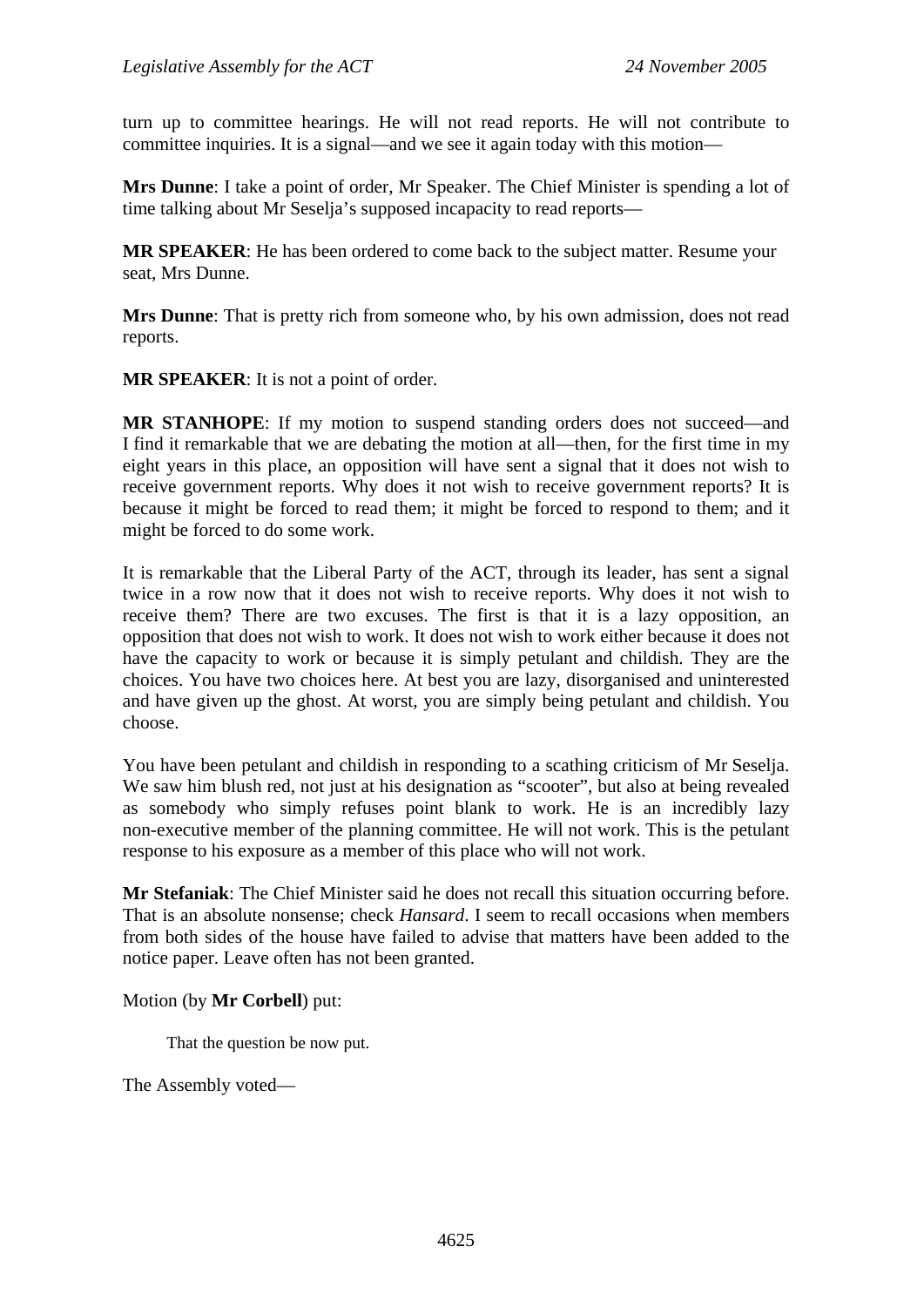#### Ayes 10 Noes 7

| Mr Berry     | Mr Hargreaves | Mrs Burke  | Mr Smyth     |
|--------------|---------------|------------|--------------|
| Mr Corbell   | Ms MacDonald  | Mrs Dunne  | Mr Stefaniak |
| Dr Foskey    | Ms Porter     | Mr Mulcahy |              |
| Ms Gallagher | Mr Quinlan    | Mr Pratt   |              |
| Mr Gentleman | Mr Stanhope   | Mr Seselja |              |

Question so resolved in the affirmative.

Original question put:

That **Mr Stanhope's** motion be agreed to.

The Assembly voted—

| Ayes $10$ |                                                                         | Noes 7                   |  |
|-----------|-------------------------------------------------------------------------|--------------------------|--|
|           | Mrs Burke<br>Mrs Dunne<br>Mr Mulcahy<br>Mr Pratt                        | Mr Smyth<br>Mr Stefaniak |  |
|           | Mr Hargreaves<br>Ms MacDonald<br>Ms Porter<br>Mr Quinlan<br>Mr Stanhope | Mr Seselja               |  |

Question so resolved in the affirmative, with the concurrence with an absolute majority.

**MR STANHOPE** (Ginninderra—Chief Minister, Attorney-General, Minister for the Environment and Minister for Arts, Heritage and Indigenous Affairs): Let me say at the outset that I thank the opposition for the sheer strategic brilliance, the political genius—

**Mrs Burke**: No, just get to the point, and I think you have.

**MR SPEAKER**: Order, Mrs Burke!

**MR STANHOPE**: I thank you for that strategic brilliance—

**Mrs Burke**: A bit like yours this morning.

**MR SPEAKER**: Order, Mrs Burke!

**MR STANHOPE**: displayed over the last half hour—

**Mrs Burke**: A bit like your organisation this morning.

**MR SPEAKER**: Order, Mrs Burke!

**MR STANHOPE**: actually, for the condemnation that you have just brought on yourselves. Well done!

*Mrs Burke interjecting—*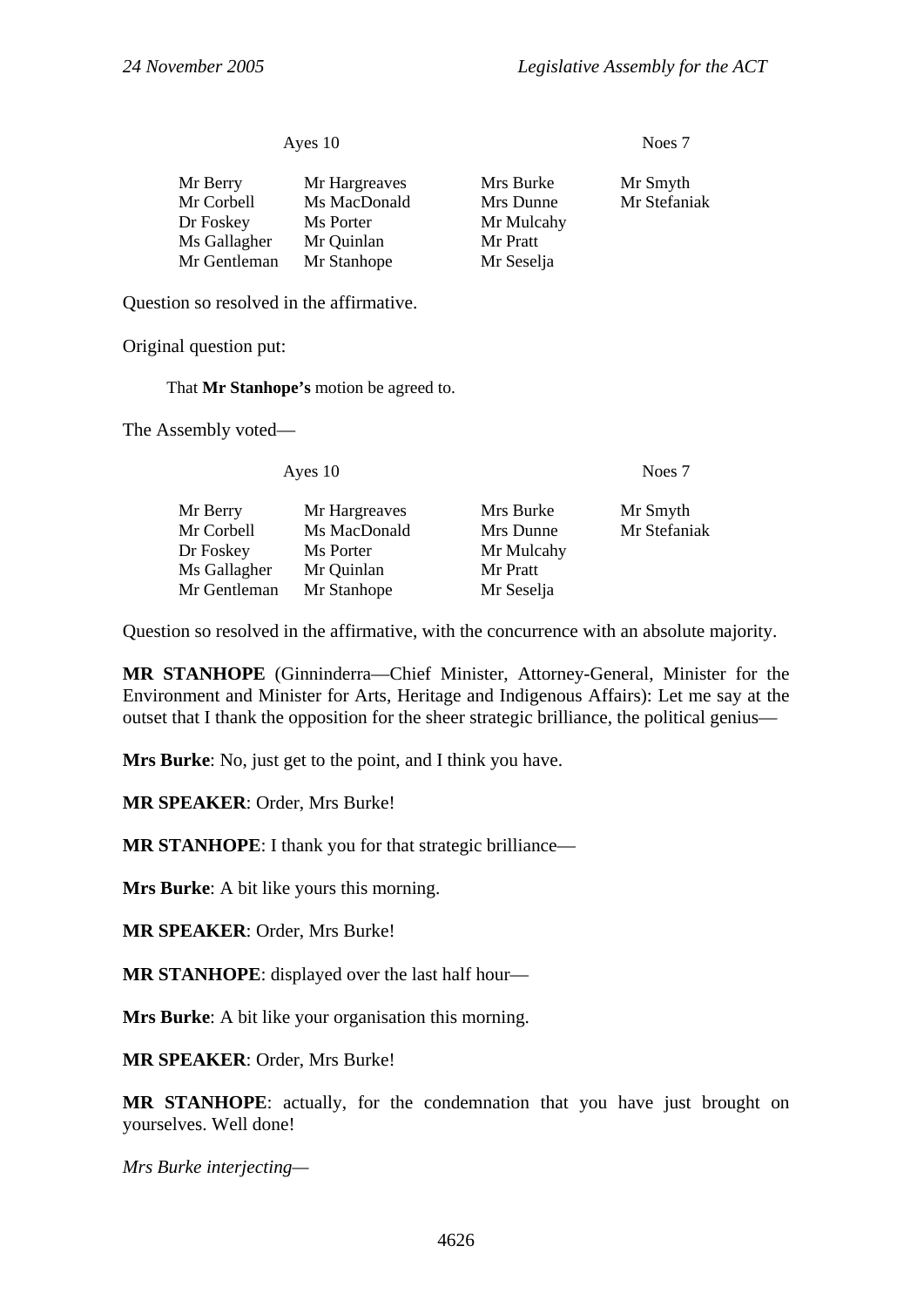#### **MR SPEAKER**: Mrs Burke, I name you. I have warned you several times.

#### Motion (by **Mr Corbell**) put:

That Mrs Burke be suspended from the service of the Assembly.

The Assembly voted—

| Noes 8                                                                                      |  |
|---------------------------------------------------------------------------------------------|--|
| Mrs Burke<br>Mr Seselja<br>Mr Smyth<br>Mrs Dunne<br>Mr Stefaniak<br>Dr Foskey<br>Mr Mulcahy |  |
|                                                                                             |  |

Question so resolved in the affirmative.

**Mrs Burke**: An absolute disgrace!

**Mr Corbell**: Point of order, Mr Speaker: Mrs Burke just indicated that that decision was absolutely disgraceful. That really is calling into question the decision of the Assembly, Mr Speaker, and I draw that matter to your attention.

*Mrs Burke was therefore suspended at 4.04 pm for three sitting hours in accordance with standing order 204, and she accordingly withdrew from the chamber.* 

**MR STANHOPE**: I call the Chief Minister to continue his remarks.

**MR STANHOPE**: For the information of members, I present a corrigendum to the Chief Minister's Department annual report 2004-05. Volume 1 of the report provides information on the department's service purchasing arrangements, community grants and assistance sponsorship.

The amounts for the community grants for 2004-05 associated with the community inclusion fund on pages 176 and 177 were incorrect in the final published report. This corrigendum replaces the respective pages contained in the published report. The chair of the Standing Committee on Public Accounts has been advised of the error and provided with the corrigendum.

# **David Harold Eastman Paper and statement by minister**

**MR STANHOPE** (Ginninderra—Chief Minister, Attorney-General, Minister for the Environment and Minister for Arts, Heritage and Indigenous Affairs): For the information of members, I present the following paper:

David Harold Eastman—Inquiry conducted under section 475 (repealed) of the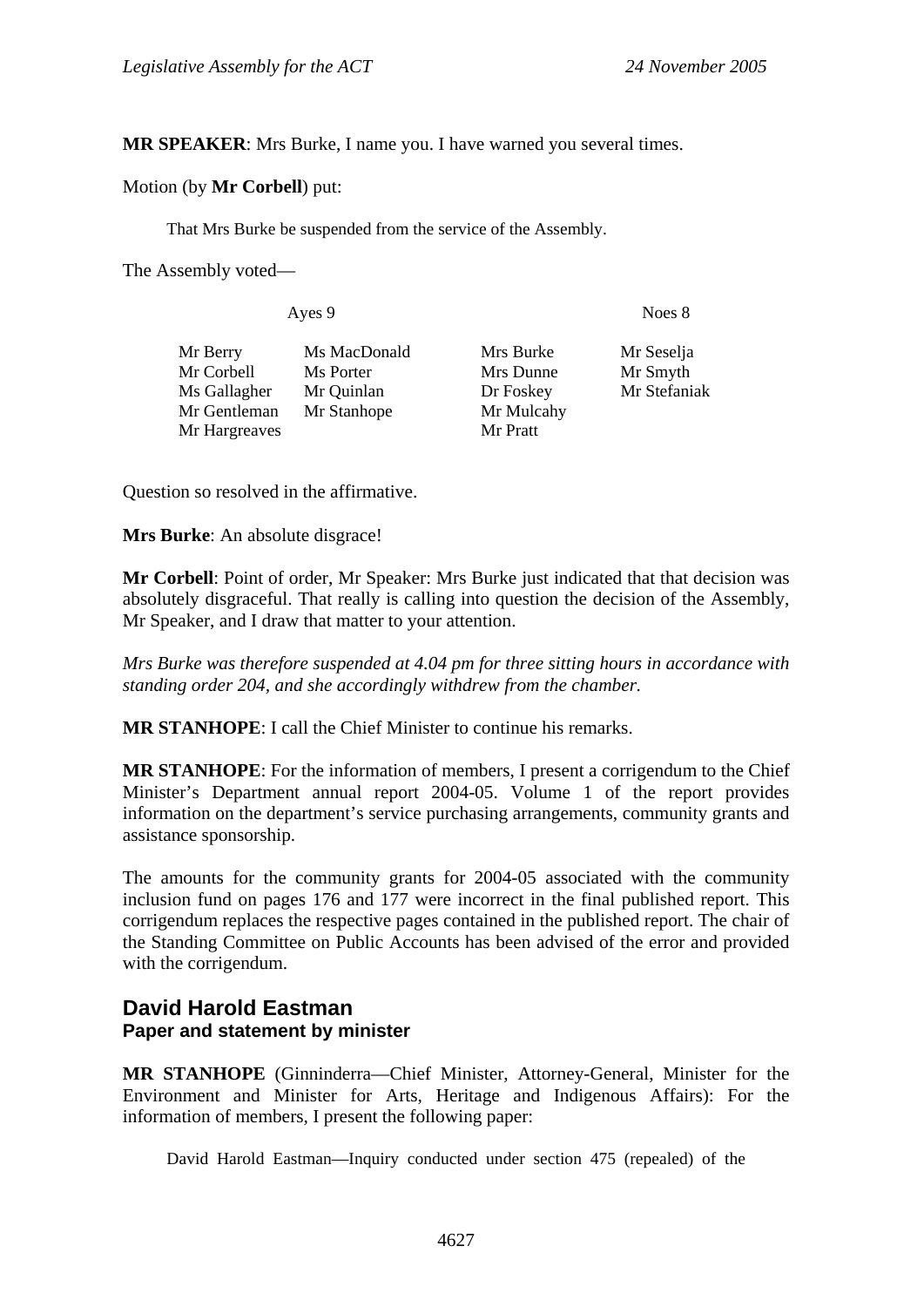*Crimes Act 1900* into the matter of the fitness to plead—Volume 2, dated 6 October 2005.

I ask for leave to move a motion to authorise publication of the paper.

Leave granted.

#### **MR STANHOPE:** I move:

That the Assembly authorises publication of the paper.

Question resolved in the affirmative.

**MR STANHOPE:** I seek leave to make a statement.

Leave granted.

**MR STANHOPE**: As members are aware, on 6 October 2005 Acting Justice Jeffrey Miles provided the executive with a two-volume report on Mr Eastman's fitness to plead in the trial for the murder of Colin Winchester. On 10 October, I, as Attorney-General, announced Acting Justice Miles's findings, and volume 1 of the report was made publicly available via the Supreme Court web site. A copy of both volumes of the report was provided to Mr Eastman.

On 20 October 2005, I tabled volume 1 of the report to the Assembly. I noted that volume 2 contained personal information about Mr Eastman and his family and that the government would prefer to assess the privacy issues affecting Mr Eastman's family before releasing volume 2 publicly. Volume 2 of the report is now tabled, with the exception of some paragraphs from pages 316 and 317 of appendix 16. These paragraphs discuss matters that are personal to Mr Eastman's family and to Mr Eastman. The government considers that the omission of this information does not impede any comprehension of the evidence provided in appendix 16.

# **Papers**

**Mr Quinlan** presents the following papers:

Capital works program 2005-06—Progress report—September 2005 quarter.

Financial Management Act, pursuant to section 16—Instrument directing a transfer of appropriations from the Department of Justice and Community Safety to ACT Health, including a statement of reasons, dated 23 November 2005.

Territory-owned Corporations Act, pursuant to subsection 22 (4)—Annual Report 2005—Totalcare Industries Limited, dated 22 September 2005.

**Ms Gallagher** presented the following papers:

Education Act—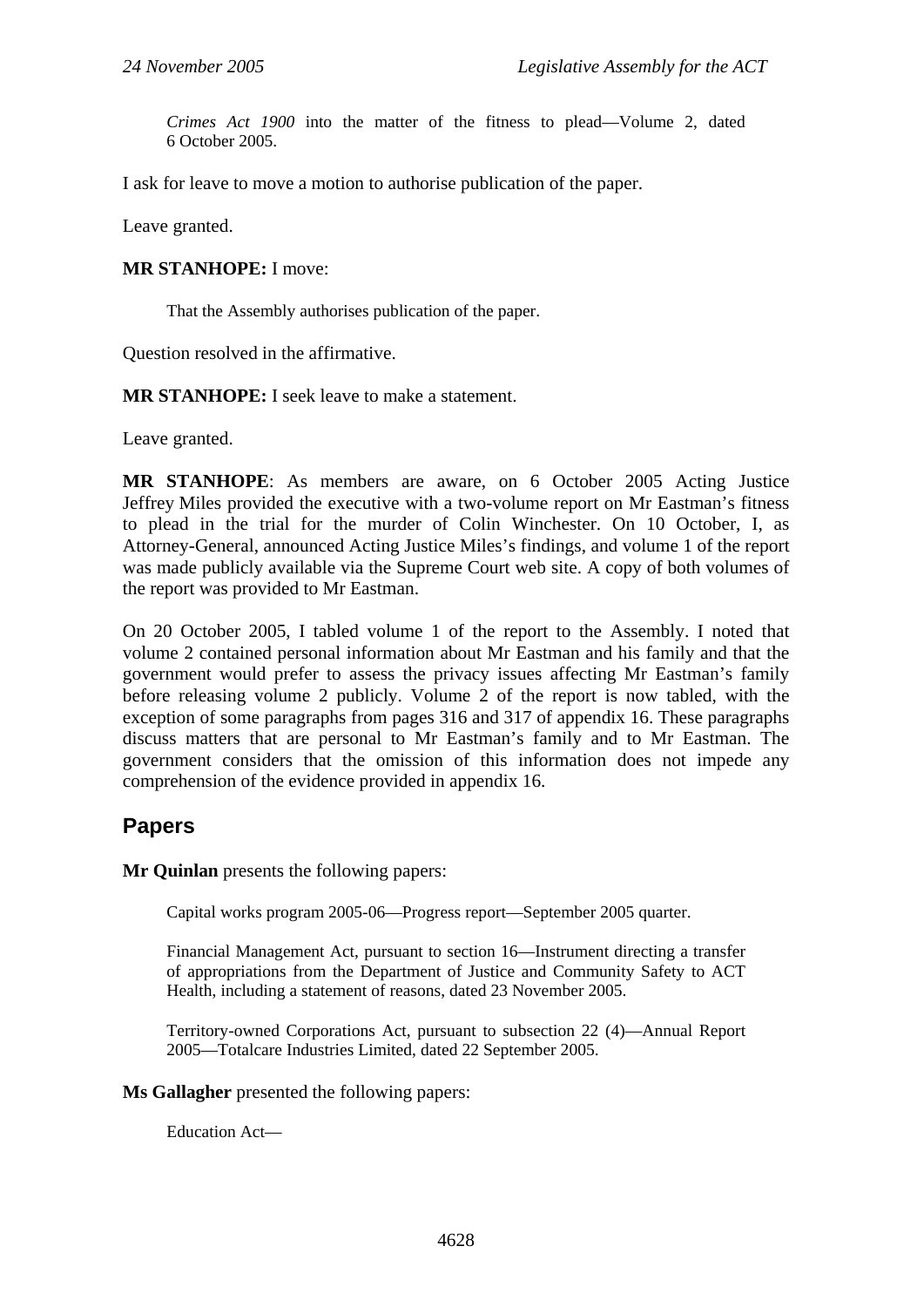Pursuant to section 127—Non-Government Schools Education Council— Recommendations—2006-2007 ACT budget.

Pursuant to section 73—Government Schools Education Council— Recommendations—2006-2007 ACT Budget.

#### **Indigenous housing Paper and statement by minister**

**MR HARGREAVES** (Brindabella—Minister for Disability, Housing and Community Services, Minister for Urban Services and Minister for Police and Emergency Services): For the information of members, I present the following paper:

Indigenous people—Provision of housing—Agreement between the Australian Government and the ACT Government—October 2005-June 2008, dated 19 and 28 October 2005.

I seek leave to make a statement.

Leave granted.

**MR HARGREAVES**: I thank members. In accordance with section 11A of the Housing Assistance Act 1987, I am pleased to table the agreement between the ACT and Australian governments for the provision of housing for indigenous people. This agreement formalises the framework for continuing the partnership between the ACT government and the Australian government in the planning, delivery and management of housing for indigenous people living in the ACT.

The 2001 census counted 3,548 indigenous people normally resident in the ACT. This was 1.1 per cent of the ACT population and 0.9 per cent of the total indigenous population of Australia. While indigenous people living in the ACT are generally better off than those living in other jurisdictions, they rate below average compared with the ACT population overall across a range of housing indicators.

Amongst all indigenous households in the territory, 41 per cent either owned or were purchasing their own homes. By contrast, 66 per cent of all households in the ACT were in this category. In terms of overcrowding, the 2001 census revealed that 17 per cent of all indigenous households in the ACT have fewer bedrooms than they need. While this is much lower than the national indigenous figure of 29 per cent, it is almost three times higher than the figure for all ACT households.

Indigenous people are also more likely to be homeless in the ACT population overall. However, they are also more likely to be living in public housing. Public housing provides a home for 24 per cent of indigenous households in the ACT. While this is much greater than the overall figure of 9 per cent, it is a direct reflection of the ACT government's focus on providing housing for those most in need.

In terms of specific housing initiatives for indigenous people: the ACT government has provided \$350,000 this year and for the previous three years for the development of the indigenous housing sector to provide better access and wider choice for indigenous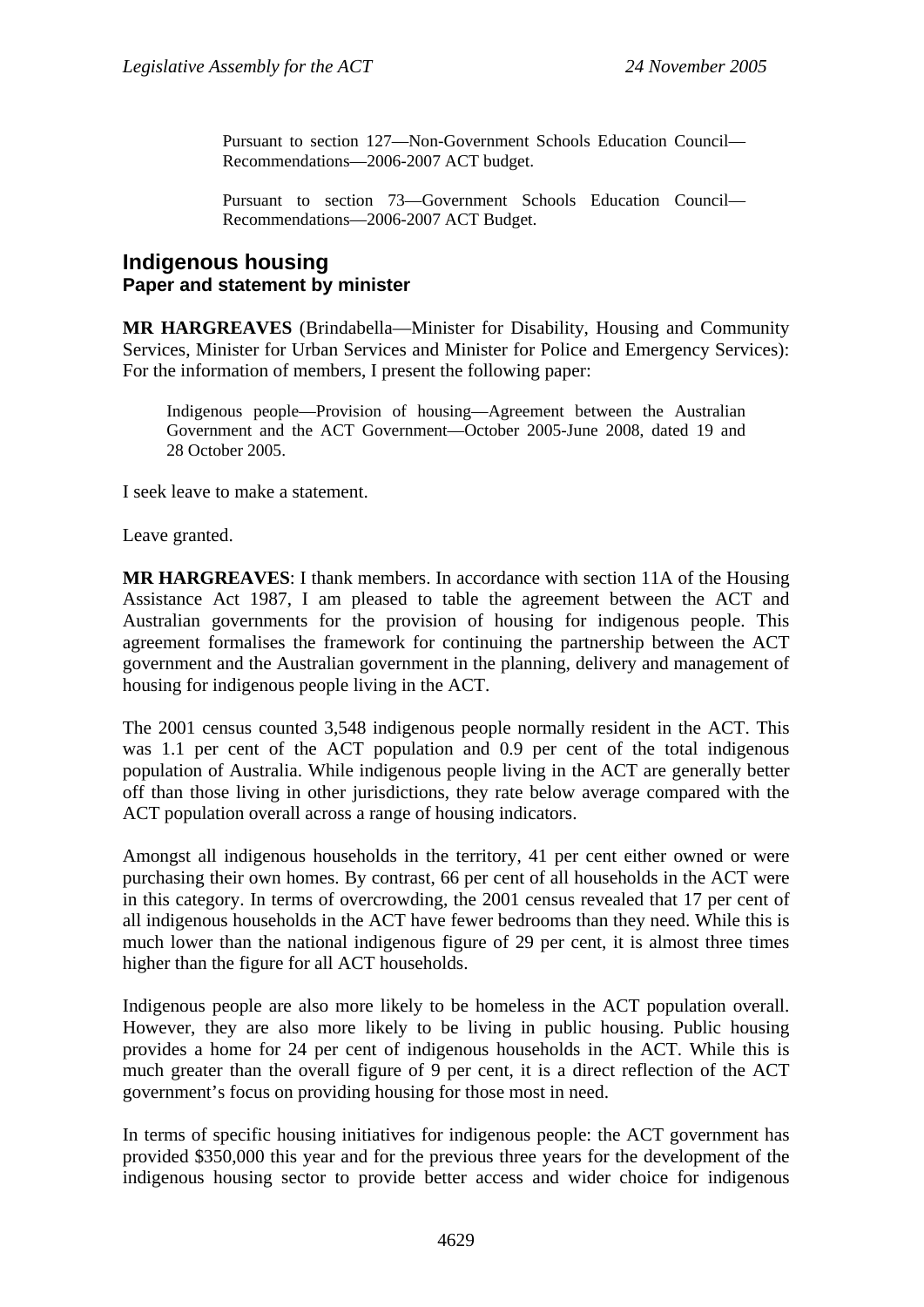people. This funding is used to fund specialised indigenous housing providers, Billabong Aboriginal Corporation and Ghibba Gunya Housing Corporation.

Moreover, combined funding from the ACT and Australian governments, in excess of \$2 million, was provided over 2003-04 and 2004-05 to the Billabong Aboriginal Corporation to significantly increase the stock of indigenous housing. Billabong has purchased seven properties with this funding. In addition to properties purchased, Billabong received one property through the community organisation rental housing assistance program in 2004-05. This means that Billabong has received eight additional properties since 1 July 2004, a 67 per cent increase, and will be allocated an additional three properties in 2005-06, two of which will be aged persons units.

Funding of over \$50,000 per annum has also been provided to Winnunga Nimmityjah Aboriginal Health Service since 2002 to provide a housing liaison service. Dyiramal Migay, another program run by Winnunga, is funded in partnership with Aboriginal Hostels Ltd to provide a supported accommodation service for young women experiencing homelessness. These services assist indigenous people in the ACT to access appropriate housing and related support services. I hope to be announcing further support services later this year.

Against this background, the new indigenous housing agreement between the ACT and Australian governments is intended to be a catalyst for continuing to improve housing outcomes for indigenous people. The agreement also aims to ensure that appropriate levels of ongoing resources and assistance are provided to support the development of management skills and capabilities to facilitate a robust and viable indigenous housing sector.

Under this agreement, a gradual transition will see the ACT government take over responsibility for allocating all funding for indigenous housing service delivery from 1 July 2006. This is a departure from previous arrangements, whereby the Australian government provided funding directly to indigenous community housing organisations in the ACT. The new agreement establishes a joint funding pool for indigenous housing services in the ACT from 1 July 2006. This funding pool will combine annual funding of nearly \$820,000, of which over \$400,000 is provided by the ACT government.

This pooled funding arrangement will result in improved indigenous housing services in the ACT, with less confusion for housing providers and tenants. This arrangement will, for the first time, allow the ACT government to have input into the allocation of Australian government funds for indigenous housing in the territory. This will ensure that funds are allocated to areas of greatest need.

In accordance with the ACT government's commitment to community consultation, the agreement provides for the establishment of an ACT advisory committee on indigenous housing. The committee will provide advice on policies and strategies to improve housing outcomes for indigenous people in the ACT. The government will be shortly seeking expressions of interest from the indigenous community to join this committee.

In conclusion, I believe that this agreement will have a positive impact on the housing outcomes for the indigenous community of the ACT. Housing is the foundation upon which successful employment, education, health and social outcomes are built. This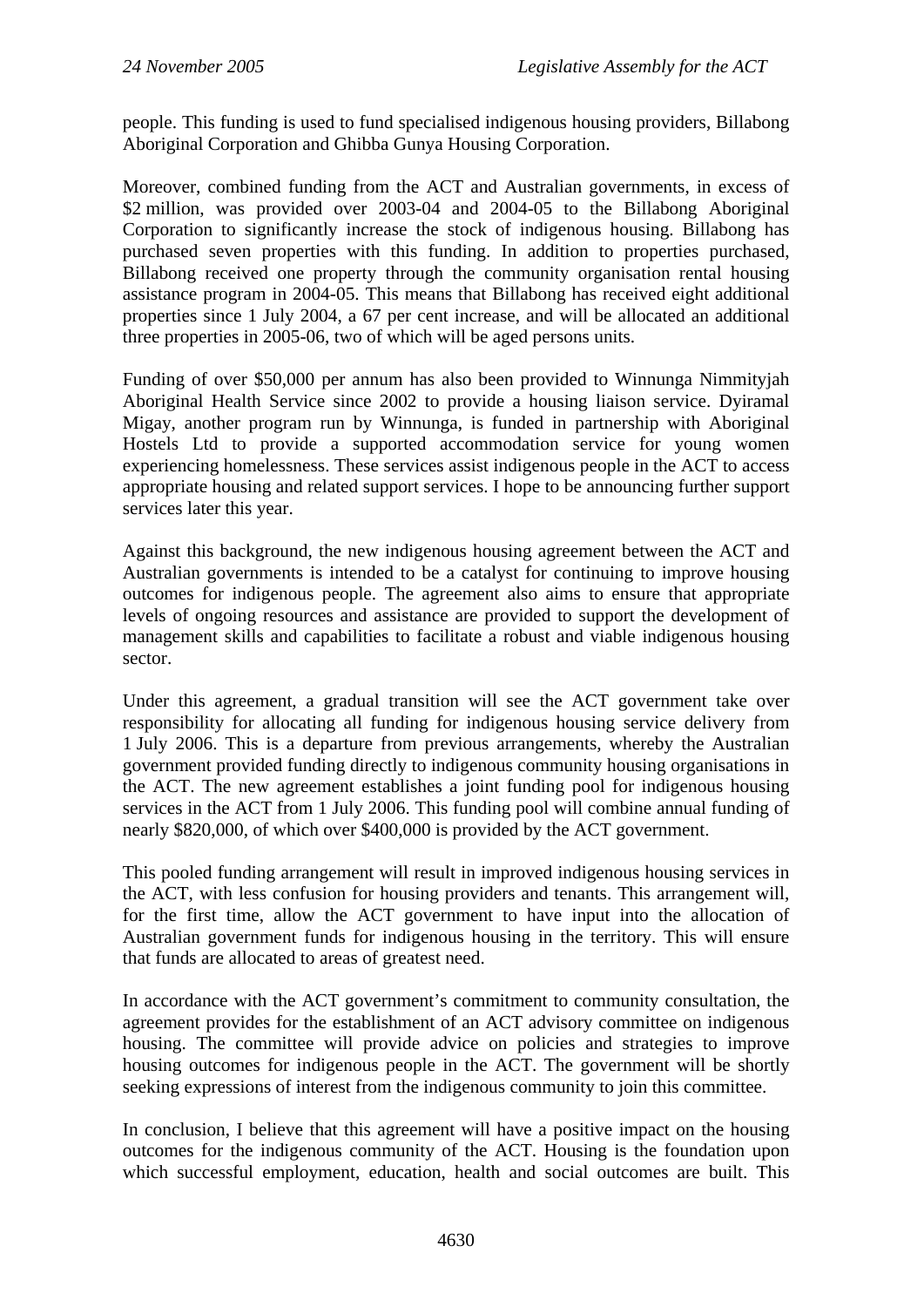agreement will, therefore, help to ensure that the ACT's indigenous people have a standard of housing and related services that provides a safe, affordable environment that contributes to improved health outcomes and quality of life.

# **Caring for carers Papers and statement by minister**

**MR HARGREAVES** (Brindabella—Minister for Disability, Housing and Community Services, Minister for Urban Services and Minister for Police and Emergency Services): For the information of members, I present the following papers:

Carers legislation in the ACT—Review—

Report, dated November 2005.

Government response, dated November 2005.

Caring for carers in the ACT—A plan for action 2004-2007—First progress report.

I ask for leave to make a statement.

Leave granted.

**MR HARGREAVES**: I thank members for that. I am pleased to table today the first progress report on *Caring for carers in the ACT—a plan for action 2004-2007,* which was presented to the Assembly on 26 August 2004, and the government response to the report on the review of carers legislation in the ACT. This government came to office committed to better supporting the thousands of carers in our community and to implement policies and action plan programs to assist them. We are also concerned to raise the profile of carers so that their contribution to our community is better acknowledged.

The government knew that, to achieve this goal, we needed to consult widely and develop strong partnerships with carers and people who receive care, as well as service providers. This strategic approach has ensured that the government is aware of, and can better respond to, the unmet and changing needs of carers and people who receive care. It is essential that we acknowledge and support carers, not least because they make up some 14 per cent of the population and provide a service that the government alone could never address.

The majority of the estimated 43,000 carers in the ACT are female. We have a growing number of young carers. In this regard, it is estimated that some 7,600 carers are under the age of 25. By way of a mind picture, when we talk about 7,600 carers under the age of 25, there are 5,700 houses in the suburb of Kambah—the biggest suburb in town. We are talking about more young carers under 25 than all the houses in the whole of Kambah. That is huge.

In recognition of the unique needs of carers for support, the government developed the caring for carers policy, tabled in the Assembly in 2003. The policy aims are simple: to provide a basis for improving supports for carers that enhance their health and wellbeing and that of the people they care for. Above all, the policy recognises the social, economic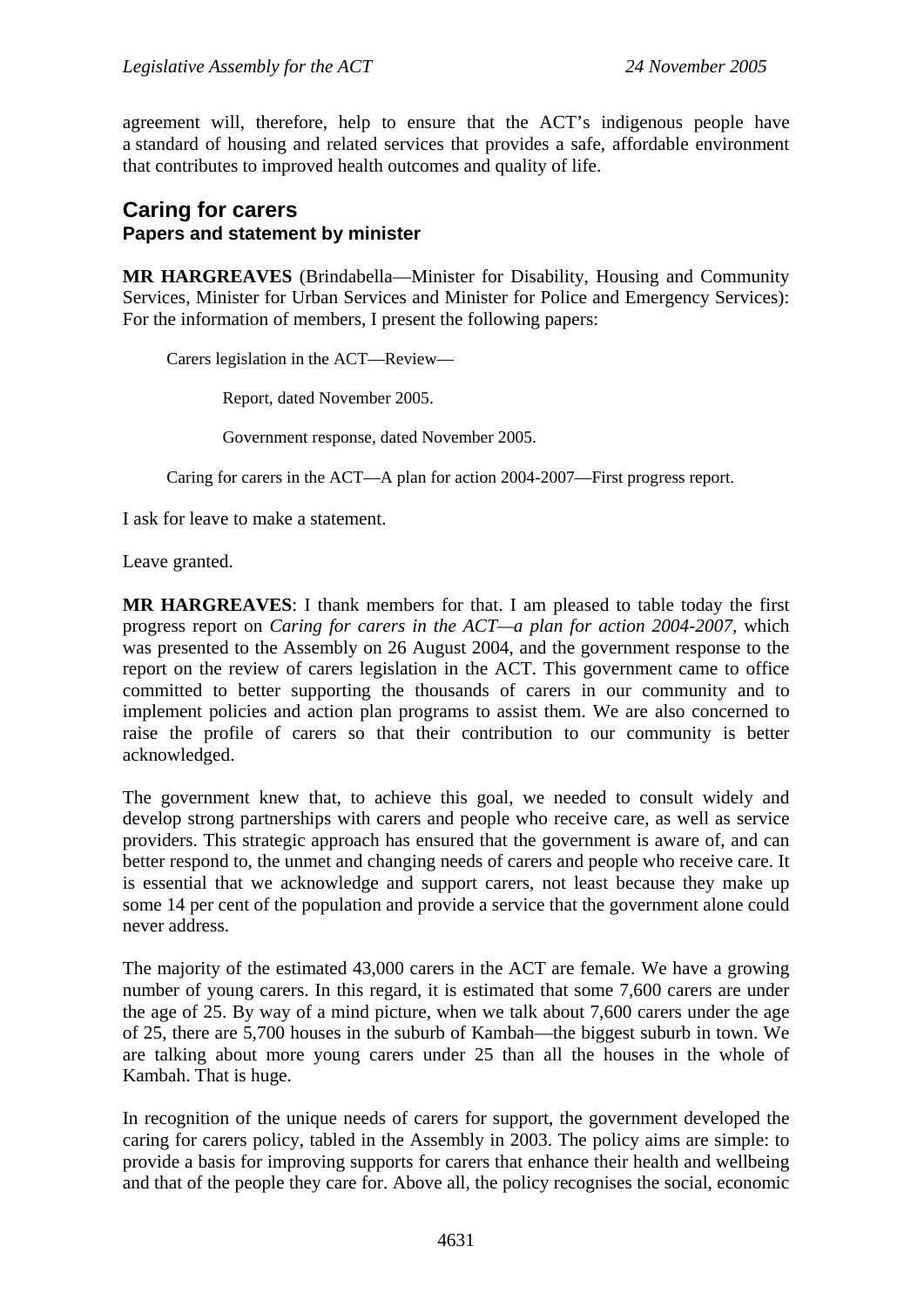and health risks that confront carers. To progress the objectives of the caring for carers policy, the government sought further input from the community and key stakeholders to develop an action plan to address these risks.

On 26 August 2004, the *Caring for carers in the ACT—A plan for action 2004 to 2007* was released. This document outlines the actions that we have been taking over a three-year period and that we are taking over the three-year period to meet defined objectives. This action plan is structured around the principles outlined in the caring for carers policy and reflects the key messages arising from our extensive consultations with carers and the people receiving care. These messages included:

- the need for public recognition of the role and contribution made by unpaid, informal carers;
- assurance that the person being cared for is provided with quality, adequate and accessible support; and
- carers be regarded as partners with government.

To immediately support the policy and the action plan, the government committed, in its 2004-05 budget, \$830,000 to be delivered over four years. This funding is being delivered through the carers recognition grants program, which supports the implementation of the caring for carers policy. To oversee the implementation of the action plan, we established the carers implementation partnership. The partnership comprises carers, people receiving care, as well as relevant community and government agencies.

What we are seeing is a significant level of improvement in the support provided to carers. The carer recognition grants are a key initiative. This year, they were focused on the provision of information and resources for carers. Carers had indicated to us that they required easy access to information to enable them to carry out their role safely and effectively. In the funding round, eight projects received grants ranging from the provision of information and resources and the establishment of support groups for carers to the employment of a mental health outreach support worker.

Specifically, Family Based Respite Care Inc, FABRIC, were provided \$4,400 to develop a website to enhance communication and networking for FABRIC families, carers, support workers. Funding of \$12,251 was also provided to the Gungahlin Regional Community Service for a mutual support group for carers based in Gungahlin. The Mental Health Foundation received \$38,827 for a program that provides individually tailored support to carers of people with mental illness in their own homes.

The Marymead boy zone program, a mutual support group and mentoring program for young male carers aged 9 to 13 years, was granted \$27,500. The Youth Coalition of the ACT received \$22,000 to undertake research on the accessibility, appropriateness and responsiveness of respite and other supports for young carers.

Anglicare Youth and Family Services, CYCLOPS, received \$35,000 for making education work for young carers, a project that supported young carers in their current learning environments to continue their education. Carers ACT received \$44,000 for a carer information kit for service providers and professionals, a resource to assist service providers and professionals in the community, health and education settings to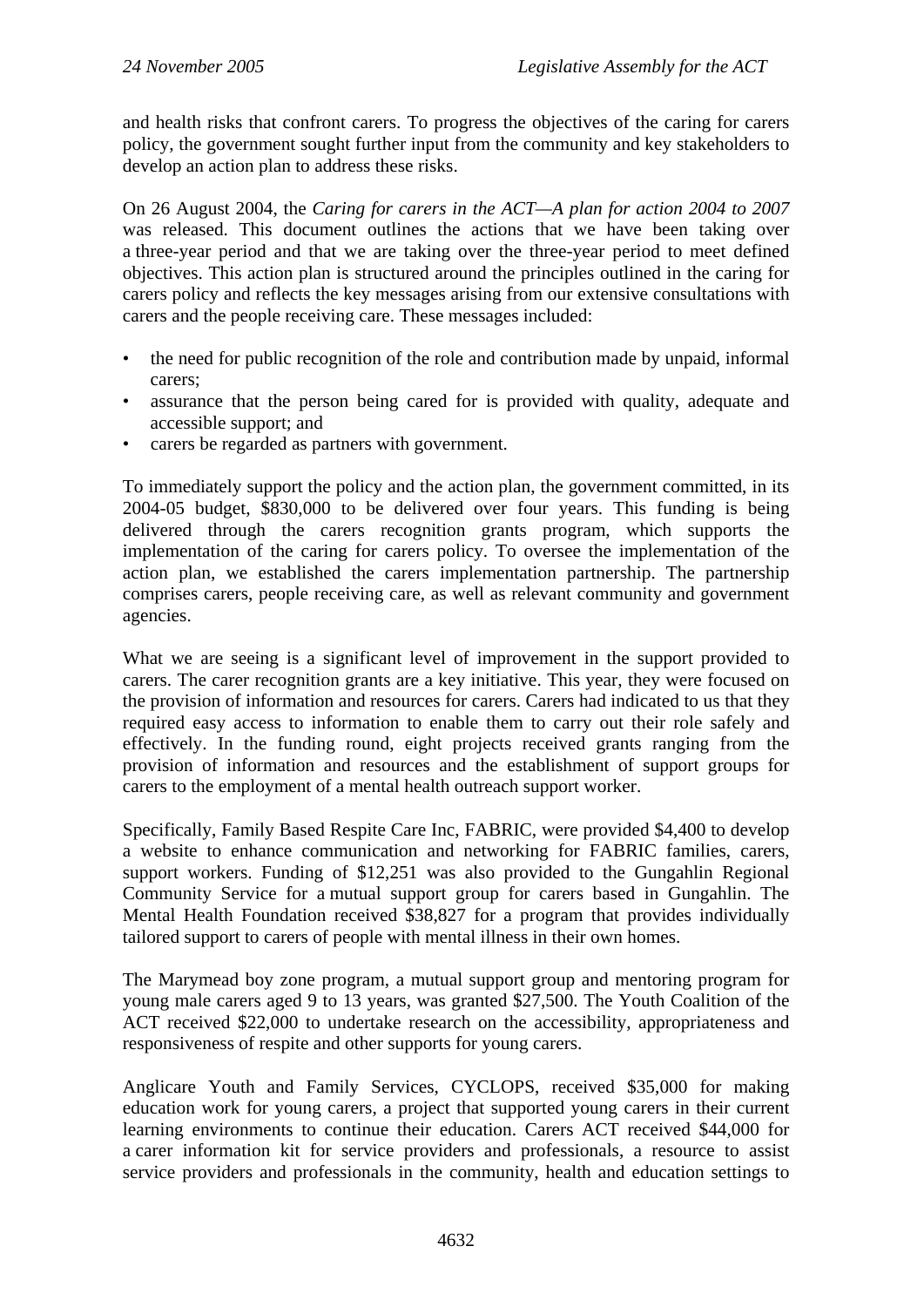better recognise and support carers. Finally, Winnunga Nimmityjah Aboriginal Health Service received a grant of \$38,522 for a program that provides culturally appropriate support, counselling, information and activities for Aboriginal carers.

Meeting the needs of carers is a shared responsibility, and a coordinated, whole-of-government approach has been undertaken to improve outcomes for carers and the people they care for. In response to carers needs for flexible workplaces, carers rooms are being established in government departments and are already provided in Chief Minister's, Treasury and Urban Services. The 2004-2007 certified agreement template for public servants recognises carer responsibilities and assists employees in balancing their work and carer responsibilities.

Access to respite services is also important for carers if they are to continue in their role. The government is developing initiatives to address this priority. Disability ACT has undertaken a respite review to explore and develop innovative respite options. It also undertook a needs assessment of individuals accessing respite services through one of their respite services. The ACT government has provided matched funding with the Australian government to provide respite care for aging carers of people with disabilities. A range of support initiatives for carers has been funded to ensure carers are able to access the necessary peer support required.

ACT Health, through the home and community care program, funded Carers ACT to provide 14 culturally and linguistically diverse carer support groups and a dedicated Aboriginal/Islander carer support program. The Office for Children, Youth and Family Support funded CYCLOPSACT to provide internet-based information for carers aged 10 to 18 years, and their families, who are responsible for the care of a relative with an illness or disability.

The ACT Arts funding program provided capital to the YWCA to assist young carers to devise, rehearse and produce a new theatre work in 2005. The carers information and training project received \$30, 000 to identify gaps in information, develop strategies for the dissemination of information and to prioritise training needs for carer groups. A significant initiative undertaken in the last year relates to principle 6, strategy 12, of the action plan. It committed government to review, in consultation with the community, the need for new or improved legislation for support carers.

Today I have tabled the government response to the report on the review of carers legislation in the ACT. Members will recall that the government released the report for public comment earlier this year. The report concluded that there was not broadly based community support, nor a demonstrated need for a stand-alone carers act for the ACT. However, the report recommended the development of a carer recognition bill to better support Canberra through amendments to some existing acts. The government supports this position and will develop a carer recognition act to amend some existing legislation to provide for better recognition of carers in the ACT laws.

The government supports or agrees in principle or in part to 29 of the 41 recommendations in the report. It notes a further six and does not agree to the remaining six recommendations. Measures that the government will act upon include amending the Human Rights Commission Act 2005 to allow children and young people who are carers to lodge a complaint if a service is not being provided appropriately and review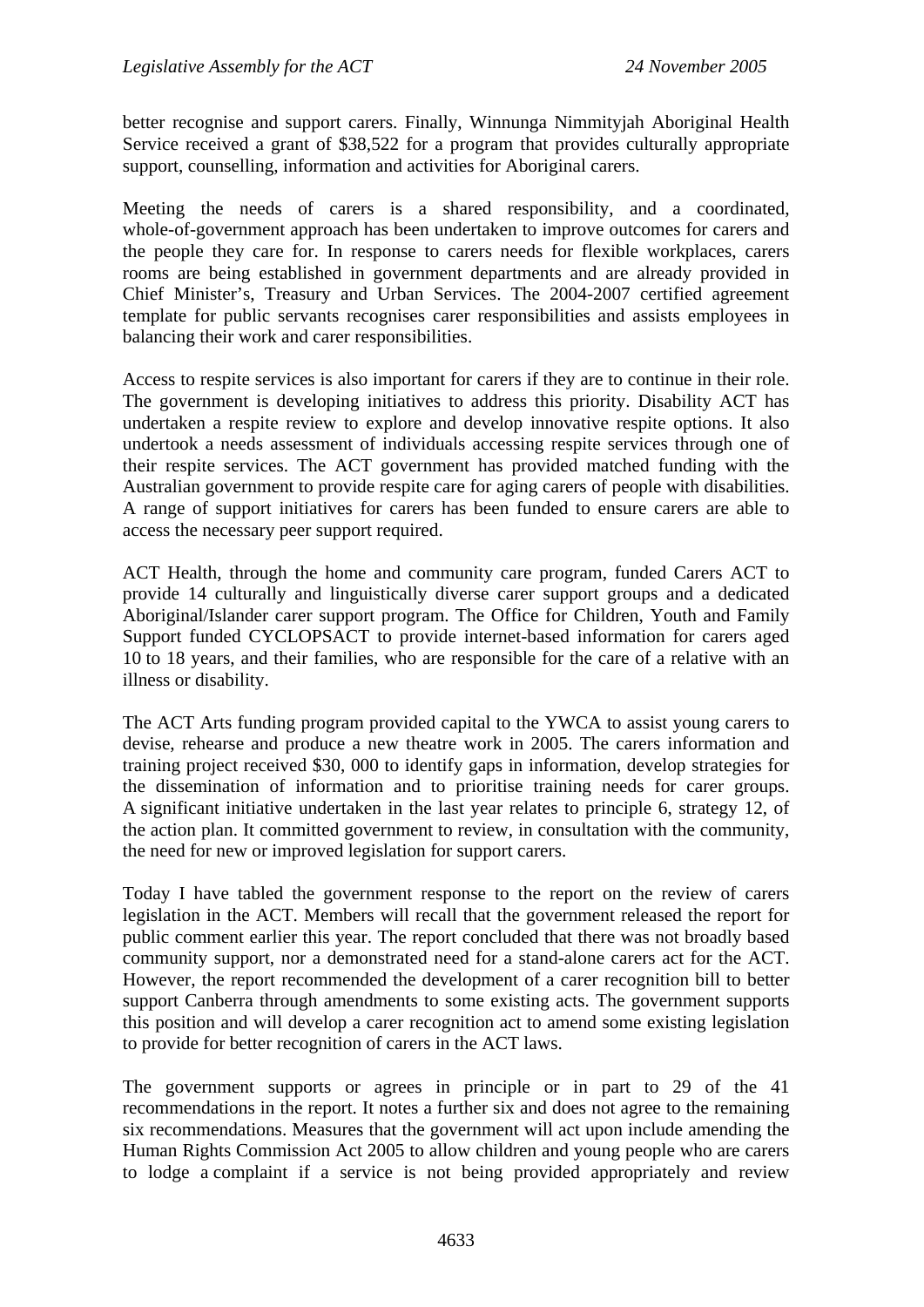legislation to ensure that shared caring responsibilities by a number of people for a person in need of care are recognised. The six recommendations not agreed to by government are not supported either because they recommend legislative change that is not required to achieve the objective or because the government prefers another approach to the detail of the recommendation. For example, it is not necessary to amend legislation to ensure that carers are consulted in policy development, planning or review of government services. The government's framework, the social compact, ensures that extensive public consultations are undertaken and that the principles that underpin the framework are adhered to.

The government supports the development of a carer recognition bill to amend some existing legislation to better support carers and their rights. At the same time, it recognises the various caring responsibilities provided to an individual by more than one person. The Department of Justice and Community Safety will undertake the development of the agreed legislative amendments, in consultation with my department. The government also supports the non-legislative recommendations in the report that focus on providing practical ways to inform carers of their rights and support them in their role.

As you can see, Mr Temporary Deputy Speaker, we have come a long way in 12 months. However, there is much more to be achieved. Recently I was pleased to announce the recipients of the 2005-06 carer recognition grants. The organisations that were awarded grants this year were Winnunga Nimmityjah Aboriginal Health Services, to continue their project carer recognition which provides support and respite for indigenous carers and opportunities for carers to participate in activities to reduce the social isolation often experienced by carers; Youth Coalition of the ACT, for a project, supporting our family kit, which will develop a support kit for children, young people, and families where a parent has a mental illness or a dual diagnosis. Opportunities for young carers to develop skills to articulate their support needs and access to services they require will also be provided.

Another grant was to Uniting Care, Kippax, for their project, nurturing our carers. This project offers respite and support to carers by offering free counselling, practical assistance to carers and young children and aged persons, skills development for carers, opportunities for socialising and a buddy support system for families in crisis. Another grant went to Community Connections for their project, developing circles of support for mature carers and others, including those from different cultural backgrounds. The aim of this project was to introduce families and individual carers to the concept of circles of support. The circles concept creates support networks for families to consider solutions to problems they experience in everyday life and plan and develop directions for a safe and secure future.

Friends of the Brain Injured Children (ACT) Inc received funding to undertake their project, bad backs: carers lifting and massage training. An occupational therapist will visit families in their homes to assess and provide training in lifting and carrying techniques. Parents of children with cerebral palsy will also have opportunities to train in massaging techniques for their children. Finally, Carers ACT received funding for a project service, provider carer inclusive training. This project will build on work funded under the 2004-05 carer recognition grants and will raise awareness and skills in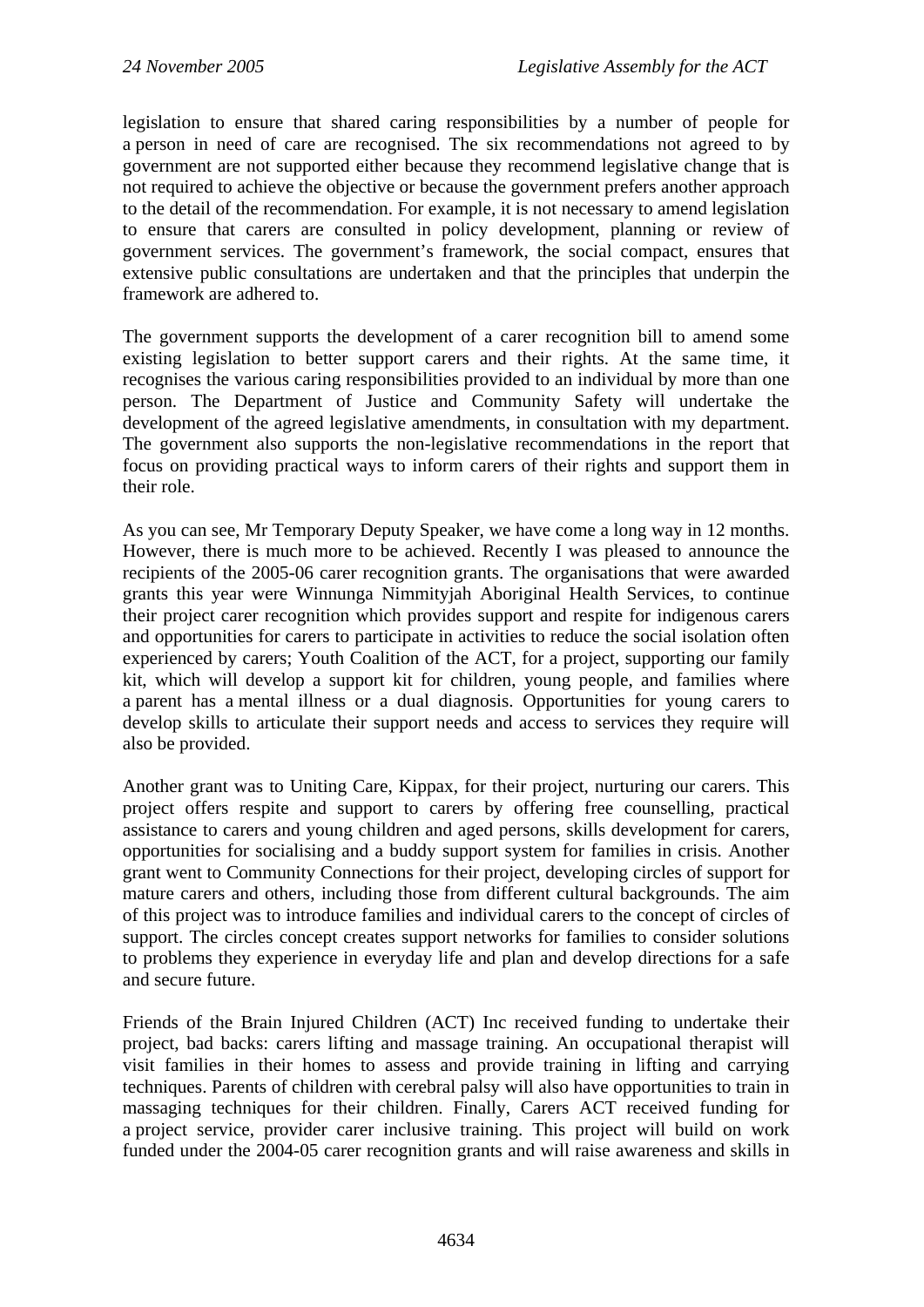relation to carer issues in the disability, home and community care, health, mental health, drug and alcohol, aged care, education and family sectors.

The government will continue to work with carers to address as best we can the unmet need that they identify. Carers will continue to play a role in the carers implementation partnership and consultations around the development of polices, programs, and projects that impact upon their lives. Amending legislation through the carer recognition bill will form part of that ongoing journey.

I commend to the Assembly the first progress report *Ca*r*ing for carers in the ACT: a plan for action 2004 to 2007* and the government response to the report on the review of carers legislation in the ACT.

### **Homelessness strategy Paper and statement by minister**

**MR HARGREAVES** (Brindabella—Minister for Disability, Housing and Community Services, Minister for Urban Services and Minister for Police and Emergency Services) (4.33): For the information of members, I present the following paper:

Homelessness Strategy—Breaking the Cycle—First Progress Report for the period July 2004-June 2005, dated November 2005.

I seek leave to make a statement in relation to the paper.

Leave granted.

**MR HARGREAVES**: I thank members. I am pleased to table in the Assembly today the first progress report on the implementation of *Breaking the cycle: the ACT homelessness strategy*. *Breaking the cycle* is an ambitious strategy, but to engender real social change and improve the lives of people experiencing or at risk of transitioning from homelessness we must be ambitious. I am proud of the achievements of our community in implementing the strategy to date. There are many players involved, and each has, in their own way, been influential in improving the ACT's response to homelessness.

As you would be aware, Mr Temporary Deputy Speaker, the homelessness strategy provides the framework for achieving the coordinated community response to homelessness. This first progress report, *Breaking the cycle: the ACT homelessness strategy*, provides an overview of the range of activities associated with implementation from June 2004 to July 2005. Homelessness is a complex issue, and *Breaking the cycle* has been a dynamic policy document that has changed to meet emerging needs and new priorities. To reflect this dynamic nature, the ACT Homelessness Committee has endorsed a revised implementation schedule for some action.

Mr Temporary Deputy Speaker, you would also be aware that during anti-poverty week the government announced that a poverty-proofing trial, using the Irish model, would form part of the midpoint evaluation of the homelessness strategy. I have embraced the opportunity to be the minister to conduct the ACT's first poverty-proofing trial, for two reasons. The first is the nexus between homelessness and poverty. People with an income and assets rarely become homeless. The second is that, by running a poverty-proofing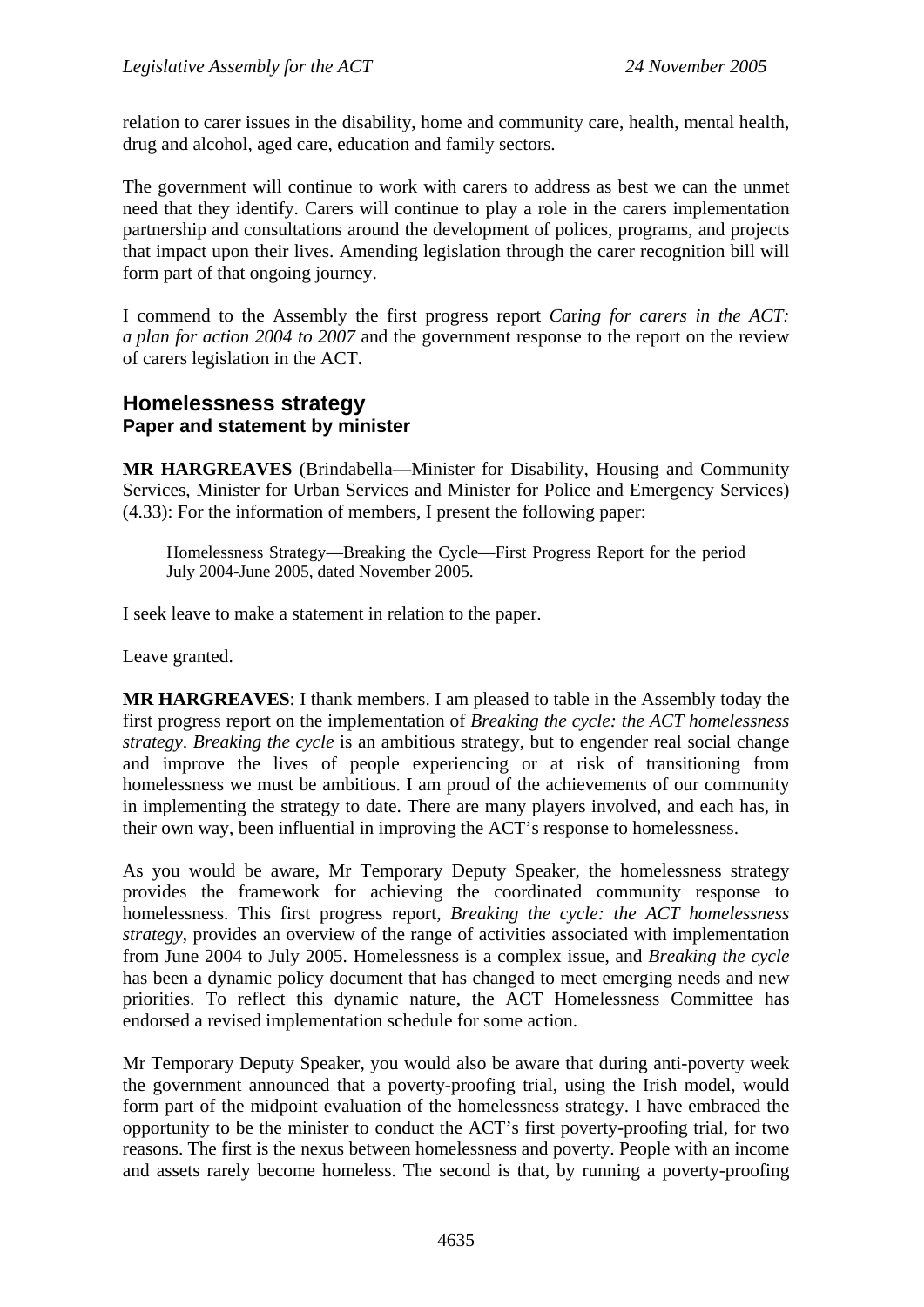check on the homelessness strategy, I hope I will contribute to a framework for ensuring that our future work and development in evaluating policies and programs does not inadvertently act to decrease the causes of poverty and levels of poverty in our community.

The homelessness strategy is one of the ACT's key strategies for social change. It sits under the policy framework of the Canberra plan and the social plan. The social plan provides the ACT community with its long-term target of reducing primary homelessness to as close to zero as possible by 2013. The homelessness strategy provides the blueprint through which the community will work together to reduce the level of homelessness as well as its causes and effects. Make no mistake, though, I am in the business of achieving social change.

As Minister for Disability, Housing, and Community Services, my clear mandate is to work with the community to substantially improve the lives of its most disadvantaged and socially excluded members. The government does this through direct service delivery, such as through our disability care, protection and therapy services and through the development of informed and consultative policy. But I believe that social change is more than the sum of its parts or, if you like, the sum of the programs we provide. Social change requires change in our ways of thinking as a community and change in how we structure the community's institutions, our bureaucracies, our institutions, our community organisations and our service systems.

In developing and implementing the homelessness strategy, we have set out a program of social change and have made a number of significant achievements through this strategy. We have moved from the situation a few years ago, prior to the strategy, where we had a number of stand-alone services for homeless people such as refuges, and mainstream services such as health services and housing services, which homeless people found difficult to access.

Today we have a situation where we are building an integrated service system that works to provide seamless services for homeless people and those at risk of homelessness. For example, we have protocols between mental health and SAAP services to ensure that homeless people get access to mental health services; we move quickly to allocate public housing for mental health clients who are at risk; we have client support coordinators working inside public housing to support tenants and sustain the tenancies of people who would have been evicted and made homeless in the past; we are prioritising emergency accommodation for women and children forced to leave their homes because of domestic violence; and we are working with a model of social inclusion where we build on the strengths of individuals rather than minister to their weaknesses.

One of the key strengths of the implementation of the strategy is that it has been driven by a joint governance model between government and the community sector. The ACT Homelessness Committee comprises members from the ACT government, ACT government agencies and from the community through various peak bodies. Members represent young people, the Aboriginal and Torres Strait Islander community, older people and the SAAP sector. Other member and peak organisations include ACT Shelter, ATCOSS, and the ACT Churches Council.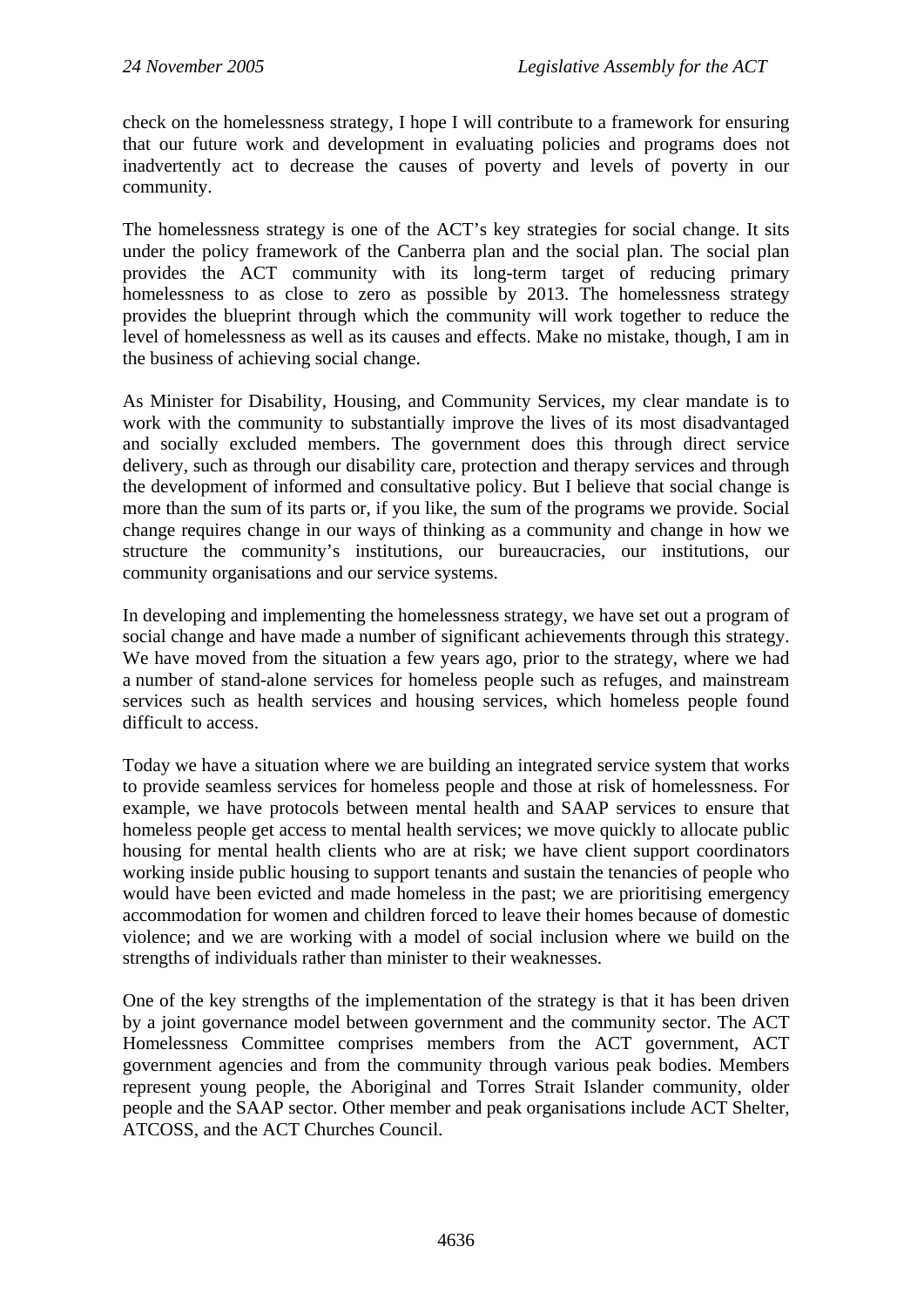Community organisations have contributed enormously to the development and the implementation of the strategy to date. Their involvement in the various working groups and willingness to embrace new ways of working to reform the service system have enabled many achievements. The progress identified in this report is shared progress born from a shared commitment to responding to homelessness. That is a real partnership.

As you would be aware, Mr Temporary Deputy Speaker, the Stanhope government underpinned the homelessness strategy with an ACT government commitment of \$2.4 million in 2003-04, increasing to \$3.093 million in 2004-05, and \$3.89 million in 2005-06, to reflect the expansion of supported accommodation services, and then indexed in 2006-07. This and further ACT funding initiatives have formed an integral part of the implementation of *Breaking the cycle*, establishing new services which respond to priority targets.

Services established through these initiatives increased the capacity of the total sector by 30 per cent and, in the case of some target groups, such as funding allocated to support homeless couples, created the ACT's first service response. This funding represents an 86 per cent increase in ACT government funding to SAAP. The nine new services funded in June 2004 through this initiative have already established themselves in the ACT community sector.

These services include accommodation for 20 single men, five of whom are exiting or involved in the criminal justice system; support accommodation for six single men and their children; support and accommodation for 18 families in the Gungahlin, west Belconnen and Tuggeranong regions; outreach services for single women, young people and men with or without children; and recurrent funding for the Canberra Emergency Accommodation Service, CEAS, which brokers emergency accommodation in a range of pre-leased sites such as caravans and motels to enable short-term responses with some case management support and which provides 24-hour counselling.

The Chief Minister's Community Inclusion Board has provided additional funding for support services for homeless people, including the Early Morning Centre, which provides free breakfast, and a drop-in centre for people who are homeless or at risk of homelessness. There are many successes to date in implementing the strategy. Yet this progress report identifies also that there is much work to be done.

A priority issue for 2005-06 will be to establish supported accommodation, outreach and hostel services for Aboriginals and Torres Strait Islanders. These people are overly represented in the homelessness population, and we must ensure that these services, when established, are responsive and meet the needs of this target group.

I table this progress report on behalf of the ACT Homelessness Committee and thank its members for their ongoing commitment and work. I look forward to future reports and achievements as we address and respond to the causes and effects of homelessness as a community.

Finally, I express my appreciation, as I have already done, I suppose, to the community sector for its involvement and its commitment to this, in partnership with the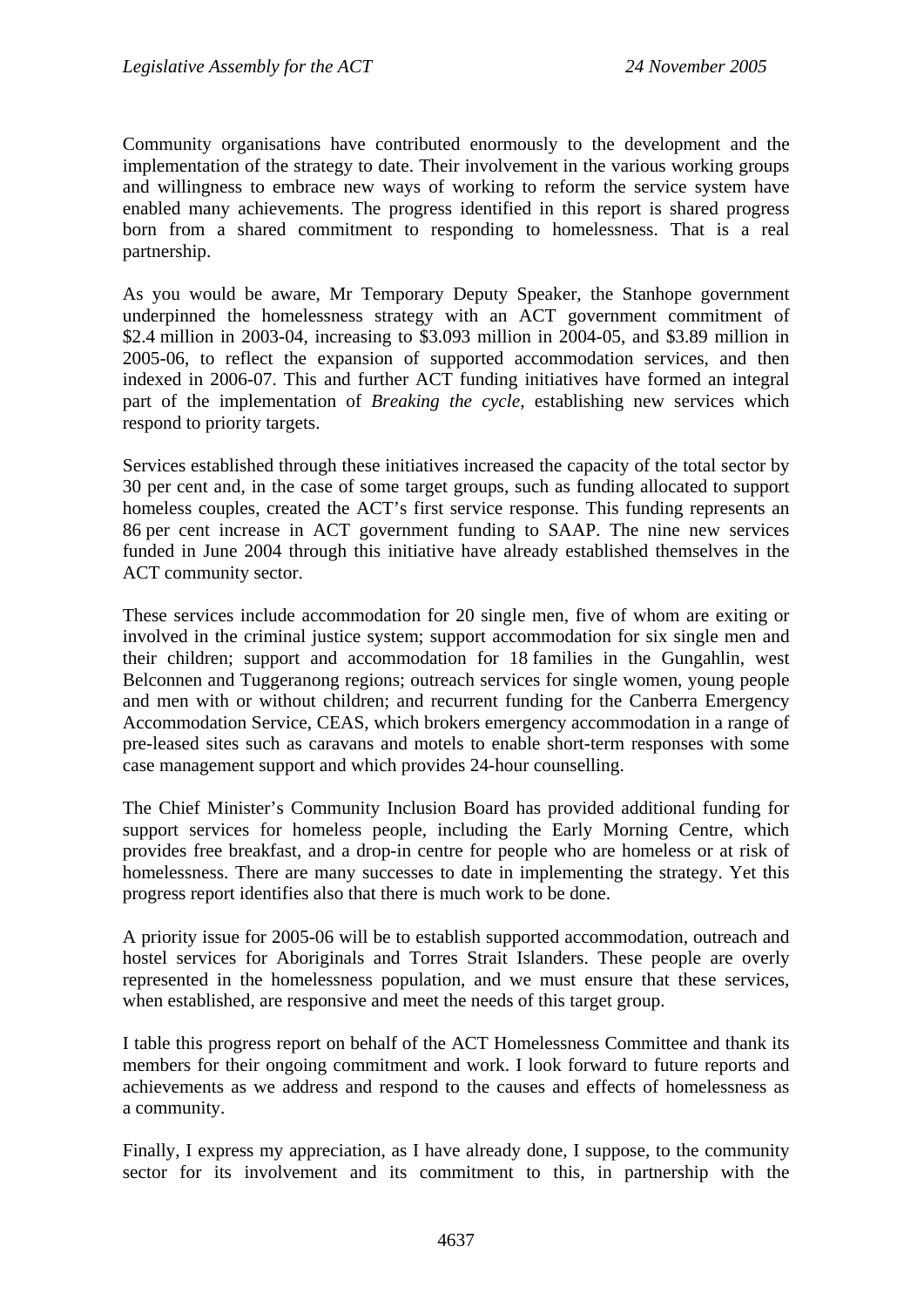government. I also express my appreciation to officers of the Department of Disability, Housing and Community Services, on two levels. The first one is that they have an incredible devotion to people less well off than themselves, and that comes through very evidently in these reports that I have put forward today. Further, we need to acknowledge the expert professionalism with which these officers conduct themselves. No large part of the credit, let me tell you, Mr Temporary Deputy Speaker, is due to those particular officers. To name them would be to miss one out, and I won't. On behalf of the homeless community in this city, I express my appreciation to the officers of the department and to the community that supports them.

I move:

That the Assembly takes note of the paper.

Debate (on motion by **Dr Foskey**) adjourned to the next sitting.

## **Papers**

**Mr Corbell** presented the following papers:

#### **Petition—Out-of-order**

Petition which does not confirm with the standing orders—

Gender discrimination—Dr Foskey (100 signatures).

#### **Subordinate legislation (including explanatory statements unless otherwise stated)**

Legislation Act, pursuant to section 64—

Betting (ACTTAB Limited) Act—Betting (ACTTAB Limited) Rules of Betting Determination 2005—Disallowable Instrument DI2005-246 (LR, 11 November 2005).

Children and Young People Act—Children and Young People (Childrens Services Council) Appointment 2005 (No 1)—Disallowable Instrument DI2005-243 (LR, 3 November 2005).

Heritage Act—Heritage (Council Chairperson) Appointment 2005 (No 1)— Disallowable Instrument DI2005-247 (LR, 10 November 2005).

Liquor Act—Liquor Amendment Regulation 2005 (No 1)—Subordinate Law SL2005-36 (LR, 14 November 2005).

Magistrates Court Act—

Magistrates Court (Domestic Animals Infringement Notices) Regulation 2005— Subordinate Law SL2005-29 (LR, 10 November 2005).

Magistrates Court (Environment Protection Infringement Notices) Regulation 2005—Subordinate Law SL2005-37 (LR, 11 November 2005).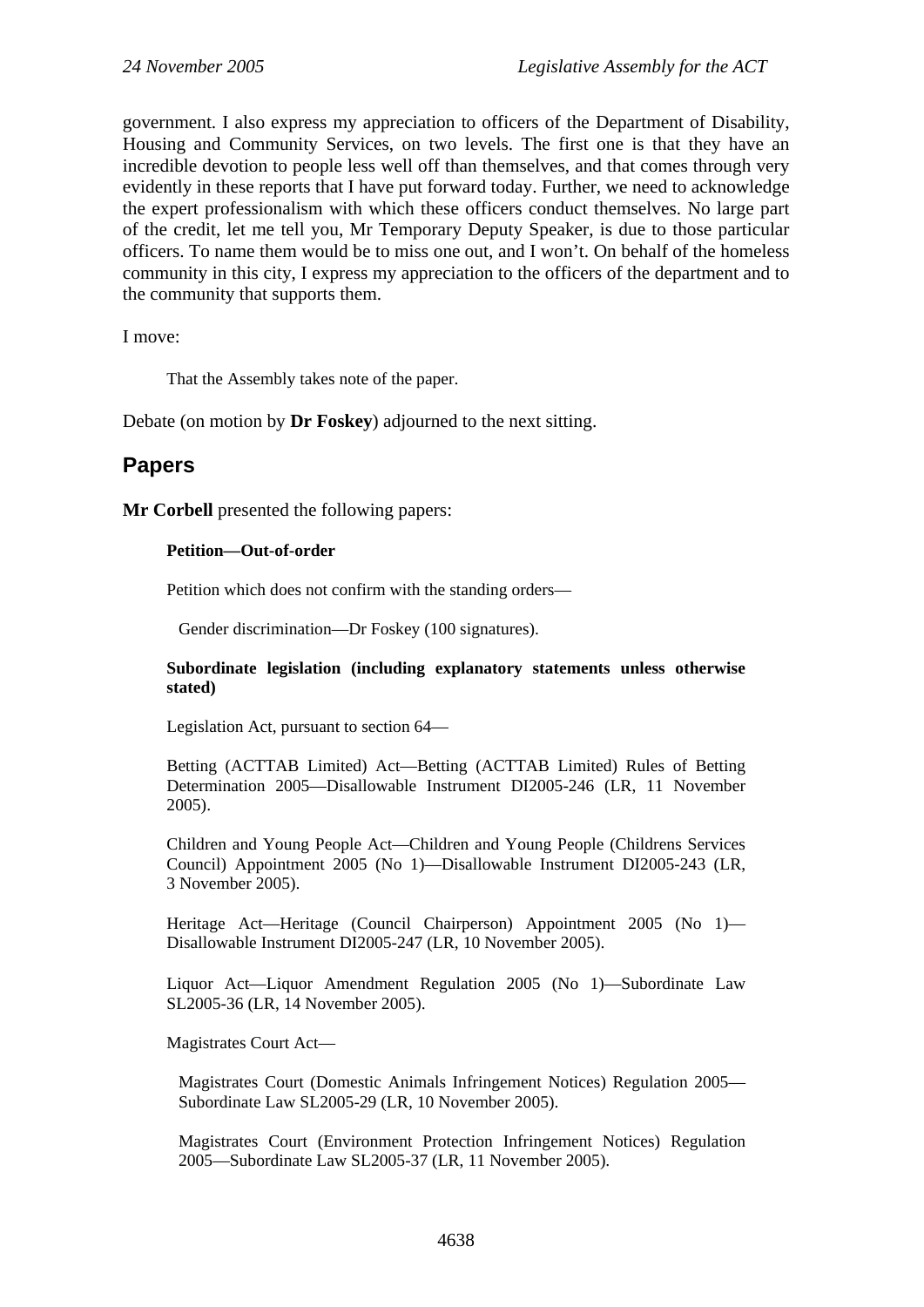Magistrates Court (Food Infringement Notices) Regulation 2005—Subordinate Law SL2005-30 (LR, 10 November 2005).

Magistrates Court (Nature Conservation Infringement Notices) Regulation 2005— Subordinate Law SL2005-33 (LR, 10 November 2005).

Magistrates Court (Pest Plants and Animals Infringement Notices) Regulation 2005—Subordinate Law SL2005-34 (LR, 10 November 2005).

Magistrates Court (Plant Diseases Infringement Notices) Regulation 2005— Subordinate Law SL2005-32 (LR, 10 November 2005).

Magistrates Court (Sale of Motor Vehicles Infringement Notices) Regulation 2005—Subordinate Law SL2005-31 (LR, 10 November 2005).

National Exhibition Centre Trust Act—National Exhibition Centre Trust Appointment 2005 (No 3)—Disallowable Instrument DI2005-244 (LR, 4 November 2005).

Occupational Health and Safety Act—Occupational Health and Safety (National Occupational Health and Safety Certification Standard for Users and Operators of Industrial Equipment) Revocation 2005—Disallowable Instrument DI2005-249 (LR, 10 November 2005).

Public Place Names Act—

Public Place Names (Bonython) Amendment 2005 (No 1)—Disallowable Instrument DI2005-242 (LR, 3 November 2005).

Public Place Names (Phillip) Amendment 2005 (No 1)—Disallowable Instrument DI2005-241 (LR, 3 November 2005).

Residential Tenancies Act—Residential Tenancies (Tribunal) Selection 2005 (No 2)—Disallowable Instrument DI2005-248 (LR, 10 November 2005).

Security Industry Act—Security Industry Amendment Regulation 2005 (No 1)— Subordinate Law SL2005-35 (LR, 14 November 2005).

## **Sitting pattern**

Motion (by **Mr Corbell**, by leave) agreed to:

That the resolution of the Assembly of 9 December 2004, as amended 17 March and 20 October 2005, relating to the sitting pattern for 2005 be amended by omitting Friday, 25 November 2005.

### **Volunteers Discussion of matter of public importance**

**MR TEMPORARY DEPUTY SPEAKER** (Mr Gentleman): Mr Speaker has received letters from Mrs Burke, Dr Foskey, me, Mr Mulcahy, Ms Porter, Mr Pratt and Mr Smyth proposing that matters of public importance be submitted to the Assembly. In accordance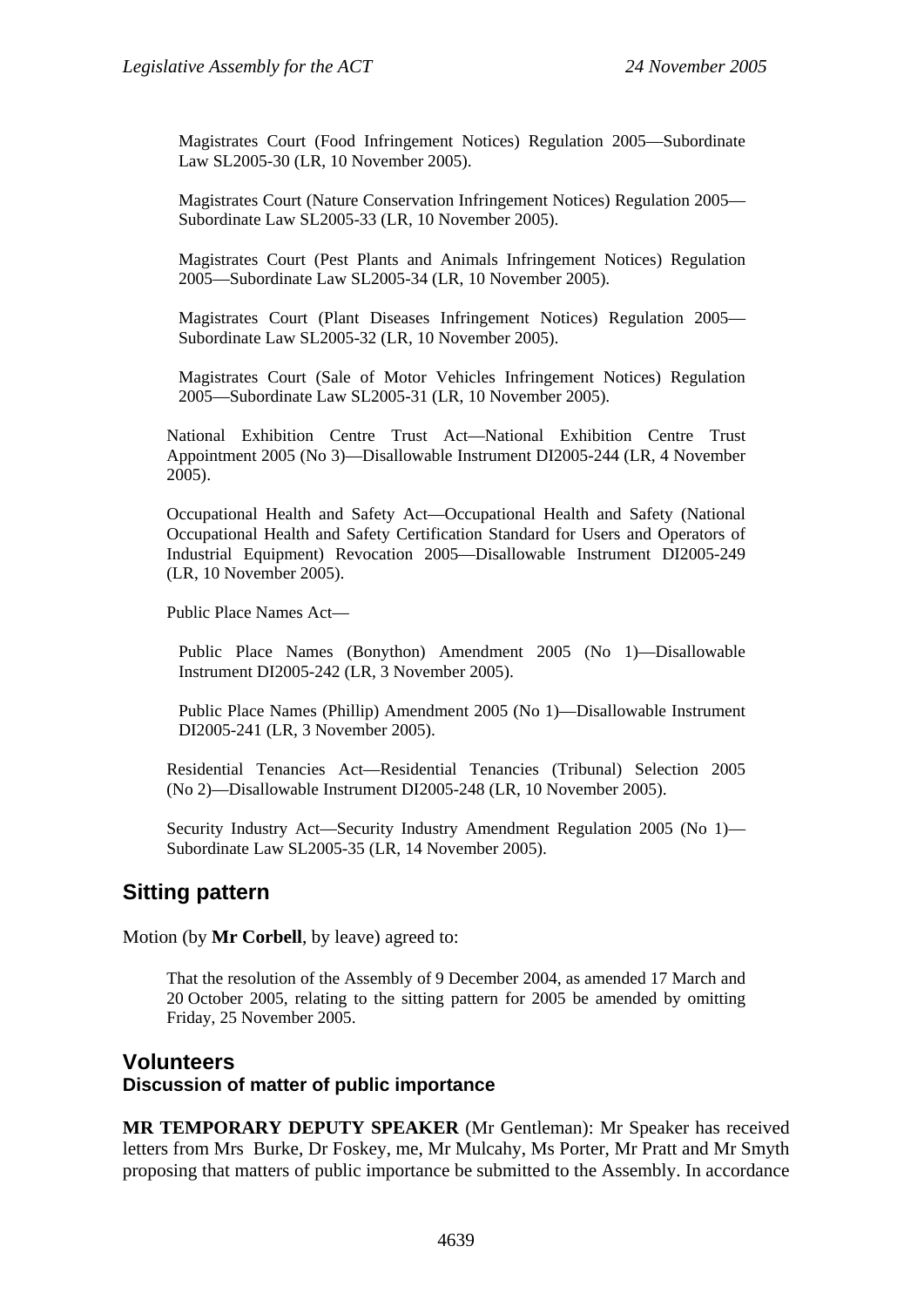with standing order 79, Mr Speaker has determined that the matter proposed by Ms Porter be submitted to the Assembly, namely:

The important contribution of volunteers to the Canberra community.

**MS PORTER** (Ginninderra) (4.47): Today, in order to recognise International Volunteer Day on 5 December, I want to highlight the importance to this community of the volunteer. Much has been said over the past few weeks about the paid work force and the dire effects of Howard's IR so-called reforms. However, there is another work force out there which is large and significant and which neither receives remuneration nor seeks it. I speak of Canberra's huge volunteer work force, made up of 42 per cent of the adult population. As we know, there are also many young people who volunteer.

This work force, unseen and hidden on a day-to-day basis, is very important in terms of our daily lives. Some years ago, Volunteering WA did a survey that revealed that, on average, extended families rely on 20 volunteers in any given week. At first, this might seem a bit far-fetched. However, if you start adding up all the places where volunteers work and compare that with services your family might access or activities you may enjoy, you can see that it is not so far-fetched, and that is without some kind of crisis happening in your life.

Just think for a minute how many of your children or grandchildren are at school or in sporting clubs, how many use library services, stroll in the botanic gardens or benefit from the planting after the firestorm, and how many might contact the Citizens Advice Bureau for some community information. Have you or a member of your family been a patient of the Canberra or Calvary hospitals? Have you visited one of the national attractions lately or enjoyed our national park or one of our many heritage places? Perhaps an aged relative needs Meals on Wheels. Maybe you have been touched by cancer in your family, or Alzheimer's disease, arthritis, diabetes, MS or mental illness. The list of voluntary self-help groups is simply enormous. Each group provides much-needed support and understanding when we are faced with life's challenges.

All of us are aware that Canberra has a fine reputation as a caring community and has a record number of volunteers for a capital city. However, that work force is changing. It is no longer the retired that make up the greatest number of volunteers, though retired people give an extraordinary amount of time. There have been changes to this work force. It is now more likely to be a person who is in his or her early 20s to late 40s who volunteers. It is nearly as likely to be a man as a woman, a person with well-developed skills who is willing to give time on weekends and evenings but is restricted as to the amount of time available because he or she has a paid job.

He or she requires flexible work hours and opportunities to take long breaks or take on time-limited projects such as the one that lasts just a few weeks, or even a weekend. This volunteer would expect to receive professional management such as could be expected in a paid job, with all that that entails. If that management is inadequate or the job is not bringing the satisfaction or going in the direction the volunteer had expected, then the volunteer in all probability will walk.

The baby boomers, approaching what have traditionally been the retirement years, will not bring relief to the organisations that are losing their once reliable and regular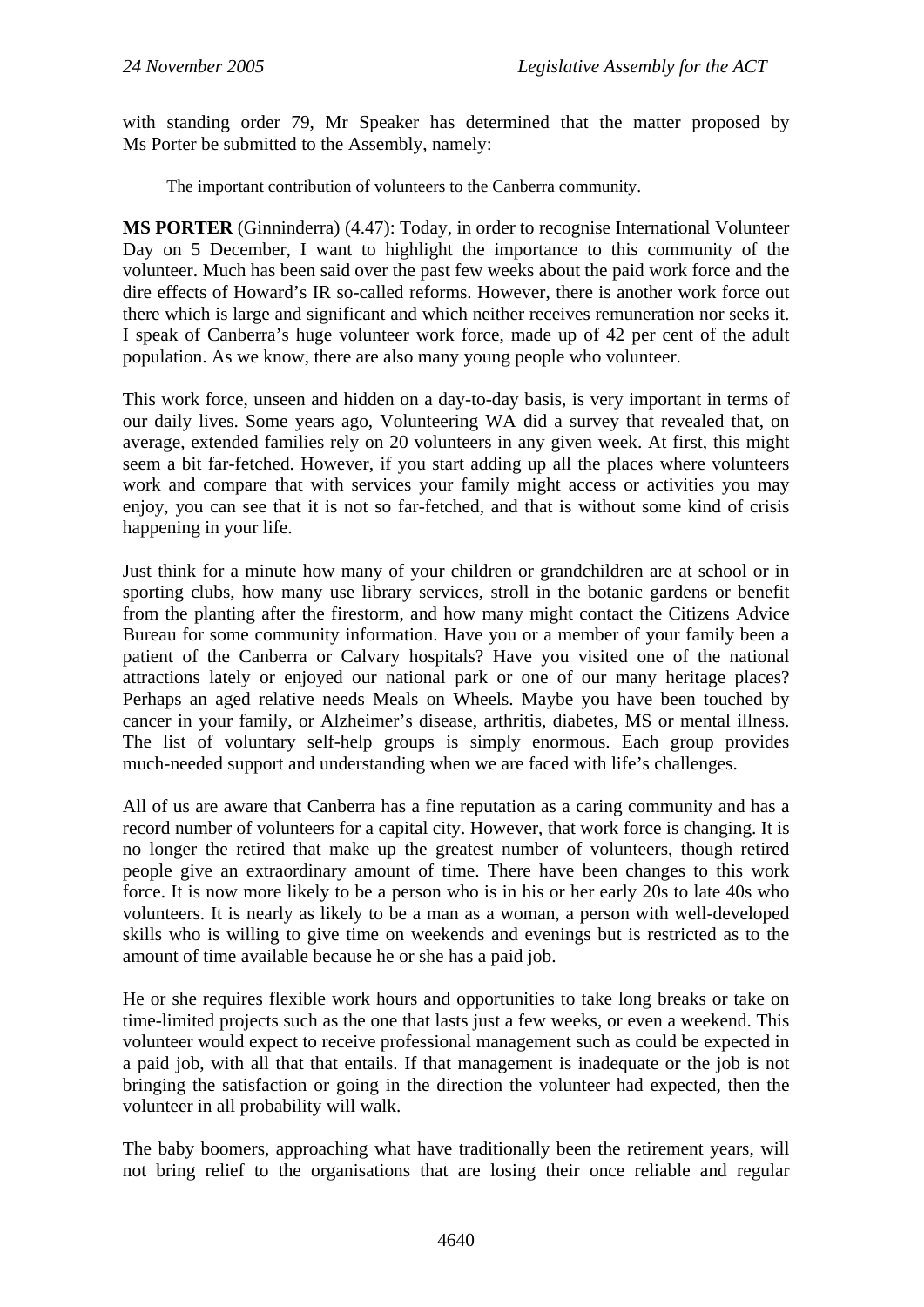work force. Surveys by the ABS in Australia and other reputable research here and overseas all point to a fairly worrying trend, that is, that only one-quarter of the baby boomers are looking to volunteer in the future. These are mainly women who are looking to take on caring roles, which is good news. However, they report that they expect to be nurtured by their organisations of choice, which is not such good news as organisations find that very time consuming.

As to the other three-quarters, some do not plan to retire, remaining in the paid work force for as long as possible beyond the mid-60s; some will travel, study and occasionally tip their toe in the volunteer pool; and some will look after grandchildren, aged parents, et cetera. Those of the remaining three-quarters who do volunteer have flagged that professional management and flexibility are high on their agenda.

This trend is already causing community and government organisations that rely on volunteer staff severe headaches. Many home and community care organisations report difficulty in recruiting and maintaining their volunteer work force. Organisations such as community transport services and Meals on Wheels—who would have imagined that? friendly visiting services, and schools with volunteers who work alongside children in reading programs are all suffering. This is worrying indeed as we face the ageing of our population and having more and more people with disabilities in our population. Added to that are the Howard government's welfare-to-work impost and the IR changes, changes that threaten to alter the face of our community drastically, doing away with the weekend, for instance.

Fortunately, waiting in the wings is the corporate volunteer. This new volunteer has been around for some while in the Americas, Europe and Asia and is slowly emerging here. This is where the firm becomes the volunteer and donates staff time on an occasional or regular basis. The latter is obviously more helpful to organisations providing day-to-day care and services to aged people and people with disabilities or those with chronic illness. However, the former is well utilised by organisations such as Greening Australia in its extensive tree planting. It is hoped that these programs will fill the void being created by the changes to the regular volunteer work force. Hopefully, the employee volunteer will also swell the ranks, the person given encouragement by his or her boss to use flexitime to regularly volunteer in the organisations of choice.

Everyone remembers the great outpouring of human endeavour that occurred immediately in response to the January 2003 firestorm. Even today, hundreds of those volunteers continue to work in the recovery process. This phenomenon, called spontaneous volunteering, whilst proof yet again that Canberra cares, created considerable confusion at the time. No-one anticipated that that would occur; there was no effective plan in place, no way to channel this human tide.

This is not unusual after a disaster. Post-September 11, one of the lessons learnt there was the need to manage the spontaneous volunteer, or walk-up volunteer as they were sometimes known. The conventional wisdom up to that time, and still held in many places round the world, is to send them away. Guess what? They come back, and back again and again. What a waste of everyone's time and what a waste of goodwill and potential.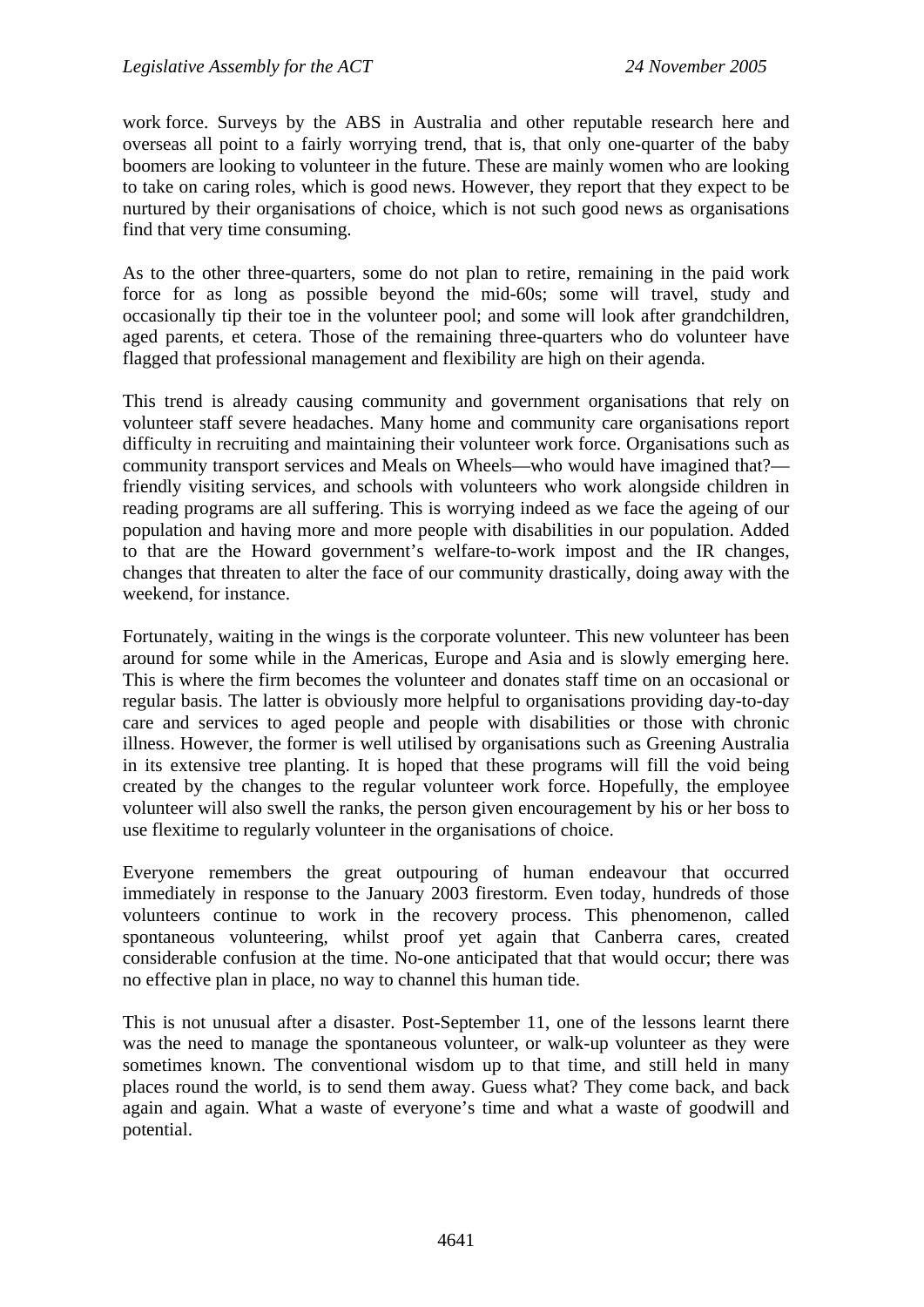This is a lesson Volunteering ACT certainly learnt and, along with the Stanhope government, the first ever plan in Australia for managing the spontaneous volunteer was formulated. In fact, this plan is one of the first in the world and is now accepted by our own ESA and the national emergency organisations as being a suitable template for their management of volunteers.

Another wonderful initiative born out of a disaster is the community fire units. The ACT government has adapted the New South Wales model and established 28 community fire units in the ACT to assist home owners protect their properties at the fringe of the city. There are 450 specially trained and equipped volunteers standing ready to defend homes, in the event of a bushfire, until the regular brigade arrives This is yet again an example of how willing people are to volunteer to provide services to their community if given the right resources and conditions to do so.

I have said previously in this place that there have been added benefits flow from the establishment of the CFUs, that is, the building of community in those streets which host the units. People who live next door to one another and hardly spoke to each other now know one another; neighbours know when people in their street are going away or need help. Previously, I have related to members that it is my experience that when a few people come together to respond to an identified need or with a particular passion or interest, with perhaps limited resources apart from their own willingness to commit time, energy and sometimes their own hard earned, these groups can achieve much. Numerous examples of that can be given but time does not allow.

As we approach our centenary, the community is becoming enthused by the prospect of this once in a lifetime opportunity to celebrate this wonderful place in which we live. Many volunteers are coming forward already to offer their services in the lead-up to the event and to participate in it. We saw that, of course, in the lead-up to the Sydney Olympics and the volunteers were part of the reason that our Olympics event was so well respected around the world. Whilst the Sydney Olympics showed what a positive experience volunteering can be for all concerned, I know that the government recognises that developing a successful volunteer program is a complex task and I believe that those charged with bringing to us the centenary celebrations will ensure that the volunteer work force is well managed.

This propensity to volunteer makes the Howard's government's mutual obligation policy, which forces unemployed people to volunteer, a nonsense and quite unnecessary. The policy actually works against its intended outcome in the same way as the welfare-to-work policy will work against its intended outcome, having many unintended and negative outcomes, unfortunately. One of those unintended consequences of the welfare-to-work legislation and the IR changes is that there will be less free time for people to devote to both family and community life. Given the change to the voluntary work force that is already occurring, we should all be very concerned.

However, 5 December, International Volunteer Day, is an important day for all volunteers, celebrated every year at the same time, as I said at the outset. Volunteering, in its different forms, occurs round the world and well over 100 countries now belong to the International Association for Volunteer Effort, an organisation that first came up with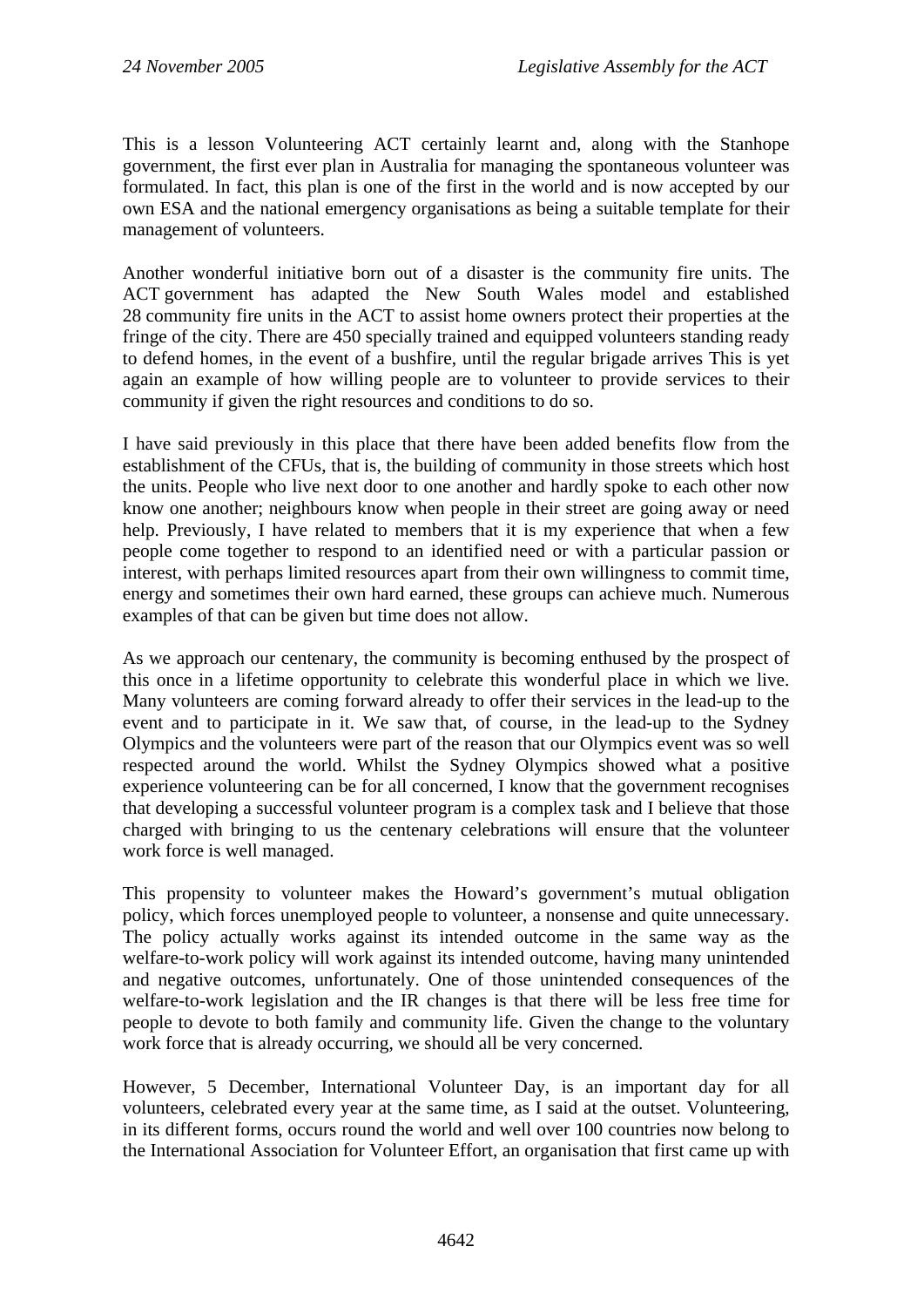the idea that we should all thank volunteers at least once a year and celebrate their wonderful and invaluable contribution.

In conclusion, I would ask all members present to recognise at least two facts. Volunteers are the lifeblood of our community across a myriad of activities and disciplines, and the lifeblood of our community will need a transfusion in the very near future, if not already,. However, I am sure that the community, business and the government can work together to solve this work force issue. Having said that, I recognise and thank all volunteers that work in the ACT, all those who work to support and manage that huge work force, and Volunteering ACT as their peak body.

#### **MR TEMPORARY DEPUTY SPEAKER**: I call Mr Hargreaves.

**MR HARGREAVES** (Brindabella—Minister for Disability, Housing and Community Services, Minister for Urban Services and Minister for Police and Emergency Services) (4.58): I rise in my capacity as minister for community services, the portfolio in which sits volunteering.

**Mrs Dunne**: She couldn't even speak for 15 minutes on her own MPI.

**Mr Seselja**: What a disgrace!

#### **MR TEMPORARY DEPUTY SPEAKER**: Order!

**Mr Pratt**: Well done, Mr Acting Temporary Deputy Speaker!

**MR HARGREAVES**: Gee you are a scumbag, you are.

**Mr Pratt**: Up yours, Hargreaves; up yours. Cockroach.

**MR HARGREAVES**: The ACT government's sustainability report states that we lead the nation, with 41 per cent of the population volunteering in one capacity or another. That is something we ought to be proud of. I would like to cite a number of examples.

**Mr Pratt**: I take a point of order, Mr Acting Temporary Deputy Speaker. I would like you to ask Mr Hargreaves to withdraw the derogatory term "scumbag".

**MR HARGREAVES**: I withdraw calling Mr Pratt a scumbag without reservation, Mr Temporary Deputy Speaker, to give you your correct title.

The Citizens Advice Bureau's *Contact 2005* lists over 2,800 community organisations. None of those could function without the dedication and commitment of the volunteers. As Ms Porter said, and I thank her for raising the issue today, much of our community life revolves around volunteer-type activities, as do cultural events such as the National Multicultural Festival, the National Folk Festival, the Heritage Festival and Floriade, to name just some.

Canberra has about 43,000 carers, almost 13 per cent of the ACT population, the majority of whom care for a relative or a friend on a voluntary basis. Why do they do it? They do it because they want to, not because they have to because they are paid to do so.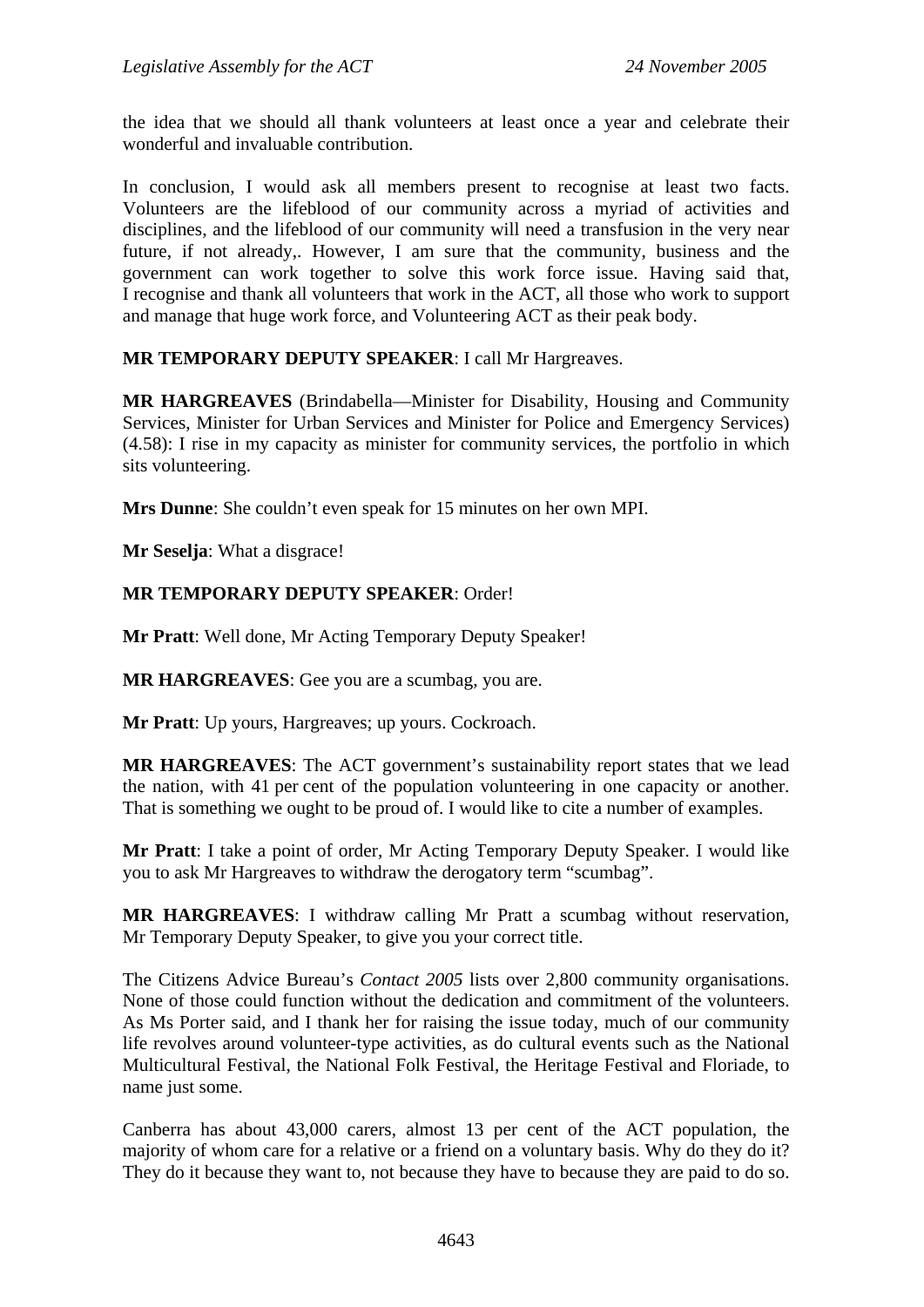They do it because something in them drives them to do it. I believe that we will be forever in their debt.

The ACT Emergency Services Authority, through the RFS and the SES, has a total of 1,332 volunteers, and the government values their commitment and their dedication. ACT Policing also utilises the service of volunteers. There are currently 35 participants who volunteer their services. They range from 23 to 78 years of age and they give in excess of 30,000 hours per year, working at a rate of 16 hours a week, to ACT Policing. They should be commended for their involvement.

The government recognises the vitally important role played by volunteers in community sector organisations, such that we have provided funding to Volunteering ACT to provide extensive training to the community sector on what it needs to know in relation to the recruitment of volunteers. That includes insurance coverage, occupational health and safety, privacy consideration and police checks. It reflects our recognition that community organisations operate in a more complex regulatory working environment than ever before in relation to the recruitment of volunteers.

We also support volunteers through the provision of permits to community organisations for use by volunteers for, say, free parking to reduce one significant overhead involved in being a volunteer. The ACT government's vision for volunteering in the future is one in which all people in the community are supported in their efforts to participate in the life of Canberra as volunteers, and that includes overcoming the particular barriers facing participation by people with disabilities, people from diverse cultural backgrounds who do not speak English, people on low incomes, and young people.

The attitude displayed by the ACT government, ably led by Volunteering ACT or in partnership with Volunteering ACT, contrasts starkly with the attitude displayed by the federal government. At a recent meeting of emergency services ministers I raised the issue of out-of-pocket expenses for people who are involved in front-line volunteering, people who willingly go and put themselves between their community and an impending danger such as a bushfire. I sought to have their out-of-pocket expenses recognised by way of a tax rebate, if they pay tax.

All ministers from the states agreed that something needed to be done and that the best way on a national scale would be to do it through that system. That was rejected out of hand by Minister Ruddock because he was too scared to take that proposal to that most generous of men, Treasurer Costello. However, I have received much support from the Western Australian minister, the Queensland minister and the South Australian minister, and we will pursue these federal bandits relentlessly. I encourage people to walk within their community and encourage as much volunteering as they can.

**MR TEMPORARY DEPUTY SPEAKER**: Before I call Mr Pratt, I would like to make an explanation for giving the call to Mr Hargreaves. Standing order 44 states, "When two or more Members rise to speak the Speaker shall call on the member who rose first." Perhaps I took that literally. I did see Mr Hargreaves rise first and gave him the call. But the Clerk has pointed out to me that *House of Representatives Practice* does state that, although the allocation of the call is a matter for the direction of the chair, it is usual as a principle to call members from each side of the house, government and non-government, alternately. The statement prior to that, of course, reflects our standing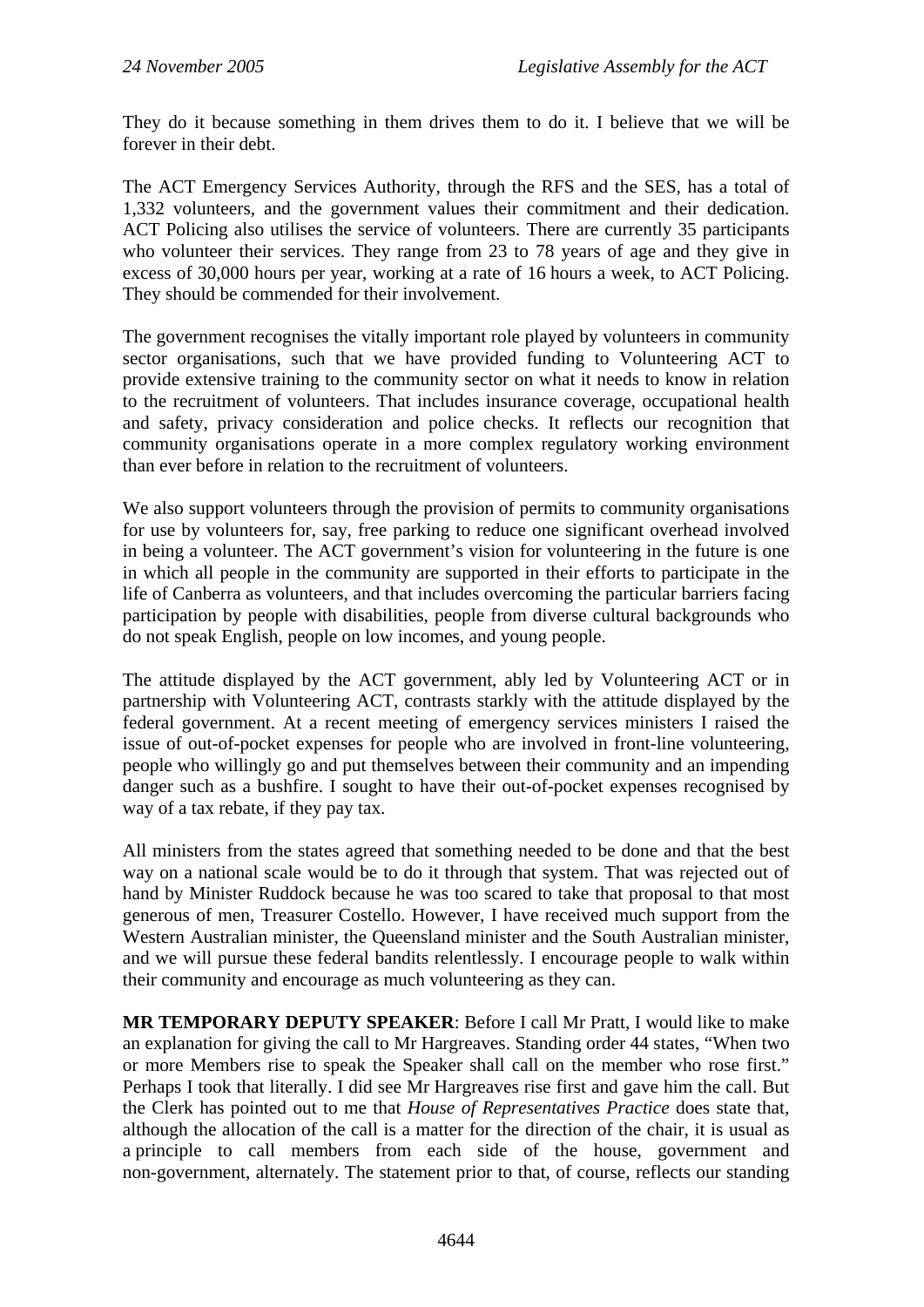order that says that the first person to rise gets the call. I do apologise; it is time for me to learn a bit more of *House of Representatives Practice*, Mr Pratt.

**MR PRATT** (Brindabella) (5.04): Thank you, Mr Temporary Deputy Speaker. I thought we were fairly close in rising. I accept your explanation.

I stand today on this commemoration or this celebration of volunteer day to make a number of comments about Canberrans who volunteer in many walks of life. The volunteer ethic is a fundamental part of the fabric of a successful community. Governments must realise that and they must support volunteerism in every way possible. Volunteerism, after all, supplements government services and, if the spirit of that volunteerism is well respected and supported, the government's burden can be lightened in terms of the delivery of essential services.

International and local NGOs provide an important voluntary capacity and many Canberran volunteers are serving with these organisations here and overseas. I even refer to those international NGOs which pay their workers a basic stipend, enough to work and live securely but not enough to make a living with savings. These people are perhaps paid a basic amount in compensation, but they volunteer to be deployed in harm's way; they volunteer to go and help people and they volunteer to live and work toughly. I think we must celebrate those people as well.

In many ways, the wonderful volunteer ethic that underpins our society is steeped in tradition and sacrifice. Not only did our grandmothers and their ancestors volunteer mightily to serve our communities at home, but also their husbands volunteered to serve as soldiers abroad—I would stress, the ultimate form of volunteerism. Australian troops volunteered in volunteer armies to fight fascist oppression in World War I and World War II, and professional soldiers continue to do that.

We have, of course, people at home in the ACT who volunteer to put themselves in danger in support of their community colleagues. Although they are paid, I also include those emergency services workers and our police who volunteer to place themselves in harm's way. Paid they may be, but they volunteer to work in that line of work, operating in harm's way. I therefore call upon the government to ensure that it does not neglect our emergency services volunteers, not only because they serve their government as well as the community, but also because to retain their interest and their service they must be well-equipped and well-trained. They must be at least compensated to a reasonable degree for personal loss in the line of duty. The secret here, of course, is good government policy aimed at successful retention and successful recruitment. That is the only way we can attract and keep good volunteers.

I turn to our RFS agency. It is important that we properly resource the ESA to undertake regular and routine recruitment and then basic and later more advanced skills and leadership training activities. That is why I was concerned to raise in this place the fact that, over one quarter recently, the government's recruitment of RFS volunteers had dropped 26 per cent, due apparently to a lack of resources. I was not comforted by the government's response. I refer to *Hansard* of 15 November. Mr Hargreaves said: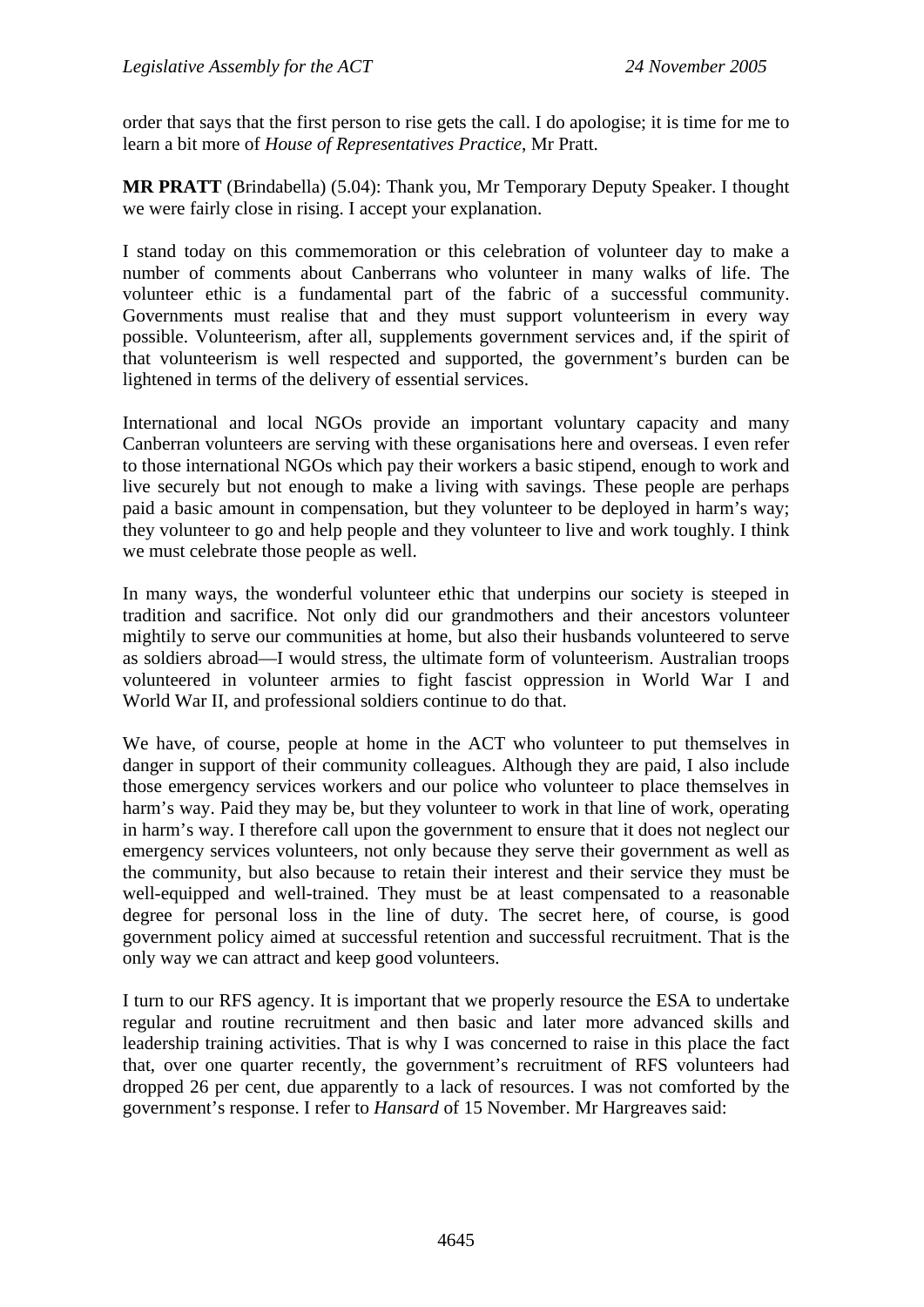I am quite satisfied. I am not in the least worried about the number of volunteers we have ... If, in fact, I felt that the time was nigh to have a massive recruitment drive for volunteers, I would do it.

The point is, minister, that to feed a volunteer force you can never stop recruiting. Even if you fear going into a temporary surplus for one quarter or for one-half of the year, you must keep the effort up to ensure the replacement of wastage. Maintaining a volunteer force is nowhere near as certain as maintaining a paid work force. So I think the minister is being extremely cavalier by stating what he has stated in this place. That is not going to encourage the maintenance of the volunteer ethic.

Let us turn now to the community fire units. The government has been slow to capitalise on the volunteer goodwill regarding the strong community willingness to see the development of the community fire units. It has been slow to support, train and resource them properly. I understand that currently there are around 700 CFU volunteers on the books, but at the latest count only about 450 of those have been trained. Retention is the problem. If training and equipping are slow to come, we will lose these people. I stress that retention is a saving to the government and has economic benefits for the government and the community. If the government moves too slowly to attract, train and retain CFU volunteers, it will lose out on valuable knowledge and it will cost the government more money to recruit and train more volunteers at a later date.

That is quite evident in the 2005-06 budget, where the CFU program has been neglected. The outstanding commitment of increasing the number of CFUs to 80 has not been met. Vulnerable suburbs that have expressed their demand for CFU teams have been neglected. If the government sticks to its word, we may see belatedly a further expansion of the program in future years. However, that is questionable, given the poor state of the budget and the lousy interest shown by the emergency services minister, who simply does not have his eye on the ball. I remind the house of what the minister said recently about this deeply concerning issue of the CFU program grinding to a halt. I remind the Assembly that strong recommendations coming out of the January 2003 disaster called for a volunteer force of 80 community fire units covering a minimum of 22 vulnerable suburbs. There is great reliance therefore on a volunteer force to expand our overall capacity significantly.

But what do we have from the government, Mr Temporary Deputy Speaker? We were told recently by the minister regarding his failure to meet the target for getting these community fire units up and running that the program simply missed out in budget cabinet deliberations. That is not acceptable. It is not acceptable and it really reflects a dereliction of duty, a typical irresponsible and pathetically hopeless performance by this failure of a minister. The Stanhope government could not manage then to pull funding out of its hat for that. It could pull out funding for some things—\$12 million for an arboretum, \$6.76 million for a real-time information system, and about \$100,000 for overseas junkets—yet it could not find 500,000 lousy dollars to fund our essential CFUs, neglecting our volunteers.

To add insult to injury, this government has now failed to support our hard-working CFU members by establishing the new CFUs, for which 700 volunteers are currently awaiting training. These volunteers have eagerly stepped forward to make a significant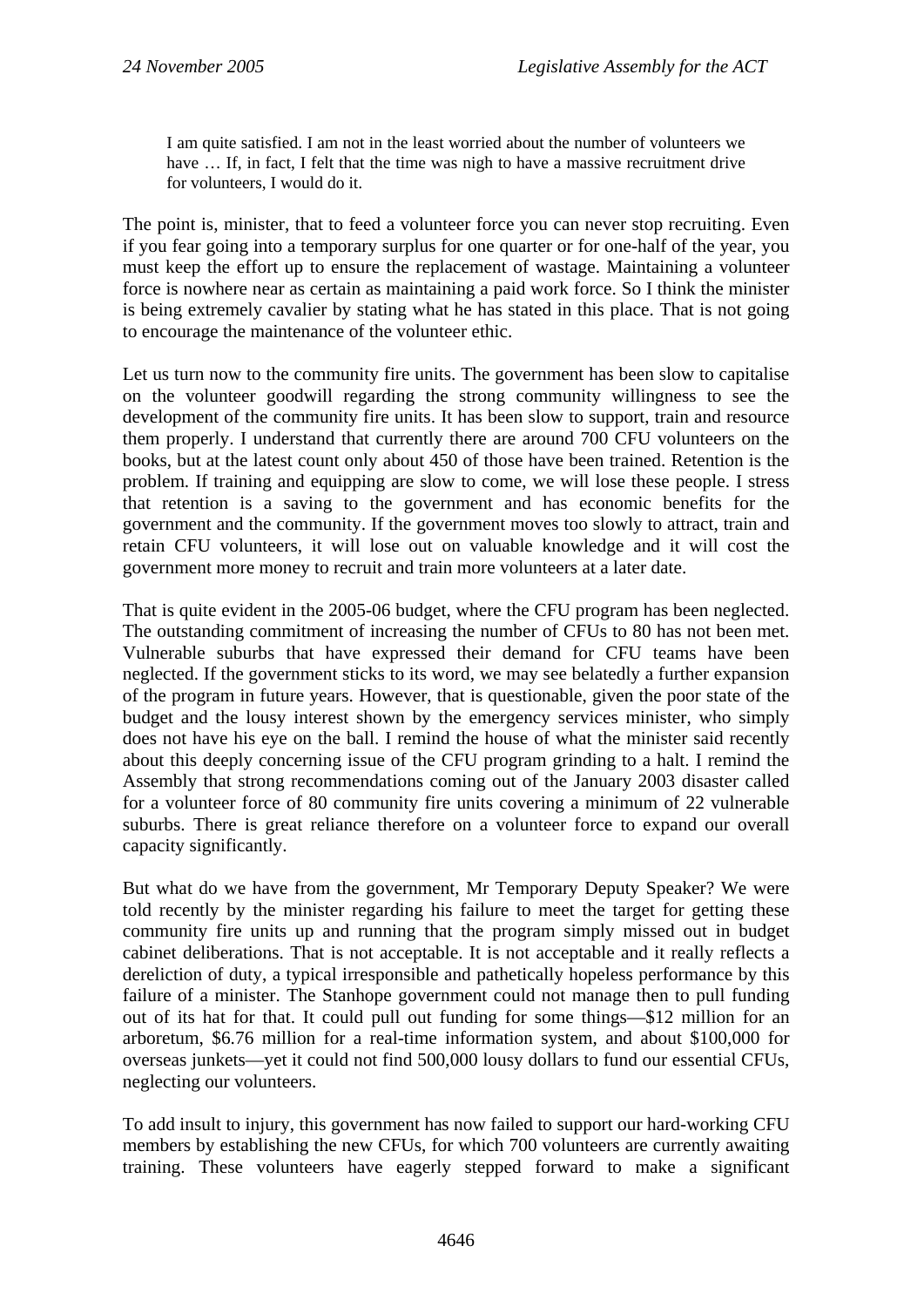contribution to our front-line defences for the community's sake as well as their own. They have responded to the volunteer call. They are being ignored by the Stanhope government. They are being ignored by the pathetic reflection of a minister over there.

The government ignores supporting our volunteer organisations at its own peril. Not only does the government need to attract volunteers for the dangerous jobs, but also it has to retain them, to give them confidence and to best demonstrate its belief in and respect for the volunteer ethic. This government does not show that. This is a sham of a motion. They stand up here on volunteers day and they pretend to show great concern for volunteers. They do not put their money where their mouth is. They do not put the money into our most essential volunteer force, a force which puts its life on the line, our volunteers who protect our suburbs. They cannot even find \$500,000 to get that program regenerated and moving.

The Chief Minister talks about lazy work. This is a classic example of lazy behaviour. We have sitting over there as minister for emergency services the most pathetic, lazy representation of any minister or performance I have seen in this place in four years. While ever we have this minister for emergency services presiding over the management, the training, the welfare and the equipping of our volunteers, we will not retrain volunteers. Shame on you. What a sham of a motion.

**MRS DUNNE** (Ginninderra) (5.14): Ms Porter uses International Volunteer Day, 5 December, to bring forward this motion in her claim of support for volunteering.

**MR TEMPORARY DEPUTY SPEAKER**: Order, Mrs Dunne! You have mentioned that this debate is about a motion. It is on a matter of public importance. I just wanted to bring your attention to that. Mr Pratt mentioned it earlier, too.

**Mr Pratt**: I apologise to the house, Mr Temporary Deputy Speaker.

**MRS DUNNE**: Mr Temporary Deputy Speaker, I also apologise for that lapse, and well spotted. The importance of volunteering as raised in this matter of public importance cannot be denied. Mr Pratt has spoken eloquently and with passion about the importance of volunteering in the Rural Fire Service and in those other volunteer brigades designed to protect our suburbs. Mr Hargreaves touched on the importance of volunteering in a whole realm of different places. I am very conscious of, and highly support, the work done by environment volunteers in organisations such as landcare and parkcare. As Mr Pratt has said, all of these volunteers extend the work done by governments. It is almost a bit cliched now to say that governments could not perform their work without the voluntary contributions of countless people.

I have to say that I am always a little wary of the propensity in modern life to regulate and corporatise all of this activity. While it is important to have people and organisations to advocate on behalf of volunteers, I am not entirely convinced—Ms Porter is; perhaps I should bow to her superior knowledge on this matter—that the average person who goes out and chips weeds in a national park or a reserve somewhere is really there because of the burning satisfaction they get from the fact that the volunteers are professionally managed. I think most people would volunteer irrespective of the level of professional management. There is a tendency to want to professionalise everything,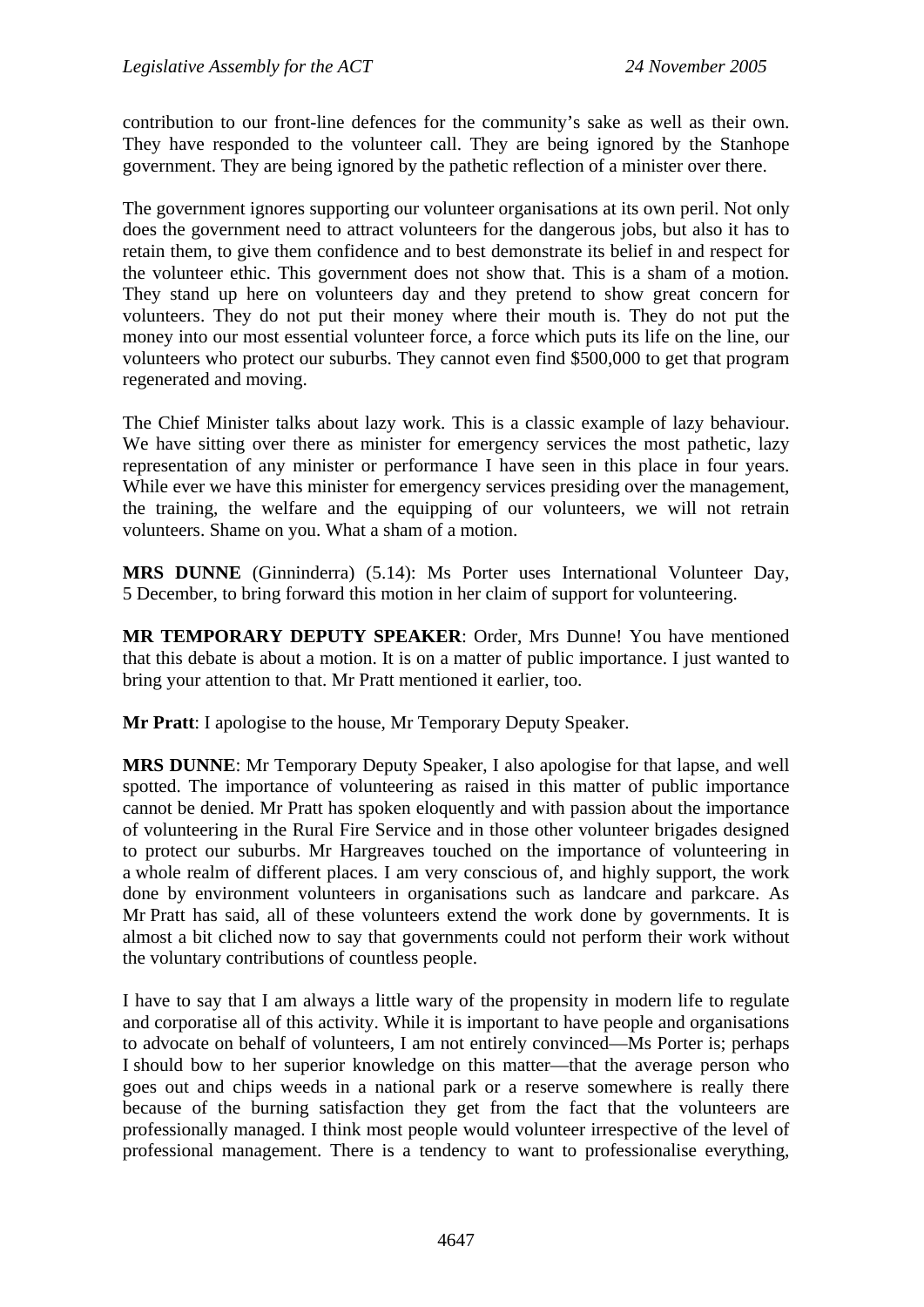which probably becomes a bit of a dead hand on the spirit of volunteering, the spirit of generosity, of people who want to be like that.

**Ms Porter**: That shows how much you know about volunteers, Mrs Dunne, absolutely diddly-squat.

**MRS DUNNE**: I know a fair amount about volunteering because I do it and feeling that I will be professionally managed when I go out to volunteer is not something that prompts me to do it. I know that most of the people with whom I volunteer are not out there with the burning desire and satisfaction of being professionally managed. They do it because of their commitment to the organisation and the cause in which they participate.

Really, what has happened here today is exactly as members of the opposition predicted: Ms Porter's MPI, ostensibly about the importance of volunteering, is nothing more than a Trojan Horse. It is another opportunity for her to continue the argument that she started yesterday in this place in her welfare-to-work debate. It is really just another stalking horse for giving another serve to the commonwealth government because they do not like it.

**Ms Porter**: A bit sensitive, aren't we?

**MRS DUNNE**: No, it is not a matter of sensitivity. The commonwealth government can stand up for itself. I would really like to point out the flaws in Ms Porter's argument. Ms Porter's argument essentially boils down to this: if the punishing crusade of the Howard government had its way, there would be nobody on unemployment benefit and therefore there would be no-one to volunteer. The logical consequence of that is that there are people in the community like Ms Porter who would prefer people to be unemployed so that they can make voluntary, cost-free contributions to the community. They actually want people to be on unemployment benefit so that they can volunteer.

**Ms Porter**: I did not say that, Mrs Dunne.

**MRS DUNNE**: The logical consequence of your argument and the logical consequence of Volunteering Australia's argument before the Senate committee is, "We would rather have people unemployed than in gainful employment that addresses issues such as poverty and poverty cycles in their lives and in their family's lives so that we can have more volunteers." The logical consequence of Ms Porter's arguments are, quite frankly, derisory.

Ms Porter spent a lot of time talking about other mechanisms for volunteering and how anything that the commonwealth government has its hands on is obviously wrong. There are lots of mechanisms and increasing numbers of mechanisms whereby the commonwealth government is trying to encourage corporate philanthropy to allow employees to take time off from their employment to volunteer, because that creates a benefit not only to the community, but also back in the workplace where people come from. There is much work being done in the federal government to allow that to happen but, because it is being done by the wicked, punishing, crusading Howard government, it must be wrong. Really, what Ms Porter does today is demeaning to volunteering. She uses the volunteers and volunteering as a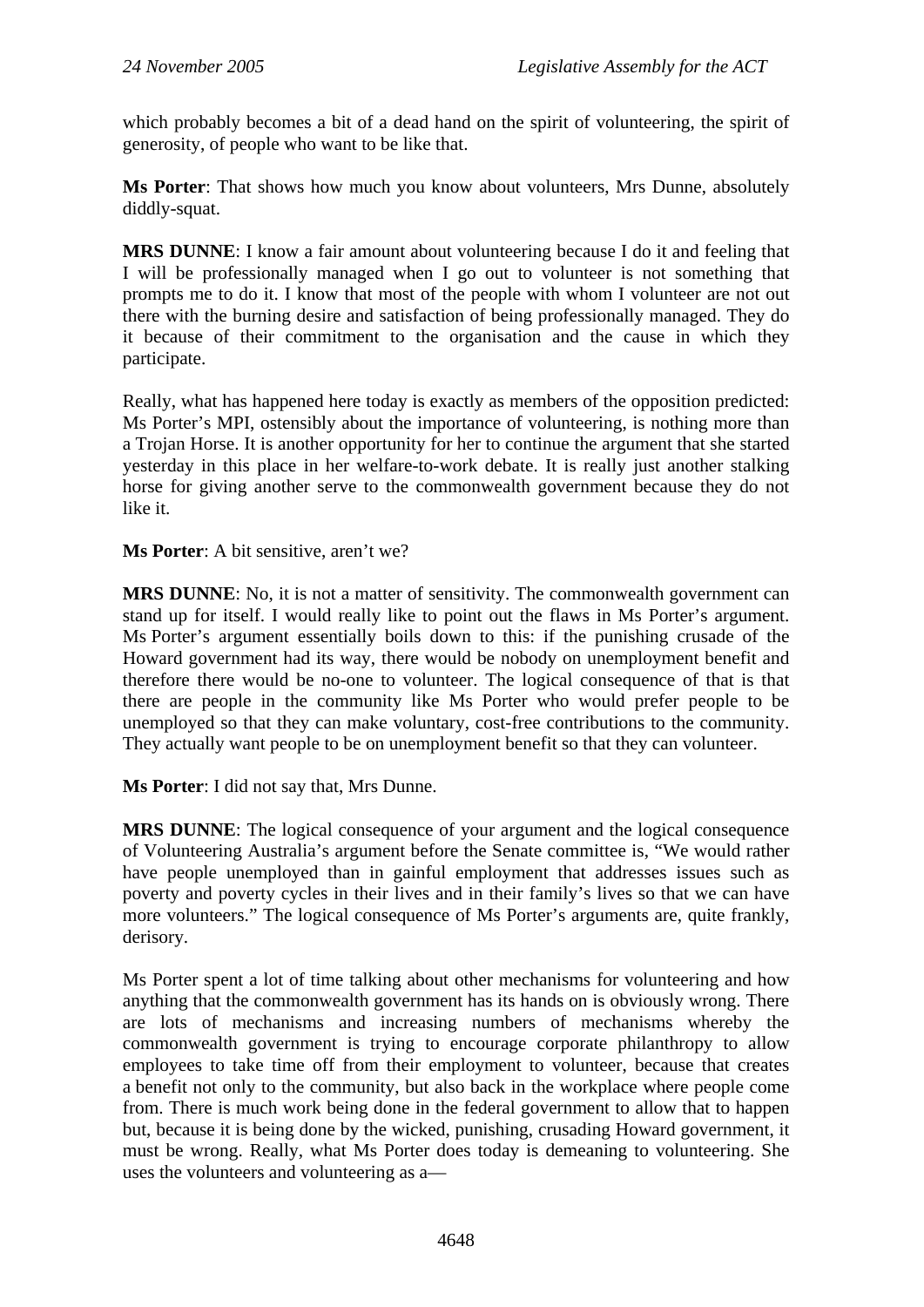**Ms Porter**: Mrs Dunne, I did not say that.

**MRS DUNNE**: I am not having a conversation with you, Ms Porter. You can say something else at another time. What I am saying, Mr Temporary Deputy Speaker, is that Ms Porter is using volunteers and volunteering for very base purposes. The woman is almost a one hit wonder in this place. The only thing she can actually talk about for the most part is volunteering. But when it comes to base political motives, what she is doing here is dragging these people down in her paltry, venal game of attempting to gainsay the federal government.

Members opposite do not like what the federal government is doing. The federal government is attempting to get people out of welfare and into work so that there will be fewer poverty traps. There are many hurdles to cross before we, as a nation, achieve that, but all we have here is carping from the Labor Party, saying, "The wicked Liberal-National Party government of the commonwealth is doing this, so it must be bad." We have had the same thing here today, we had it yesterday, and we will invariably have it for the rest of the life of this parliament. This member and the other backbench members opposite in particular spend their time doing the bidding of Bomber Beazley, because he cannot do it, by endeavouring to undermine any good work that is attempted to be done by the commonwealth government. It is of great shame to Ms Porter that she has used this debate today to undermine the work of volunteers. Instead of extolling the virtues of volunteers, she just used it for base political gain.

**MR SMYTH** (Brindabella—Leader of the Opposition) (5.22): All members agree that volunteers are an important part of the Canberra community, and it is a shame that the Labor Party, through Ms Porter, have used the opportunity of what should have been a speech from all of us, lauding volunteers for what they do, as another Trojan Horse to attack the Howard government. They seem to have been obsessed by the Howard government over the last three or four months, and over the last couple of weeks in particular.

The important thing here is that we do not lose sight of what the volunteers do, because, if the unpaid contributions of volunteers were transferred in economic terms across to any jurisdiction, let alone the ACT, they would, of course, cripple all of our budgets. That is why it is important that we create an atmosphere, create an environment, to give to volunteers and their organisations the sort of support that they deserve. Coming up to International Volunteers Day on 5 December, it is important that we remember that Canberra has, against all statistics, the highest level of volunteerism in the country, and that is a fantastic achievement. It is fantastic because what it shows is that we have a community that people value, and then, beyond that, that we have a community and the infrastructure in place to allow people to volunteer.

One of the beauties of Canberra, and one of the reasons that we have a high level of volunteerism beyond the natural concerns that we hold for each other, is the very ease of volunteering, and that in large part is because of the built infrastructure and encouragement given over years by successive governments. All governments have done it. Let us not try to claim and point-score here off each other. The point is that successive governments have understood and valued volunteering, and that is what we should be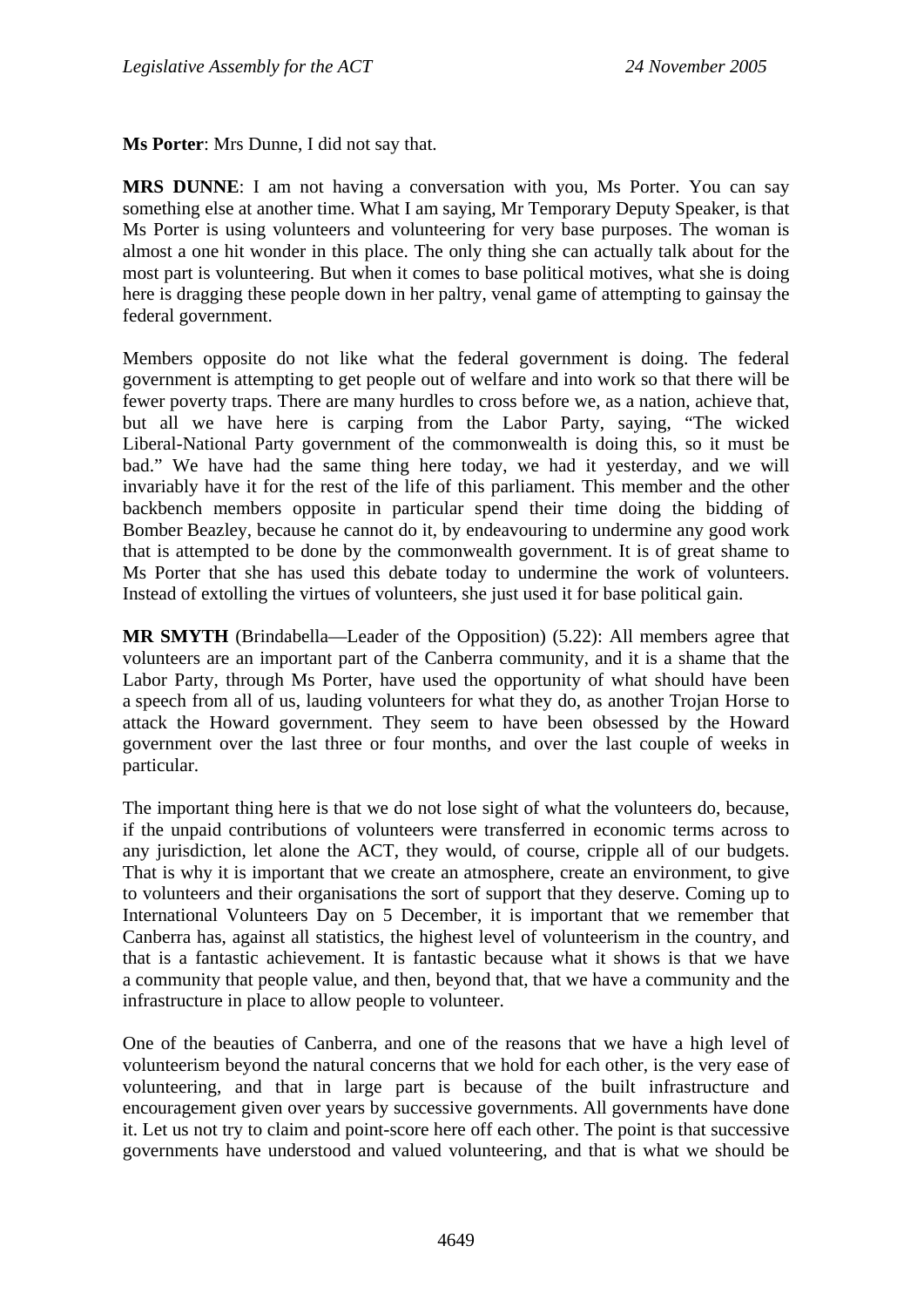here to praise today, not just some sort of Trojan Horse motion from Ms Porter. One of the things that intrigue me, and I would love to see whether there was a study—

**Mr Hargreaves**: I raise a point of order, Mr Temporary Deputy Speaker: it is not a motion; it is an MPI.

**MR TEMPORARY DEPUTY SPEAKER**: You are correct, Mr Hargreaves.

**MR SMYTH**: Well picked. Mr Hargreaves has woken up. He has woken up to the MPI. There we go, there we go, there we go—the same again, cheap political point scoring! Let us get in the swing of it, John. You got the jump; you got the 15-minute speech, which you could not fill. But that is all we expect from those opposite, and that is all we have seen from them, certainly in the last couple of weeks.

One of the things that allow volunteering to be so successful in the ACT, and it is something we have got to try to balance, is that many Canberrans use their private motor vehicles as their primary mode of transport You can ask the question: is there a dividend from that? The answer is yes, there is a dividend from that. There is a dividend because people are willing to use their vehicles, for instance, to join the driver service at Belconnen community centre, where they volunteer to transport those Canberrans who do not have transport, or who are unable to drive, to medical appointments, to the community centre for senior citizens functions, for all sorts of activities. They do that with their own private vehicles.

It has been brought to my attention that the recent refurbishment of Bunda Street has caused some problems in that there used to be six or eight disabled-driver parking spots in very close proximity to the old Griffin Centre, and I am told that they are not there now. The Minister for Urban Services might like to tell us what he is going to do about this. It is causing no end of havoc to those that use their private vehicles to go to the Griffin Centre, to assist—

**Mr Hargreaves**: There will be more.

**MR SMYTH**: The minister interjects from across the chamber that there will be more. But the problem is, minister, that they are not there now, and it is causing a large number of groups no end of discomfort because their volunteers cannot get close. They cannot park, they cannot drop elderly, infirm or disabled Canberrans off safely. They are getting parking tickets and being booked for parking illegally, which we all know we should not do, but with the right intention of either collecting—

**Mr Hargreaves**: You know that's not so.

**MR SMYTH**: The minister interjects that it is not so. Why are people saying that they are being booked? The problem is—

**Mr Hargreaves**: We've got plenty of capacity.

**MR SMYTH**: The problem is that the parking has disappeared and agreements that were reached to provide parking have not been kept. The two ministers here, the Minister for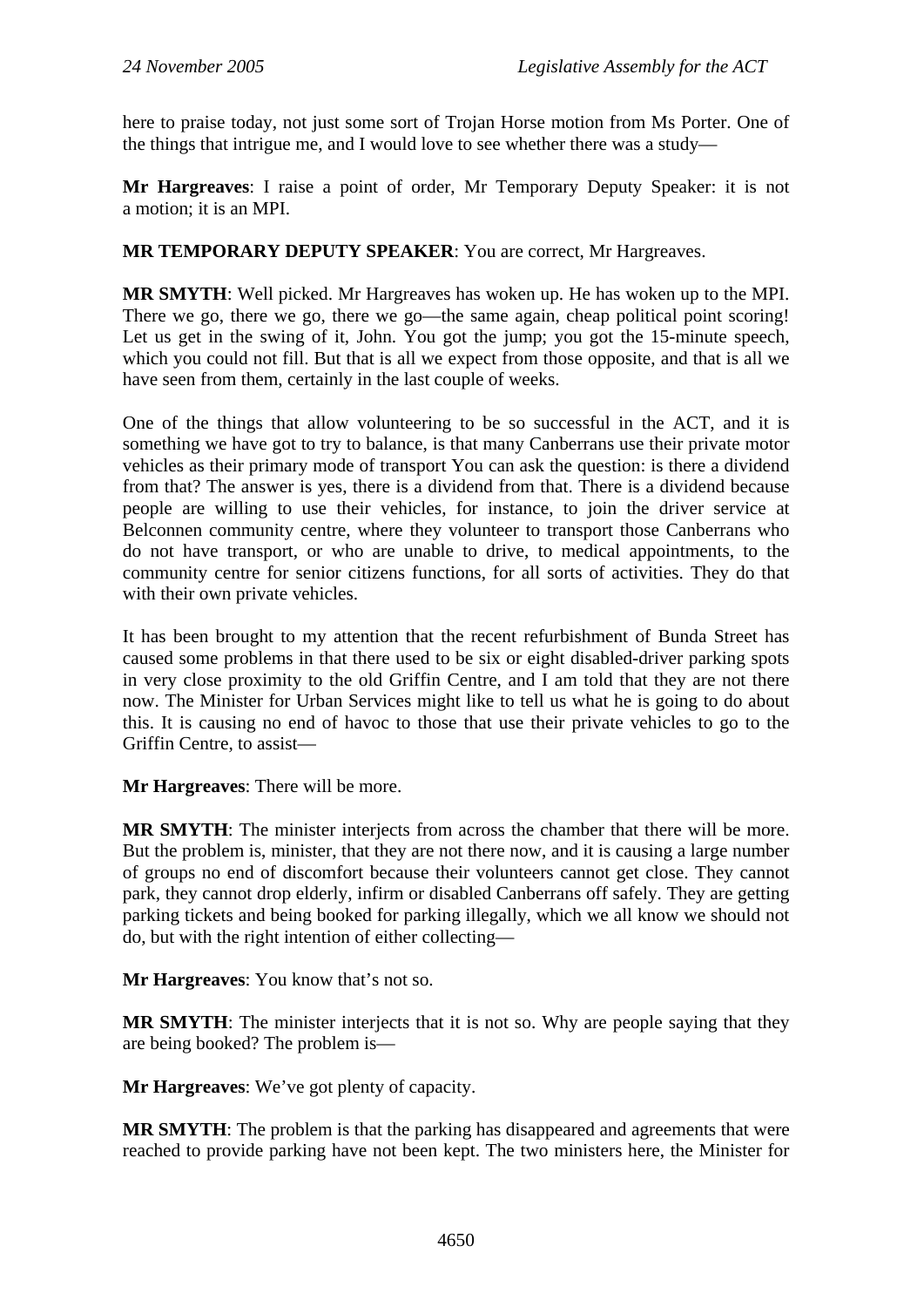Urban Services and the Minister for Planning, need to tell us how they are going to quickly restore–

**Mr Corbell**: That is not true. Prove it.

**MR SMYTH**: He has just admitted it, Mr Corbell. If you would open your ears and listen, instead of going off like a little parrot, Mr Hargreaves just said, "But there will be more soon, there will be more coming." So there is less now. The problem for the community groups is that it is affecting their operation—and the problem with those opposite is that they do not wish to acknowledge that.

What we have got to do is continue to ensure that there is the environment that we want as a city, that we need as a community, to make sure that people have the facilities when they put themselves in their vehicles to assist others—that we make it as easy for them as possible. I call on the minister to look at it. Maybe he will not. That is his dilemma. But it has certainly been reported to me that the dearth of disabled parking and the dearth of other parking spots, particularly on Bunda Street, are making it very, very hard for voluntary organisations, particularly in the Griffin Centre, to continue to do their good work and provide support for the people of Canberra.

**MR STEFANIAK** (Ginninderra) (5.28): I acknowledge the important contribution of volunteers to the Canberra community, and I, too, am disappointed that the government has tried to turn it into a federal government bashing exercise. I will speak a little bit more on that later.

Volunteers are exceptionally important for our community. We have such things as the highest participation rate, for example, in sport and recreation because of the thousands of volunteers who give hours of their time each week. And, if we tally up the amount of money spent, for example, coaching a side or something like that, we are probably talking thousands of dollars a year of those people's own money. But they do it because they are passionate about it. They do it because they feel it is the right thing to do; they are putting something back into the community. I do not think we would have the thousands, probably hundreds of thousands, of people involved in such activities as sport especially—junior sport particularly, and senior sport—were it not for the fantastic efforts of volunteers.

I will give a little snapshot here of the efforts of the parents of the Wests under-12s, who raised \$85,000 to send two teams to New Zealand. The committee would have probably spent 20, 30, 40 hours a week each in terms of activities, and probably 40 other support people put in an enormous amount of time to raise that money. That enabled kids to go there virtually at no cost whatsoever. That is indicative; you can replicate that dozens, probably hundreds, of times throughout our community, not just in sport but in other groups too—the amount of effort put in by a lot of people throughout Canberra. With the arts, thousands of people ensure that so many young people appreciate what is involved in the plethora of arts activities in Canberra, giving us the vibrant scene we have.

I am delighted that Mr Smyth has raised a number of important issues as to how the government can assist volunteers more. It does not have to spend any money necessarily but just make their job a little bit easier by removing impediments to them. People put in hours of their time, for example, transporting elderly and disabled people to hospital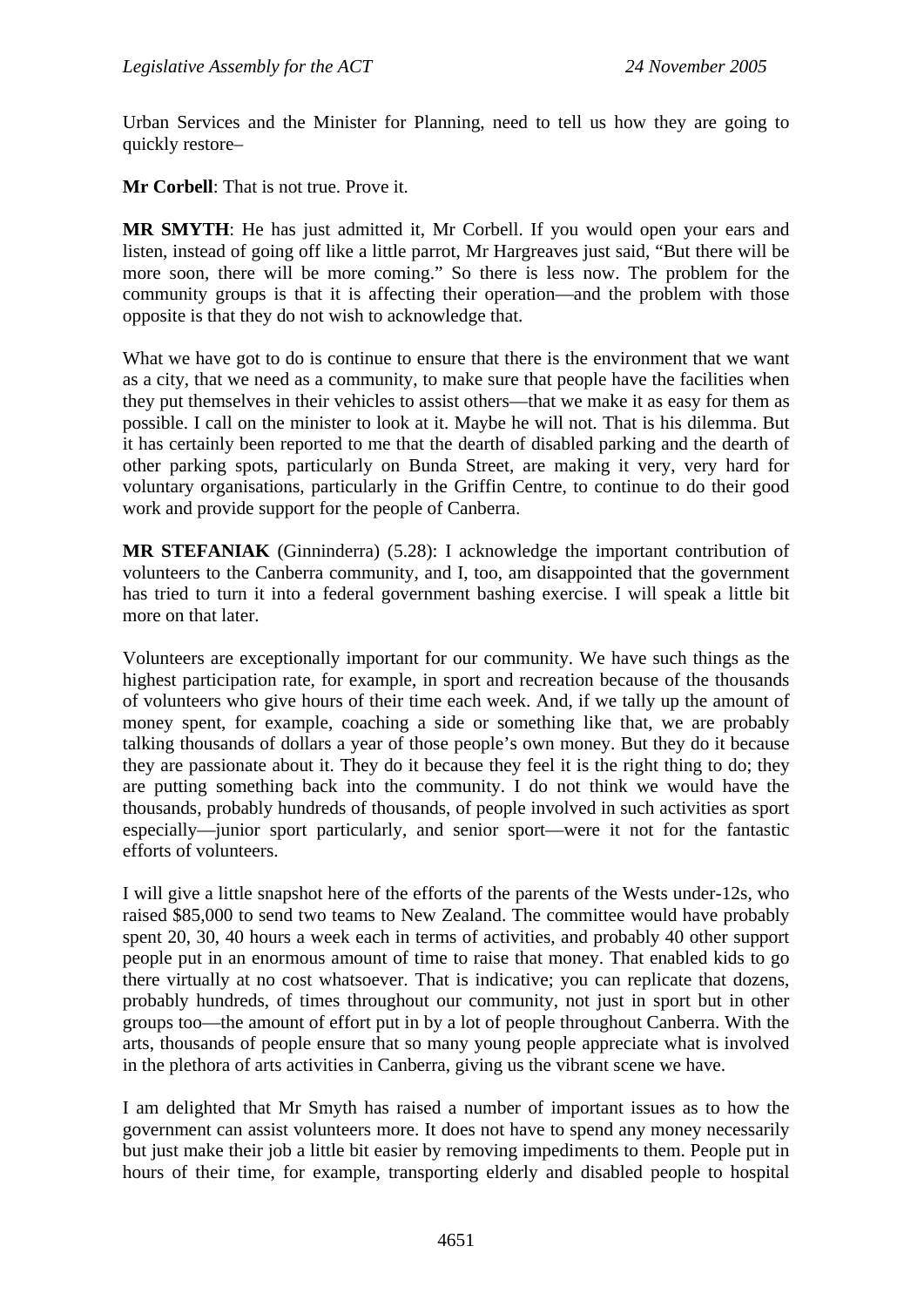appointments. Especially where I live and where Mr Speaker lives, in north-west Belconnen, a low socio-economic area, a lot of people simply do not have access to transport. Volunteers, for example from the Belconnen Community Service, come and assist them and take them to doctors appointments, in many instances over at Deakin where there are a number of surgeries which they have to attend. Those people simply would not be able to get there without immense difficulty were it not for these volunteers, who get some recompense.

They might get \$10 or something occasionally for petrol. But again you do not add up the cost. It costs a hell of a lot more than that for each time they help, but they do it simply for the love of it and simply because they want to help their fellow man in Canberra. That is magnificent.

The clubs might be in a bit of danger here as a result of a few of the policies the government has adopted in recent times. Our licensed club industry, apart from the fact that it employs thousands of young and not so young Canberrans, is also staffed by volunteers, many of whom receive no recompense, especially in a club that is teetering. For example, people on boards of directors put in a large amount of time for little or no recompense—again, volunteers assisting our community to make it a far better place.

As Mr Smyth has said, it is up to governments to encourage that, but they cannot expect that it will go on willy-nilly. They cannot expect that it will continue to happen if these people come up against various impediments that make their job as a volunteer harder. It behoves everyone in this Assembly to ensure that the lot of volunteers is not only recognised but assisted by those of us here in terms of not having silly policies put in place that make the lot of volunteers a lot harder.

I commend the government on one initiative, and that is the CFUs. I was pleased to see at least stage one, which has been in the pipeline for some time now, formally activated, I think, last weekend. But I do ask: whatever happened to stage two? I know you have a very difficult budgetary situation, but I would have thought that, as a result of the McLeod inquiry, properly attacking any possibility of Canberra's urban fringe being hit by fires again would be very, very high on the list of what government should do.

These people spend many, many hours training and now form an essentially important part in terms of potentially fighting fires on the urban fringe, and their numbers should be expanded. We have about 70 kilometres of urban fringe, and we have about only 40 per cent of however many CFUs we are meant to have to do that. I certainly encourage the government to kick-start a program that has been stalled, and let us go on to stage two, because that is important. It is not super costly, but there are people who are desperately keen to volunteer to help in their area who are being denied that opportunity. I see the minister walking away, but there is a lot more he, particularly, can do in relation to that.

Finally, in relation to the Howard government, I remind members opposite that Mr Howard is the second-longest serving prime minister. The coalition have been in power for 40 years out of the 60 since World War II. His particular government have now been in for 10 years; they have been elected on four occasions. They must be doing something right. I find it completely amazing—maybe you are jealous—the way you keep hooking into them at every possible opportunity, and even mentioning them on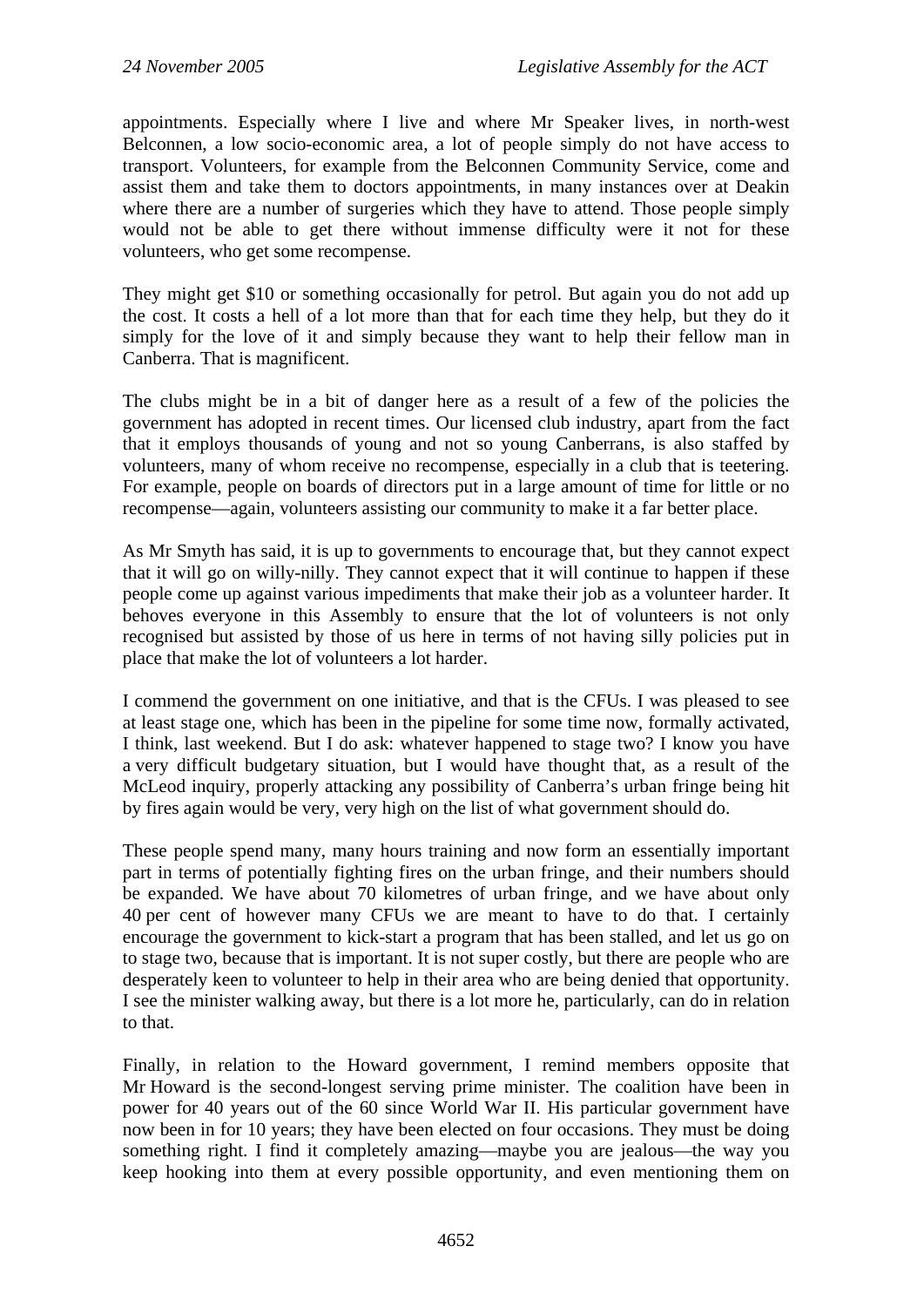a matter like this. It is ridiculous. It demeans the MPI that Ms Porter has correctly written out: the important contribution of volunteers to the Canberra community. It is something none of us can quibble with—it is a good MPI, and I do not think it needs to be tarnished with extraneous nonsense in terms on what the federal government is or is not doing.

Volunteers have been an integral part of the Canberra community, probably more so than any other community in Australia, since I can remember. And I was born here. Our volunteers probably put in more per person than do volunteers throughout the rest of Australia. There is an excellent history in Canberra of volunteerism, and it needs to be nurtured, it needs to be encouraged, and governments need to ensure that unnecessary obstacles are not placed in the path of these wonderful people who do so much to help their fellow citizens in our community.

**MR SPEAKER**: The discussion is concluded.

# **Executive business—postponement**

*Ordered that order of the day No 1, executive business, be postponed until a later hour.* 

# **Justice and Community Safety Legislation Amendment Bill 2005 (No 3)**

Debate resumed from 20 October 2005, on motion by **Mr Stanhope**:

That this bill be agreed to in principle.

**MR STEFANIAK** (Ginninderra) (5.35): The Attorney-General, in his introductory speech, said this is the 14th bill in a series of bills dealing with legislation within the JACS portfolio. It makes a number of minor and technical amendments to portfolio legislation. It makes a number of quite good amendments, I must say, although there is one area where I wonder why it could not have been done when the substantive bill was brought before this house not that long ago. I will come to that later.

This bill seeks to make minor amendments to a wide range of acts but some of those amendments, whilst minor, are in fact fairly important. The amendment to the Civil Law (Wrongs) Act takes account of anomalies such as the number of Assembly sitting days, as the act requires annual returns from insurers to be received before 31 October and tabled in the Assembly. To ensure that that occurs this bill makes five sitting days from 1 October apply, and that certainly ensures that that can be complied with. That act is also to be amended to prevent the duplication of costly procedures.

Also in relation to this act, it is important and worthy of note that, where a matter is subject to a particular pre-trial process, it should not be caught up with another pre-trial requirement through another scheme. A lot of our common law claims derive from workers compensation claims that have already been through their own pre-trial process. This is a sensible amendment that obviates the need for a second pre-trial requirement when those civil claims are being dealt with under the civil law. The pre-trial requirement is effectively the same, so it is a classic case of duplication.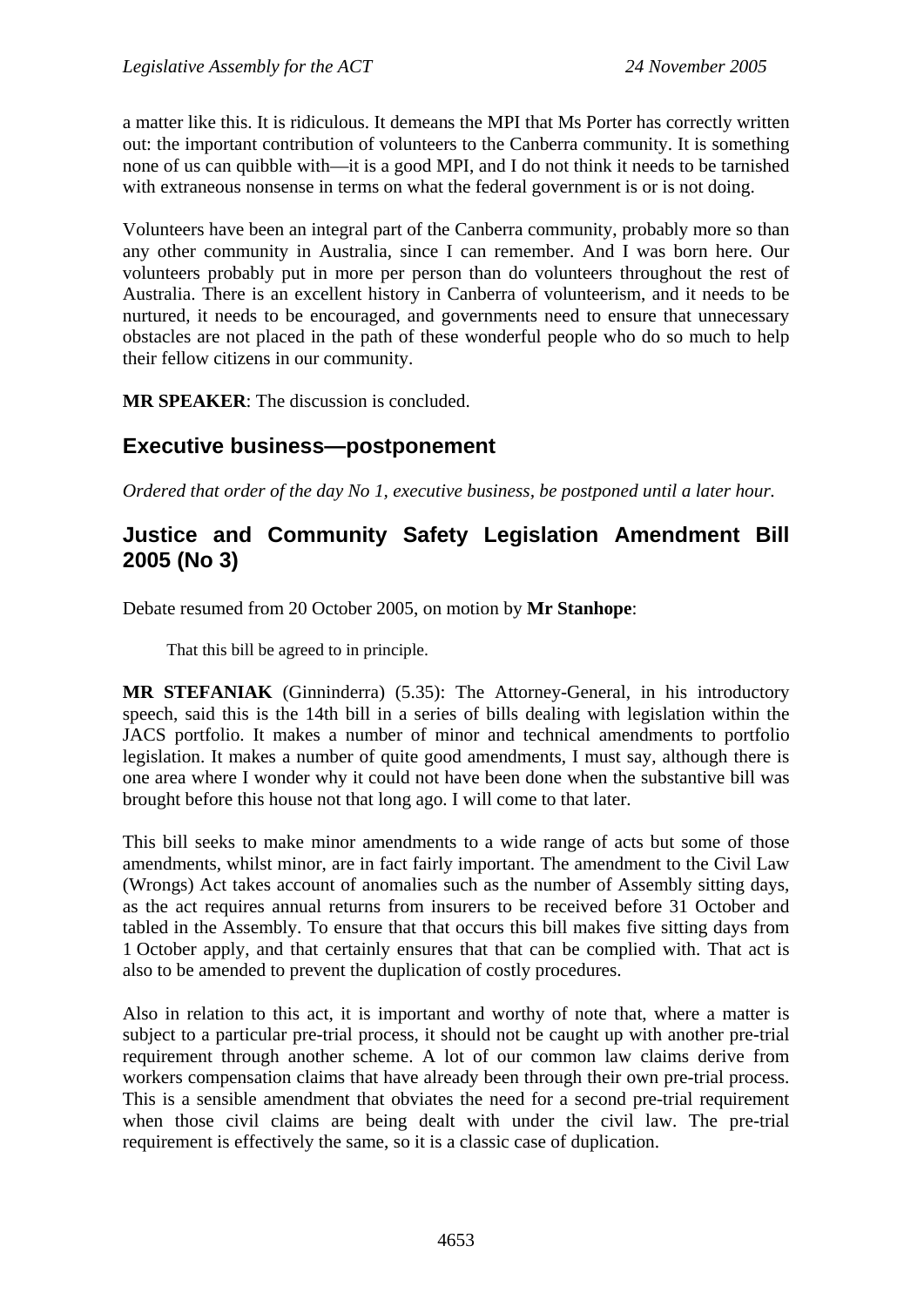I understand the only time this does not apply is when it relates to motor vehicle accidents occurring at work; that is a different insurer class. But that is not a particularly heavy type of claim in the jurisdiction. Most of the claims are other claims, which means there would be this duplication were this amendment not to go through.

Whilst the objective is a noble one, pre-trial conferences and requirements have become quite complex, quite difficult and quite costly. They are a bit of a bane to many people in the profession. I regularly get lawyers coming to me and complaining about the pre-trial processes, saying it would be better if we even went back to the days when we did not have them and solicitors and the parties could sort it out themselves. I can see the sense in having them, but by the same token there are a number of problems with the pre-trial conferences and processes.

The whole area probably does need to be looked at to make sure it is more efficient. I understand the Supreme Court, in its new rules, will be looking at that and certainly the Supreme Court, the Magistrates Court, the Law Society and the profession generally are engaged in activities at present to streamline that process. This ensures that you cannot have, effectively, the same pre-trial requirement twice. That clearly is just a nonsense, an absolute waste of time and, accordingly, that is a very sensible amendment.

There are a number of other basic amendments here which, whilst minor, are important. For example, the federal parliament has now passed some legislation in terms of new federal child pornography offences in the current list of class 2 offences. They deal with commonwealth crimes of trafficking in children, using, possession and producing child pornography through downloading from the internet and using the internet to procure or groom children under 16.

As a result of this amendment to this bill, which is a minor one but nevertheless important, a sex offender will now be required to be registered on the ACT child sex offenders register. Previously, because this commonwealth bill had not been passed, those crimes of trafficking, using, possession and producing child pornography through the internet were not there on the ACT child sex offenders register, which is an important register, as we know because we did that piece of legislation from an ACT point of view only several months ago.

Similarly with restorative justice, which is a recent act, I accept that when the commonwealth introduces some legislation that is relevant to us it is sensible to put those category offences on a register by a simple amendment like this. I do wonder in relation to the Crimes (Restorative Justice) Act, though, whether what happened in this particular instance could not have been done when the act came in. I would be interested to see why that did not occur, because it is an important part of restorative justice, and a sensible one too.

The act provides for the restorative justice unit, and the bill amends section 22 of the act, dealing with which agencies can refer matters to the restorative justice unit. The table in section 22 sets out when an offence can be referred to restorative justice. This particular amendment in this bill makes clear that there is occasion for the chief executive under the Children and Young People Act 1999 to refer matters to restorative justice after a sentence is imposed. That is important because one of the aims of the bill—and this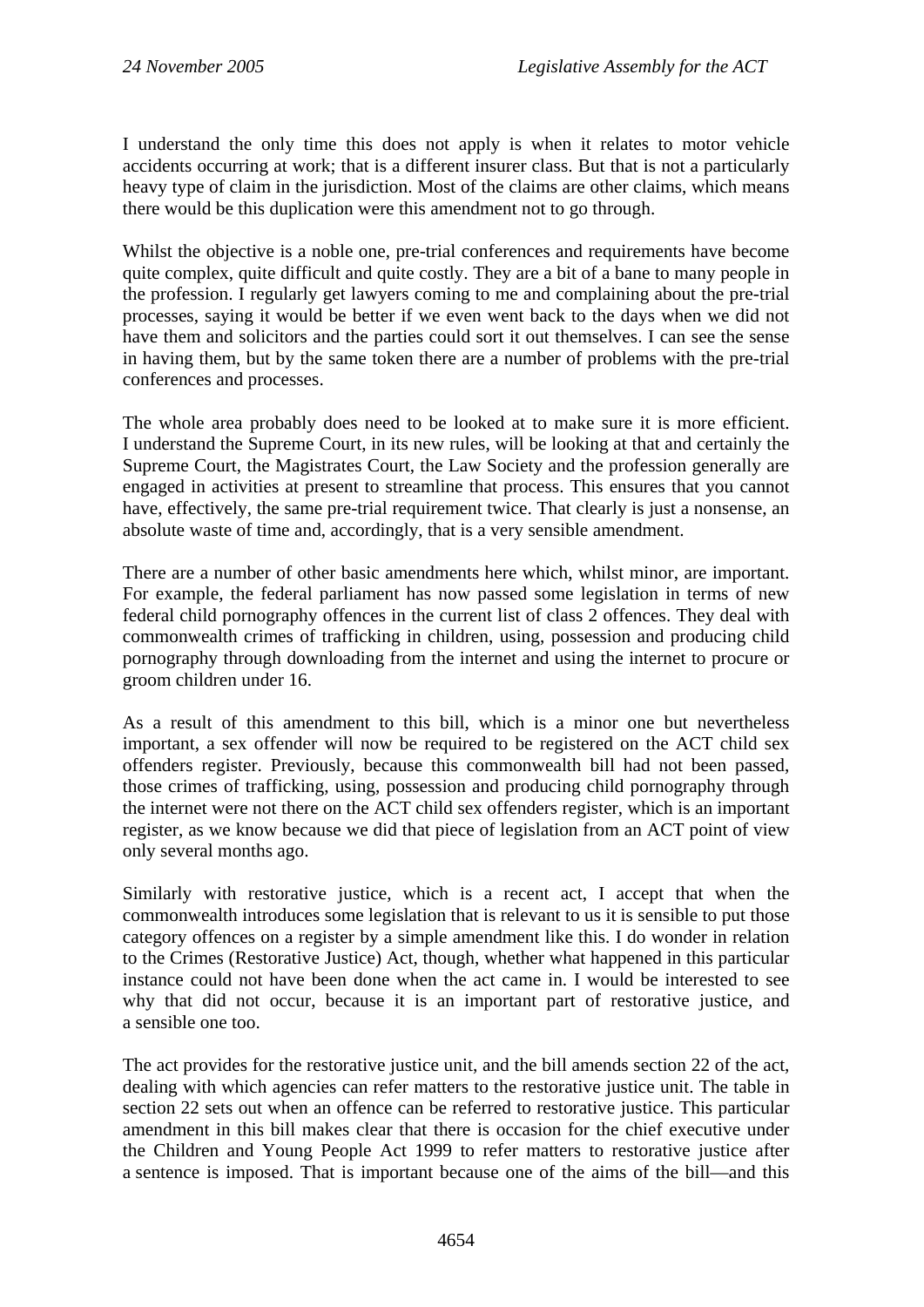occurs in New South Wales, I think, in South Australia and certainly in New Zealand—is that restorative justice can be used after a sentence is imposed. It is an essential part perhaps of the rehabilitation process.

At present in the ACT, for kids it can be used to ensure that a solution is found which might not necessitate the young person going to court. I took pleasure in being involved in a restorative justice conference not all that long ago, several weeks ago, which I found not only very interesting but very effective for all parties concerned. I commend the people involved in organising that. I was a little bit sceptical in relation to a couple of points, but as the conference wore on I could see the benefit it was having. I certainly hope the agreements reached work, because in that instance it would mean a couple of families are happy and the young offender in question would not have to go to court, although, obviously, if there were further breaches he would go to court. Justice certainly was done and everyone walked away feeling a lot better for the experience.

But equally it is important, especially for young people too, that what occurs interstate and elsewhere is provided for here. Restorative justice can be an essential part of the rehabilitation process—what happens after a sentence is imposed. It is used certainly in New Zealand, and to an extent in New South Wales, for even quite serious matters when people are imprisoned, as part of the rehabilitation process, part of getting the offender ready to go out into the big wide world again and, hopefully, not re-offend, and as a way of ensuring that victims are taken into account and their fears and worries alleviated.

This is an important part that should have been in the original bill we did last year, and I wonder why it was not. The idea of these types of omnibus bills is that they should be minor amendments, and this is something to me that is fairly important and should have been covered initially rather than being picked up now, and I wonder why that is the case.

There are a number of other amendments in this bill. The bill amends the Guardianship and Management of Property Act so that the public trustee can waive fees where it is appropriate, such as in cases of financial hardship. I am amazed that has not been picked up before, but there you go; that is a very sensible improvement.

There is a minor improvement to the Remuneration Tribunal Act. It simply adds to the Remuneration Tribunal list the Children and Young People Commissioner. That is logical; that person comes under the Remuneration Tribunal.

The amendment to the Residential Tenancies Act ensures that money earned from interest from rental bond moneys is placed in a trust account separate from the JACS budget. That is where it is meant to be and, whilst I do not necessarily think there are any instances of JACS using that money—I hope not—this makes it absolutely transparently clear that it is going where it should go.

The amendment to the Unclaimed Moneys Act involves a simplified process which will assist people involved in it. Currently, a company holding a sum of unclaimed money is able to use part of the money to fund public advertising, which can be very expensive and deplete much of the money held. At present, companies have to disclaim a lot in the advertisement, which might take a full page. I have been told that it might cost anything between \$10,000 and \$15,000 to take out the ad and if the unclaimed money that can be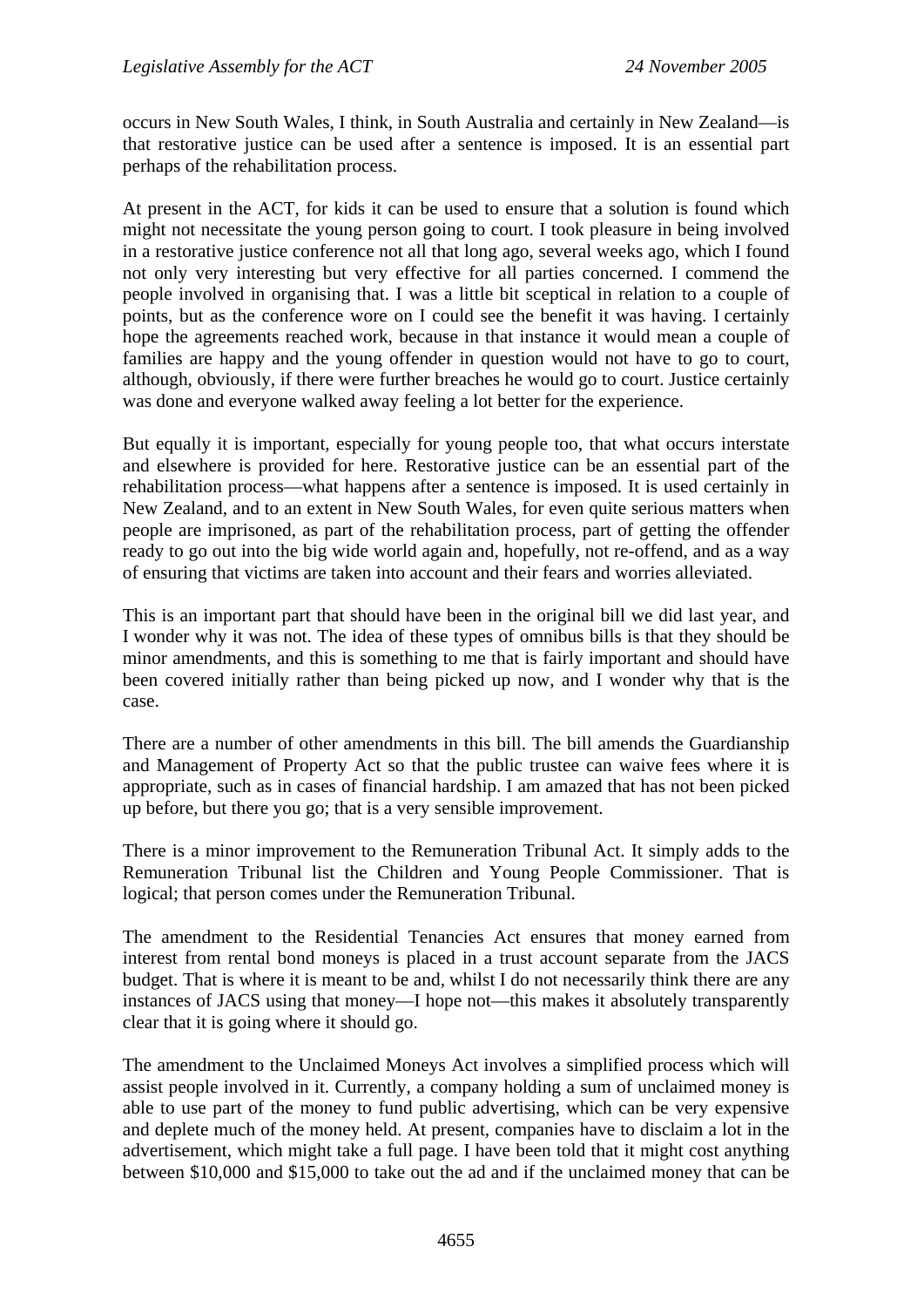claimed by a person is, say, only \$20,000, most of your money has gone, through the requirements of the act.

This simplified procedure enables a brief newspaper advertisement to be put in, similar to what is put in for a grant of probate and which would probably cost several hundred dollars instead of thousands, saying where further information can be found. For example, it could direct you to a website where you will be able to get more information. So that is using technology sensibly but also saving the recipient of that money, who might come to claim it, the possibility of losing more than half of what they are entitled to simply because of a formal requirement that is unnecessary.

So basically the opposition will be supporting this bill. I do wonder, however, certainly in relation to restorative justice, why that was not done at the start. But the improvements that this bill makes are sensible and are supported by the opposition. I wonder how many more improvements we will be making. This is bill No 14. I know it was a process started by the previous government, but, hopefully, we will see less and less of these bills, because a lot of the anomalies that these bills are meant to pick up surely should have been picked up by now. We will, hopefully, see fewer and fewer anomalies picked up, which would be good for everyone.

**DR FOSKEY** (Molonglo) (5.46): I am really pleased that it looks like we might be going to pass one of the pieces of legislation on our agenda today, and this one looks relatively simple. I support the Justice and Community Safety Legislation Amendment Bill 2005 (No 3) as it presents a number of minor and technical amendments, none of which warrant concern or appear unfair.

The most important changes being made through this legislation, from our point of view, are those to the Consumer Credit Act, the Crimes (Child Sex Offenders) Act, the Residential Tenancies Act and the Unclaimed Moneys Act. The changes to the Consumer Credit Act and regulations will ensure that hidden fees and charges do not enable credit providers to charge their customers extortionate amounts and that shortterm credit providers do not evade the act's requirements. Given the problem with consumer debt, anything that helps to restrict that is very welcome.

The expansions of the sex offenders register will allow the inclusion of people offending against the commonwealth crimes of trafficking of children, using, possessing and producing child pornography materials through a carriage service and using a carriage service to procure or groom children under 16 years of age. These are serious crimes and the Greens are very glad to see them included here.

The ACT Greens supported the establishment of a child sex offenders register in the ACT as part of the development of the national child offender register. However, we still believe that the register proposed by the government is a bare-bones approach. We would prefer to see the ACT be more proactive to ensure that child sex abuse does not occur.

I called on the government, when the Crimes (Child Sex Offenders) Bill was passed, to take on board three recommendations for improving and expanding the operation of the sex offenders register. I remind the Assembly that these were the development of a framework to prevent sexual crime in the ACT, which includes community education,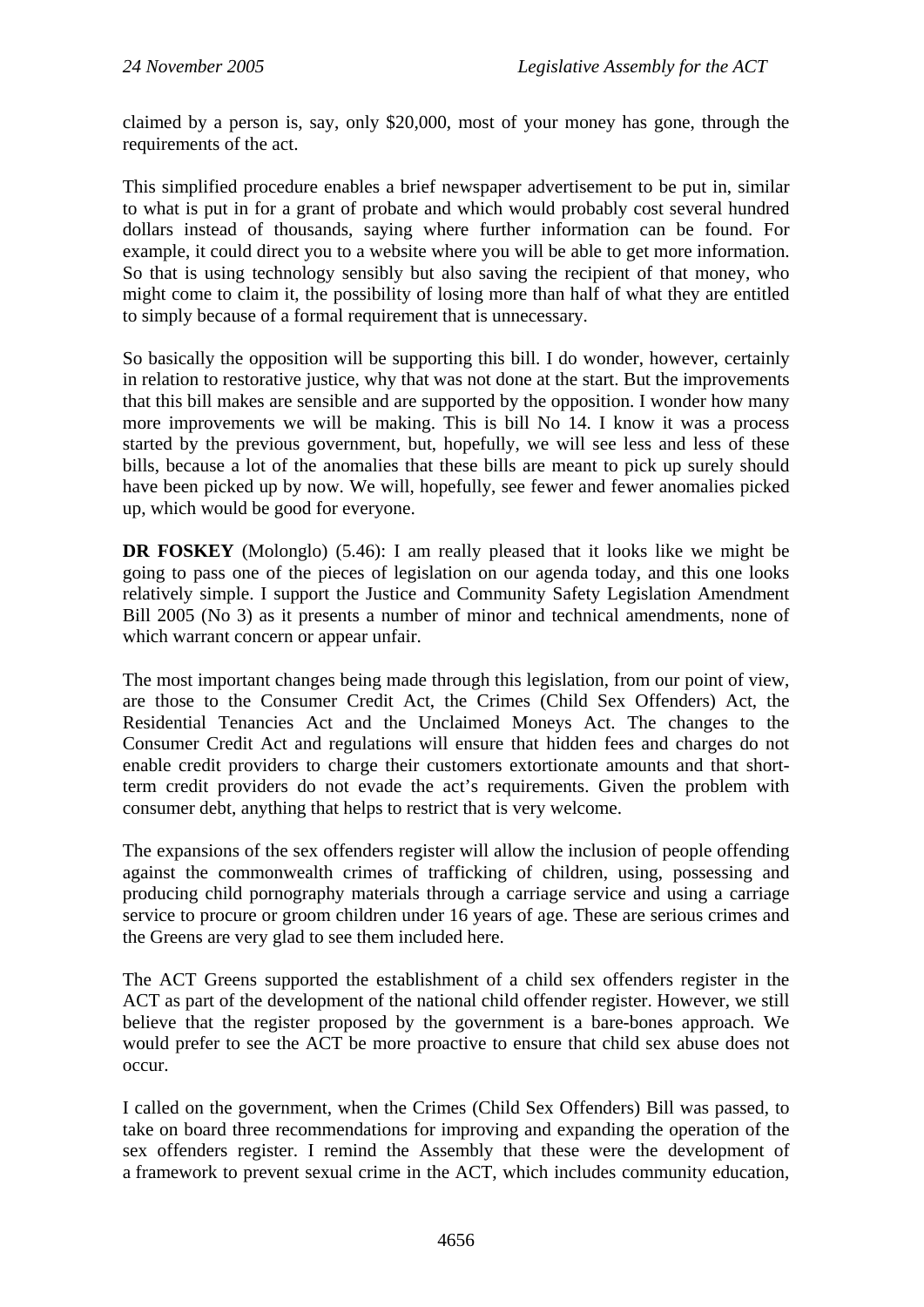assistance to victims and offender rehabilitation programs; expansion of the legislation to include mechanisms for monitoring risks and triggering intervention; and commissioning research and consultation into the expansion of the register to include sexual offences against adults. I note that these recommendations are not being implemented in today's bill, but I hope that the government is giving them some consideration.

The Residential Tenancies Act and regulation amendments will safeguard rental bond trust accounts from being mistakenly included as part of the department's budget something that I hope has not occurred to date. The amendments also, importantly, provide similar status to occupants as tenants, allowing the Residential Tenancies Tribunal the power to restore an occupancy agreement, similar to its power to restore a tenancy agreement.

Finally, the Unclaimed Moneys Act amendments ensure that, when a company holds a sum of unclaimed money, the company cannot deplete the sum of unclaimed money by spending it on advertising the fact in a lavish way. I am glad for these small but necessary changes and, as I said before, I support them.

**MR STANHOPE** (Ginninderra—Chief Minister, Attorney-General, Minister for the Environment and Minister for Arts, Heritage and Indigenous Affairs) (5.50), in reply: As has been indicated, this bill is the 14th bill in a series of bills dealing with legislation within the justice and community safety portfolio. It makes a number of minor and technical amendments to the portfolio legislation. The bill amends acts and regulations concerned with the administration of matters before the courts, court rules, consumer credit, criminal procedure, fair trading, public trust and a number of other regulatory activities administered within the portfolio. I thank members for their contribution to the debate and for their support of these technical and minor amendments. I foreshadow that there are just two minor technical amendments that I propose to move in the detail stage.

Question resolved in the affirmative.

Bill agreed to in principle.

#### **Detail stage**

Bill, by leave, taken as a whole.

**MR STANHOPE** (Ginninderra—Chief Minister, Attorney-General, Minister for the Environment and Minister for Arts, Heritage and Indigenous Affairs) (5.51): I seek leave to move amendments Nos 1 and 2 together.

Leave granted.

**MR STANHOPE**: I move amendments Nos 1 and 2 circulated in my name *[see schedule 1 at page 4667].*

I also table a supplementary explanatory amendment to these amendments. These are minor and technical amendments. The first of the amendments provides that the proposed amendment is to be taken to have commenced upon the commencement of the Criminal Code (Administration of Justice Offences) Amendment Act 2005, and the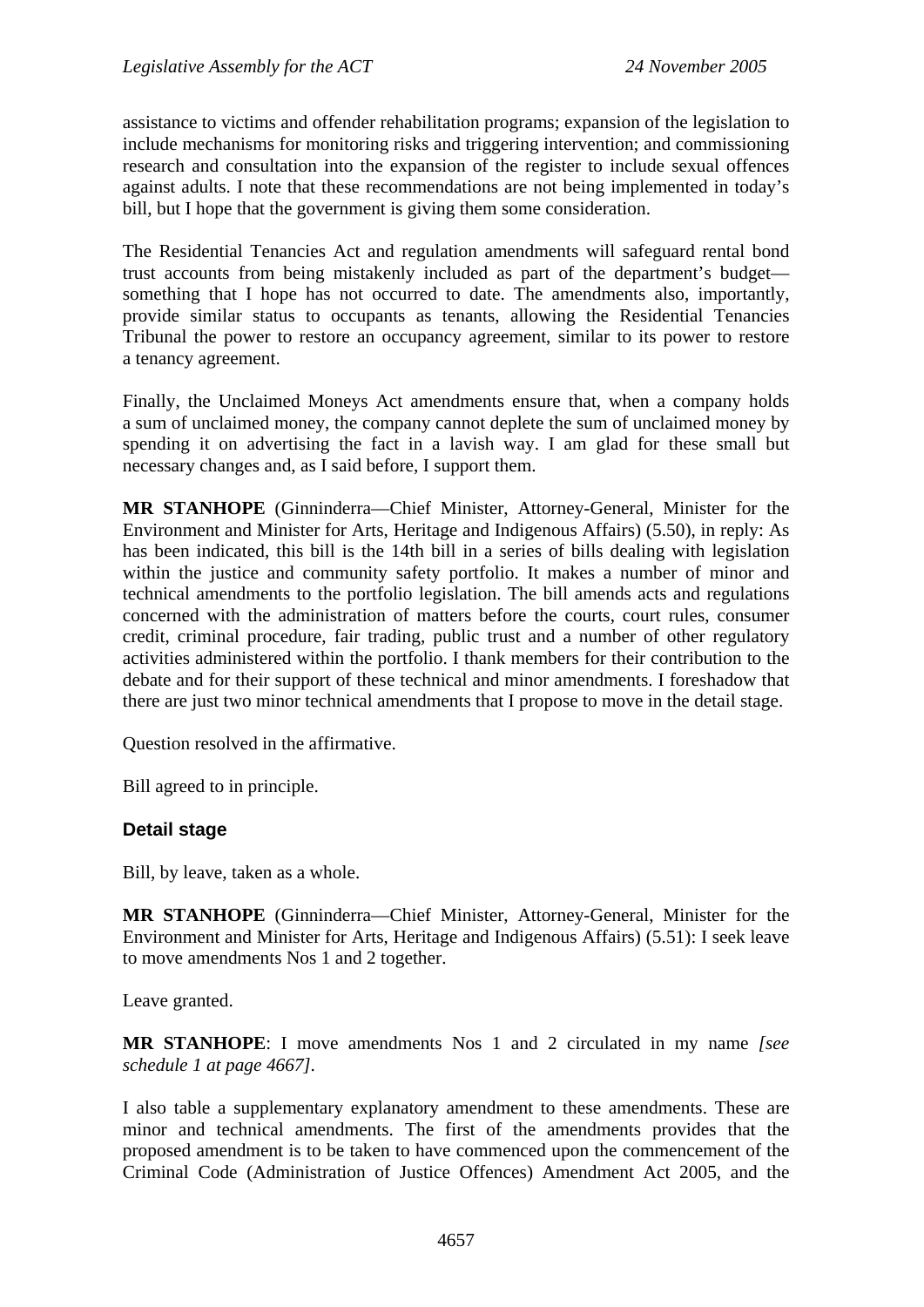second similarly alters the commencement clause of the Criminal Code (Administration of Justice Offences) Amendment Act. The amendments arise because consequential amendments to the Discrimination Act were dependent on the commencement provisions of the Human Rights Commission Act, which is yet to commence. Accordingly, these amendments are technical amendments to delay the coming into force of the amendments until the Human Rights Commission Act 2005 commences.

Amendments agreed to.

Bill, as a whole, as amended, agreed to.

Bill, as amended, agreed to.

# **Ms Pattie Tancred**

**MR SPEAKER**: I have a brief statement I would like to make in relation to one of our loyal staff. I would like to draw members' attention to the fact that Ms Pattie Tancred, Hansard's senior editor, is leaving us for three years to accompany her husband on an overseas posting. As this is Ms Tancred's last Assembly sitting day, on behalf of all members I convey our thanks to her for the contribution she has made to recording the work of the Assembly, and wish her well during her time away from us.

# **Adjournment**

Motion (by **Mr Corbell**) proposed:

That the Assembly do now adjourn.

### **Mental health**

**MR SMYTH** (Brindabella—Leader of the Opposition) (5.53): I noted yesterday that the Minister for Health and my esteemed colleague Mr Jeff Kennett met in mutual admiration over mental health and the good work of the ACT government. Notwithstanding the interesting image of Mr Corbell and Mr Kennett in a tender embrace, I thought I should inform the Assembly of the harsh reality of the mental health system in the ACT.

From the outset I declare that this example comes from the experiences of one of my staff who, with his partner, spent Tuesday night trying to care for the mentally ill friend of his partner. The friend was extremely ill by the time my staffer and his partner found her, and she had not been able to look after herself for some days. The CAT team were rung at 7.15 pm. Originally they were too busy to send anyone out. After a second phone call, the CAT team said that they were unable to send anyone out until they could get a police escort for them. Over the next few hours, the friend's condition rapidly deteriorated and no CAT team arrived, despite another two phone calls.

At 10.30 pm, the police were called as my staffer and his partner could no longer handle their friend, and the police promised the next available patrol. The CAT team and the police did not arrive until about 11.15 pm—four hours after the first call—by which time the friend was critically ill. Not once during the five phone calls made to the CAT team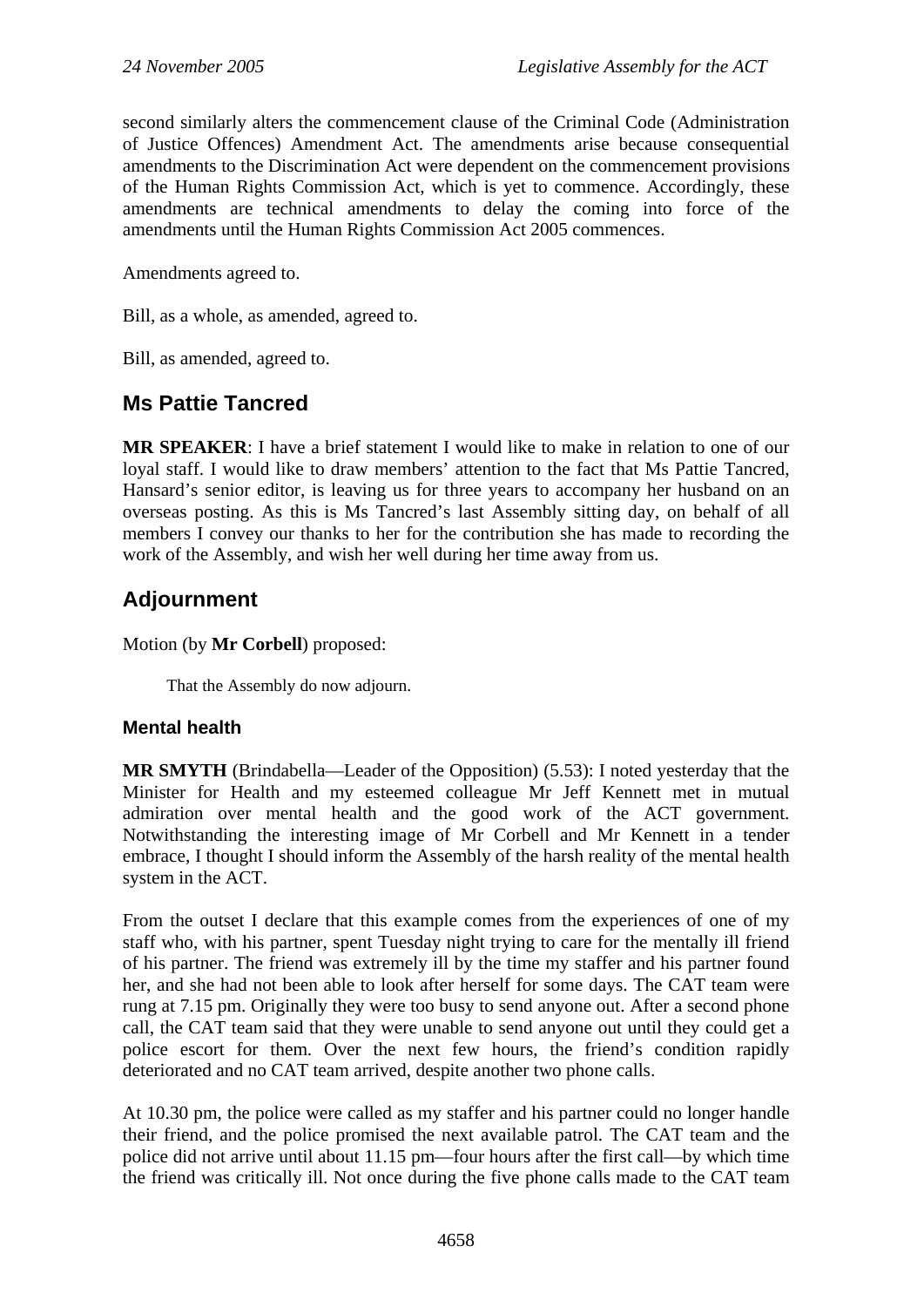was any advice given on how to handle the friend. They were just told that they would have to wait and provide care until the CAT team arrived. When the CAT team and the police got there, I am told they did a good job and took the friend off to the psychiatric services unit.

But in the rich glow of the Jeff and Simon show we really need to consider the harsh realities. One, it is not much use having a crisis team that takes four hours to turn up in a crisis. Two, given that there are so few police anyway, if the CAT team is relying on them to make call-outs, there are going to be delays, and police work is also going to suffer. Three, given the never-ending PR from Mr Corbell on how much money has been spent on community-based services, I would have thought that there would have been enough staff for the CAT team. Four, it is really inefficient to have a system that responds only to critical incidents, by which time hospitalisation is often the only option. While the incident on Tuesday was occurring, the CAT team, I was told, had eight call-outs. If six of them had ended up with hospitalisation, 20 per cent of the PSU's full bed complement would have been used up in just one evening.

There is no way that an average person, when confronted with someone who is seriously disturbed, can take the disturbed person to hospital if they do not want to go. There is no option but to rely on the CAT service. I have to say that, aware as I am of the shortcomings of Mr Corbell's mental health service, this example has really shocked me. If Mr Corbell really believes that Mental Health ACT is delivering anywhere near the service needed by the community, he really needs to take a long, hard look at himself.

### **Malaria**

**DR FOSKEY** (Molonglo) (5.57): That is a hard one to follow. I rise to respond to Mrs Dunne's adjournment speech last week about the need for DDT to be used to combat malaria by killing the vector, the anopheles mosquito. I must say her talk did seem to be more of an opportunity to have a go at the environment movement and to denigrate the work of Rachel Carson than coming out of a real concern about the deaths from malaria in developing countries.

I went and did some research on the topic because I wanted to know why such a respected and well-informed person as Desmond Tutu was campaigning for its continued use in developing countries. I found out—I guess not surprisingly—that it is a much more complex issue than just using DDT and that the application of DDT is a last resort in countries that do not have the resources to do all the many things that are part of the strategies for getting rid of malaria. The malaria foundation, for instance, advocates an eventual but not immediate ban of DDT because at the moment there are few effective and/or affordable methods available for poor countries and DDT is cheap and effective.

But the way it is used is really important. It has to be kept out of the environment. South Africa has found that spraying DDT in people's houses, especially on thatched roofs, can provide a year's protection. However, it must be kept from water because then it has that impact on wildlife that Carson documented so persuasively. The South African environment minister described the use of DDT, which they see as unfortunately essential, as "a horrible choice we must make for our country". Nonetheless, it has worked to reduce the incidence of malaria in South Africa.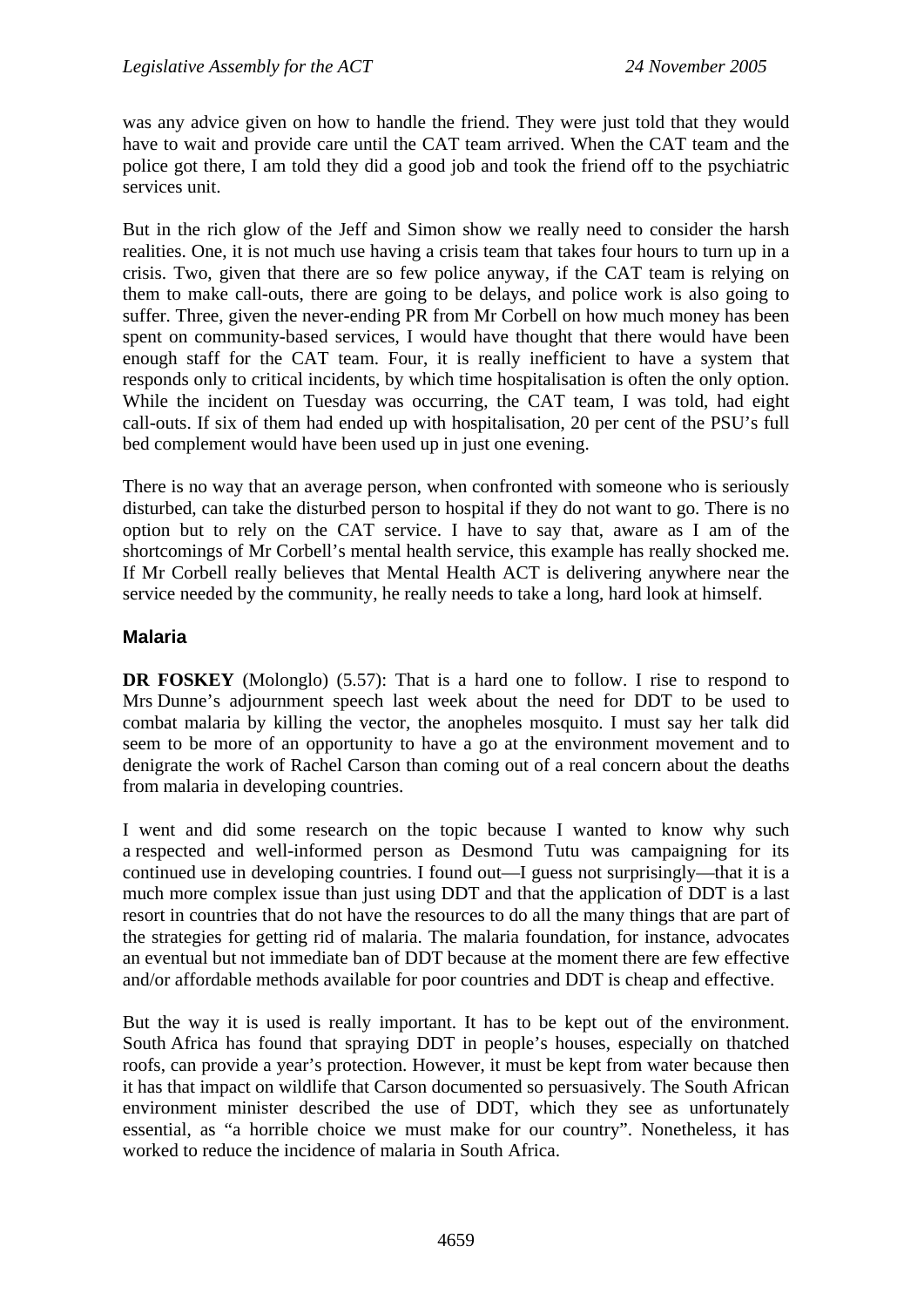In Mozambique, by contrast, a much poorer country, malaria is still a really serious problem. That is because they feel they cannot really use it because frequent flooding would wash the DDT out of the walls of the huts, they lack the infrastructure that would reduce its danger in the environment and there is an incredible amount of human ignorance. For instance, although insecticide-soaked bed nets are found to be the best way of controlling infection spread, a lot of people do not understand that yet. They do not see the connection between malaria and mosquitoes, and that is a whole area of concern.

Mrs Dunne tended to blame First World environmentalists for the high incidence of malaria in the Third World. I think she should also be concerned about the federal government's and this government's failure to act on the production of greenhouse gases. A recent article in the journal *Nature* says that climate change is driving up rates of malaria and that we can expect many more deaths in poor countries, particularly in Asia, west South America, sub-Saharan Africa and the Indian Ocean coast. The worst outbreak of dengue fever for years has occurred in South Asia as a result of the floods, which are going to be much more common.

There are some other factors contributing to the increase in malaria. The focus of First World based pharmaceuticals is on producing the drugs that sell well in the rich world— Viagra is a good case in point—rather than those needed in the Third World, because guess where the profits are? That is what companies do.

We have also had a development model that has not led to increased sanitation, decent housing and safe water supplies in poor countries. There is the sale of counterfeit drugs which people do just to earn a living in the streets in poor countries, there is a reliance on chemical control of biological problems and, of course, there is climate change. Many of these can be slated home to governments and influential organisations in rich countries. To simplistically place the problem of malaria at the feet of the environment movement is, I think, misinformed.

## **Planning and Environment—Standing Committee**

**MR SESELJA** (Molonglo) (6.02): I would like to talk a little bit about some of the discussion we have had in this place today about the P&E committee, and attendance as such. It has been quite fascinating to me the amount of attention that has been paid to it by ministers in this government. I just want to put some things on the record. It has been mainly Mr Gentleman, but also Mr Stanhope and Mr Corbell, who has been leading the charge.

The first claim was about me deferring debate of things. I have found two instances, including on Tuesday, where I have moved that debate be deferred, one of which was rejected, of course, and I have found at least one where the chair has done so. But the more substantive claim was about me not showing up to meetings; that I have not been bothered to show up to meetings. What I have done is to go through and check the attendances at all of the meetings, and I missed one. I believe there was a meeting on 11 January, when most people are on holidays, so I will take that one on the chin; I was on holidays. As for the rest, there were another six that I missed, and I guess that is what—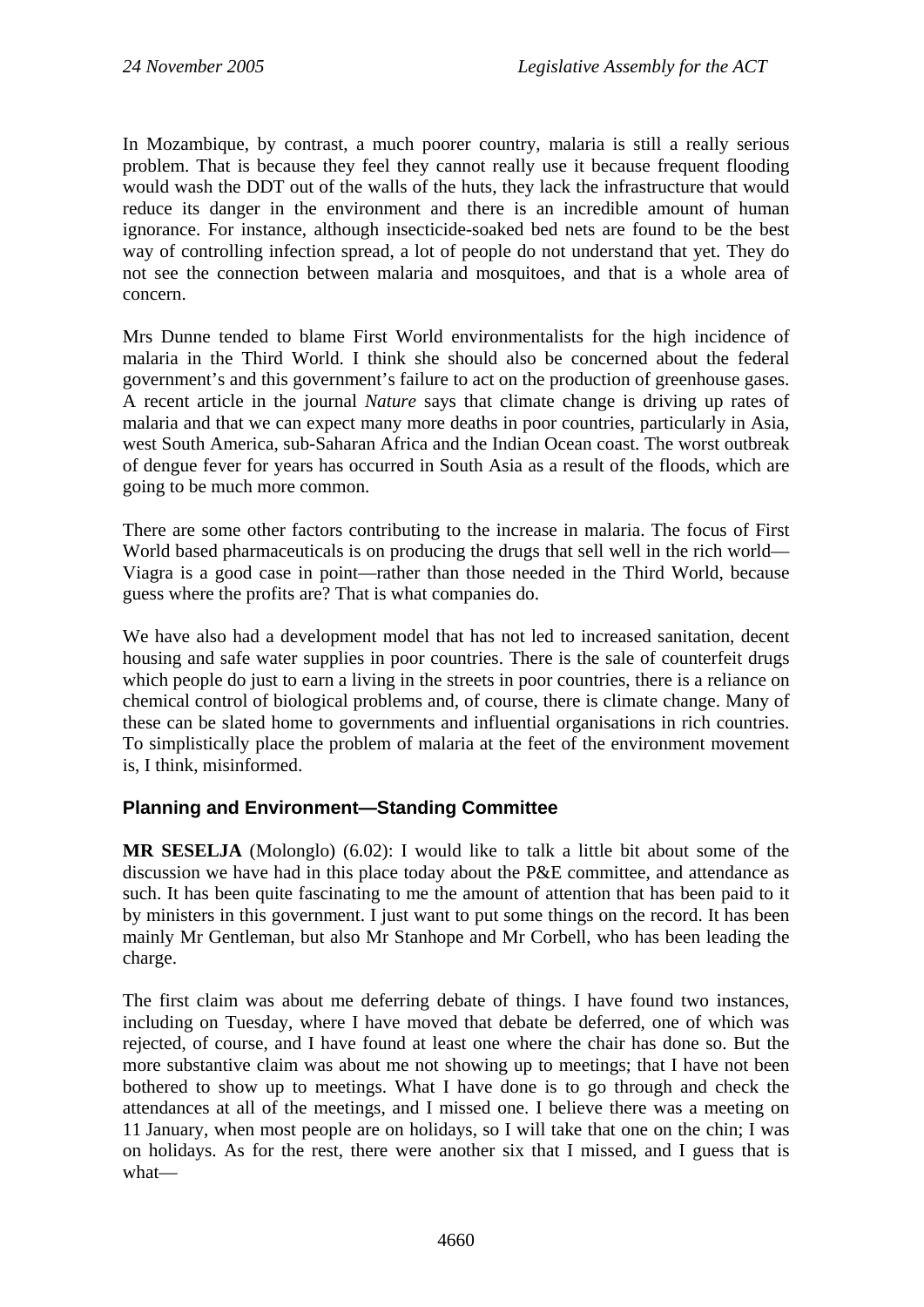#### **Mr Corbell**: Six!

**MR SESELJA**: Yes, six. I know, it is terrible, isn't it? It is just terrible. I would like to draw attention to the reasons for missing those meetings. As many would know, my wife had our third baby this year and, after a caesarean, with two premature births previously, it was quite a high-risk pregnancy. On a number of occasions during the latter part of that pregnancy, my wife had to go to hospital and had to have special visits to the doctor, and I was called upon to support her in that. Of course, one of the meetings I missed was on 19 July, the day after my son was born.

I guess the message we are getting from the government on this is that it would have been a better outcome if, instead of going to hospital with my wife, I had been at the P&E committee meeting; that, instead of being there the day after my son was born, to support my wife, or when my wife had high blood pressure during the pregnancy, which leads to premature birth, which is something that she suffered from before, I should have put aside those family concerns on the basis of a P&E committee meeting. One of the meetings I missed commenced at 4.00 pm, it was resolved that the minutes of the meeting be confirmed and then it adjourned. That is what happened at one of the meetings that I missed. So this is the kind of work I missed.

What the message has been from the Labor Party on this is that, in supporting my wife, in taking leave for a high-risk pregnancy, in supporting her when she had to go to hospital, in supporting her when she had to go to the doctor, I have somehow neglected my duties. I think people on the opposite side want to be very careful. Certainly no political capital has been made before when government members have missed significant periods on the basis of personal health issues. I certainly would not have made personal capital, political capital, about that, and I would expect that none will be made when Ms Gallagher goes and has her baby—and nor should it.

What we have seen is stooping to the lowest of the low from this government. They are saying, "No, you should not have supported your wife. Don't support your wife. Don't go with her to the hospital. Go to the meeting. That is much more important. We had to confirm the minutes. You shouldn't be there with your wife." This is how low the Labor Party have stooped. Mr Corbell was leading the charge, saying, "Mr Seselja doesn't make it to meetings." Of course, he did miss several weeks. He missed several weeks and no-one said a word about it because we accepted that there are some times when personal issues, personal health issues, family issues, are more important. I think most people in the community would accept that, and I think they would be appalled at the way that Mr Gentleman, Mr Corbell and Mr Stanhope have sought to make political capital out of this.

I just repeat that six out of the seven absences were as a result of a high-risk pregnancy, most of them at the latter stages of a high-risk pregnancy. When my wife had serious health complaints, I was there to support her. I was there for when the baby was born and I was there to help her, support her, after that time. If the government are going to stoop to this kind of level in debate, I think they should be outed for who they are. I will not make political capital about people's personal issues, about people's family issues, but if the government want to continue to do so it will all be out on the table.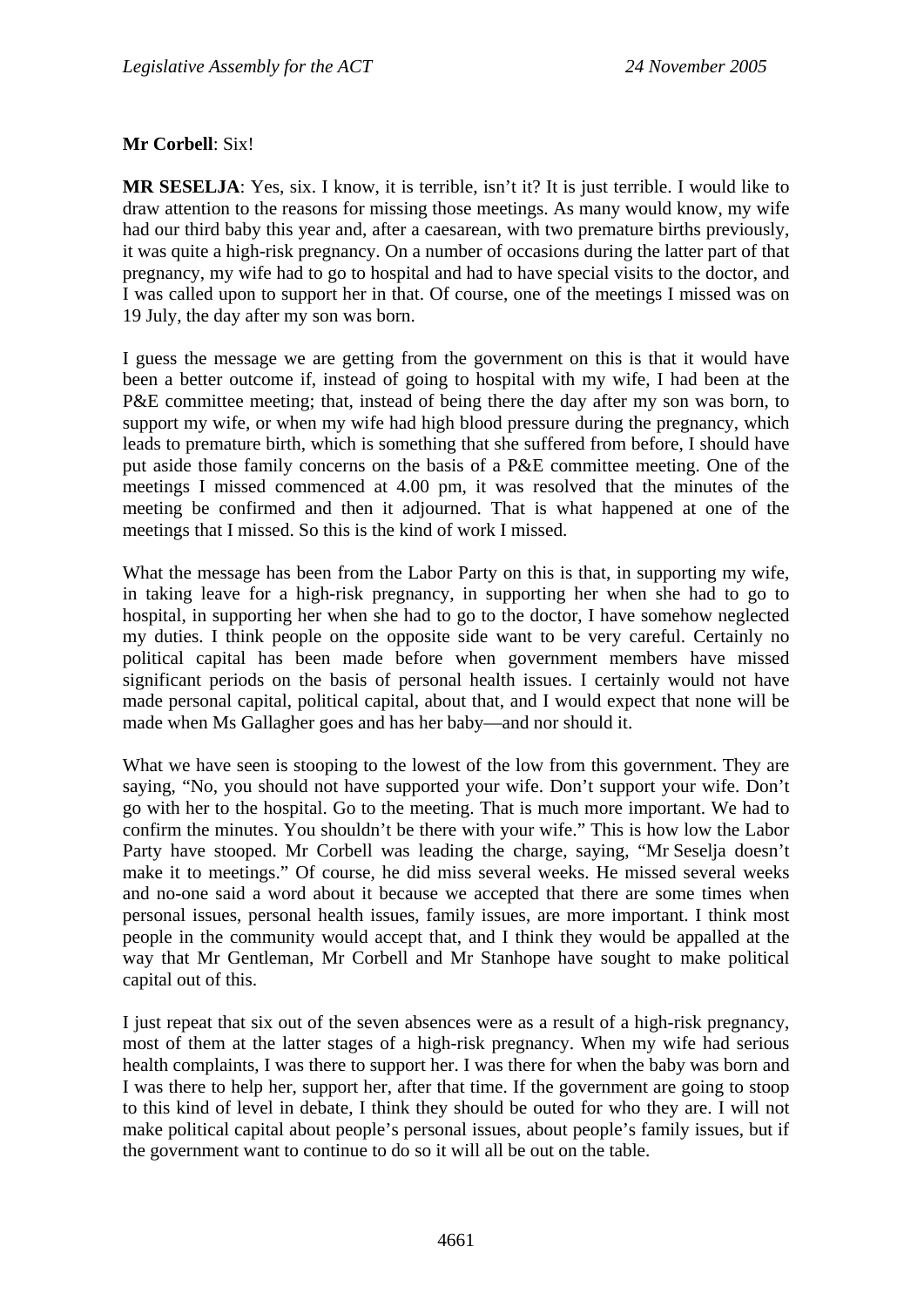### **Planning and Environment—Standing Committee**

**MR GENTLEMAN** (Brindabella) (6.07): I had a very important speech to give in tonight's adjournment regarding a petition to Mr Barnaby Joyce but it appears that we are still discussing the work performance of Mr Seselja. I should point out firstly that, in my speech earlier today, I did not mention anything about Mr Seselja's attendance; I simply talked about the number of times we moved meeting dates for him.

**Mr Seselja**: Can you substantiate that?

**MR GENTLEMAN**: It will be in *Hansard*.

**Mr Seselja**: I've got all the minutes.

**MR GENTLEMAN**: I also talked about the amount of work this committee does and outlined the time frame for this DV. I would like to remind the chamber of what I said. For the benefit of the opposition, I repeat that the time frame was May, June, July, August, September, October and November—six months in my book. As I asked earlier, Mr Seselja, how many times did we reschedule or call special committee meetings for you to attend so we could work together as a committee; how many times did you say you had not read the report when attending a meeting specifically to discuss a report; and how many times are you going to complain about the workload instead of getting on with the job?

**Mr Seselja**: You are shameful; I cannot believe Simon would lead that charge.

**MR SPEAKER**: Order!

**MR GENTLEMAN**: I have checked the attendances, now that Mr Seselja has reminded us. I would like to bring to the attention of members the fact that Mr Seselja did not attend a total of 18 per cent of meetings of the committee.

**Mr Seselja**: I just told everyone the number of meetings.

**MR GENTLEMAN**: I have just come up with those for you, Mr Seselja. Although this discussion will continue on through tonight's adjournment, this is not the first report Mr Seselja has done no work on. I have risen in the chamber before and discussed the various times Mr Seselja has been uncooperative in the committee process. There have been times when he has even blamed his staff for not reading draft variations. I say again: stop complaining about the workload and get on with the job.

The other members of the committee have bent over backwards to assist in keeping the committee process bipartisan. The time has come to insist that Mr Seselja commits to the job at hand, work with the committee as a member of this Assembly and, in his words, scrutinise the government. Being an elected representative of the ACT is a job we should be proud of, a job we want to do and a job we work hard in, not a job where we sit back and wait for everyone else to do the work and then whinge about the outcomes. Today I have witnessed the embarrassment Mr Seselja has caused his own party, the concerns of his opposition colleagues at his naivety and his utter lack of respect for the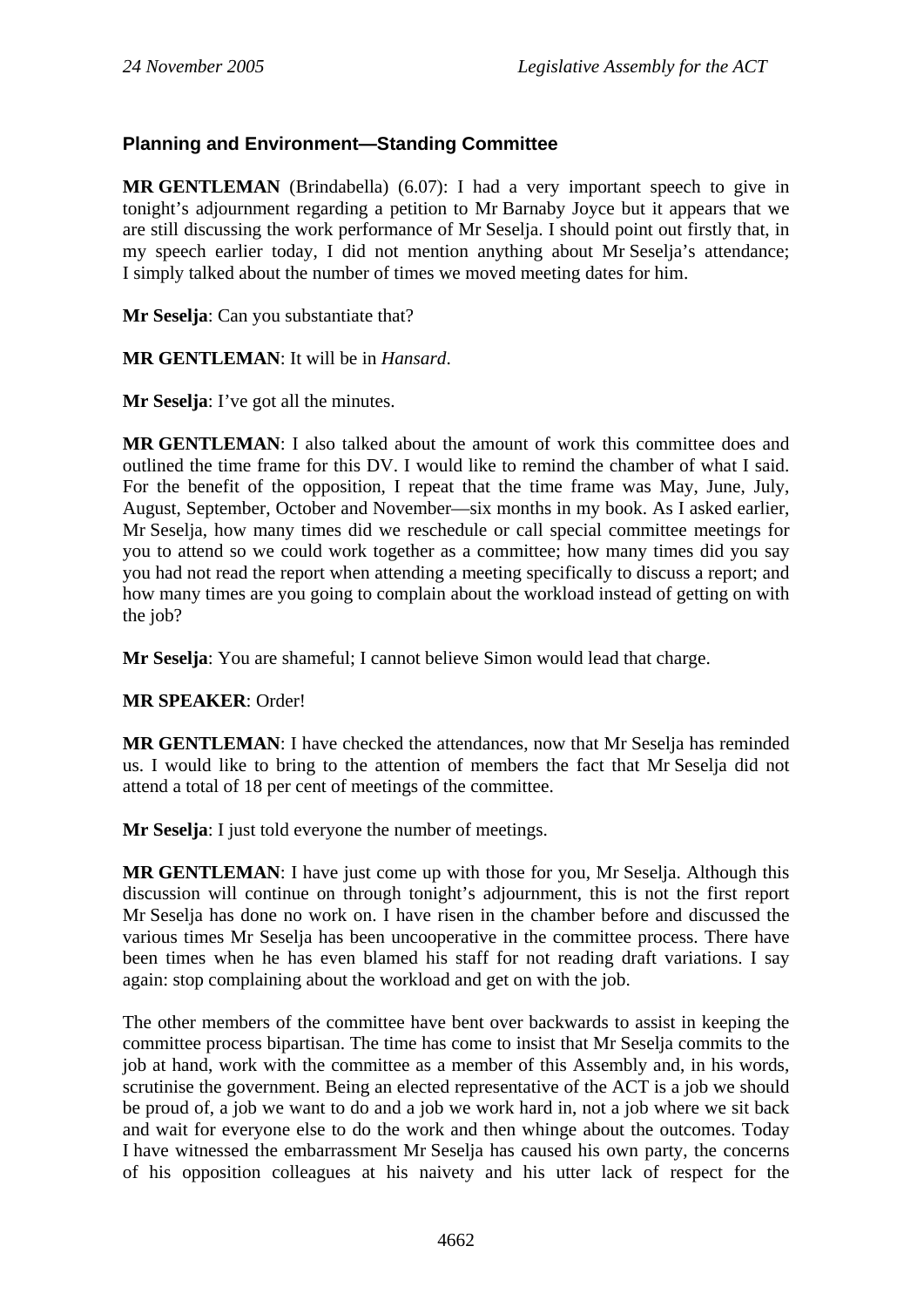parliamentary process. I have seen the way the government has expressed concern over the way Mr Seselja has performed in debates today, and I urge him to cooperate with this committee.

**Mr Seselja**: What a shameful speech.

**MR SPEAKER**: Order, Mr Seselja, or you will join Mrs Burke.

#### **Prison—funding Sinn Fein**

**MR MULCAHY** (Molonglo) (6.10): What a shameful diatribe we just heard. On Tuesday in question time the Chief Minister inaccurately advised the Assembly that \$128 million was appropriated for construction of the prison. Indeed, he attempted to give a lecture to three members of the opposition about our supposed lack of understanding of the budget process.

**Mr Seselja**: He was caught out, wasn't he? There have been a few people caught out today.

**MR MULCAHY**: He was caught out. Today in question time he refused to correct his statement about the amount of funds appropriated for constructing the prison, so inaccurate information remains on the record. I point out to all members of this Assembly that, according to the 2005-2006 Appropriation Act, the total appropriation for capital works under the Department of Justice and Community Safety is \$54.5 million. Clearly, if the capital works appropriation for the whole department is only \$54½ million, it is not possible for \$128 million to be appropriated for construction of the prison. It is nothing like what the Chief Minister asserts. The correct information is that the total appropriation over the past two years for construction of the prison is only \$59.3 million—\$10 million in 2004-05 and \$49.3 million in 2005-06. This leaves the amount of \$69.4 million still to be appropriated—it is not in a bucket, as Mr Stanhope attempts to try and understand economics—before the prison project can be fully funded by the government.

If this is an example of the financial prowess of Mr Stanhope, there is no way he is capable of holding the Treasury portfolio when he moves Mr Quinlan aside. He has revealed that he does not know what is in his own budget. Worse still, he does not even know the expenditure pattern of the territory's largest capital works project, for which he has personal responsibility. Having been caught out and given the opportunity to put the record straight, he showed himself to be too frightened to correct his error. No doubt he is concerned at looking foolish in front of the Treasurer, since he is apparently planning to push him aside and create a new team to review government structures and spending in the ACT.

It is blindingly obvious to all but the Chief Minister that estimating the cost of a project is very different from actually appropriating funds. The budget contains information about the forward estimates. As I am sure Mr Quinlan understands, the forward estimates do not form part of the appropriation act. Mr Quinlan no doubt tried to tell the Chief Minister that he had made a whopping mistake but it appears that the Chief Minister was too stubborn to correct his error.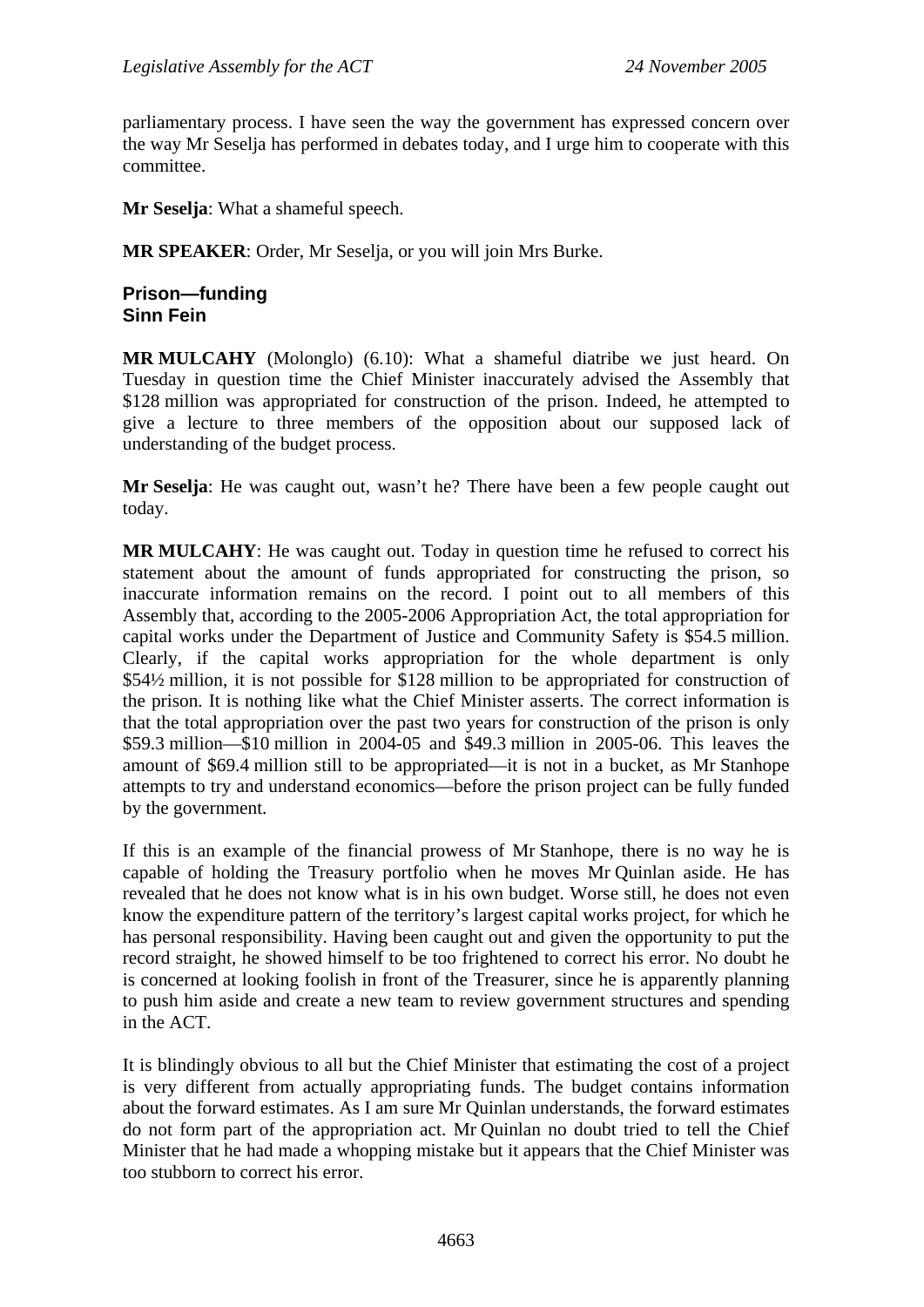I would like to raise another matter that came to my attention late this afternoon. I will quote from a report from a national website. It says:

Labor's Senate whip George Campbell has taken time out from his busy schedule playing solitaire on his parliamentary PC to flick around an invite to members of the Parliamentary Irish group to come and hear …

And he names the person—

Leader of Sinn Fein in the European Parliament, next Tuesday at the Woden Tradesmen's Club in Canberra.

Let us forget about the ethics of our parliamentarians dining with a representative of an organised crime and terrorism combo … whose last link to Australia was nicking more than 20 million quid from the Irish subsidiary of an Australian owned bank ...

What seems to be more interesting is the fact that the invite comes from ACT Labor Senator Kate Lundy and gives the ACT Labor branch office as the contact point.

If this information is confirmed as accurate, I will be shocked. Here we have the Chief Minister, who was again extolling last night on television how he is a man of principle who wants the right to extol his principles and international values. Where does he line up on Sinn Fein and using them to raise money for the local ALP? I quote here from the *Sunday Times* a few months ago. It reads:

Penalties could be imposed on Sinn Fein this week as part of a growing backlash against the IRA's alleged role in Britain's biggest-ever bank robbery.

The sanctions are believed to be considered in a report into the £26.5m raid written by the Independent Monitoring Commission (IMC), the body that examines paramilitary activity.

It comes as Sinn Fein is looking increasingly isolated with the United States government condemning "paramilitarism and associated criminality" as the central obstacle to peace.

I find it extraordinarily incongruous that any person who is elected to this Assembly and sworn to uphold the constitutional provisions that govern this territory under the self-government act and the rule of law would want to identify themselves with an organisation such as Sinn Fein. I have talked with many Irish people. One of the problems that we face in this country is what I call the romantic Irish notion that there is some relationship between the IRA of today and the IRA of 1916. There is no link. It is a masquerading body that is involved with thuggery.

**MR SPEAKER**: The member's time has expired.

#### **Behaviour of opposition members**

**MS MacDONALD** (Brindabella) (6.15): This afternoon we have seen absolutely extraordinary behaviour from the opposition. I do not think it is inappropriate to describe the behaviour as petulant, juvenile and childish—and I could go on. I am sure there are many adjectives I could use to describe their behaviour this afternoon. Members on the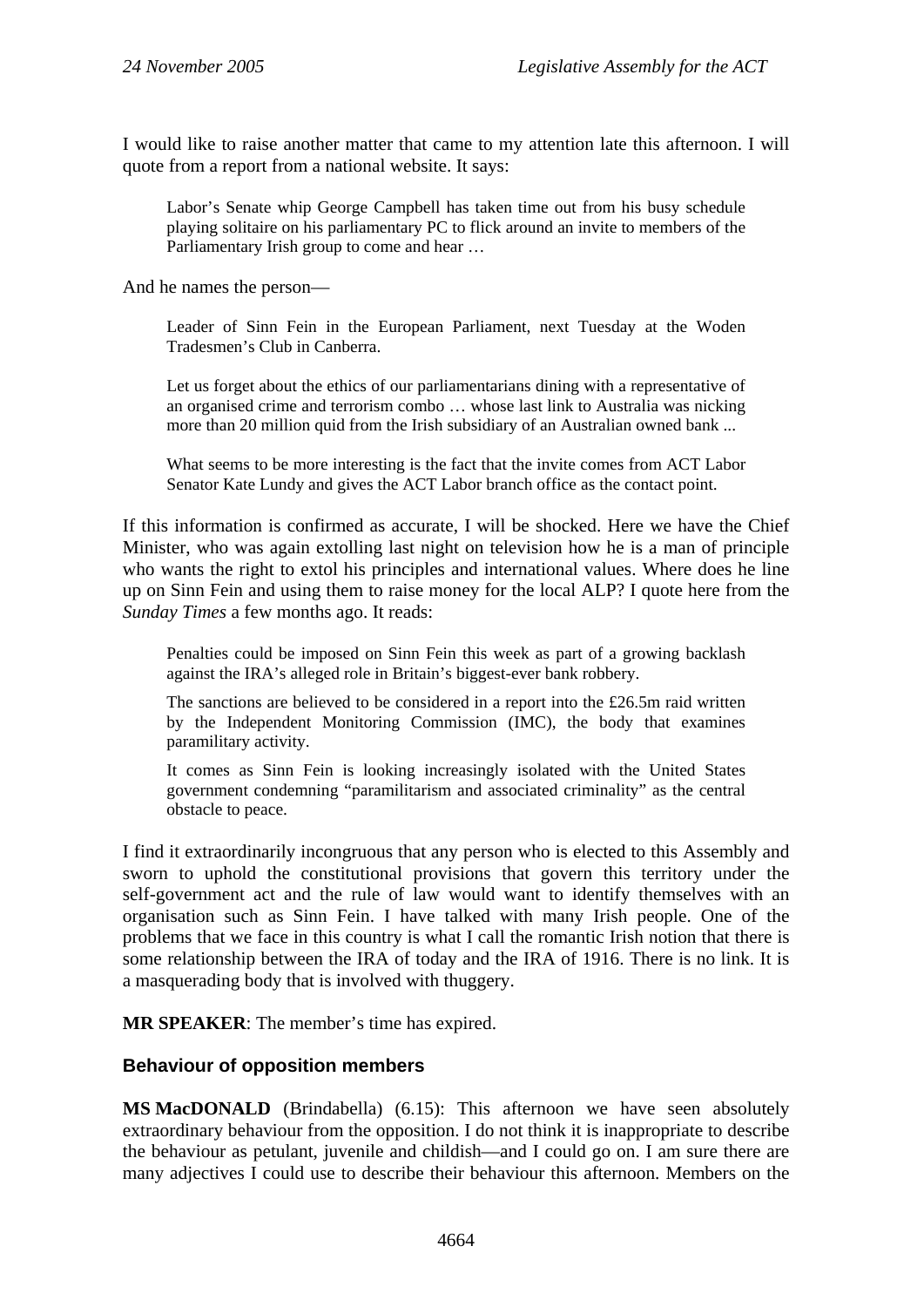benches opposite continue to try to stop the presentation of papers and prevent ministers from making statements on them. The Chief Minister and Minister Corbell have already talked to that this afternoon so I do not need to go into it, but I would like to make a comment on their reasoning. Their reasoning was that we had been discourteous to them in the morning and because of that they were going to—

**Mr Seselja**: You did not do your job. And we have heard shameful speeches from the Chief Minister, from the planning minister and from Mr Gentleman.

**MR SPEAKER**: Order!

**Mr Seselja**: It is an absolute shame.

**MR SPEAKER**: I warn you.

**Mr Seselja**: It has been a disgrace.

**MR SPEAKER**: I warn you. Do not tempt me. There has already been one person thrown out of here today.

**Mr Seselja**: It is absolutely the lowest act that I have seen in the Assembly.

**MR SPEAKER**: I name you, Mr Seselja.

Motion (by **Mr Corbell**) put:

That Mr Seselja be suspended from the service of the Assembly.

The Assembly voted—

Ayes 8 Noes 4

| Mr Berry     | Mr Hargreaves | Mr Mulcahy |
|--------------|---------------|------------|
| Mr Corbell   | Ms MacDonald  | Mr Pratt   |
| Ms Gallagher | Mr Quinlan    | Mr Seselja |
| Mr Gentleman | Mr Stanhope   | Mr Smyth   |
|              |               |            |

Question so resolved in the affirmative.

*Mr Seselja was therefore suspended at 6.22 pm for three sitting hours in accordance with standing order 204, and he accordingly withdrew from the chamber.* 

#### **Planning and Environment—Standing Committee**

**MR CORBELL** (Molonglo—Minister for Health and Minister for Planning) (6.22): Mr Speaker, I note Mr Seselja's comments in the adjournment debate and I think his expulsion this evening was unfortunate. It did not need to be that way, but I feel that Mr Seselja gave you no choice. I note the comments he made in relation to his absence from the planning and environment committee. Whilst I cannot speak for other members, I think I can say that if there are, as Mr Seselja asserts, genuine personal reasons why he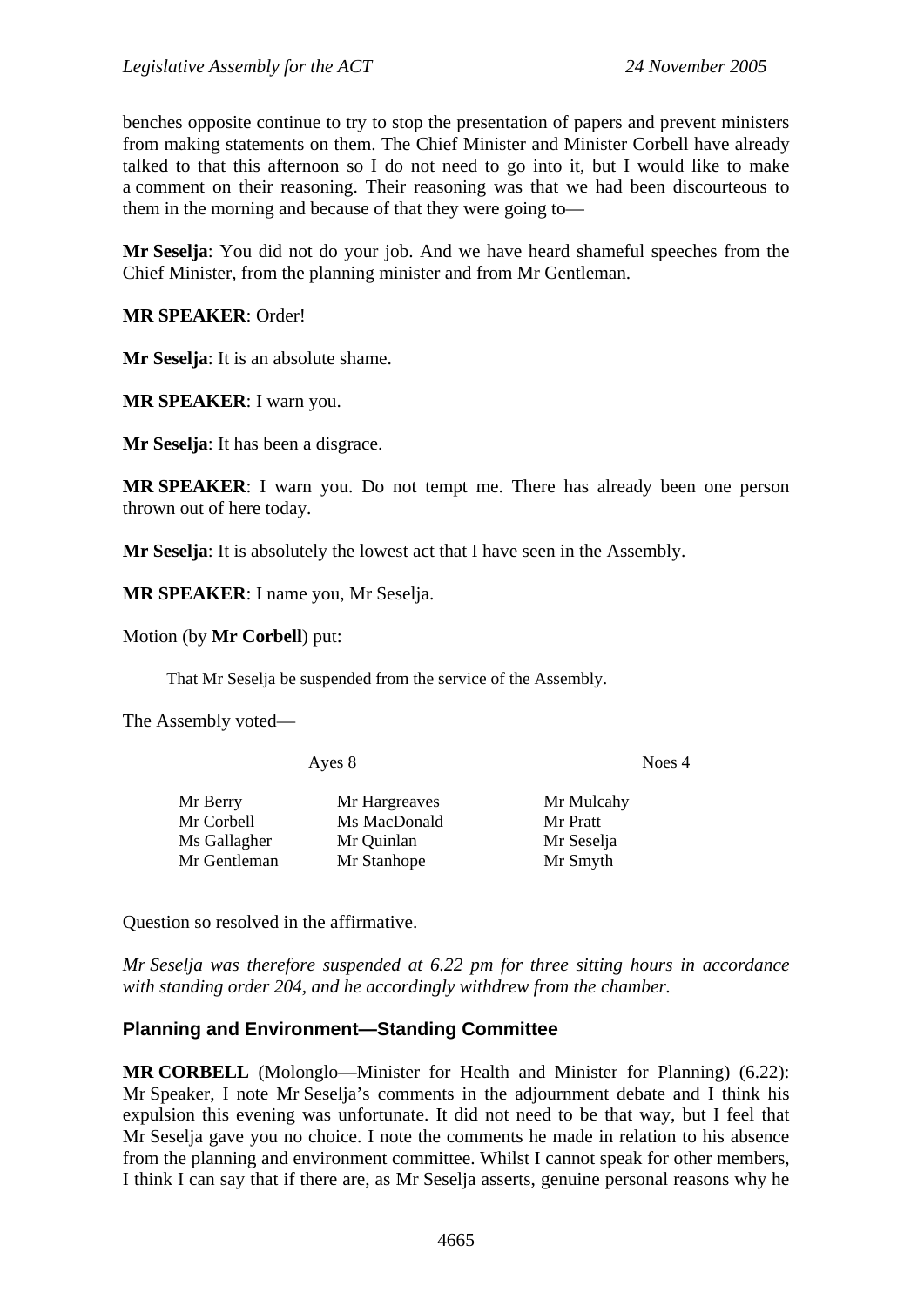has been unable to attend committee meetings, then that is an entirely reasonable and valid argument for him to make and one that I personally accept.

There is no reason why members should choose to put issues to do with their families or their own personal health ahead of or behind their responsibilities as members. If we do not look after ourselves and our families, we are not able to conduct ourselves appropriately in this place. That does not necessarily mean that the government will simply not question members' commitment or engagement on Assembly matters. The opposition do it to the government and the government will do it to the opposition. I acknowledge the comments Mr Seselja made in relation to his absences for family reasons and thank him for drawing those issues to my attention. He made a valid point and it is one I certainly respect.

Question resolved in the affirmative.

#### **The Assembly adjourned at 6.23 pm until Tuesday, 13 December 2005 at 10.30 am.**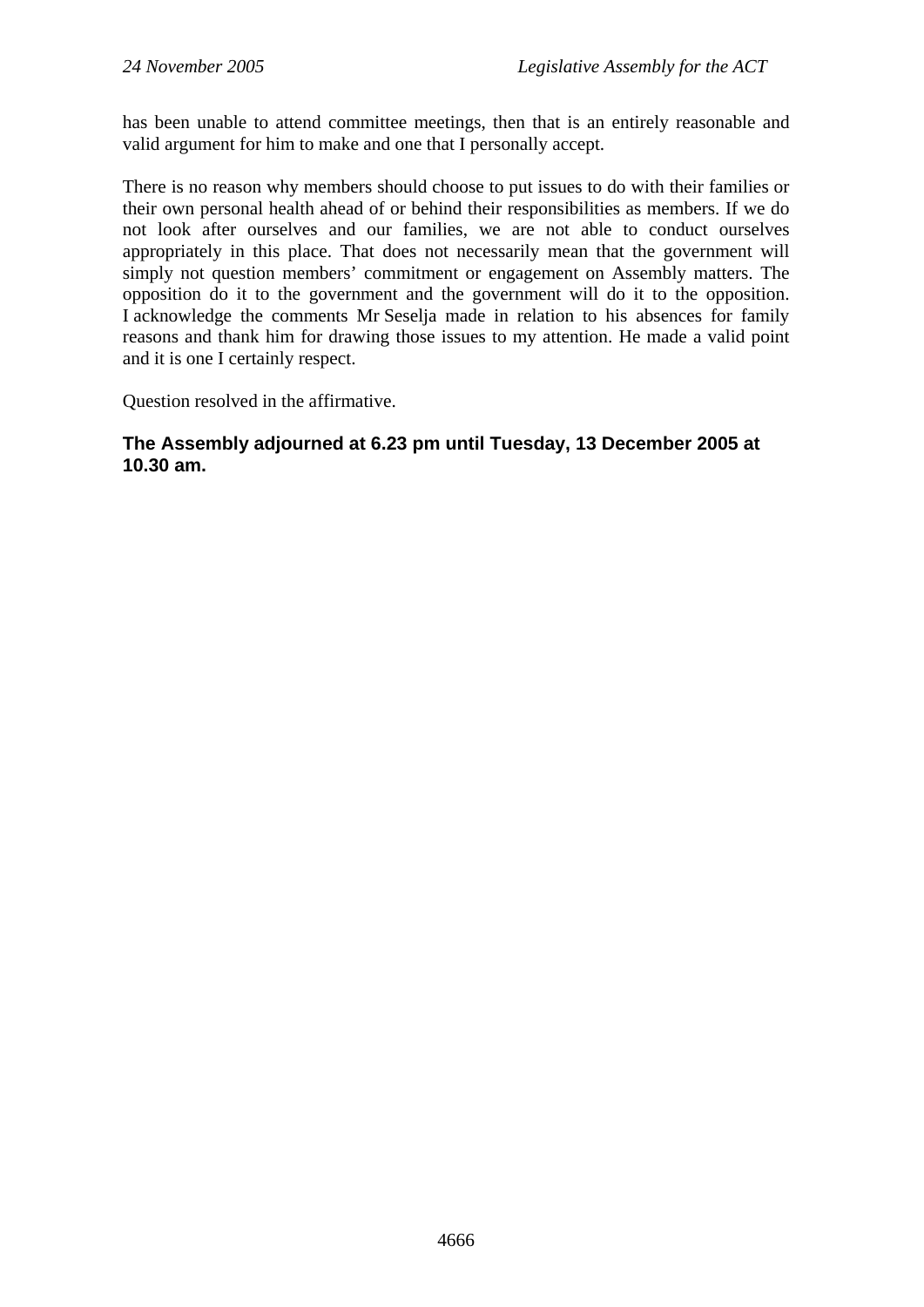# **Schedule of Amendments**

### **Schedule 1**

### **Justice and Community Safety Legislation Amendment Bill 2005 (No 3)**

Amendments moved by the Attorney-General

**1 New clause 2 (2A) Page 2, line 15—** 

*insert* 

(2A) Schedule 1, part 1.12A (Criminal Code (Administration of Justice Offences) Amendment Act 2005) is taken to have commenced on the day the *Criminal Code (Administration of Justice Offences) Amendment Act 2005* commenced.

#### **2**

#### **Schedule 1, new part 1.12A Page 19, before line 1—**

*insert* 

#### **Part 1.12A Criminal Code (Administration of Justice Offences) Amendment Act 2005**

| [1.53A]        | <b>Section 2</b>                                                                                                              |  |
|----------------|-------------------------------------------------------------------------------------------------------------------------------|--|
|                | substitute                                                                                                                    |  |
| $\overline{2}$ | <b>Commencement</b>                                                                                                           |  |
| (1)            | This Act (other than schedule 1, part 1.8 (Discrimination Act 1991))<br>commences on the 28th day after its notification day. |  |
| (2)            | Schedule 1, part 1.8 commences on the day the <i>Human Rights</i><br><i>Commission Act 2005</i> commences.                    |  |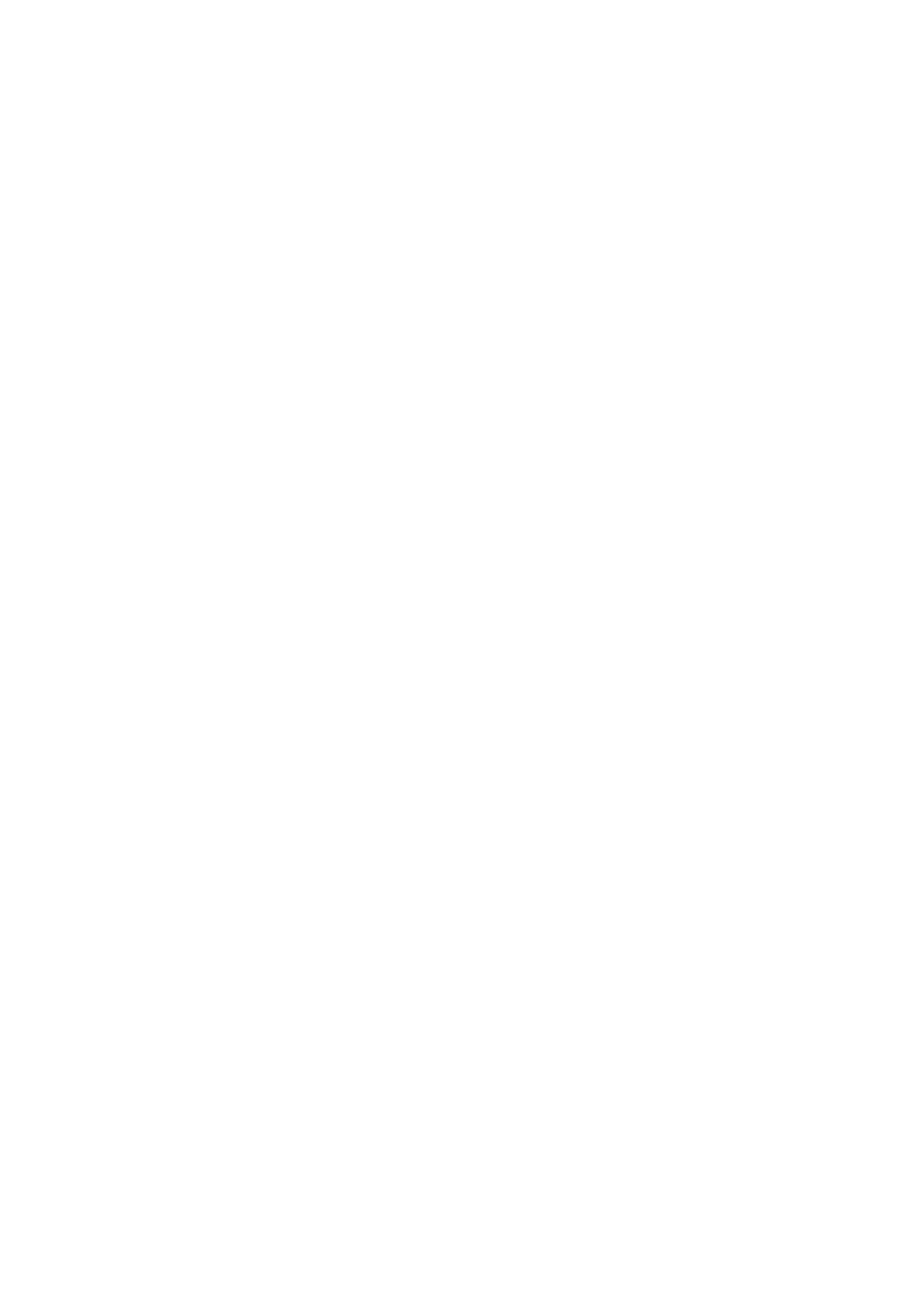## **Answers to questions**

#### **Planning—Gungahlin (Question No 588)**

**Mrs Burke** asked the Minister for Planning, upon notice, on 20 September 2005:

- (1) What plans, if any, does the Government have for "Open Space" in the (a) short, (b) medium and (c) long term in Gungahlin;
- (2) Does the Government have a concise Town Plan for Gungahlin; if so, can the Minister provide details; if not, why not;
- (3) What plans does the Government have for a Town Park in Gungahlin;
- (4) What consideration is the Government giving to the development of a Youth Detention Centre at either Mitchell or Gungahlin;
- (5) Can the Minister provide an update on the construction of the new Palmerston Hall and advise if there is a funding shortfall of approximately \$350 000 and what the Government will do to rectify this matter;
- (6) Given the on-going court proceedings, can the Minister provide a current update on the status of the Gungahlin Drive Extension and provide a timeframe of when work will recommence and the proposed completion date of this project;
- (7) Can the Minister provide an update on the sale of the Gold Creek Golf Club in terms of who will be the new owners and from when this is to take effect;
- (8) Does a fully integrated plan exist for the proposed development of the Gungahlin Sport and Recreation Complex and will this plan include a 50 metre swimming pool, sports hall/s, tennis courts and adequate parking;
- (9) What plans, if any, are there to allocate land for the development of a dedicated arts facility for Gungahlin, similar to that in Tuggeranong;
- (10) Can the Minister provide a current update on proposed petrol service station sites for Gungahlin and if these have not already been identified, when are they likely to be and when will they be released;
- (11) Does the Government plan to construct a Government College, Years 11 and 12, in Gungahlin; if so, when would the construction be likely to begin.

**Mr Corbell**: The answer to the member's question is as follows:

(1) The Government's formal, statutory, plan for recognising and identifying the location and type of open space, whether for the short, medium or long term, is the Territory Plan. In particular, for Gungahlin, the Territory Plan Variation to North Gungahlin (Variation:130) and Draft Variation to the Territory Plan for East Gungahlin (Draft DV: 231 – currently under consideration by the Assembly) identifies the areas of open space proposed in future land development in north and east Gungahlin.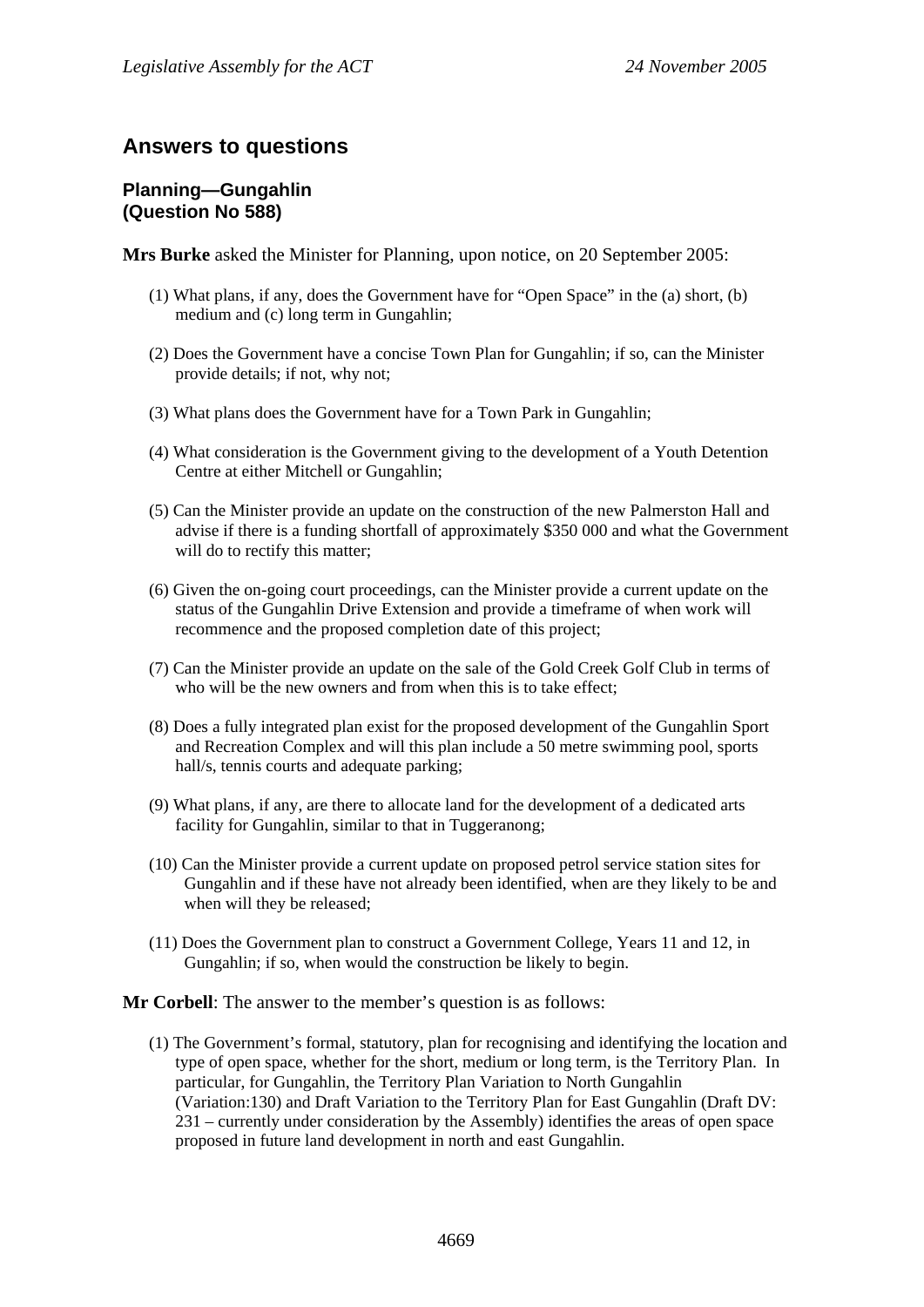In addition, with regards to open space management, the Department of Urban Services has prepared Plans of Management for Urban Open Space and Public Access Sportsgrounds (including lakes) throughout the ACT. In particular, for the Gungahlin region, DUS is currently preparing a Draft Plan of Management for Urban Open Space and Public Access Sportsgrounds.

This Draft Plan of Management has been prepared in consultation with relevant government agencies and community representatives. The Plan is available for public comment for  $6$  weeks from 10 October 2005 to 18 November 2005 with a public meeting to be arranged for 10 November 2005.

- (2) The Government's formal, statutory, plan for the Gungahlin Town Centre is the Territory Plan. The Land Development Agency has a plan of existing development and proposed development intentions for the Town Centre (consistent with the Territory Plan). All the above plans are available on the relevant agencies web-site.
- (3) The Gungahlin Boulevard Park between Yerrabi Park Foreshore and The Valley Avenue is now being designed as the Town Park and concept plans are being prepared. Planning is progressing on the development of an integrated recreation, secondary college and open space precinct to be known as the 'Well Being' Precinct between Gozzard Street and the future enclosed oval. This will complement the Boulevard Park.
- (4) The Department of Disability, Housing and Community Services has released publicly, information on the potential sites that are being assessed for a new Youth Detention Centre. These are:
	- Block 440 and Part Blocks 739, 740 and 751 Gungahlin;
	- Block 742 Gungahlin;
	- Blocks 3 & 4 Section 47 and Blocks 1 & 5 Section 48 Fyshwick; and
	- Block 8 Section 102 Symonston.

The Government has committed funding to develop this facility.

- (5) This question relates to the portfolio of the Minister for Disability, Housing and Community Services. I understand, however, that tenders were advertised on 1 October 2005 for the construction of Palmerston Hall. There is budget funding for the construction of the hall as designed and tendered. If further funds become available in future years, the hall has been designed so that additions can be made. There has been close consultation with the Gungahlin Community Council throughout this project.
- (6) This question relates to the portfolio of the Minister for Urban Services. I understand, however, that the letter of acceptance for the first main construction contract for Gungahlin Drive Extension was issued on 23 September 2005 and work will commence within the next month. Tenders for the second construction contract will be called by the end of October and the contract is expected to be let by February 2006. Both contracts will run in parallel and it is anticipated the road will be open to the public by mid 2008.
- (7) The Gold Creek Country Club and Golf Course was sold to the Konstantinou Group. The ACT Government and the Konstantinou Group are working to finalise transfer arrangements over the next few months.
- (8) Block 1 Section 15 Gungahlin has been identified as a suitable site for the development of an indoor recreation facility incorporating aquatic facilities, indoor/outdoor courts and other facilities that will include options for a 50m pool.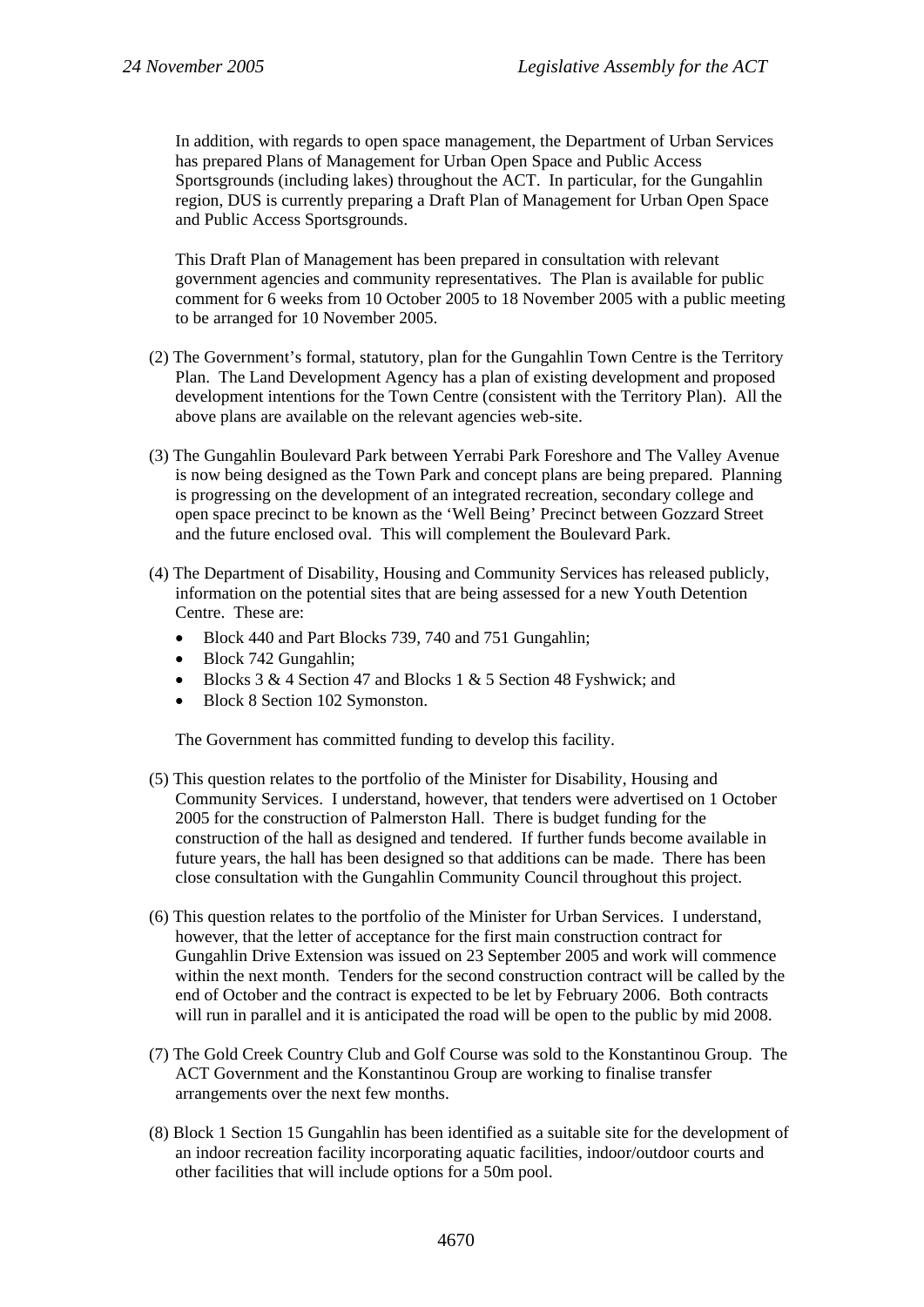- (9) The integrated education, recreation and open space precinct in Gungahlin Town Centre will include provision for a cultural facility.
- (10) Two sites have already been released for additional service stations, one in the proposed Amaroo Group Centre and one in the town centre next to Magnet Mart. Further sites for service stations will be identified in the Gungahlin district. The next site is likely to be along Flemington Road, subject to demand, which is being monitored by the Land Development Agency.
- (11) This question relates to the portfolio of the Minister for Education. The integrated education, recreation and open space precinct (*Well-Being* precinct) in Gungahlin Town Centre includes land for the establishment of a government secondary college. I am advised that, based on the current projected number of government secondary college students residing in Gungahlin, a government secondary college would not open before 2010.

# **Health—ACT Community Nursing (Question No 608)**

**Mrs Burke** asked the Minister for Health, upon notice, on 21 September 2005:

- (1) Is it reasonable for a complainant with an urgent request for action to have to wait three weeks to receive a response from the Health Complaints Commissioner;
- (2) Is there a Code of Ethics that the ACT Community Health Administrators abide by in dealing with their clients; if so, does it include respect for their patients and their involvement in drastic decisions concerning their care and can the Minister provide a copy of the document;
- (3) Does ACT Community Nursing have the authority to refuse and/or cancel clients' treatment after nearly four years of providing a particular service, for example bowel care, even if this is against the clients' wishes or in the best interests of the client's health outcomes;
- (4) Does ACT Community Nursing have the power to withdraw all services without notice.

#### **Mr Corbell**: The answer to the member's question is as follows:

(1) Whilst a complainant may request urgent action on his or her concerns, the Commissioner is obliged to assess all complaints under the *Community and Health Services Complaints Act 1993*. A response by the Commissioner to a complainant within three weeks is reasonable in the majority of cases, particularly where the Commissioner requires a reply to the complaint from the service provider. The factors that will affect the time taken to assess a complaint include: time to allow for any action the service provider might take in an effort to resolve the complaint directly with the consumer, where that is appropriate; the complexity and the urgency of the issues raised in the complaint; the circumstances of the parties; and the requirement for the Commissioner's processes to be procedurally fair.

The Commissioner has established standards for the timely and efficient handling of complaints, which include regular contact with the parties and completion of the assessment of a complaint within ten weeks of the complaint being made.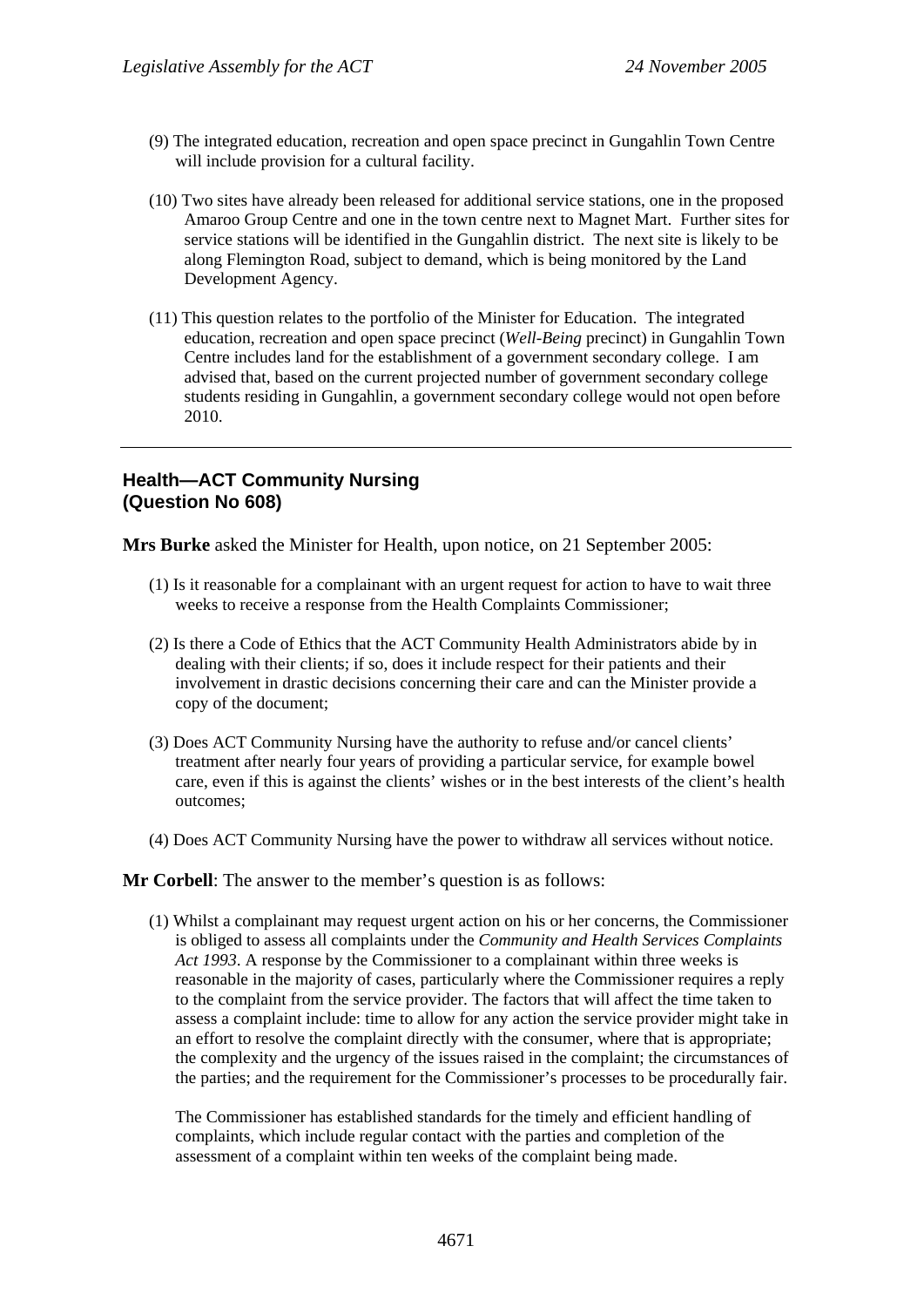If the Member were concerned about any particular case, the Acting Commissioner has indicated that she would be glad to receive a representation on behalf of any constituent(s) and to review any matter where there may have been a lack of adherence to the standards outlined above.

(2) Yes there is Code of Ethics and yes it does apply to decisions made with regard to client care. It is as follows;

"Our professionalism is demonstrated when:

- We exercise care, responsibility and sound judgement when carrying out our duties.
- We maintain and strive to improve the skills, knowledge and competencies that are required for us to be efficient in our duties.
- We always maintain a professional relationship with our clients.
- We work together as a team and treat each other with respect and dignity, striving for a safe, harmonious and efficient workplace.
- We provide clients and others with evidence based advice and factual explanations that we are competent and authorised to provide
- We do not carry out our duties if we are under the influence of alcohol or any other drug that inhibits performance.

We act professionally at all times and strive hard to maintain a positive image of ACT Health. [source: *ACT Health Code of Conduct*]"

- (3) ACT Health Community Nurses are unable to provide services that are not based on a best practice framework and in the case of clients with complex care needs without a General Practitioner or treating medical officer overseeing the care plan.
- (4) Every effort is made to ensure all clients; their carers and key services providers are engaged in safe, effective, evidenced based, best practice health care. The withdrawal of services is a decision that is never made lightly but may become necessary if there is risk to staff or clients in maintaining safe and effective care to clients with complex care needs without the care plan being overseen by a medical practitioner. I can assure you that Community Health would actively participate in any review of a service to a client with complex needs however it is crucial that a General Practitioner is an active participant in the team providing the care.

### **Motor vehicles—home-garaged (Question No 624)**

**Mrs Dunne** asked the Acting Minister for Economic Development and Business, upon notice, on 21 September 2005:

- (1) How many cars, with ACT Government numberplates, in the Minister's department are home-garaged every day;
- (2) How many are garaged by officers on call;
- (3) Of those which are not garaged by officers on call, (a) how many cars are there, (b) in which suburbs are they garaged and (c) in the week commencing 19 September 2005, for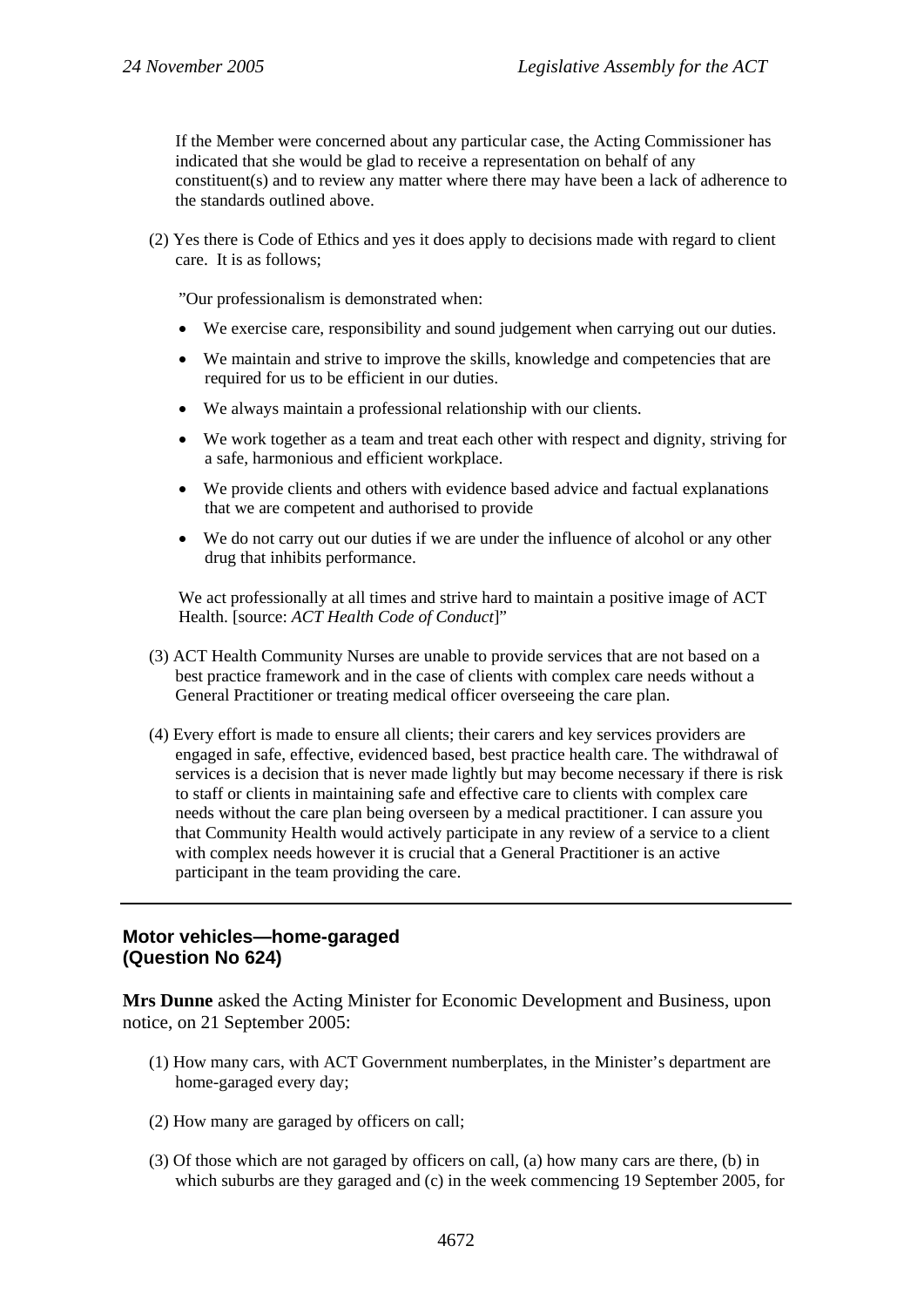each car, how many (i) kilometres were driven to and from work and (ii) kilometres were driven for work purposes.

**Mr Stanhope**: The answer to the member's question is as follows:

- (1) The Department of Economic Development (DED) has 11 cars with ACT Government numberplates which are home garaged every day. One of these cars belongs to BusinessACT (BACT), six belong to the Office of Sport and Recreation (OSR) and four belong to the Gambling and Racing Commission (GRC).
- (2) The four belonging to the Gambling and Racing Commission are garaged by officers on call.
- (3) (a) 7 cars are garaged by officers not on call because of the lack of secure parking at 220 Northbourne Avenue Braddon where DED is located.

(b) & (c)

| Agency                       | <b>BACT</b> | <b>OSR</b> | <b>OSR</b> | <b>OSR</b> | <b>OSR</b> | <b>OSR</b> | <b>OSR</b> |
|------------------------------|-------------|------------|------------|------------|------------|------------|------------|
| <b>Suburb</b>                | Chifley     | Amaroo     | Amaroo     | Fraser     | Kambah*    | Oxley      | Qbyn       |
| <b>Home Garaging</b><br>(km) | 141         | 143        | 67         | 85         | 115        | 177        | <b>200</b> |
| <b>Business</b> (km)         | 195         | 228        | 215        | 347        |            | 211        | 175        |

\* The nature of the sample skews the business kilometres for the week. The previous week's business travel for vehicle was interstate travel. On return user spent the week in the office catching up on paper work.

### **Motor vehicles—home-garaged (Question No 625)**

**Mrs Dunne** asked the Minister for Health, upon notice, on 21 September 2005:

- (1) How many cars, with ACT Government numberplates, in the Minister's department are home-garaged every day;
- (2) How many are garaged by officers on call;
- (3) Of those which are not garaged by officers on call, (a) how many cars are there, (b) in which suburbs are they garaged and (c) in the week commencing 19 September 2005, for each car, how many (i) kilometres were driven to and from work and (ii) kilometres were driven for work purposes.

**Mr Corbell**: The answer to the member's question is as follows:

The member's question has been investigated and all ACT Government plated vehicles managed by ACT Health, currently being home-garaged have been identified and presented in the attached documents. Each ACT Health Division has been identified separately. The home garaging of vehicles by officers not on call is done so largely to provide security for the vehicle as secure parking is very limited within ACT Health managed buildings. Vehicles are also home-garaged occasionally when officers are required to attend evening or early morning meetings.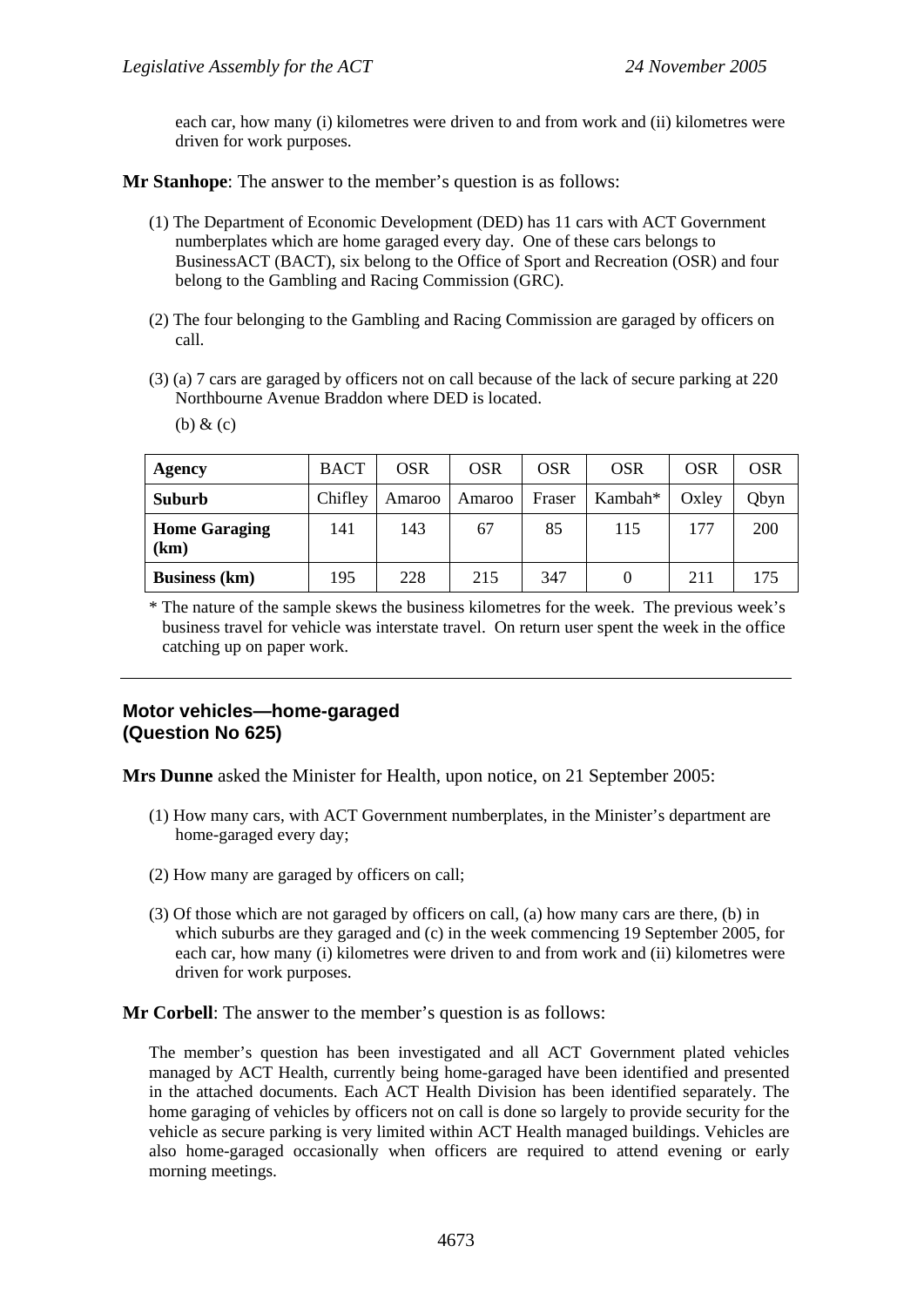| <b>Division</b>       | Number of<br>vehicle Home | <b>Number</b><br>of vehicles | Number of<br>vehicles NOT | <b>Home Garaged Suburbs</b>      |
|-----------------------|---------------------------|------------------------------|---------------------------|----------------------------------|
|                       | Garaged                   | on Call                      | on Call                   |                                  |
| <b>Mental Health</b>  | 33                        | 15                           | 18                        | Braddon, Burra, Chapman,         |
|                       |                           |                              |                           | Cook, Curtin, Condor, Duffy,     |
|                       |                           |                              |                           | Evatt, Flynn, Garran, Holder,    |
|                       |                           |                              |                           | Fadden, Kambah, Mawson,          |
|                       |                           |                              |                           | Redhill, Sutton, Weston, Rivett, |
|                       |                           |                              |                           | Deakin, Aranda                   |
| Population            | 9                         | 1                            | 8                         | Kaleen, Kambah, Weston,          |
| <b>Health</b>         |                           |                              |                           | Fraser, Belconnen, Garran,       |
|                       |                           |                              |                           | Woden, Googong-NSW,              |
|                       |                           |                              |                           | Stirling                         |
| <b>Community</b>      | 81                        | $\overline{4}$               | 77                        | Ainslie, Banks, Bruce, Calwell,  |
| <b>Health</b>         |                           |                              |                           | Campbell, Charnwood, Condor,     |
|                       |                           |                              |                           | Chifley, Chisholm, Deakin,       |
|                       |                           |                              |                           | Downer, Dunlop, Duffy, Evatt,    |
|                       |                           |                              |                           | Flynn, Fisher, Fadden, Giralang, |
|                       |                           |                              |                           | Griffith, Higgins, Holder, Holt, |
|                       |                           |                              |                           | Hughes, Hackett, Isabella        |
|                       |                           |                              |                           | Plains, Isaacs, Jerrabomberra,   |
|                       |                           |                              |                           | Kaleen, Kambah, Latham,          |
|                       |                           |                              |                           | Lyneham, Mawson,                 |
|                       |                           |                              |                           | Murrumbateman, Melba,            |
|                       |                           |                              |                           | Macarthur, McKellar, Monash,     |
|                       |                           |                              |                           | Macquarie, Nicholls, Page,       |
|                       |                           |                              |                           | Palmerston, Pearce,              |
|                       |                           |                              |                           | Queanbeyan, Red Hill, Rivett,    |
|                       |                           |                              |                           | Stirling, Spence, Scullin,       |
|                       |                           |                              |                           | Theodore, Wanniassa,             |
|                       |                           |                              |                           | Womboin                          |
| <b>The Canberra</b>   | 5                         | 3                            | $\overline{2}$            | Kambah and Royalla, NSW.         |
| Hospital              |                           |                              |                           |                                  |
| <b>Central Office</b> | 3                         | $\overline{2}$               | $\mathbf{1}$              | Griffith                         |

# **QUESTION ON NOTICE 625**

| <b>ACT Health - Division</b><br><b>Name</b> | Vehicle<br><b>Registration No.</b> | <b>Kilometres</b><br><b>Travelled for</b> | <b>Kilometres</b><br><b>Travelled to</b> | <b>Total</b><br><b>Kilometres</b> |
|---------------------------------------------|------------------------------------|-------------------------------------------|------------------------------------------|-----------------------------------|
|                                             |                                    | <b>Work Purposes</b>                      | and from work                            |                                   |
| <b>Health Protection Services</b>           | 211589                             | 51                                        | 349                                      | 400                               |
|                                             | 211588                             | 48                                        | 231                                      | 279                               |
|                                             | 211458                             | 101                                       | 85                                       | 186                               |
|                                             | 211390                             | 78                                        | 210                                      | 288                               |
|                                             | 211376                             | 72                                        | 79                                       | 151                               |
|                                             | 211255                             | 32                                        | 102                                      | 134                               |
|                                             | 211233                             | 24                                        | 235                                      | 259                               |
|                                             | 211066                             | 238                                       | 110                                      | 348                               |
| Community Health                            | 210834                             | 191                                       | 0                                        | 191                               |
|                                             | 210835                             | 213                                       | $\theta$                                 | 213                               |
|                                             | 210836                             | 244                                       | $\Omega$                                 | 244                               |
|                                             | 210848                             | 208                                       | 0                                        | 208                               |
|                                             | 210849                             | 290                                       | 0                                        | 290                               |
|                                             | 210862                             | 37                                        | 0                                        | 37                                |
|                                             | 210866                             | 214                                       | 0                                        | 214                               |
|                                             | 210867                             | 305                                       | 0                                        | 305                               |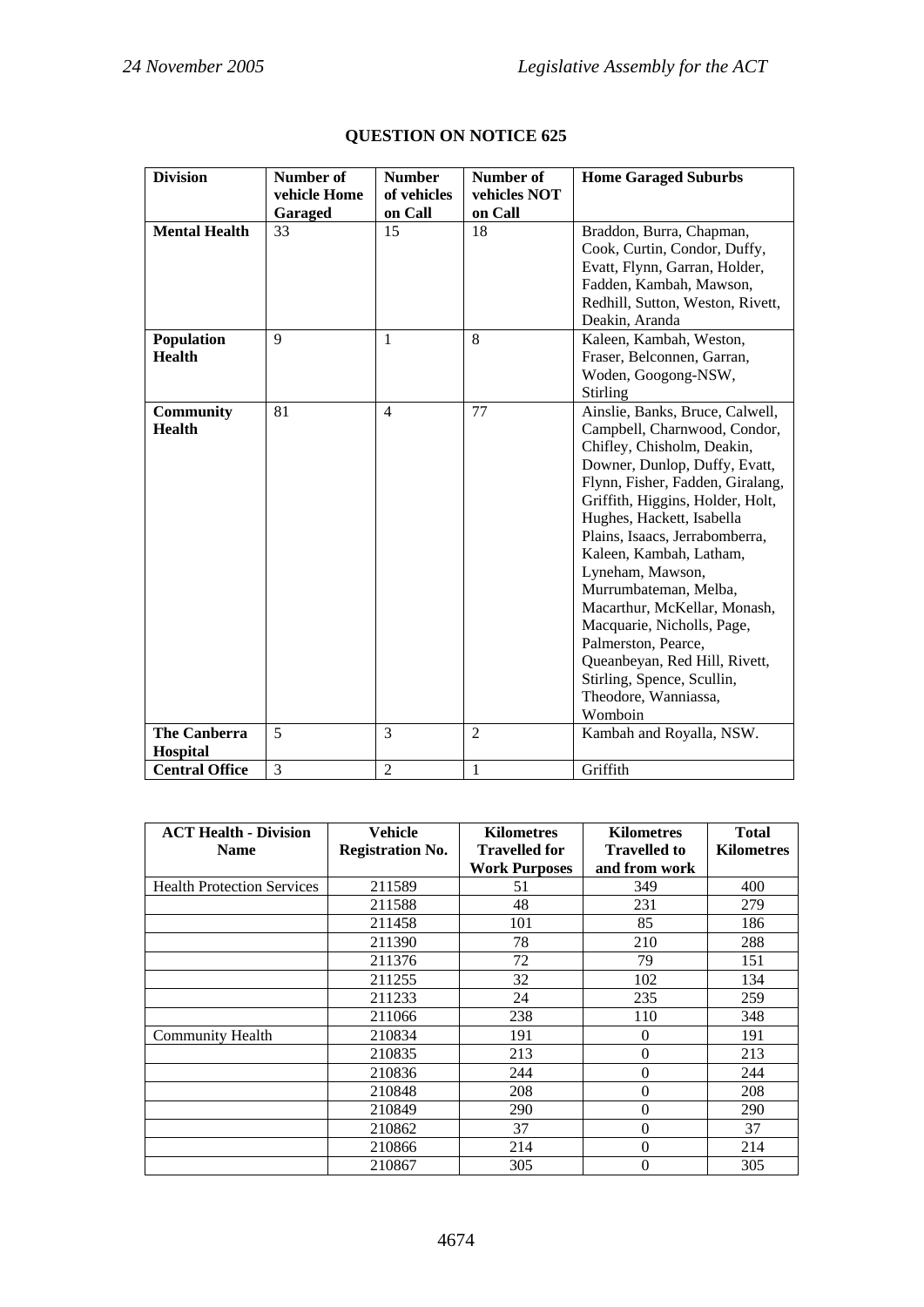| <b>ACT Health - Division</b> | <b>Vehicle</b>          | <b>Kilometres</b>    | <b>Kilometres</b>   | <b>Total</b>      |
|------------------------------|-------------------------|----------------------|---------------------|-------------------|
| <b>Name</b>                  | <b>Registration No.</b> | <b>Travelled for</b> | <b>Travelled to</b> | <b>Kilometres</b> |
|                              |                         | <b>Work Purposes</b> | and from work       |                   |
|                              | 210869                  | 247                  | 10                  | 257               |
|                              | 210870                  | 253                  | 12                  | 265               |
|                              | 210871                  | 247                  | 17                  | 264               |
|                              | 210885                  | 116                  | 57                  | 173               |
|                              | 210886                  | 117                  | 44                  | 161               |
|                              | 210888                  | 80                   | 113                 | 193               |
|                              | 210889                  | 113                  | $\boldsymbol{0}$    | 113               |
|                              | 210890                  | 229                  | $\boldsymbol{0}$    | 229               |
|                              | 211004                  | 208                  | $\overline{5}$      | 213               |
|                              | 211011                  | 106                  | $\mathbf{0}$        | 106               |
|                              | 211012                  | 357                  | $\boldsymbol{0}$    | 357               |
|                              | 211013                  | 58                   | $\boldsymbol{0}$    | 58                |
|                              | 211019                  | 336                  | 34                  | 370               |
|                              | 211057                  | 296                  | $\boldsymbol{0}$    | 296               |
|                              | 211061                  | 155                  | $\mathfrak{Z}$      | 158               |
|                              | 211092                  | 44                   | $\boldsymbol{0}$    | 44                |
|                              | 211128                  | 38                   | 49                  | 87                |
|                              | 211183                  | 288                  | $\overline{0}$      | 288               |
|                              | 211195                  | 144                  | $\boldsymbol{0}$    | 144               |
|                              | 211196                  | 126                  | 28                  | 154               |
|                              | 211208                  | 195                  | $\boldsymbol{0}$    | 195               |
|                              | 211209                  | 289                  | $\mathbf{0}$        | 289               |
|                              | 211210                  | 37                   | 183                 | 220               |
|                              | 211211                  | 190                  | $\overline{4}$      | 194               |
|                              | 211235                  | 236                  | 32                  | 268               |
|                              | 211278                  | 125                  | $\mathbf{0}$        | 125               |
|                              | 211298                  | 198                  | 16                  | 214               |
|                              | 211321                  | 394                  | $\boldsymbol{0}$    | 394               |
|                              | 211323                  | 322                  | $\boldsymbol{0}$    | 322               |
|                              | 211324                  | 317                  | $\boldsymbol{0}$    | 317               |
|                              | 211384                  | 169                  | 38                  | 207               |
|                              | 211386                  | 264                  | $\boldsymbol{0}$    | 264               |
|                              | 211393                  | 202                  | $\boldsymbol{0}$    | 202               |
|                              | 211394                  | 110                  | $\Omega$            | 110               |
|                              | 211397                  | 443                  | $\boldsymbol{0}$    | 443               |
|                              | 211398                  | 242                  | $\overline{0}$      | 242               |
|                              | 211404                  | 145                  | $\boldsymbol{0}$    | 145               |
|                              | 211469                  | 358                  | $\boldsymbol{0}$    | 358               |
|                              | 211470                  | 302                  | $\boldsymbol{0}$    | 302               |
|                              | 211552                  | 175                  | $\boldsymbol{0}$    | 175               |
|                              | 211553                  | 204                  | $\boldsymbol{0}$    | 204               |
|                              | 211731                  | 199                  | $\,$ 8 $\,$         | 207               |
|                              | 211738                  | 160                  | $\boldsymbol{0}$    | 160               |
|                              | 211755                  | 295                  | $\boldsymbol{0}$    | 295               |
|                              | 211756                  | 368                  | $\boldsymbol{0}$    | 368               |
|                              | 211759                  | 242                  | 42                  | 284               |
|                              | 211784                  | 267                  | $\boldsymbol{0}$    | 267               |
|                              | 211803                  | 75                   | 17                  | 92                |
|                              | 211806                  | 397                  | $\boldsymbol{0}$    | 397               |
|                              | 211807                  | 411                  | $\boldsymbol{0}$    | 411               |
|                              | 212035                  | 207                  | $\boldsymbol{0}$    | 207               |
|                              | 212038                  | 141                  | 51                  | 192               |
|                              | 212122                  | 158                  | $\boldsymbol{0}$    | 158               |
|                              | 212225                  | 335                  | $\mathbf{0}$        | 335               |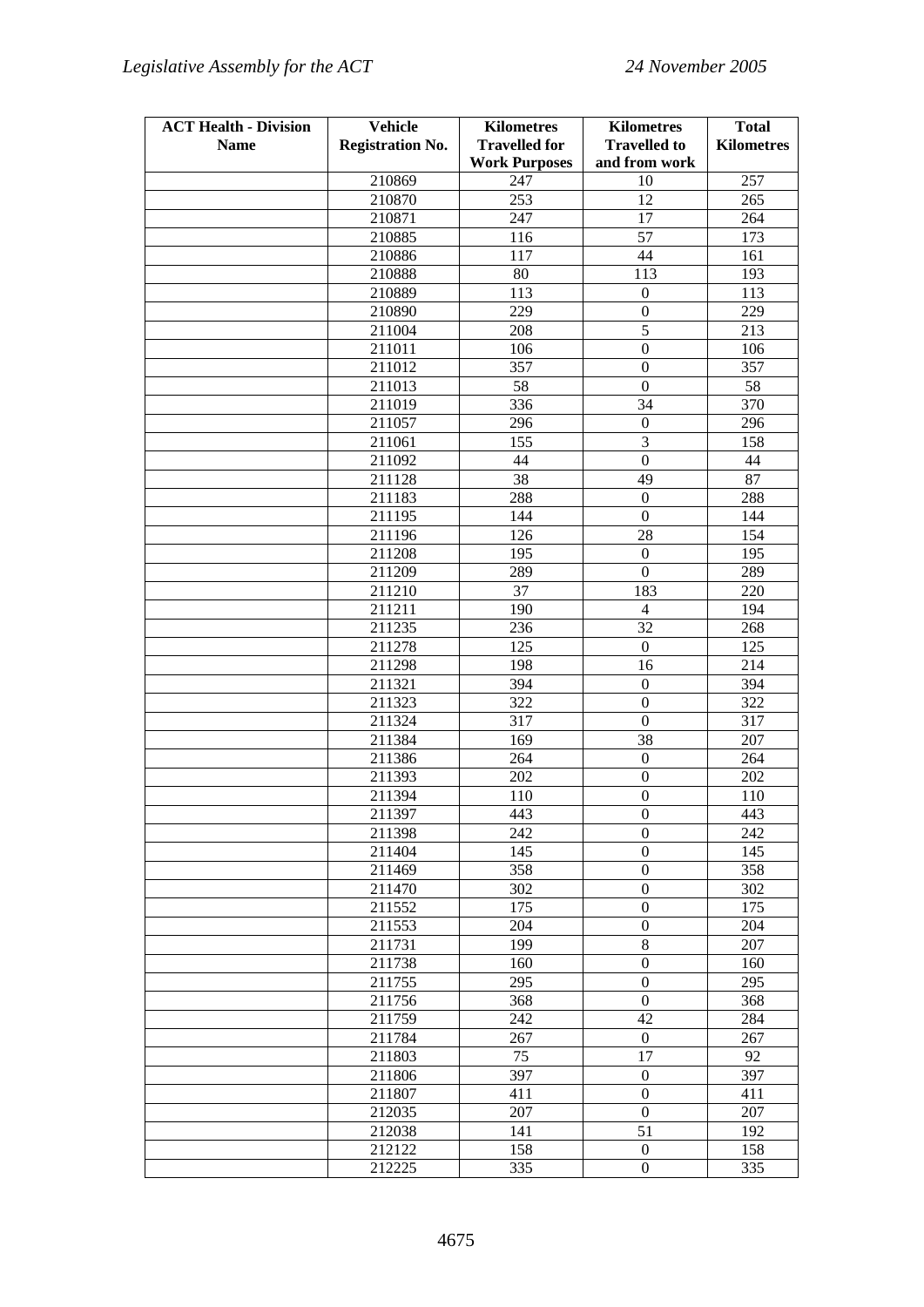| <b>ACT Health - Division</b> | Vehicle                 | <b>Kilometres</b>    | <b>Kilometres</b>   | <b>Total</b>      |
|------------------------------|-------------------------|----------------------|---------------------|-------------------|
| <b>Name</b>                  | <b>Registration No.</b> | <b>Travelled for</b> | <b>Travelled to</b> | <b>Kilometres</b> |
|                              |                         | <b>Work Purposes</b> | and from work       |                   |
|                              | 212226                  | 44                   | $\theta$            | 44                |
|                              | 212245                  | 139                  | $\boldsymbol{0}$    | 139               |
|                              | 212247                  | 323                  | 16                  | 339               |
|                              | 212248                  | 317                  | 64                  | 381               |
|                              | 212249                  | $\overline{55}$      | $\Omega$            | 55                |
|                              | 212250                  | 173                  | $\boldsymbol{0}$    | 173               |
|                              | 212251                  | 465                  | $\boldsymbol{0}$    | 465               |
|                              | 212253                  | 258                  | $\Omega$            | 258               |
|                              | 212262                  | 130                  | $\mathbf{0}$        | 130               |
|                              | 212263                  | 165                  | $\overline{0}$      | 165               |
|                              | 212305                  | 401                  | $\Omega$            | 401               |
|                              | 212306                  | 65                   | $\boldsymbol{0}$    | 65                |
|                              | 212307                  | 128                  | 27                  | 155               |
|                              | 212310                  | 115                  | $\Omega$            | 115               |
|                              | 212312                  | 77                   | $\mathbf{0}$        | 77                |
| Mental Health                | 210949                  | 137                  | $\mathbf{0}$        | 137               |
|                              | 210971                  | 191                  | $\mathbf{0}$        | 191               |
|                              | 210974                  | 229                  | $\boldsymbol{0}$    | 229               |
|                              | 210989                  | 120                  | $\overline{9}$      | 129               |
|                              | 211001                  | 327                  | 222                 | 549               |
|                              | 211007                  | 126                  | 20                  | 146               |
|                              | 211015                  | 351                  | $\overline{76}$     | 427               |
|                              | 211175                  | 252                  | 20                  | 272               |
|                              | 211252                  | 70                   | 74                  | 144               |
|                              | 211303                  | 241                  | 9                   | $\overline{250}$  |
|                              | 211765                  | 436                  | $\overline{35}$     | 471               |
|                              | 211783                  | 261                  | $\overline{17}$     | 278               |
|                              | 211824                  | 490                  | 180                 | 670               |
|                              | 212174                  | 151                  | 119                 | 270               |
|                              | 212186                  | 91                   | 216                 | 307               |
|                              | 212199                  | 185                  | $\overline{0}$      | 185               |
|                              | 212267                  | 177                  | 28                  | 205               |
|                              | 212271                  | 281                  | $\overline{0}$      | 281               |
| The Canberra Hospital        | 211169                  | 70                   | 268                 | 338               |
|                              | 211176                  | 120                  | 541                 | 661               |
| Central Office               | 211128                  | 124                  | $\Omega$            | 124               |
|                              | <b>Total Kilometres</b> | 21361                | 4105                | 25466             |

# **Motor vehicles—home-garaged (Question No 629)**

**Mrs Dunne** asked the Minister for Urban Services, upon notice, on 21 September 2005:

- (1) How many cars, with ACT Government numberplates, in the Minister's department are home-garaged every day;
- (2) How many are garaged by officers on call;
- (3) Of those which are not garaged by officers on call, (a) how many cars are there, (b) in which suburbs are they garaged and (c) in the week commencing 19 September 2005, for each car, how many (i) kilometres were driven to and from work and (ii) kilometres were driven for work purposes.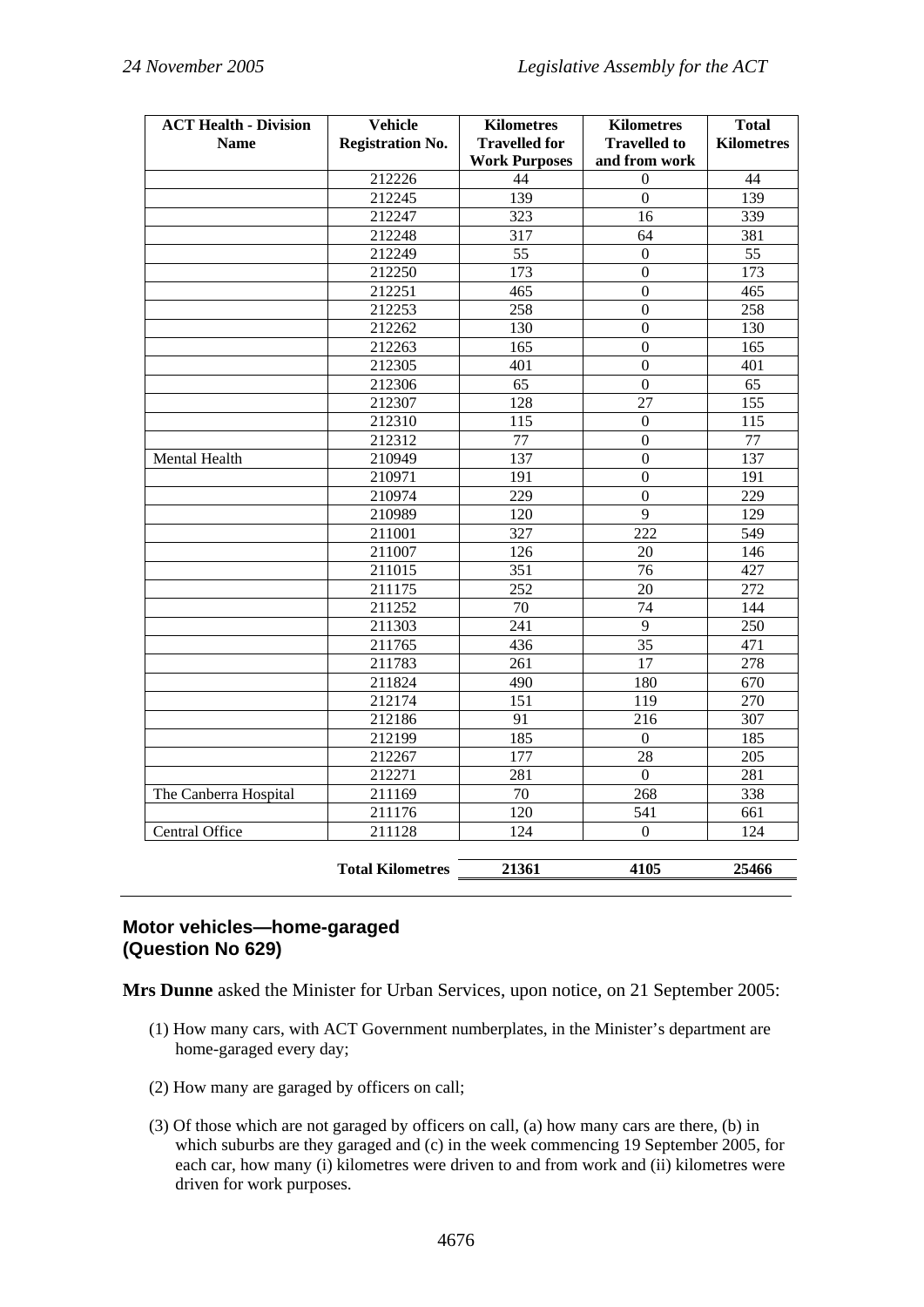**Mr Hargreaves**: The answer to the member's question is as follows:

(1) 141

- $(2)$  44
- (3) a. 97

b & c. refer to attachment A

|            | <b>Vehicles</b><br>not on call | Non on call vehicles | Not on call<br>week of 19 Sept<br>No Kms to & | Not on call<br>week of 19 Sept<br>No Kms for wk |
|------------|--------------------------------|----------------------|-----------------------------------------------|-------------------------------------------------|
| Area       | garaged                        | suburb garaged       | from wk                                       | purposes                                        |
| <b>OCE</b> | 1                              | Evatt                |                                               |                                                 |
|            |                                |                      |                                               |                                                 |
| <b>ESN</b> | 20                             | Condor               | 30                                            | 460                                             |
|            |                                | Hackett              | 75                                            | 445                                             |
|            |                                | Holt                 | 22                                            | 400                                             |
|            |                                | Kambah               | 40                                            | 104                                             |
|            |                                | Kambah               | 80                                            | 266                                             |
|            |                                | Kambah               | 3                                             | 97                                              |
|            |                                | Melba                | 50                                            | 530                                             |
|            |                                | Queanbeyan           | 120                                           | 412                                             |
|            |                                | Queanbeyan           | 60                                            | 569                                             |
|            |                                | Queanbeyan           | 80                                            | 284                                             |
|            |                                | Queanbeyan           | 101                                           | 173                                             |
|            |                                | Richardson           | 50                                            | 357                                             |
|            |                                | Wanniassa            | 90                                            | 277                                             |
|            |                                | Weston               | 67                                            | 635                                             |
|            |                                | Flynn/Kaleen         | 143                                           | 307                                             |
|            |                                | Wanniassa            | 215                                           | 205                                             |
|            |                                | Belconnen            | 18                                            | 457                                             |
|            |                                | O'Malley             | 20                                            | 792                                             |
|            |                                | Belconnen            | 34                                            | 916                                             |
|            |                                | Wanniassa            | 228                                           | 128                                             |
|            |                                |                      |                                               |                                                 |
| <b>MSN</b> | 76                             | Higgins              | 93                                            | 390                                             |
|            |                                | Kaleen               | 100                                           | 360                                             |
|            |                                | Spencer              | 230                                           | 839                                             |
|            |                                | Macgregor            | $\Omega$                                      | $\mathbf{0}$                                    |
|            |                                | Queanbeyan           | 172                                           | 395                                             |
|            |                                | Monash               | 162                                           | 161                                             |
|            |                                | Stirling             | $\Omega$                                      | $\theta$                                        |
|            |                                | Wanniassa            | 207                                           | 185                                             |
|            |                                | Theodore             | 170                                           | 411                                             |
|            |                                | Wanniassa            | 118                                           | 258                                             |
|            |                                | Nicholls             | $110\,$                                       | 243                                             |
|            |                                | Gordon               | $\boldsymbol{0}$                              | $\boldsymbol{0}$                                |
|            |                                | Mawson               | 127                                           | 519                                             |
|            |                                | Curtin               | 44                                            | 365                                             |
|            |                                | Kaleen               | 45                                            | 224                                             |
|            |                                | Aranda               | 42                                            | 184                                             |
|            |                                | Isabella Plains      | 279                                           | 190                                             |
|            |                                | Queanbeyan           | 90                                            | 269                                             |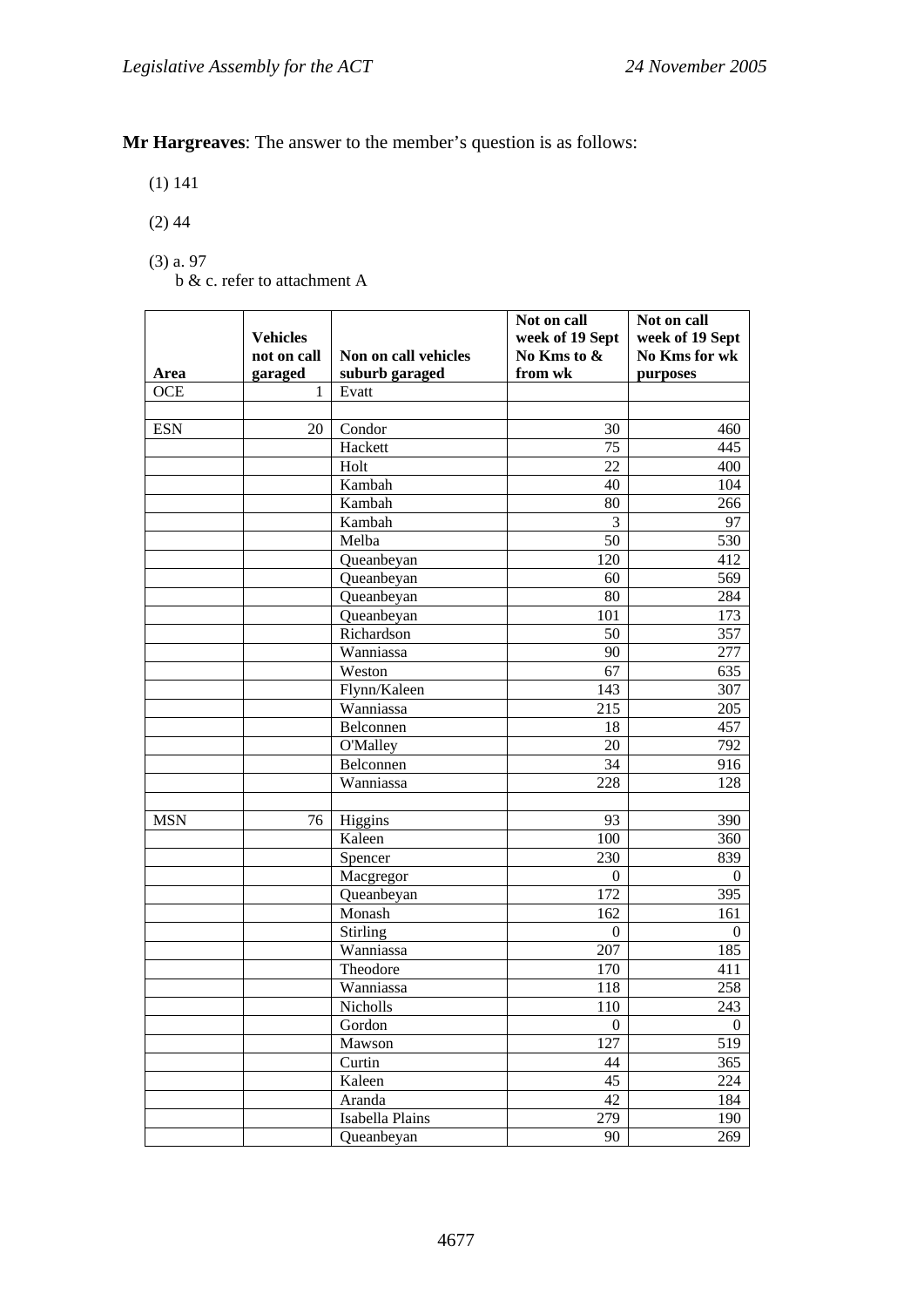| Hawker       | 163              | 140              |
|--------------|------------------|------------------|
| Holder       | 147              | 255              |
| Gordon       | 177              | 415              |
| Calwell      | 60               | 644              |
| Narrabundah  | 108              | 170              |
| Queanbeyan   | 201              | 315              |
| Deakin       | 126              | 390              |
| Hall         | 179              | 190              |
| Weetangera   | 62               | 216              |
| Florey       | $\boldsymbol{0}$ | $\boldsymbol{0}$ |
| Kambah       | 59               | 451              |
| Narrabundah  | 101              | 144              |
| Amaroo       | 39               | 513              |
| Latham       | 90               | 643              |
| Nicholls     | 108              | 334              |
| Gordon       | 60               | 638              |
| Richardson   | 104              | 634              |
| Richardson   | 120              | 468              |
| Flynn        | $70\,$           | 285              |
| Macgregor    | $\overline{50}$  | 110              |
| Curtin       | $\overline{50}$  | 356              |
| Fraser       | 250              | 575              |
| Queanbeyan   | 252              | 538              |
| Gordon       | 110              | 555              |
| Ngunnawal    | 155              | 370              |
| Bonython     | $70\,$           | 255              |
| Lyons        | 51               | 285              |
| Gowrie       | 186              | 350              |
| Bonython     | $70\,$           | 289              |
| Queanbeyan   | 182              | 314              |
| Evatt        | 99               | 333              |
| Gundaroo     | 308              | 117              |
| Weetangera   | 138              | 133              |
| Kambah       | 71               | 185              |
| Amaroo       | 115              | $20\,$           |
| Giralang     | 43               | 14               |
| Palmerston   | 113              | 811              |
| Gungahlin    | 127              | 636              |
| Gilmore      | 288              | 604              |
| Gordon       | 311              | 315              |
| Latham       | 152              | 285              |
| Calwell      | 325              | 672              |
| Kambah       | 203              | 531              |
| Kaleen       | 60               | 261              |
| Wanniassa    | 250              | 426              |
| Fisher       | 190              | 323              |
| Wanniassa    | 250              | 335              |
| Monash       | 157              | 593              |
| Narrabundah  | 107              | 496              |
| Holder       | $\boldsymbol{0}$ | 265              |
| Queanbeyan   | $\boldsymbol{0}$ | 393              |
| Macquarie    | $\boldsymbol{0}$ | 320              |
| Evatt        | $\boldsymbol{0}$ | 530              |
| <b>Burra</b> | $\boldsymbol{0}$ | 386              |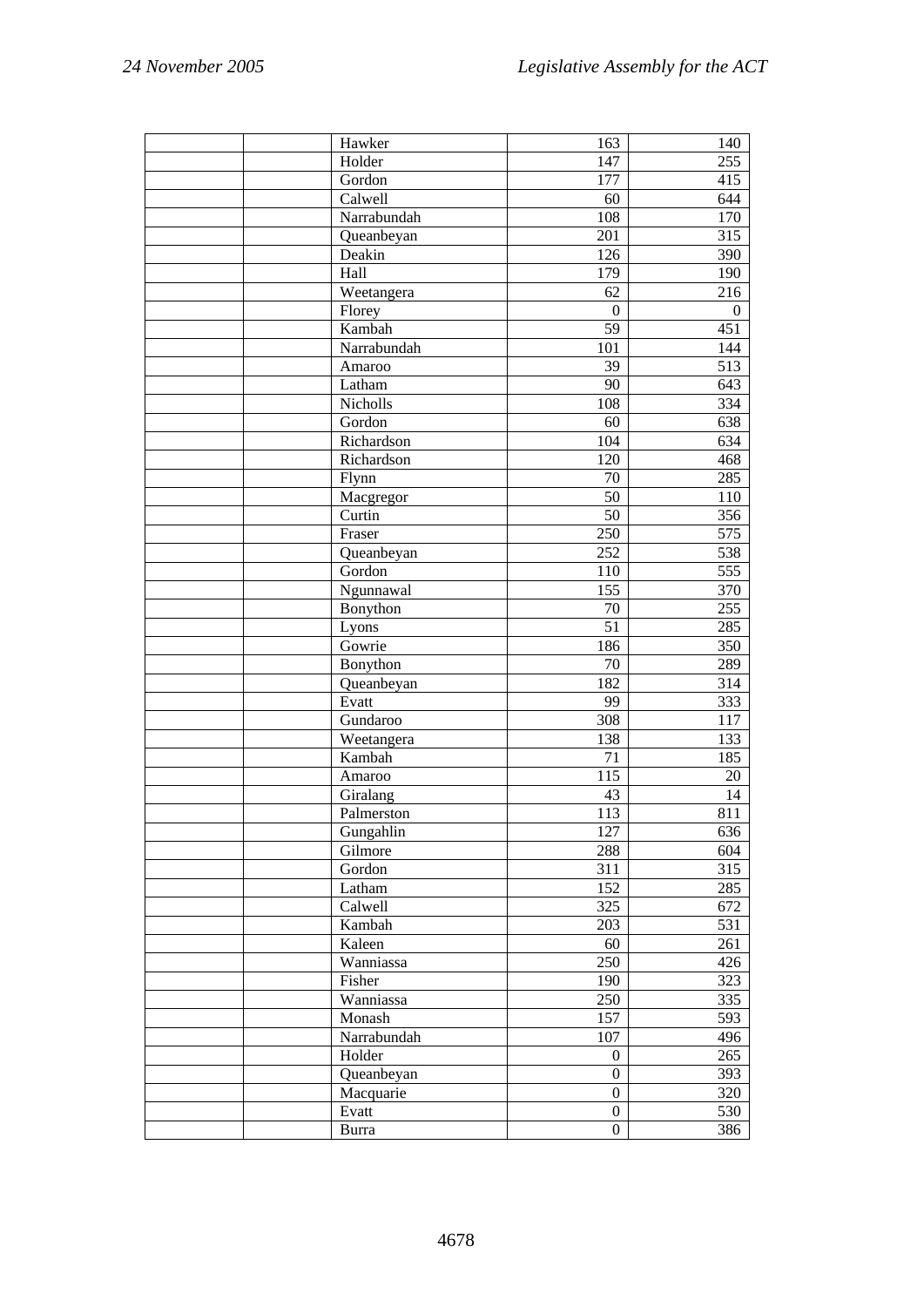|                  |    | Kaleen       |          | 459   |
|------------------|----|--------------|----------|-------|
|                  |    | Dunlop       | 266      | 90    |
|                  |    | Queanbeyan   | ח ב<br>◡ |       |
|                  |    | <b>Banks</b> |          |       |
| <b>DUS Total</b> | 07 |              | 10563    | 34829 |

### **Development—City West (Question No 645)**

**Dr Foskey** asked the Minister for Planning (redirected to the Chief Minister), upon notice, on 21 September 2005:

- (1) What community (a) organisations and (b) members has the ACT Government and/or ANU-City West Precinct Committee consulted with in regards to the ANU-City West development;
- (2) In what form was each of these consultations conducted;
- (3) When did each of these consultations take place;
- (4) What was the outcome of these consultations;
- (5) Can minutes of the ANU-City West Precinct Committee meetings be provided;
- (6) Is the ACT Government and ANU considering collocating community organisations premises in the ANU-City West Development;
- (7) Is the ACT Government and ANU considering providing premises for more community organisations than those that are already housed in the precinct;
- (8) Is there a general plan for all of the blocks involved in the ANU-Civic West development; if so, can it be provided.

**Mr Stanhope**: The answer to the member's question is as follows:

(1) The ACT Planning and Land Authority (the Authority) consulted member groups of ROCKS (Residents of Childers and Kingsley Streets) when preparing the City West Master Plan (CWMP).

The Chief Minister's Department (CMD), which has been responsible for on-going consultation with the community groups since the ANU City West Integration Precinct was signed in December 2004, has consulted the Conservation Council, Canberra Dance Theatre, AIDS Action Council and the Pensioners' Club. All of these groups are in the ANU City West Precinct.

(2) In developing the CWMP, the Authority extensively consulted stakeholders through public meetings, workshops, phone calls, individual meetings and newsletters.

CMD has consulted the existing Precinct community groups in one-off meetings as well as in meetings sponsored by the ANU to bring all parties together to discuss the ramifications of development in the Precinct.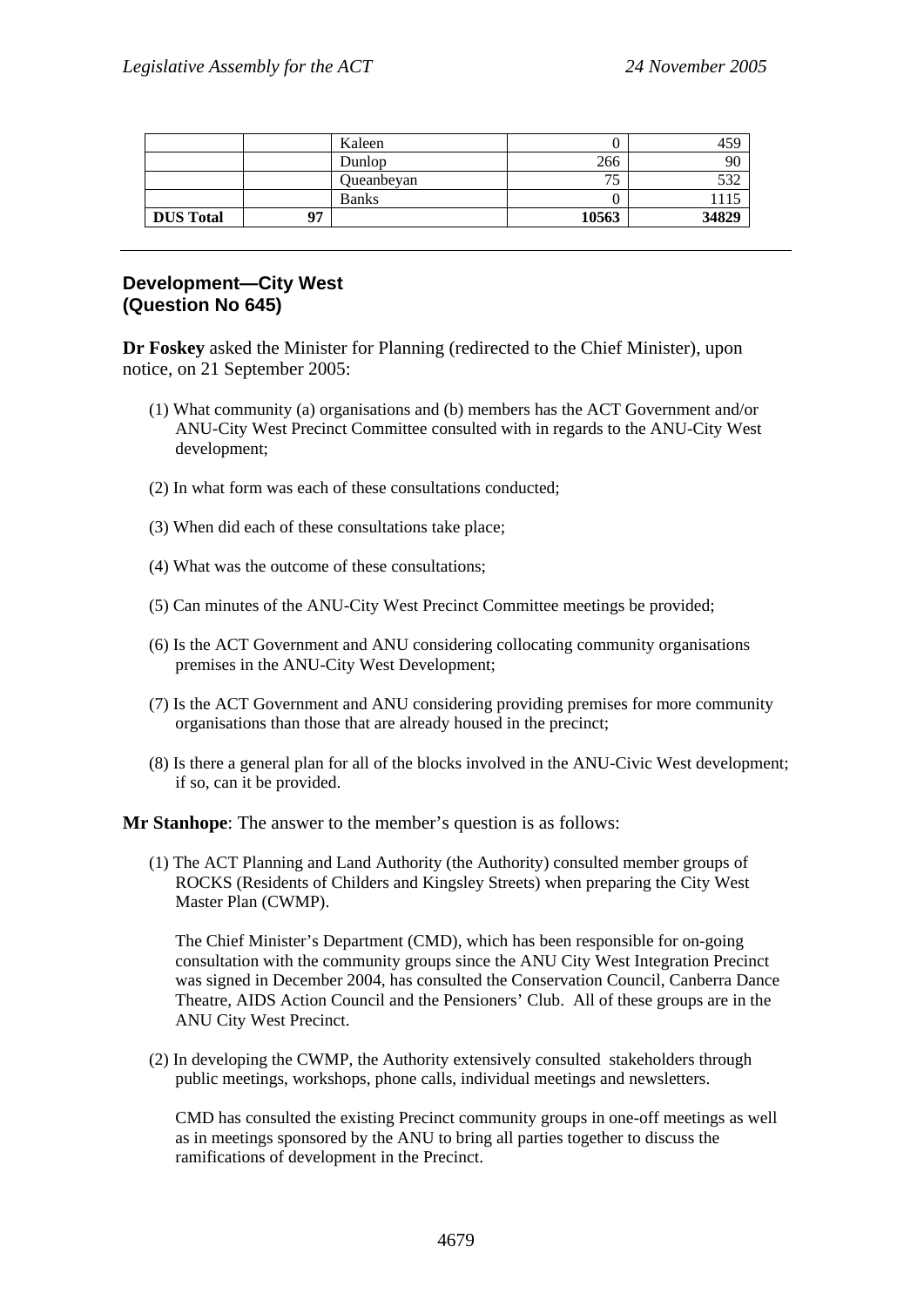- (3) Consultation by the Authority on the CWMP took place from March 2002 until May 2004. Consultation by CMD has taken place during this year (2005).
- (4) In relation to consultation with the community sector, the outcome of the consultations on the CWMP was an agreement that community facilities accommodation in mixed-use development is the most desirable for the precinct and community groups.

In relation to consultation by CMD, the outcome is that all existing groups have been assured that suitable replacement accommodation will be provided. The specific details of this replacement accommodation depend on the ANU's plans for individual blocks and on further discussions between the ANU and CMD.

- (5) No, as the matters before the Precinct Committee involve commercial in confidence material. However, the Secretariat, within CMD, will do all that it can to provide information on particular decisions to interested parties.
- (6) Yes, however, some existing occupants have specific requirements that may not suit colocation and this will be taken into account by both the government and the ANU.
- (7) The key obligation accepted by both the Government and the ANU when signing the ANU City West Integration Precinct Deed was that existing occupants of the Precinct would be rehoused in suitable accommodation once their sites are identified by the ANU as being needed for development.
- (8) The Precinct Deed requires the ANU to prepare a Masterplan and Implementation Plan outlining the indicative nature and timing of development activity over the ten-year life of the Agreement. The ANU, in conjunction with its joint venture partner Baulderstone Hornibrook, recently submitted a Masterplan and Indicative Plan to the Precinct Committee, which has forwarded it to the Authority for consideration, as required by the Deed. The ANU has placed the Masterplan and Implementation Plan on the website mentioned below. Care should be taken in interpreting the Masterplan as it covers an area larger than just the ANU City West Precinct – reflecting the fact that the ANU has taken the opportunity to link its specific Precinct planning to the ANU's wider vision for adjoining campus (or Commonwealth) land. The address for the Master Plan is http://www.anu.edu.au/facilities/cpdc/CityWestPrecinctMasterplanfinal.pdf

#### **Crime—drink spiking (Question No 659)**

**Mr Pratt** asked the Attorney-General, upon notice, on 22 September 2005:

- (1) Is the Attorney-General aware of a new communication tactic of motion activated speakers installed in pub urinals being used by Sydney's Manly Council to help get its anti-drink spiking messages, emphasising it is a crime, across to men;
- (2) Would the Attorney General consider a joint initiative with local hoteliers to install these devices locally to distribute a similar message to Canberrans about drink spiking.

**Mr Stanhope**: The answer to the member's question is as follows:

(1) No, I am not aware that motion activated speakers placed in pub toilets are being used by Manly Council to announce anti-drink spiking messages to patrons.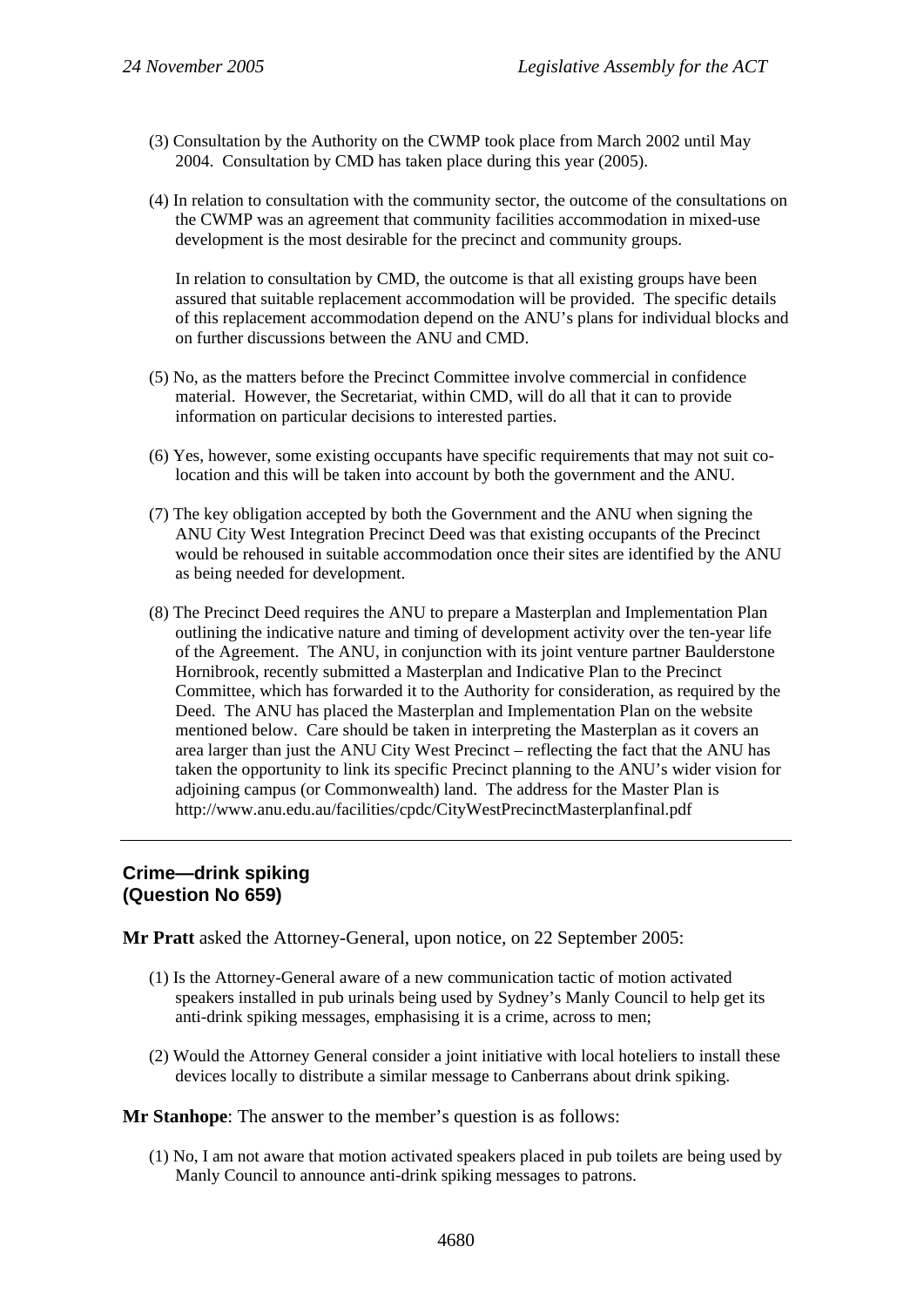(2) I have asked the Registrar of Liquor Licences to write to the ACT Branch of the Australian Hotels Association drawing its attention to the initiative. Such installations may generate a positive response from patrons, and that may enable a venue to increase their business by attracting new patrons.

Irrespective of the decisions that individual business owners make about that type of feature, I am very pleased to see that ACT Policing will shortly deliver a drink spiking awareness and education program that targets licensees and staff in the hospitality industry.

In the past most drink spiking education has been directed to patrons of establishments. Whilst this has been very effective in raising community awareness, it has not had an equal impact on licensees and people involved in the service of drinks to patrons.

Policing authorities feel that the battle against drink spiking is better fought if both the suppliers and consumers (in a licensed environment) are aware of the possible occurrence of drink spiking in the community.

#### **ActewAGL call centre (Question No 661)**

**Mr Pratt** asked the Minister for Urban Services, upon notice, on 22 September 2005:

- (1) Is the main call centre for the Canberra based ACTEWAGL located in Melbourne; if so, why; if not, where is it located and why;
- (2) How much does the Government pay for the services that the call centre in Melbourne or other location provides;
- (3) Could an equivalent call centre be located in Canberra if not already; if not, why not;
- (4) How many jobs are located in Melbourne or another outside location for this call centre that could otherwise be located in Canberra;
- (5) Are there any other ACT Government call centres that are located interstate; if so, how much does the Government pay for these services and where are they located;
- (6) What is the total number of jobs for all call centres of ACT Government departments or operations that are not located within the ACT;
- (7) What is the yearly running cost for each of these call centres;
- (8) What is the estimated cost to the ACT economy by not keeping these services within the ACT.

**Mr Stanhope**: The answer to the member's question is as follows:

- (1) The ActewAGL Electricity, Water, Gas and TransACT call centres are not located in Melbourne. They are located in Canberra at ActewAGL House.
- (2) The ACT Government does not pay for any ActewAGL call centre service in Melbourne or anywhere else.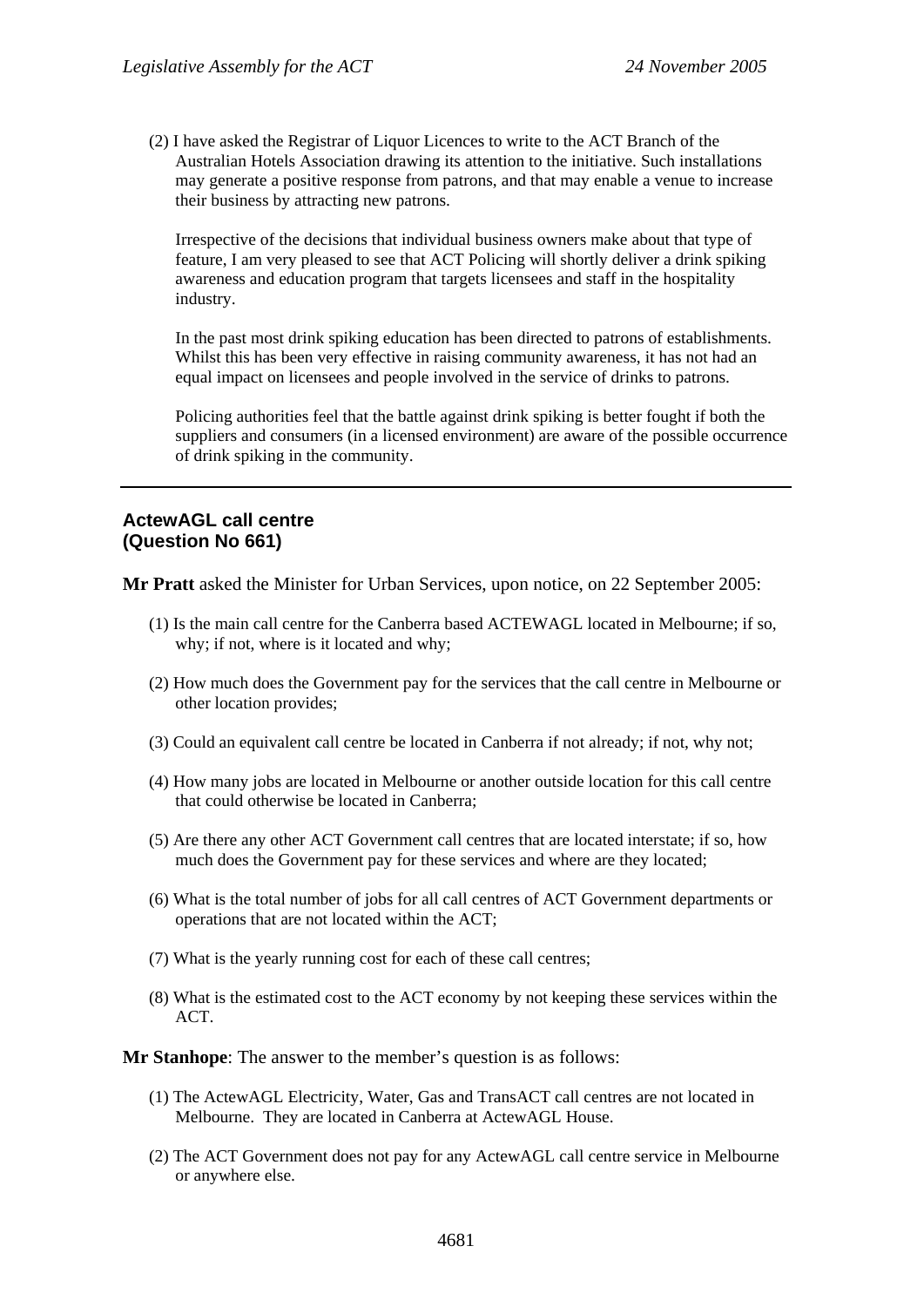- (3) ActewAGL call centre services are located in the ACT.
- (4) There are no ActewAGL call centre jobs located in Melbourne, or anywhere else, that could be located in the ACT.
- (5) All ACT Government Departments and operations use call centres that are located locally.
- (6) All call centre jobs for ACT Government Departments or operations are located in the ACT.
- (7) There are no yearly running costs for ACT Government Departments or operations call centres that are not located in the ACT.
- (8) Because all ACT Government Departments and operations use call centres that are located locally, there is no cost to the ACT economy by not keeping these services within the ACT.

#### **Poker machine tax revenue (Question No 679)**

**Mr Stefaniak** asked the Treasurer, upon notice, on 18 October 2005:

- (1) Given that the Government, after the poker machine tax has been raised and comes into effect, expects to increase its revenue by \$5.3 million in 2007-2008 and that the club industry is experiencing difficult times and that a number of clubs are failing and other clubs are curtailing activities due to decreased revenue as a consequence of the introduction of note accepters and a further decrease in revenue because of smoking bans, how is the figure of an increase of \$5.3 million arrived at;
- (2) Has the Government any contingency plans if this money fails to materialise as a result of the constrictions on club activities.

**Mr Quinlan**: The answer to the member's question is as follows:

- (1) The figure of \$5.3 million was an estimate of additional revenue based on expected gaming machine revenues at the time of the preparation of the 2005-06 Budget.
- (2) As stated at page two of the explanatory statement for the *Gaming Machine Amendment Bill 2005 (No. 2)*, the "... increase has been included in this amendment Bill to ensure transparency in the Government's intentions and to enable the industry to plan accordingly…" prior to commencement of new tax rates on 1 July 2007.

As with many revenue estimates, the true impact cannot be gauged until the initiative is in place, therefore, the effect of the new tax rates cannot be fully known until sometime after their commencement on 1 July 2007. Treasury monitors revenue to assess variance from budget on a regular basis and revises estimates accordingly as a part of the Budget Mid Year Review and any Supplementary Appropriation Papers.

You should note that the Government is committed to the Club sector in the ACT and works towards its ongoing viability in a range of fora. In relation to the commencement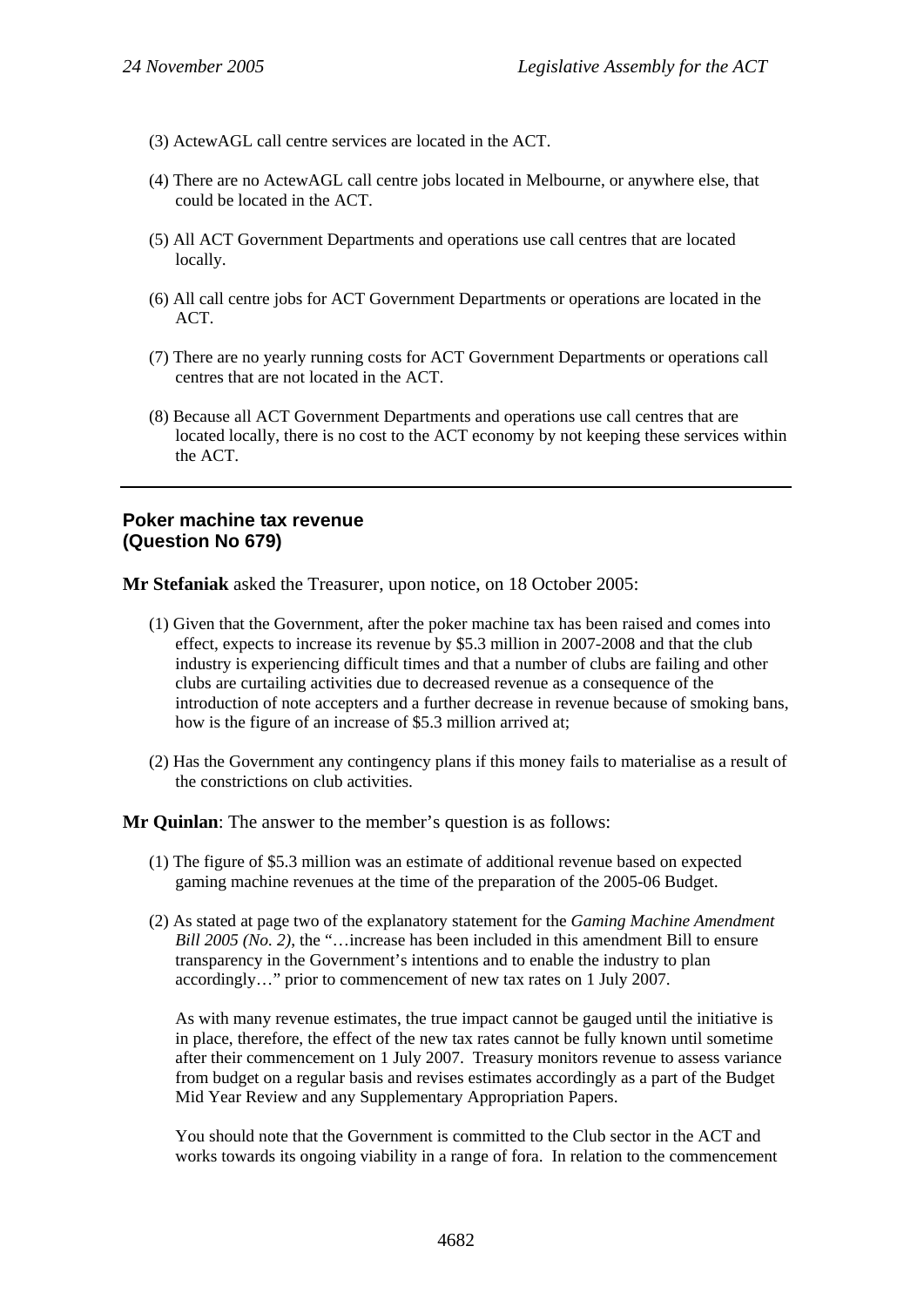of smoking bans in club venues on 1 December 2006, a Smoke-Free Consultative Group has been convened to bring together the Government and the hospitality sector, including ClubsACT, to help facilitate the implementation of smoke-free venues.

#### **Roads—accidents (Question No 687)**

**Mr Pratt** asked the Minister for Police and Emergency Services, upon notice, on 18 October 2005:

How many motor vehicle accidents have been reported, or have become known, to have occurred at (a) roundabouts, (b) stop signs, (c) give way signs and (d) other "uncontrolled" intersections in (i) 2002-03, (ii) 2003-04, (iii) 2004-05 and (iv) 2005-06 to date.

|                 | <b>Roundabouts</b> | <b>Stop signs</b> | <b>Give way</b><br>signs | <b>Uncontrolled</b><br>intersections | <b>Total</b> |
|-----------------|--------------------|-------------------|--------------------------|--------------------------------------|--------------|
| 2002-03         | 1321               | 275               | 1405                     | 810                                  | 3811         |
| 2003-04         | 1377               | 316               | 1261                     | 874                                  | 3828         |
| 2004-05         | 1293               | 295               | 1231                     | 874                                  | 3693         |
| $2005 - 06$ (to | 347                | 72                | 300                      | 203                                  | 922          |
| date)           |                    |                   |                          |                                      |              |
| <b>Total</b>    | 4338               | 958               | 4197                     | 2761                                 | 12254        |

**Mr Hargreaves**: The answer to the member's question is as follows:

NB: 'uncontrolled intersections' refer to the following: cross intersection, multiple intersection, T intersection, Y intersection

Source: PROMIS as at 24 October 2005

# **Disabled persons (Question No 688)**

**Mrs Burke** asked the Minister for Disability, Housing and Community Services, upon notice, on 18 October 2005:

- (1) In relation to the Intensive Treatment and Support Initiative, how is the specialist program to deliver intensive support and treatment to people with a dual disability progressing;
- (2) What impact will the recommendations for the specialist accommodation options for people with a dual disability have in providing secure accommodation and community based housing.

**Mr Hargreaves**: The answer to the member's question is as follows:

- (1) The Intensive Treatment and Support program being developed by Disability ACT is progressing well and is on track to commence operation in the first half of 2006. Staff from the Department are continuing to consult with other agencies both from the Government and Community Sectors to ensure the program operates in an integrated and cohesive way with existing and any related planned services across the ACT.
- (2) The new program will provide additional support and treatment services to a limited number of people with a dual disability and with a range of complex diagnostic and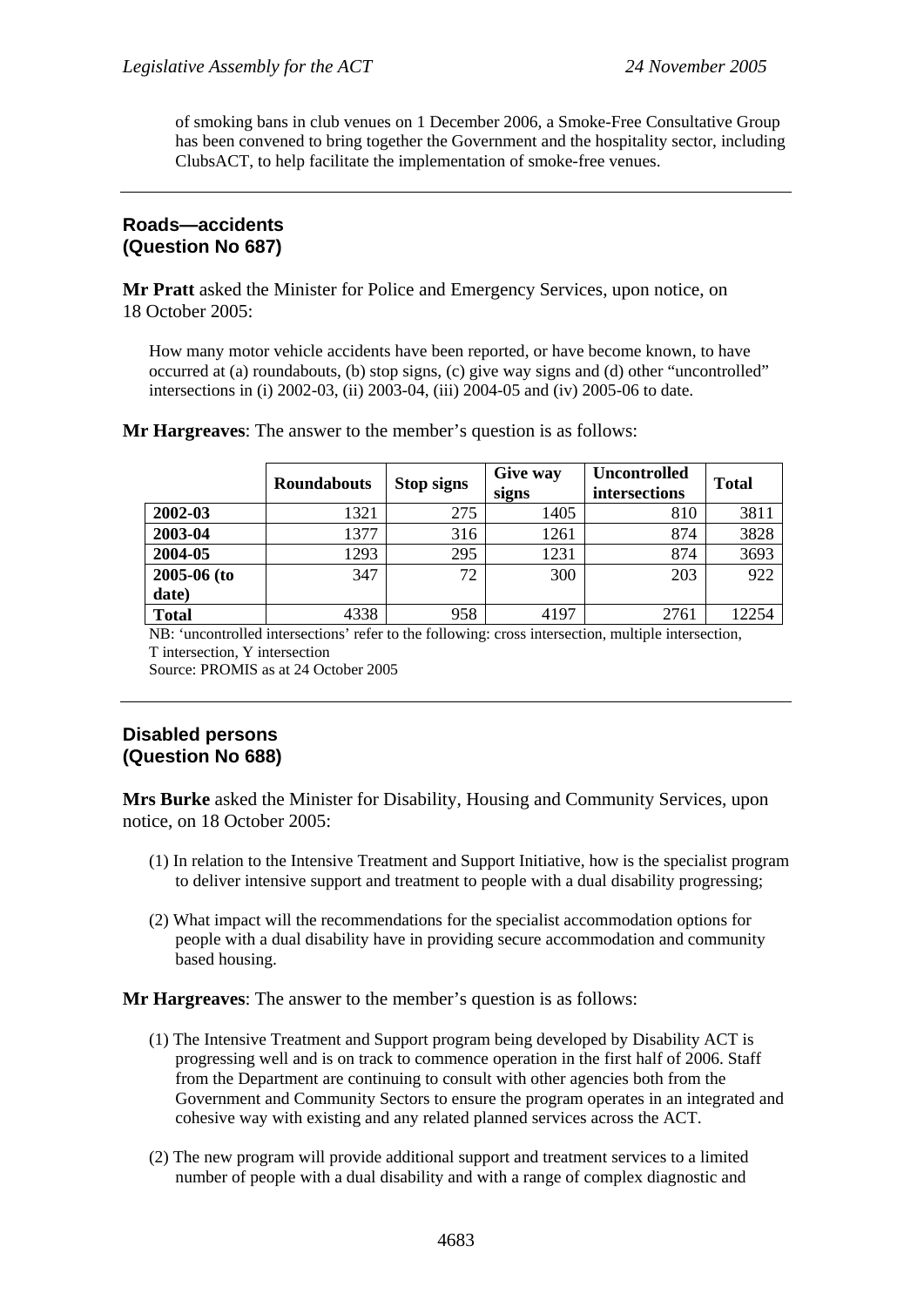behavioural issues. The aim of the program is that treatment and support will primarily be provided to individuals in their existing accommodation settings.

The only time individuals would be provided with alternative accommodation by the new program would be if there was a clinically-based assessment recommending that a different environment would assist in the treatment and support process. Under those arrangements the Step Up Accommodation currently being developed as part of the program may be used for a limited time. Any recommendations around accommodation will of course take into consideration the safety and security of the client and of the wider community.

If an individual does reside at the Step Up Accommodation for a period of time, they will be moved back to their previous accommodation as soon as it is deemed appropriate following further clinically-based assessments. Therefore there is very little impact expected from the new service on existing community-based housing.

#### **Disabled persons (Question No 689)**

**Mrs Burke** asked the Minister for Disability, Housing and Community Services, upon notice, on 18 October 2005:

Given that in April 2005 Disability ACT provided "Quality of Life" Community Grants totalling \$109 468.18 to 33 people with disabilities, what forms of specialist disability supports were provided from the funding and how will they assist the recipients in improving their quality of life.

**Mr Hargreaves**: The answer to the member's question is as follows:

One-off grants of between \$500 and \$5,000 were provided for the following specialist disability supports and will benefit recipients as outlined:

- (1) Vehicle modifications for people dependent on wheelchairs and safety equipment for people with a disability to provide increased independence and improved safety and wellbeing whilst travelling.
- (2) Electronic communication devices and computer equipment for people with communication difficulties or who have been isolated because of limited mobility. This support will enable recipients to increase their participation in community life, improve reading skills and increase access to employment opportunities.
- (3) Lifting equipment and bathroom modifications that will enable recipients currently in rehabilitation to live in their own homes.
- (4) Payment for support workers to assist people with disabilities to access community activities.
- (5) Replacement of a cochlear aid to enable the recipient to continue current employment.
- (6) Purchase of a specialist bed, as the recipient had been sleeping on a mattress on the floor.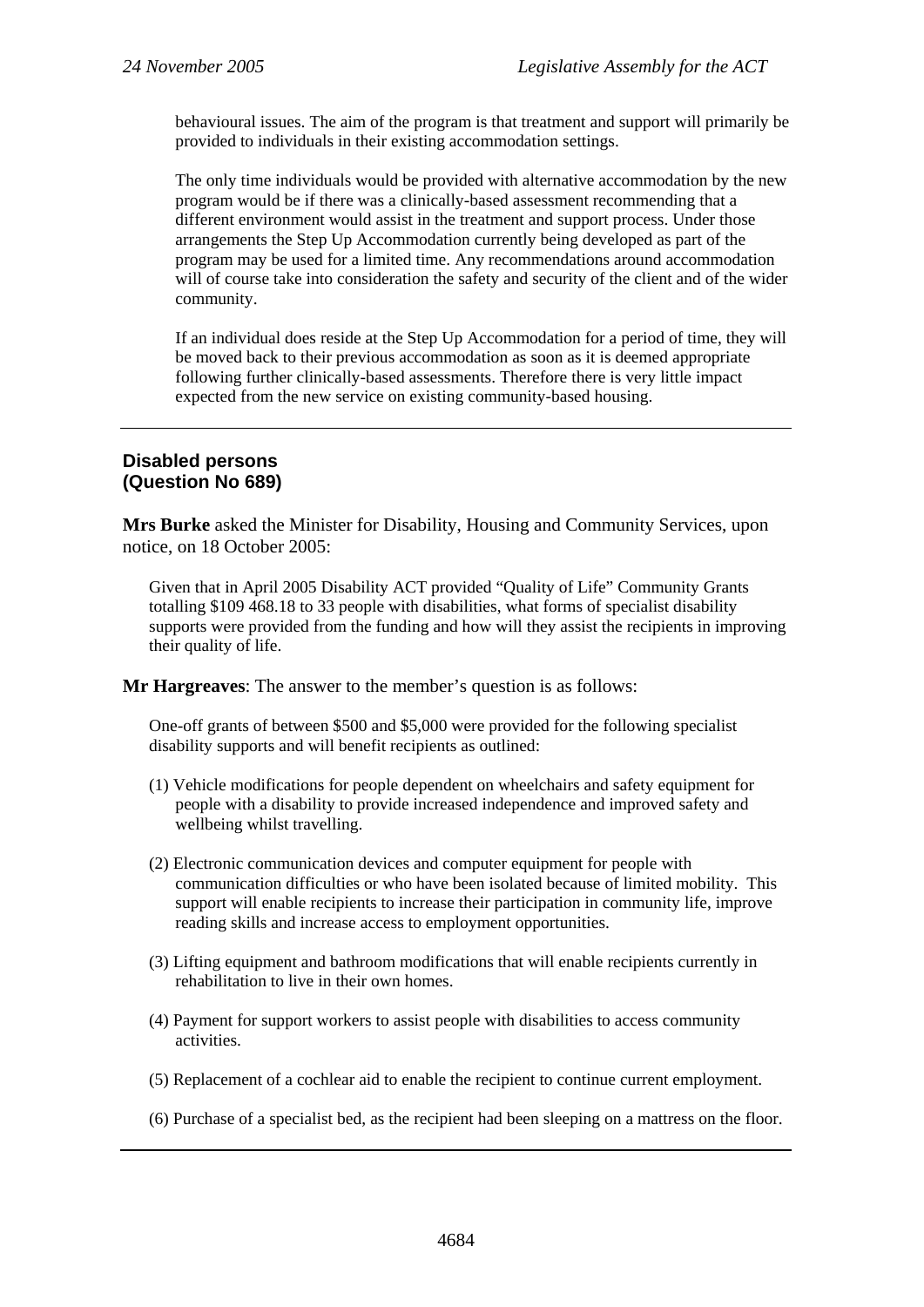### **Community linking and needs assessment service (Question No 690)**

**Mrs Burke** asked the Minister for Disability, Housing and Community Services, upon notice, on 18 October 2005:

Will the Community Linking and Needs Assessment Service (CLANAS) pilot service be continued beyond its trial period; if so, how will the service be resourced sufficiently to cope with the additional workload if there are exceeding demands placed on CLANAS.

**Mr Hargreaves**: The answer to the member's question is as follows:

A review of the CLANAS pilot will occur in 2006. It is anticipated that this review will include an evaluation of the service model, demand for this service and resourcing implications.

### **Individual support package program (Question No 691)**

**Mrs Burke** asked the Minister for Disability, Housing and Community Services, upon notice, on 18 October 2005:

- (1) What are the recommended improvements to the Individual Support Package (ISP) Program;
- (2) How will they assist in improving the delivery of ISP's and the funding process.

**Mr Hargreaves**: The answer to the member's question is as follows:

- (1) The review and evaluation of the ISP funding models, conducted between 2003 and 2004, made recommendations for improvements in the ISP program in the following areas:
	- Program rationale;
	- Packages available;
	- Intake and assessment process;
	- Funding negotiation and acquittal processes;
	- Review and adjustment of funding; and
	- Building community and individual capacity.

(2) The improvements to the ISP program will provide:

- Improved policy statements and processes for management of ISPs;
- Improved responses to individuals in need of support;
- A clearer and more transparent funding process;
- A process for reviewing ISP's; and
- A revised policy and process for emergency funding.

#### **Disability ACT (Question No 692)**

**Mrs Burke** asked the Minister for Disability, Housing and Community Services, upon notice, on 18 October 2005: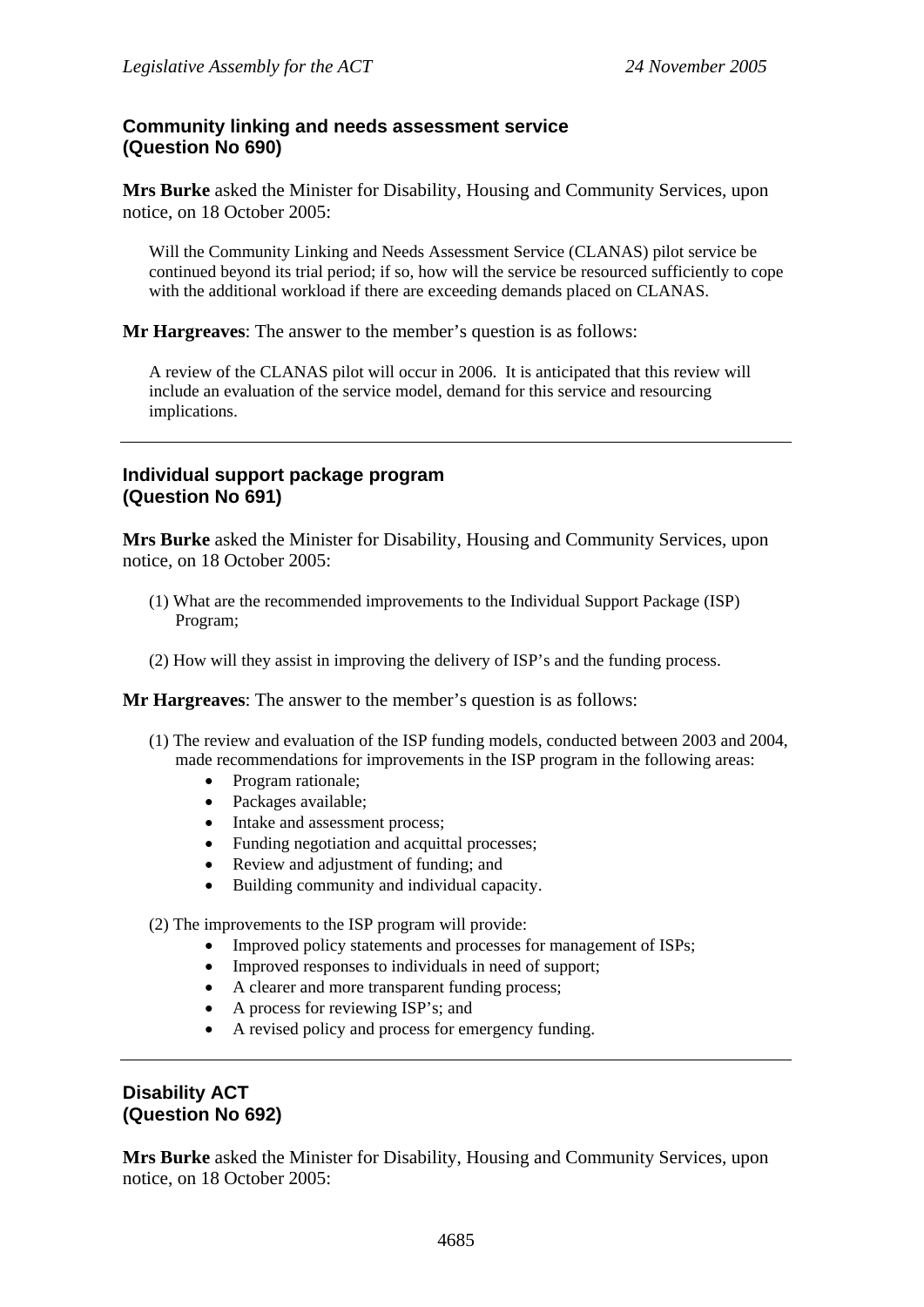- (1) In relation to external auditing and monitoring of non-government organisations, who were the five organisations who took part in Disability ACT's contract and quality monitoring process;
- (2) Were each of the organisations who took part in the audit compliant with (a) the requirements as specified in each individual organisation's funding agreement with Disability ACT, (b) the relevant legislation and (c) specified levels of quality of services delivered;
- (3) Which of the participating organisations did not fully achieve compliance and in what areas did they not reach compliance;
- (4) What written responses were received from Disability ACT from those organisations who were asked to provide evidence of where adjustments and improvements were needed in order to maintain compliance in relation to a baseline assessment against the National Disability Service Standards.

**Mr Hargreaves**: The answer to the member's question is as follows:

- (1) The five organisations externally audited were:
	- *Citizens' Advocacy;*
	- *Focus;*
	- *For You & Me;*
	- *L'Arche Genesaret; and*
	- *Shaw Possibilities.*
- (2) The Auditor raised concerns about the level of compliance of all five organisations against the National Disability Service Standards and requirements of the Service Purchasing Agreement.
- (3) The auditor provided draft recommendations for areas of improvement for all the organisations that were audited. All five agencies agreed on actions they would take to ensure that they complied with the Standards and requirements of their Service Purchasing Agreement, within specified timeframes. Key areas identified for organisations to work on included:
	- Improving governance arrangements;
	- Better consumer consultation, feedback and complaints handling processes:
	- Accurate reporting on contractual activities:
	- Clarifying roles and responsibilities of volunteers and staff;
	- Improving risk management; and
	- Improving financial management of government funding.
- (4) In relation to the agencies named in question (1), agencies were asked to demonstrate their level of compliance with the National Disability Service Standards and provide a continuous improvement action plan on improving their compliance. All agencies except *For You & Me* have provided an action plan. *For You and Me* have met with the Department regarding identified issues and how they will be addressed. Agreed actions have been specified in *For You and Me's* Service Purchasing Agreement 2005/06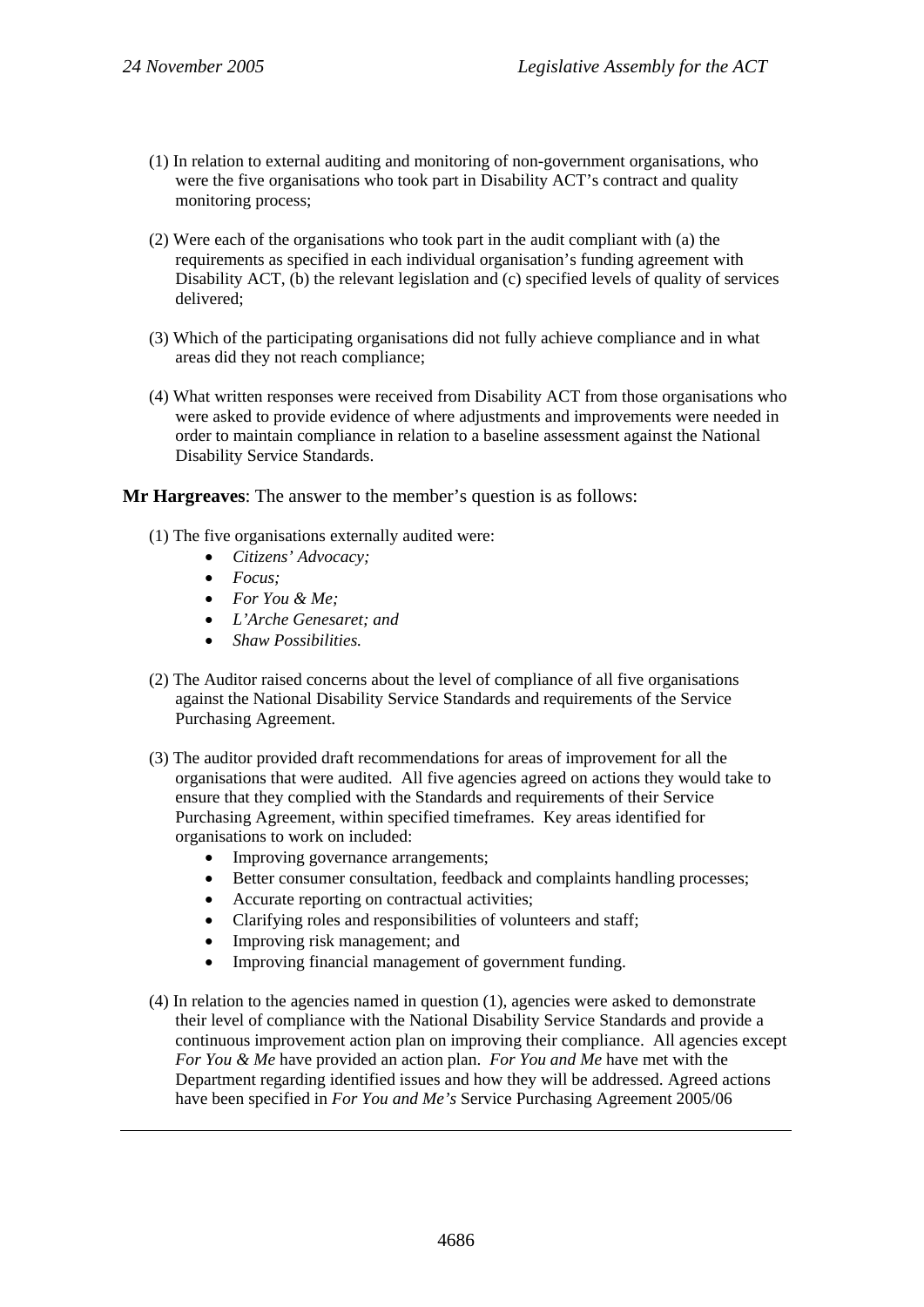# **Disability ACT (Question No 693)**

**Mrs Burke** asked the Minister for Disability, Housing and Community Services, upon notice, on 18 October 2005:

- (1) When will the review of the Individual Support Services Policy and Procedural Manual be released;
- (2) What issue/s have signified to Disability ACT that, in conjunction with a review of the above mentioned manual, a review of the complaints policy was also required.

**Mr Hargreaves**: The answer to the member's question is as follows:

- (1) The Review of the Individual Support Services Policy and Procedural Manual is expected to be completed by the end of 2005.
- (2) The Department of Disability, Housing and Community Services released the Interim Feedback and Complaint Guide in September 2005. This has necessitated a review of the Disability ACT Complaints Policy to ensure the policy and procedures are consistent.

#### **Public service—future directions (Question No 694)**

**Mrs Burke** asked the Minister for Disability, Housing and Community Services, upon notice, on 18 October 2005:

- (1) Has the recruitment process been completed for the implementation of *Future Directions 2004-08* for membership to Oversight and Reference Groups;
- (2) What role will these Groups have in delivering outcomes against the key Strategic Directions of *Future Directions 2004-08*.

**Mr Hargreaves**: The answer to the member's question is as follows:

- (1) The Recruitment of members to the *Future Directions* Implementation structure was completed on 9 September 2005, when letters of offer were sent to community members.
- (2) The *Future Directions Oversight Group* is accountable to the Chief Executive, Department of Disability, Housing and Community Services, for the strategic oversight of the implementation of *Future Directions 2004-2008*.

The *Future Directions Reference Groups* are accountable to the Executive Director, Disability ACT for the management of projects under the relevant strategic direction and within available resources.

#### **Homelessness (Question No 695)**

**Mrs Burke** asked the Minister for Disability, Housing and Community Services, upon notice, on 18 October 2005: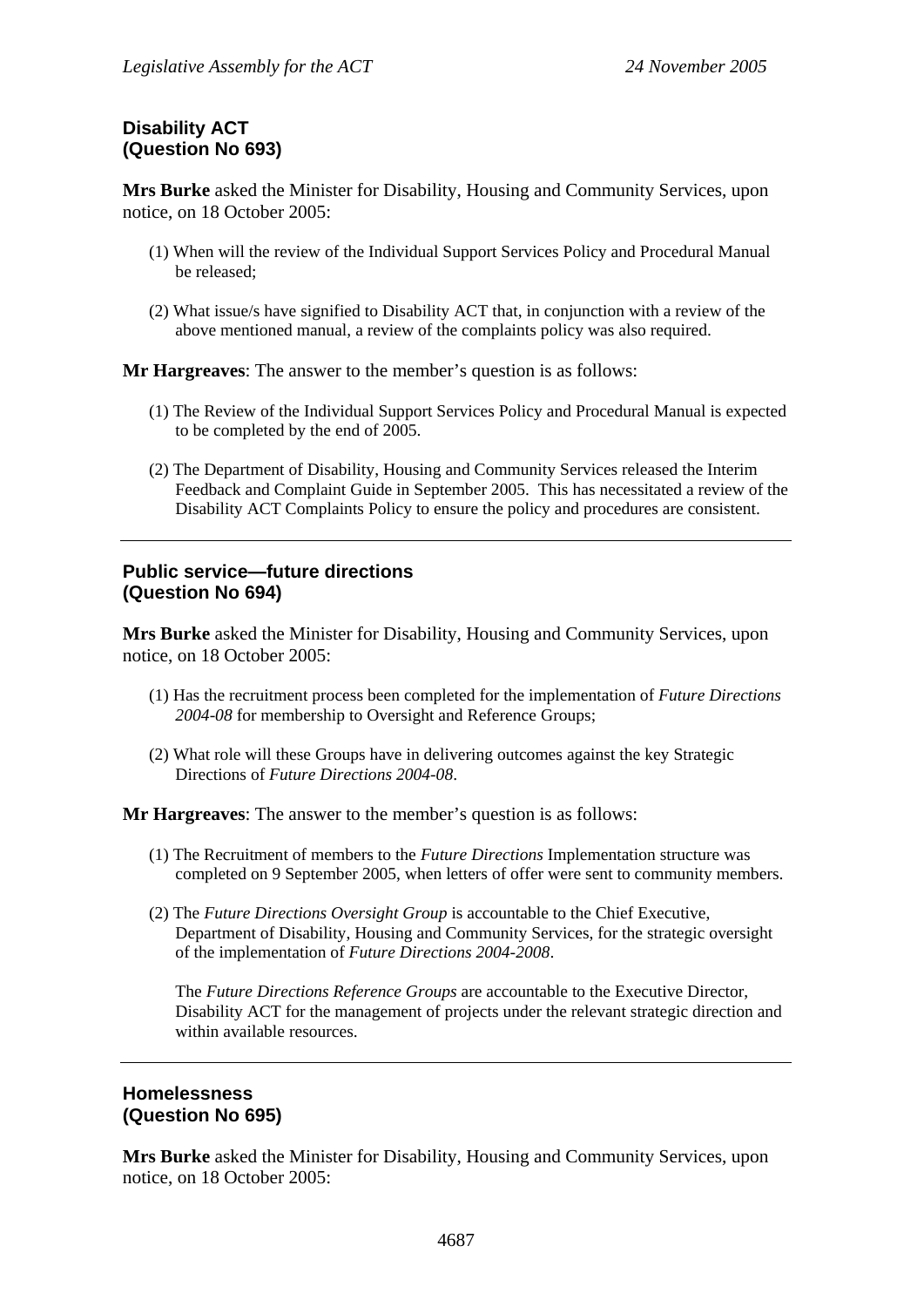Since the establishment of the *Response to Homelessness* ACT Budget initiative in 2003-04, how many people who are (a) homeless and (b) at risk of homelessness, have been provided with housing assistance.

**Mr Hargreaves**: The answer to the member's question is as follows:

Data collected from homelessness services in the ACT for 2004-05 will not be available until January 2006 when the National Data Collection Agency releases the SAAP NDCA Annual Report 2004-05.

# **Disabled persons—housing (Question No 696)**

**Mrs Burke** asked the Minister for Disability, Housing and Community Services, upon notice, on 18 October 2005:

- (1) How is the targeted consultation with key stakeholders progressing in relation to the discussion paper *Principles of Good Housing for People with Disabilities*;
- (2) When will the consultation period conclude and will the Minister request a report on the findings of consultation.

**Mr Hargreaves**: The answer to the member's question is as follows:

- (1) Disability ACT engaged KPMG to conduct a consultation workshop on 4 July 2005. A range of people from across the community housing and disability sectors, people with disabilities and government officers were invited to attend the workshop. Each received an advance copy of the Discussion Paper *Principles of Good Housing for People with Disabilities*.
- (2) The Housing and Tenancy Working Group received the final consultation report from the consultant and considered the outcomes of the consultation. A Final Report, including recommendations was provided to the Department of Disability, Housing and Community Services on 14 October 2005.

The Department is currently considering the Working Group's Final Report and will make a decision on future activities in this area, including the best way to provide feedback to myself and other stakeholders.

# **Homelessness (Question No 697)**

**Mrs Burke** asked the Minister for Disability, Housing and Community Services, upon notice, on 18 October 2005:

(1) When will a multilateral Memorandum of Understanding (MOU) be established between ACT Government agencies and community agencies deliver an integrated operational framework of homelessness services in the ACT;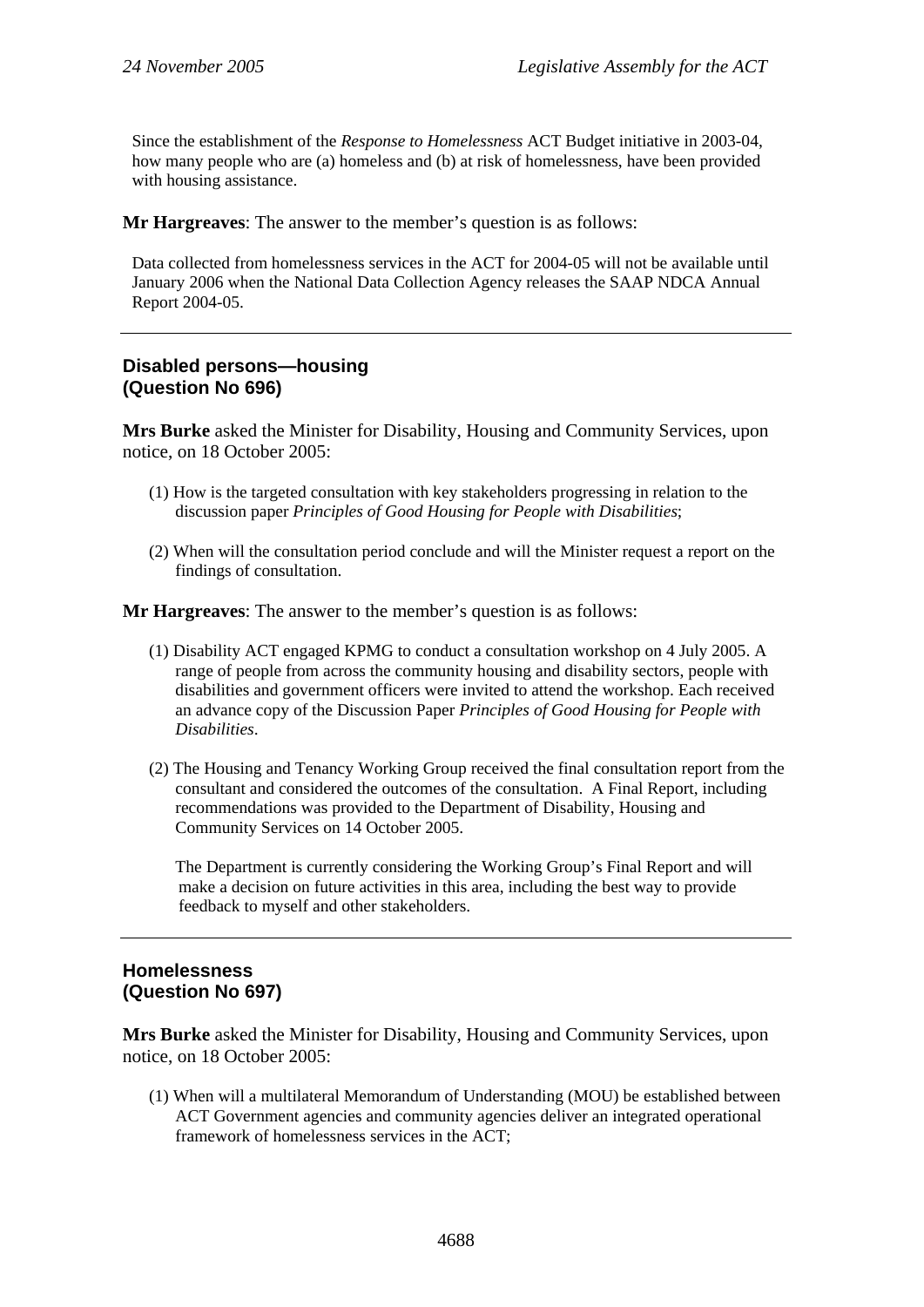(2) How much funding is committed to the delivery of outcomes described in the MOU on an integrated operational framework of homelessness services in the ACT.

**Mr Hargreaves**: The answer to the member's question is as follows:

- (1) A multilateral Memorandum of Understanding (MOU) between ACT Government agencies and community agencies is scheduled for completion by June 2006.
- (2) Delivery of the outcomes of the MOU and joint operational framework will be achieved through coordinated service provision and therefore no specific funding has been allocated.

#### **Housing—disabled persons (Question No 699)**

**Mrs Burke** asked the Minister for Disability, Housing and Community Services, upon notice, on 18 October 2005:

- (1) In relation to the offering of individual formal tenancies to people with a disability residing in Disability ACT houses, other than the four people who have accepted an offer of an individual tenancy agreement, how many more people in a similar position have also considered and taken up an offer.
- (2) How successful has the program been in achieving a greater level of independence for people with a disability who wish to take up an individual tenancy agreement.

**Mr Hargreaves**: The answer to the member's question is as follows:

(1) Residents in four Disability ACT managed houses took up the offer of an individual tenancy agreement equating to 17 individual tenancies. This is in addition to two people sharing a house having existing tenancies. A further 12 individuals accepted the offer, however were not able to transfer to the new arrangements as the offer was contingent on agreement of all residents within a household.

Individuals may elect to take up this offer at any time in the future.

(2) The project has been successful in offering individuals a level of choice. Individual tenancy agreements provide for the same rights and protections as other Housing ACT tenants. The benefits are evident should a tenant seek recourse regarding decisions that are made which affect their tenancy.

#### **Disabled persons—financial assistance (Question No 700)**

**Mrs Burke** asked the Minister for Disability, Housing and Community Services, upon notice, on 18 October 2005:

(1) How many people with a disability who, at times, require assistance with handling financial matters, have been involved in the Consumers in Control project set up by Disability ACT;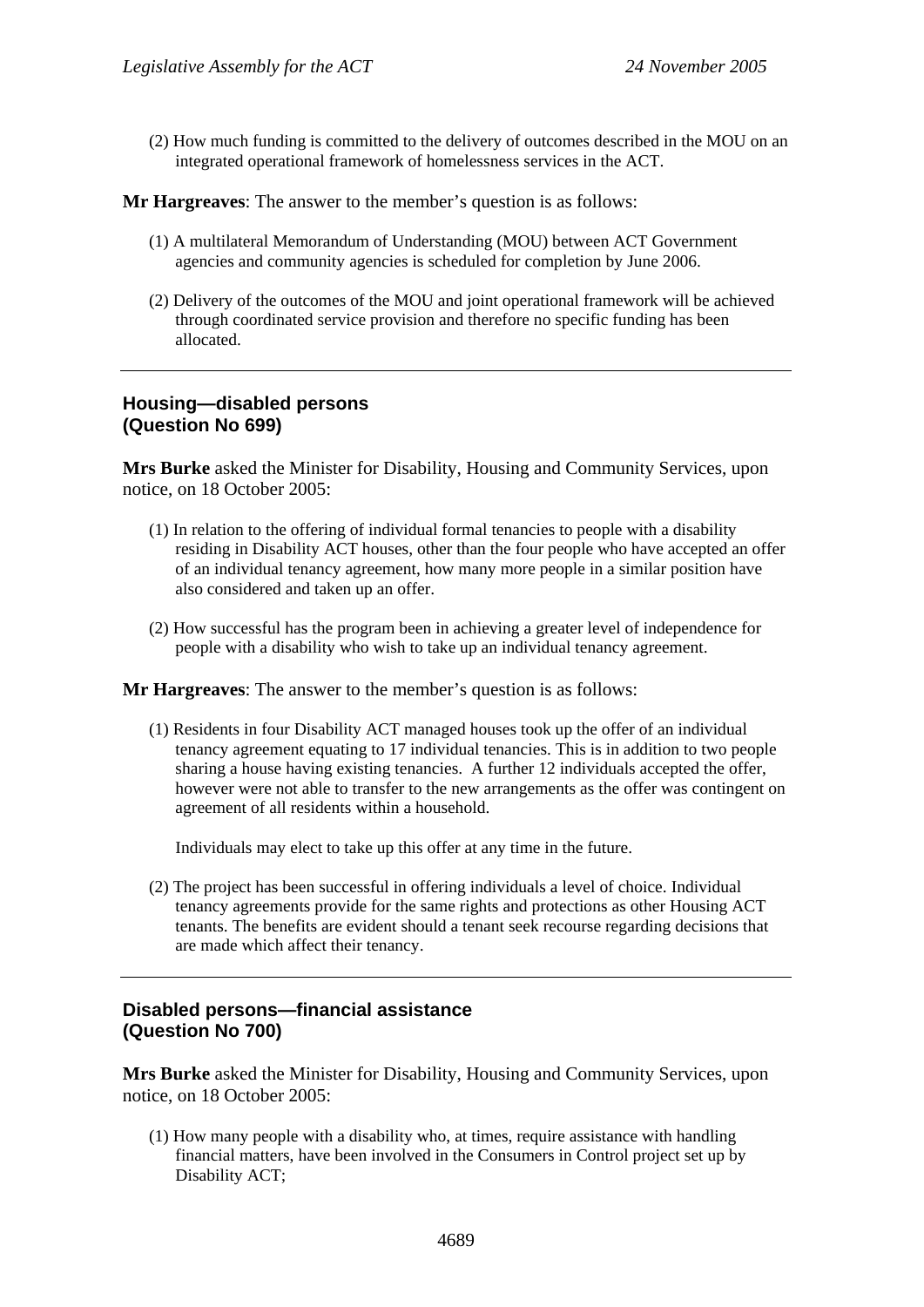(2) Has the service involved in the project been incorporated; if so, how beneficial has its financial model been for people with a disability to assist with directly controlling their financial resources.

**Mr Hargreaves**: The answer to the member's question is as follows:

- (1) There were initially 11 people with disabilities involved in Consumers in Control (CiC). There are currently 10.
- (2) The organisation is not yet incorporated.

# **Disabled persons—taxi subsidy (Question No 701)**

**Mrs Burke** asked the Minister for Disability, Housing and Community Services, upon notice, on 18 October 2005:

- (1) What were the recommendations delivered from the review of the ACT Taxi Subsidy Scheme for people with a disability;
- (2) How will the introduction of a SmartCard system assist in reducing the administrative costs of delivering the scheme.

**Mr Hargreaves**: The answer to the member's question is as follows:

- (1) The recommendations from the review of the ACT Taxi Subsidy Scheme for people with a disability are:
	- 1. Review policies and procedures regularly for efficiency and consistency.
	- 2. Ensure access to all Taxi Subsidy Scheme documentation is user-friendly.
	- 3. Clearly articulate the eligibility criteria for membership to the Taxi Subsidy Scheme.
	- 4. Conduct ongoing quality improvements including evaluation to inform future planning and approaches in practice by taking into consideration different needs and perspectives of members of the Taxi Subsidy Scheme.
	- 5. Regularly review the effectiveness and adequacy of subsidies in assisting people with disabilities to access public transportation.
	- 6. Monitor annually the budget allocated to support the Taxi Subsidy Scheme.
	- 7. Collect accurate data on membership and forecast trends to enable future planning of the Taxi Subsidy Scheme.
	- 8. Monitor the membership of children and young people using the Taxi Subsidy Scheme.
	- 9. Ensure the Taxi Subsidy Scheme is flexible and in keeping with a commitment to acknowledge individual life circumstances.
	- 10. Continue to foster partnerships across Government and community sectors to provide broad transport options for people with disabilities in order to meet future demand.
- (2) No decision has been made on the introduction of a smart or charge card system.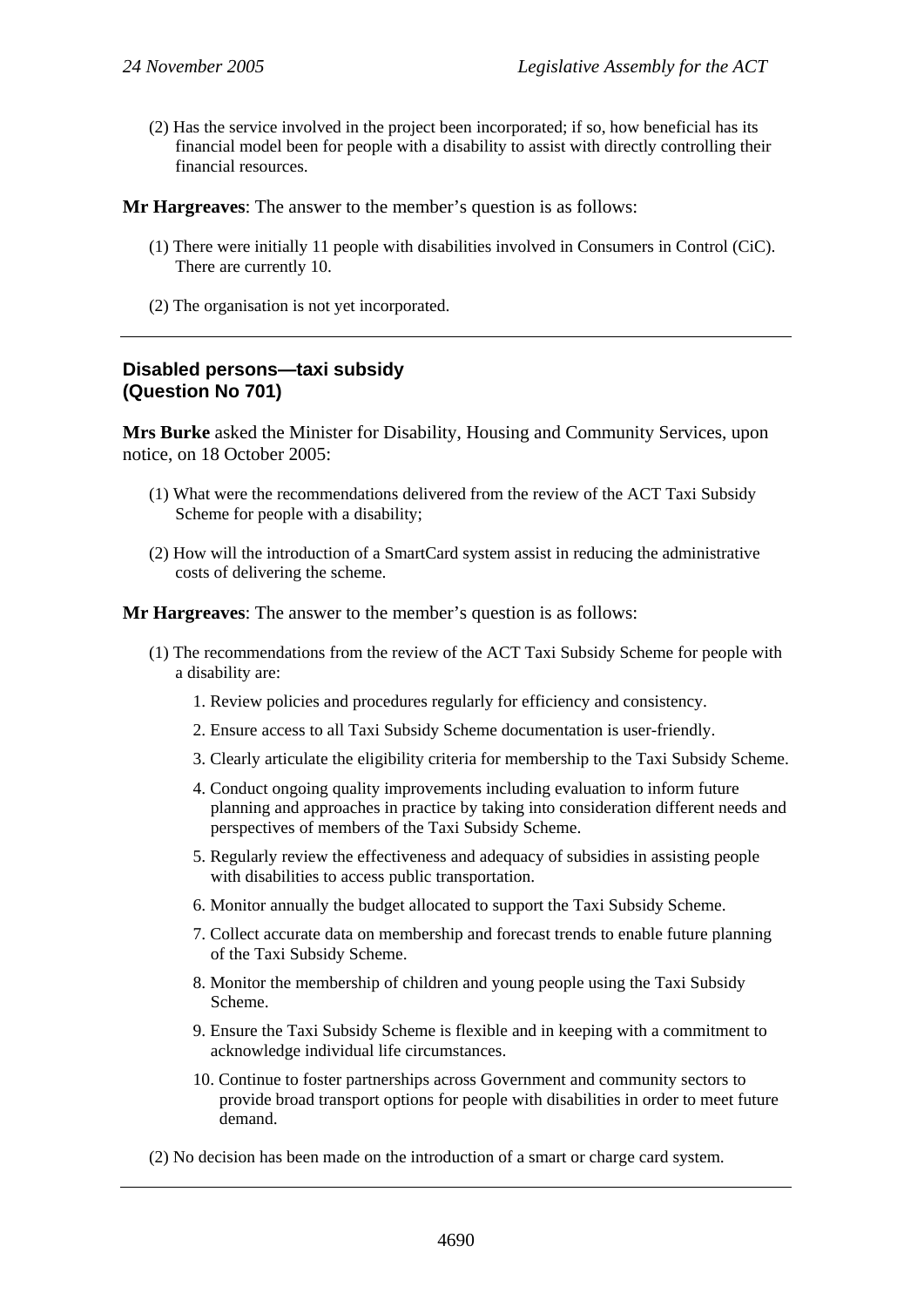# **Children—disabled (Question No 702)**

**Mrs Burke** asked the Minister for Disability, Housing and Community Services, upon notice, on 18 October 2005:

- (1) What revision was undertaken by Disability ACT to the Local Area Co-ordination model to ensure the Department is working closely with community organisations and parents of children with disabilities in the ACT;
- (2) If the select tendering process has been concluded in relation to the Local Area Coordination, which community service providers have applied under the process and what financial support have they received.

**Mr Hargreaves**: The answer to the member's question is as follows:

(1) On 21 May 2005, a Request for Tender was publicly advertised in The Canberra Times, Weekend Australian and on the ACT Government Internet Tender Information Service, 'basis on the net'. Tenders closed on Tuesday 14 June 2005 with no tenders received.

On 22 and 30 June 2005, the co-chairs of the Local Area Coordination Reference Group met with four non-government organisations that had expressed an interest in the program prior to or during the tender process.

Amendments were made to the tender specifications, based on the non-government organisations feedback. These amendments included identifying the timeframe and resources for the establishment phase of the project, identification of the implementation phase, and changes to terminology to better reflect the intent of the project.

- (2) On 12 August 2005, Disability ACT undertook a select tendering process. The following non-government organisations were invited to respond to the tender:
	- Belconnen Community Service;
	- Woden Community Service;
	- Gungahlin Community Service;
	- Northside Community Service;
	- Centacare; and
	- Communities @ Work.

The Tender Evaluation process is currently underway. No financial support has been provided to applicants.

# **Disabled persons—innovation projects (Question No 703)**

**Mrs Burke** asked the Minister for Disability, Housing and Community Services, upon notice, on 18 October 2005:

(1) In relation to the Disability ACT Innovation Program, of the innovation projects that commenced in 2003-04, what projects are (a) complete, (b) now ongoing services and (c) still in pilot phase;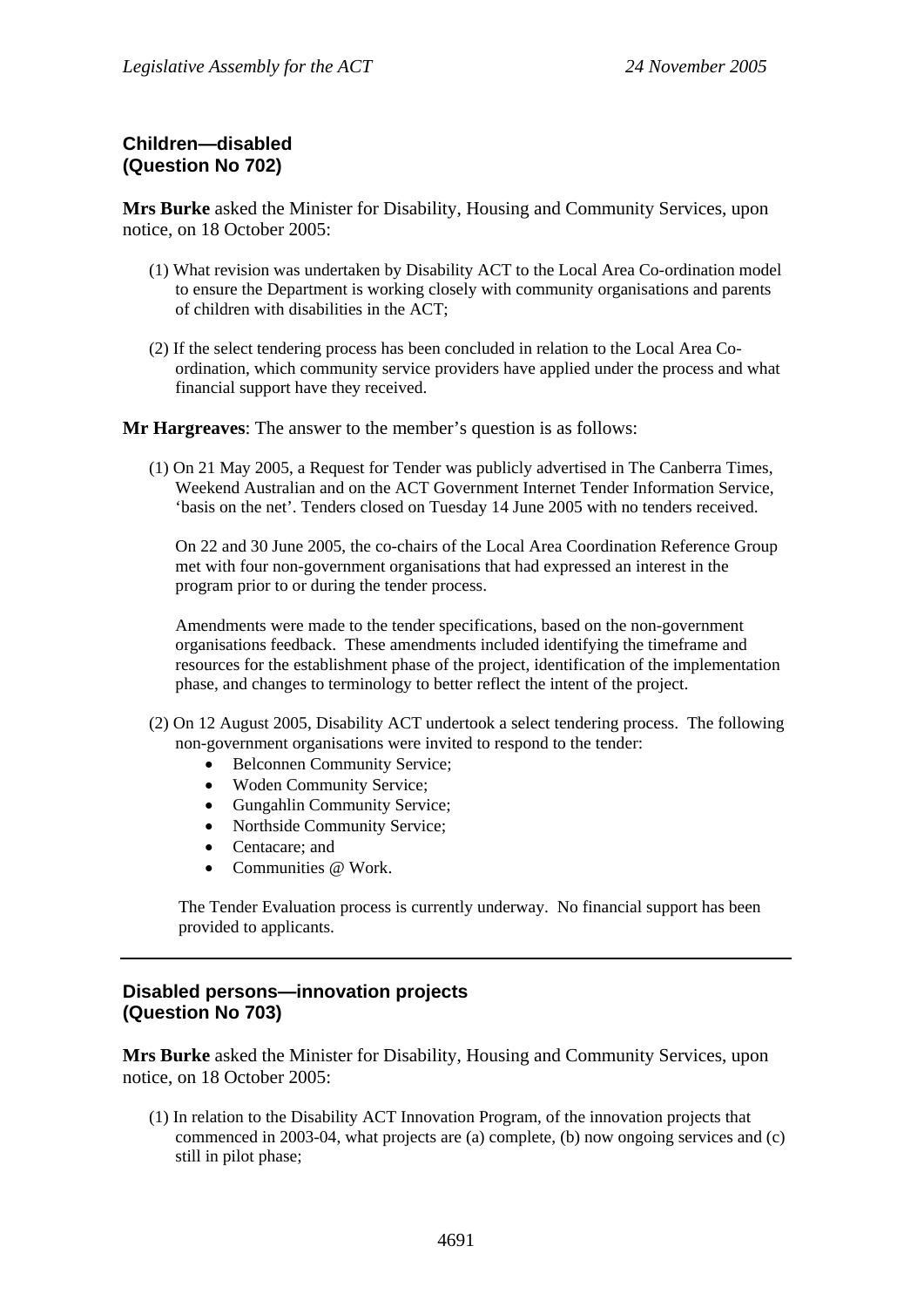(2) What links, if any, have been made with the business community to assist in the delivery of future innovation projects to assist people with a disability.

**Mr Hargreaves**: The answer to the member's question is as follows:

- (1) The five projects that commenced in 2003/04 have been completed.
- (2) Disability ACT convened a ACT BLITS (Business Leaders Innovation, Thoughts, Solutions) Roundtable, including the Canberra business community in September 2005 to:
	- Identify potential new concepts which enhance quality of life for people with disabilities;
	- Identify strategies to enhance perceptions of people with disability; and
	- Explore the business benefits of various forms of involvement of people with disabilities.

Twenty-one business leaders from small to large businesses, met in a facilitated forum (roundtable). This group discussed and identified ways in which people with a disability could increase their presence and participation, as customers and employers of businesses in the ACT.

The roundtable identified a number of ideas and concepts that could be further developed. The Department of Disability, Housing and Community Services will continue to engage with the business community to further develop these ideas.

### **Disabled persons—stepping stone project (Question No 704)**

**Mrs Burke** asked the Minister for Disability, Housing and Community Services, upon notice, on 18 October 2005:

- (1) How is the pilot project "Stepping Stones", funded by Disability ACT, progressing the assistance of Mature Carer families of people with a disability;
- (2) How (a) long will the pilot run, (b) many families are involved and (c) much funding has been awarded to the Stepping Stones pilot project.

#### **Mr Hargreaves**: The answer to the member's question is as follows:

- (1) The Stepping Stones project has engaged a coordinator who is supporting nine families to identify the future independent living goals for their family member with a disability, and the supports that will assist them to work towards these goals. These supports may include family, community, and specialist disability services. The supports are coordinated and governed by the Stepping Stones Focus Families.
- (2) a) The Stepping Stones pilot will run for two years, from July 2005 until 30 June 2007.
	- b) Nine families are involved in the project.
	- c) Disability ACT has provided \$50,000 a year for two years to fund the coordinator position.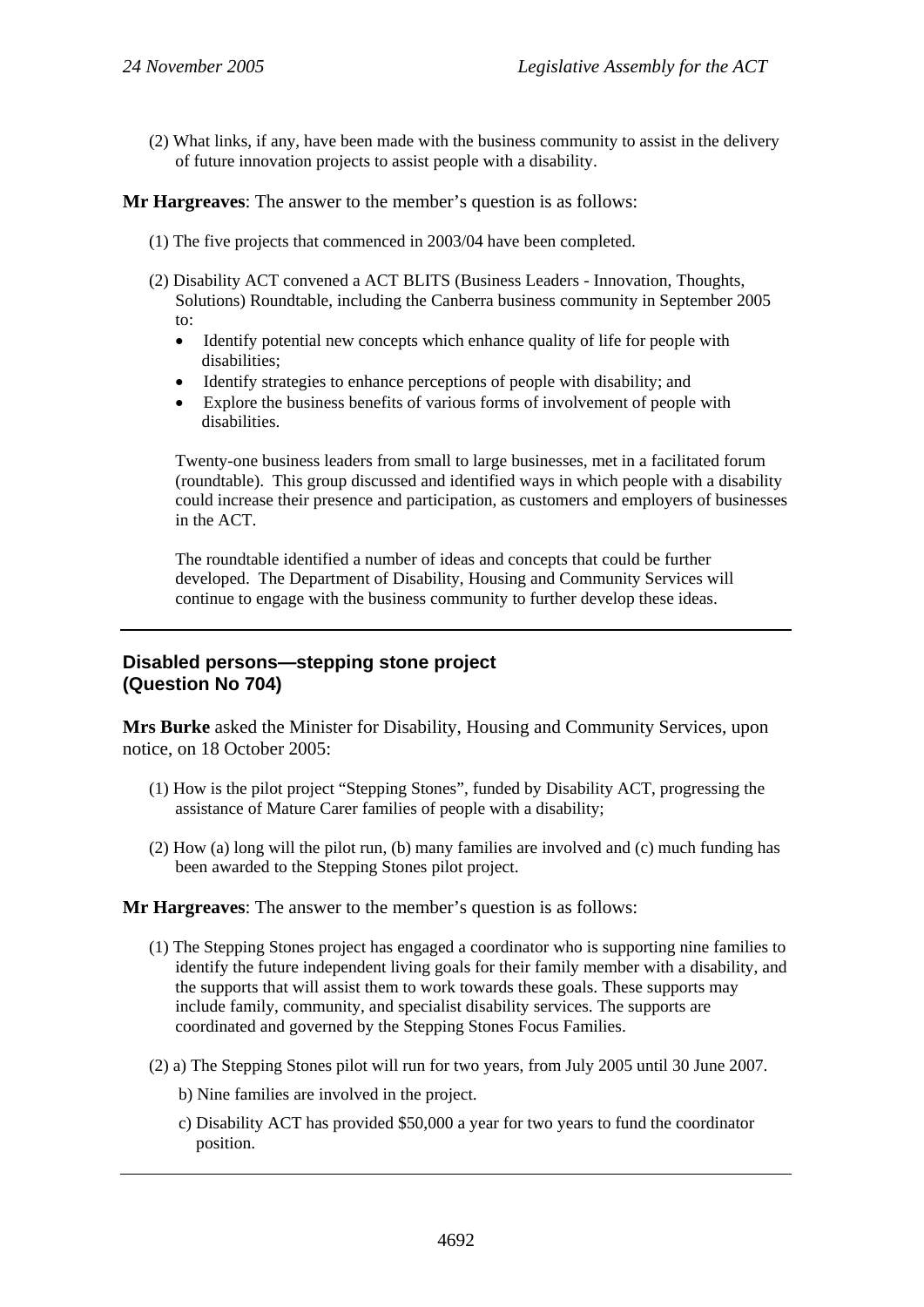# **Disabled persons—services (Question No 705)**

**Mrs Burke** asked the Minister for Disability, Housing and Community Services, upon notice, on 18 October 2005:

- (1) How is the pilot project conducted by Disability ACT and Sharing Places, on the Consumer Family Governed Project progressing since funding was allocated in 2003-04;
- (2) What are the family governed service options that have been set up to support families with a member who has a disability to live more independently.

**Mr Hargreaves**: The answer to the member's question is as follows:

- (1) A consultant has worked with the participating families to develop policies and governance arrangements. Disability ACT is currently working with the participating families, the consultant and Sharing Places to review the policies and governance arrangements and to discuss implementation of the By All Means project.
- (2) Service options supported by Disability ACT are:
	- By All Means;
	- Stepping Stones; and
	- Getting a Life.

## **Public service—StudyBank scheme (Question No 706)**

**Mr Smyth** asked the Chief Minister, upon notice, on 19 October 2005:

- (1) During 2004-05, what amounts were spent by each department and agency, through the StudyBank scheme, on supporting staff who were undertaking study and how many staff were assisted by StudyBank in each department and agency;
- (2) What requirements are in place to ensure that all departments' and agencies' annual reports, when reporting on depreciation, use equivalent descriptions for similar assets or classes of assets and use a common basis for determining the useful lives of assets or classes of assets;
- (3) Why is depreciation determined on a straight line basis when there are alternative methods for calculating depreciation that provide a more suitable approach to identifying the utilisation of assets;
- (4) What requirements are in place to ensure that, when a department or agency advises of the correction of errors in an annual report, the corrigendum identifies both the matter that is being corrected as well as the corrected position;
- (5) What requirements are in place to ensure that financial information included in annual reports either ignores any cents in a financial amount or rounds any amount appropriately;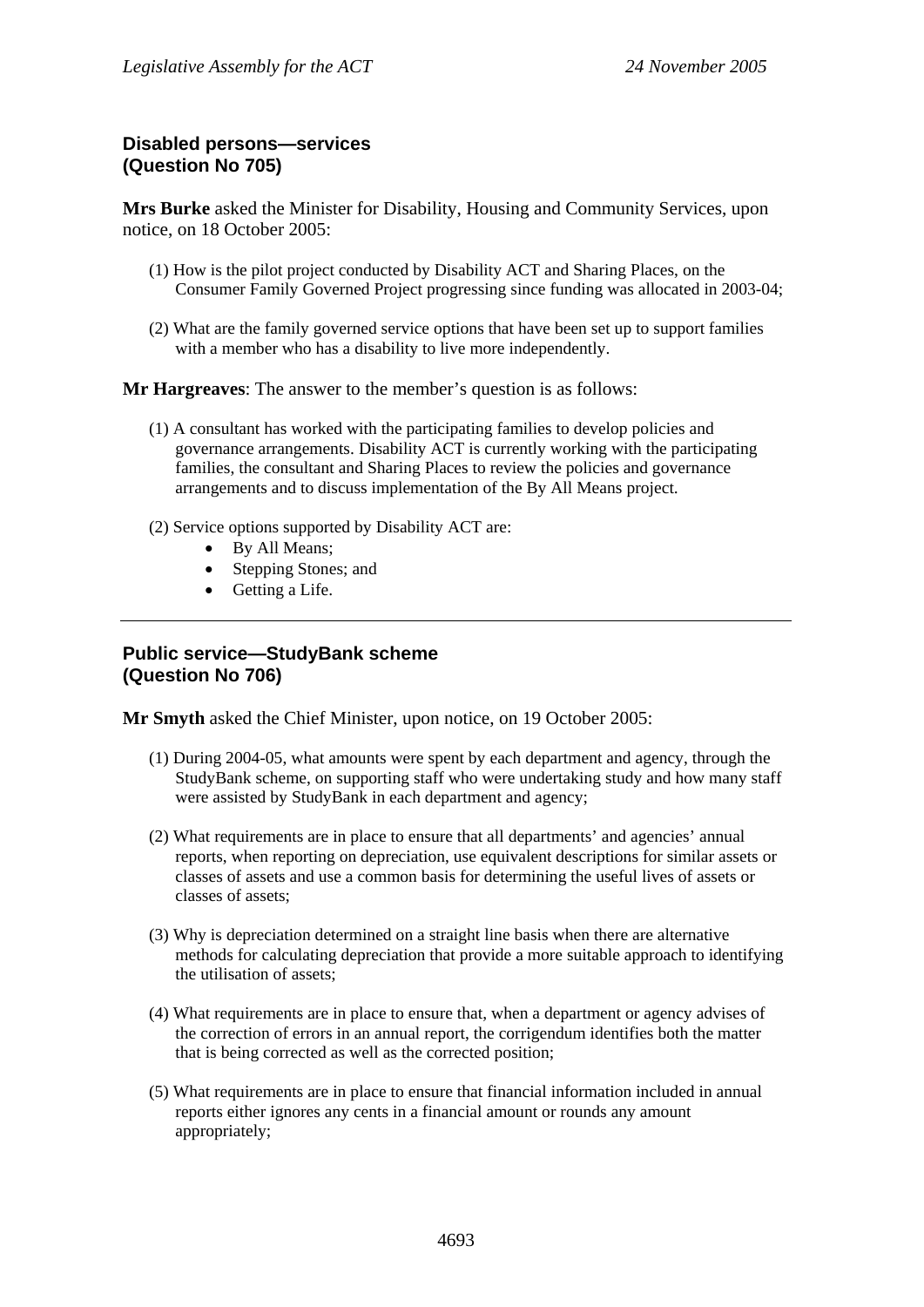(6) What requirements are in place to ensure that the balance of cash shown in the cash flow statement either is the same as the cash balance shown in the statement of financial position or that there are notes explaining how the two aggregates relate.

**Mr Stanhope**: The answer to the member's question is as follows:

- (1) Not all agencies are able to provide data in response to this question. This is due partly to systemic issues associated with data capture, the capacity to calculate the full cost of study assistance (i.e. the cost of study leave time, rather than just the known costs relating to reimbursement of fees) and the devolved nature of the study bank scheme across agencies. Information provided indicates that there is considerable investment and support for staff undertaking professional development across the public sector;
- (2) It is assumed that all of the questions relate to the 2004-05 financial statements. As a result, in the answers provided, reference is made to the Australian Accounting Standards existing to 30 June 2005, and not the new International Accounting Standards, existing from 1 July 2005.

The Annual Report Directions require that departments and agencies include their audited annual financial statements in their annual report. The information requirements for the annual financial statements are determined by the Australian Accounting Standards. Australian Accounting Standard 36 (Statement of Financial Position) specifies the requirements in regard to classification and disclosure of asset classes in financial statements. To assist agencies with preparation of their annual financial statements the ACT Treasury has also developed Model Financial Statements. In accordance with Australian Accounting Standard 4 (Depreciation), departments and agencies are required to determine lengths of useful lives for assets relevant to their particular operating usage. The Model Financial Statements provide some indicative examples of possible lengths of useful lives for assets, but these are for guidance only, and each department and agency needs to take account of its particular usage patterns in determining relevant lengths of useful lives for its assets;

- (3) From the acceptable methods of depreciation calculation specified in Australian Accounting Standard 4 (Depreciation), each department or agency must determine the method, or methods of calculation, most relevant to the asset usage patterns for the assets. Should the Auditor-General consider that chosen method of depreciation calculation to be inappropriate, causing a material misstatement to the financial statements, the audit opinion for the financial statements would be qualified. No audit opinions for the 2004- 05 annual financial statements were qualified in regard to the method of depreciation determination;
- (4) The next Annual Report Direction for 2005-06 (the Directions) will include this requirement. Should a correction be required to an annual report following its presentation to the Assembly, the Directions will provide advice of the need for a corrigendum that identifies the correction as well as the corrected position;
- (5) The level of rounding appropriate to the relevant annual financial statements is a matter for determination by each department and agency. Australian Accounting Standard 37 (Financial Report Presentation and Disclosures) does not specify a particular level of rounding, but requires that disclosure be made in the financial statements of the rounding used. The Treasury developed Model Financial Statements advise the most common form of rounding is to the nearest thousand dollars, however, for a very small entity a lower level of rounding may be appropriate;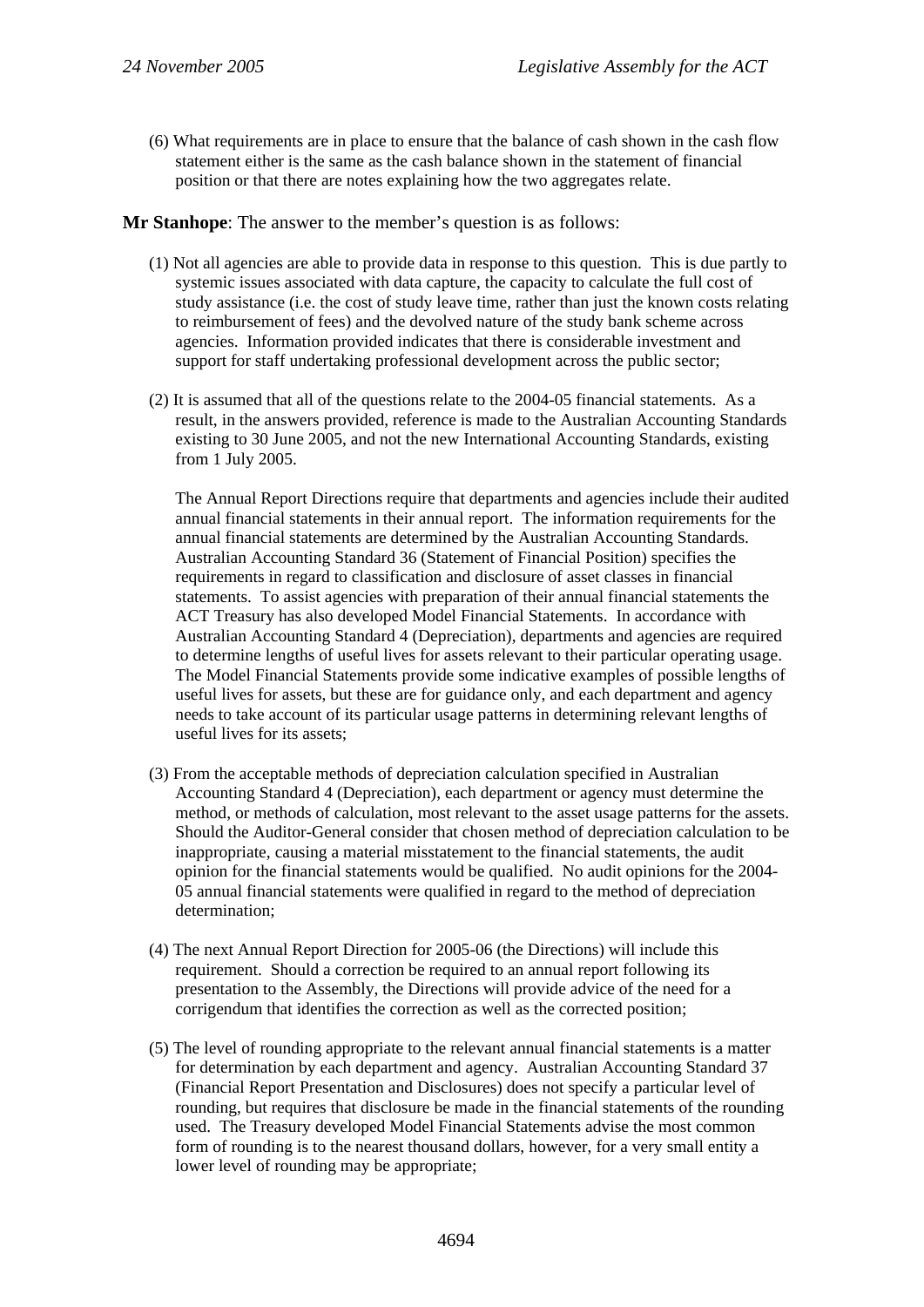(6) It is a requirement of Australian Accounting Standard 28 (Statement of Cash Flows) for the annual financial statements to include a reconciliation of the amount of cash shown in the Statement of Cash Flows to relevant cash amounts included in the Statement of Financial Position. The Treasury developed Model Financial Statements provides an example disclosure of this reconciliation.

# **Public service—annual reports (Question No 707)**

**Mr Smyth** asked the Minister for Health, upon notice, on 19 October 2005:

- (1) What was the cost of preparing the 2004-2005 (a) interim and (b) final annual reports from the Community and Health Services Complaints Commissioner;
- (2) Were there any amendments made in the final report; if so, why have these changes not been identified; if not, why was there a need to produce the final or second report that Members received;
- (3) Why weren't Members of the Legislative Assembly informed that the original report they received was an interim report, pending the preparation of the final report.

**Mr Corbell**: The answer to the member's question is as follows:

- (1) The cost of preparing the 2004-05 annual report was \$11,609 (layout and editing \$7,418 and publishing - \$4,191). Fifty printed copies for the purposes of distribution out of session were produced at a cost of \$579.70.
- (2) After the printed copies were distributed out of session some small editorial changes were made in the later final proof process for publishing. No amendments were made to the Commissioner's account of the operations of the Office, apart from the most minor editing. Some minor changes were made to three illustrative case studies to ensure anonymity and to refine the narrative.
- (3) The Commissioner produced on annual report and was unaware that the published copies of the annual report tabled in October must be exactly the same as the printed copies of the annual report distributed out of session.

# **Currong apartments (Question No 708)**

**Mrs Burke** asked the Minister for Disability, Housing and Community Services, upon notice, on 19 October 2005:

What was the purpose of the \$10 679 funding allocation to Northside Community Service in relation to the decommissioning of Currong Apartments.

**Mr Hargreaves**: The answer to the member's question is as follows:

The purpose of the funds was to provide support and assistance to public and community housing residents during the decommissioning of Currong Apartments.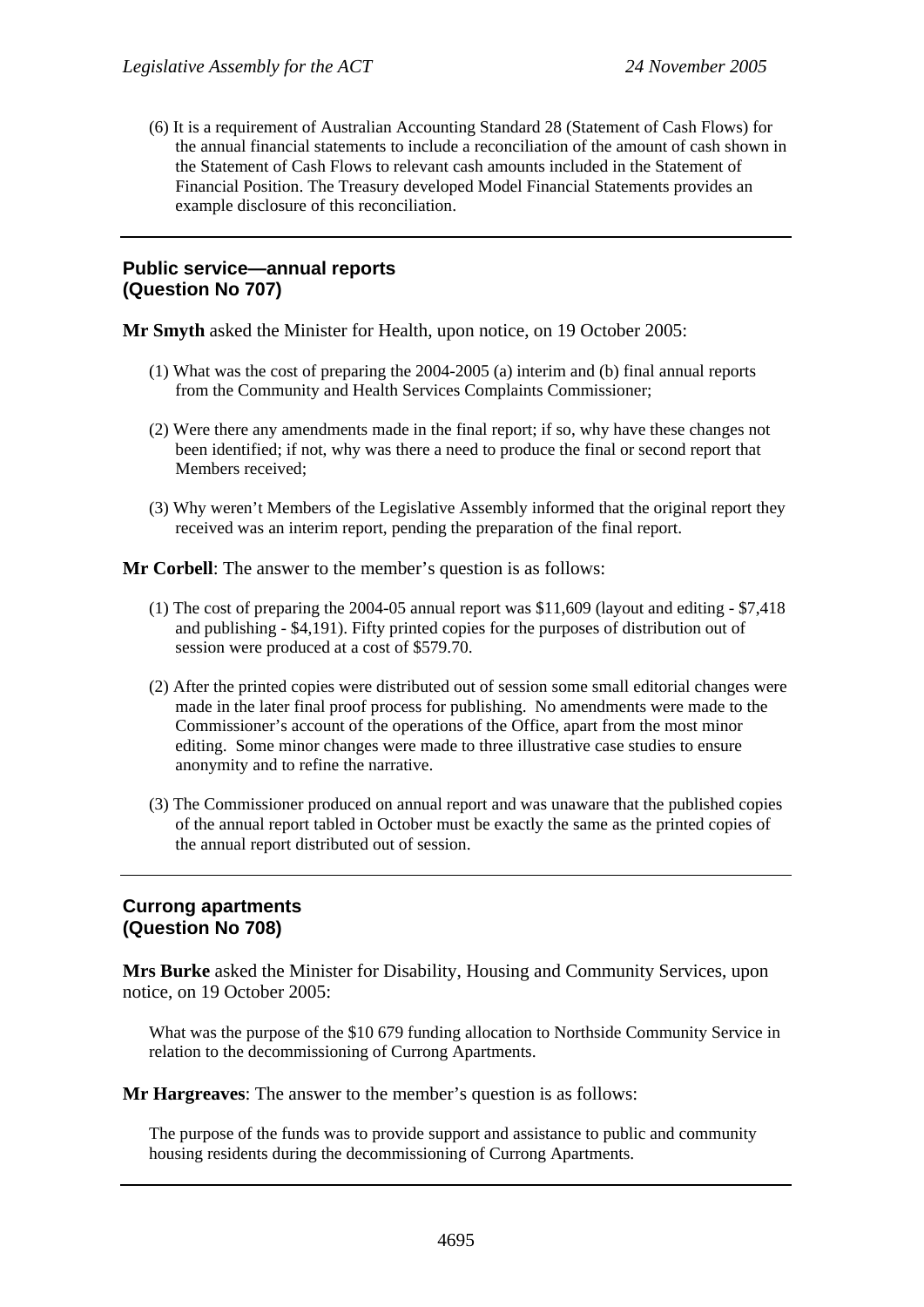# **Winnunga Nimmityjah Aboriginal community health service (Question No 709)**

**Mrs Burke** asked the Minister for Disability, Housing and Community Services, upon notice, on 19 October 2005:

- (1) In relation to Winnunga Nimmityjah Aboriginal Community Health Service, will the Housing Liaison Service for Aboriginal and Torres Strait Islander people receive further on-going funding from Housing ACT; if not, why not;
- (2) What benefits has the Housing Liaison Service provided to clients of the Community Health Service in relation to resolving accommodation issues.

**Mr Hargreaves**: The answer to the member's question is as follows:

- (1) Base funding of \$59,405 per annum for the Housing Liaison Service has been committed until 2007-08.
- (2) The Housing Liaison Service assists clients with access to appropriate housing options, supports clients with applications for Housing ACT and community housing, establishes links to various support services, and implements mechanisms for appropriate intervention to reduce the incidents of rental arrears and evictions.

# **Gugan Gulwan Aboriginal Corporation program (Question No 710)**

**Mrs Burke** asked the Minister for Disability, Housing and Community Services (redirected to the Minister for Children, Youth and Family Support) , upon notice, on 19 October 2005:

- (1) In relation to Gugan Gulwan Aboriginal Corporation Program, how much of the \$140 012 funding allocated over three years to the Youth Centre has been expended;
- (2) What benefits has Gugan Gulwan gained from the delivery of services through the Youth Centre to Indigenous youth with the assistance of this funding.

**Ms Gallagher**: The answer to the member's question is as follows:

(1) In 2004-05 the Government purchased Youth Centre services from Gugan Gulwan Youth Aboriginal Corporation at a cost of \$140, 012. This is the first year of a \$388,214 three year contract which runs from 1 July 2004 to 30 June 2007.

Schedule 2 of the contract specifies the services, outcomes, outputs, performance indicators and performance requirements under the terms of the contract. A copy of the contract can be found on the ACT Government Contracts register at: www.basis.act.gov.au

(2) Gugan Gulwan Youth Centre provides a-drop in service for 30 hours each week and provides a regular outreach support for Indigenous young people who cannot attend the youth centre. A Young Mum's Group is held each Tuesday morning and includes a numeracy and literacy class and information sessions on topics such as domestic violence, nutrition and legal aid. A Young Women's Mentoring Group is held on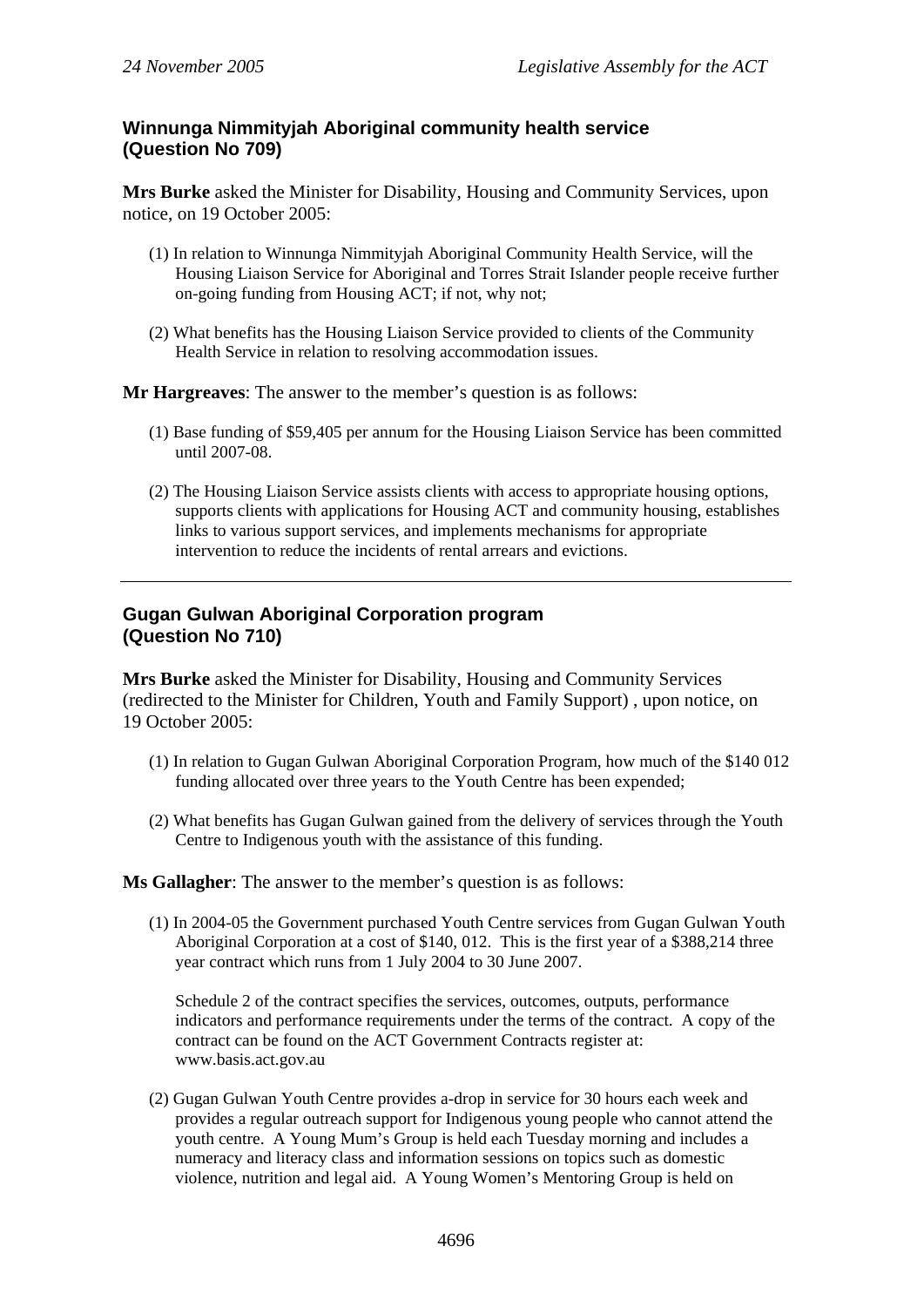Wednesdays for young women aged  $13 - 15$  years with older girls who are mentors. The centre also provides holiday program activities.

### **Gugan Gulwan Aboriginal Corporation program (Question No 711)**

**Mrs Burke** asked the Minister for Disability, Housing and Community Services (redirected to the Minister for Children, Youth and Family Support), upon notice, on 19 October 2005:

- (1) In relation to Gugan Gulwan Aboriginal Corporation Program, how is the Education Youth Support Program progressing and how much of the \$111 155 funding allocated over three years to the Program has been expended;
- (2) What benefits has Gugan Gulwan gained from the Education Youth Support Program.

**Ms Gallagher**: The answer to the member's question is as follows:

(1) In 2004-05 the Government purchased the services of the Education Support Program from the Gugan Gulwan Youth Aboriginal Corporation at a cost of \$111,155. This is the first year of a three year \$308,202.59 contract which runs from 1 July 2004 to 30 June 2007.

Schedule 2 of the contract specifies the services, outcomes, outputs, performance indicators and performance requirements under the terms of the contract. A copy of the contract can be found on the ACT Government Contracts register at: www.basis.act.gov.au

(2) The Gugan Gulwan Education Support Program provides support for Indigenous young people who are experiencing difficulties in the school system or in accessing further training or employment. It aims to provide an innovative and culturally appropriate education program. The program uses a case management approach to support young people to address educational, social, and emotional barriers to full participation in school, training or employment. During the period 1 January 2005 to 30 June 2005, the program supported 19 individual Indigenous young people.

### **Children—foster care (Question No 712)**

**Mrs Burke** asked the Minister for Disability, Housing and Community Services (redirected to the Minister for Children, Youth and Family Support), upon notice, on 19 October 2005:

Will the foster care services offered by (a) Barnardos Australia, (b) Galilee and (c) Marymead Child and Family Centre continue to be provided with funding assistance by the ACT Government; if so, will long-term contracts be awarded.

**Ms Gallagher**: The answer to the member's question is as follows:

Yes. New Foster Care contracts were offered to a) Barnardos Australia, (b) Galilee and (c) Marymead Child and Family Centre and (d) Life Without Barriers on 1 July 2005. These contracts are for three years and are due to expire on 30 June 2008.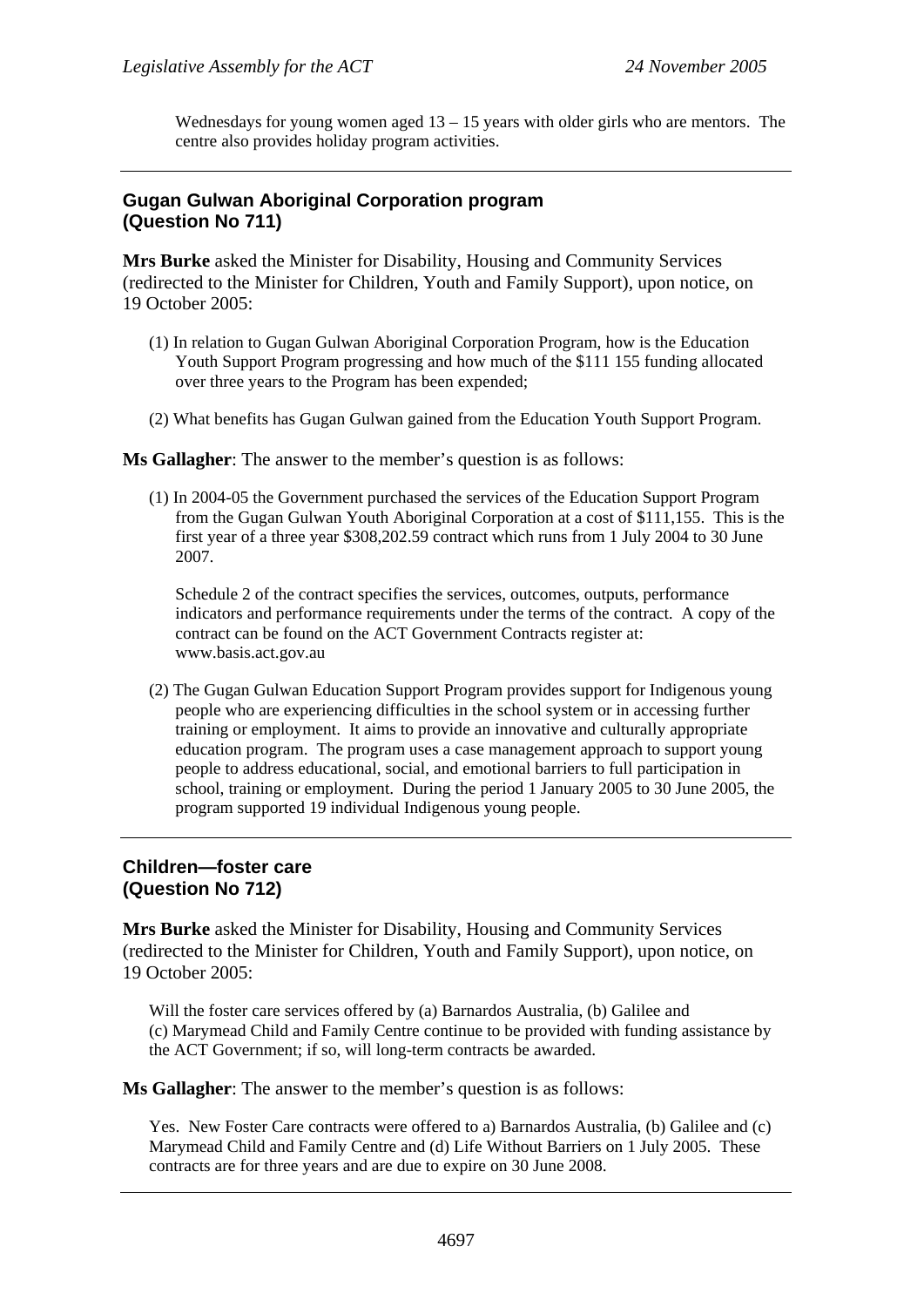### **Housing—conflict resolution (Question No 713)**

**Mrs Burke** asked the Minister for Disability, Housing and Community Services, upon notice, on 19 October 2005:

- (1) If Housing ACT does not refer tenants to the Conflict Resolution Service (CRS), why is a Service Purchasing contract in place between the CRS and Housing ACT for \$21 725 over three years;
- (2) If the funding allocation is not specifically for conflict resolution, what is the Service Purchasing contract funding provided for.

**Mr Hargreaves**: The answer to the member's question is as follows:

- (1) Housing ACT does refer tenants to Conflict Resolution Service where appropriate.
- (2) See above.

#### **Government shop front services (Question No 715)**

**Mr Pratt** asked the Minister for Urban Services, upon notice, on 20 October 2005:

- (1) Why were there problems in the operation of ACT Government shop front computer systems during the week of 26 to 30 September;
- (2) What services were affected at the shop fronts;
- (3) Did the problems affect all Government shop fronts; if not, what shop fronts were affected;
- (4) How many customers were affected by these problems;
- (5) What were customers told when it was realised that some services offered to them were not available;
- (6) What procedures were put in place to prevent customers from being unfairly treated by the relevant authorities due to the inability to issue drivers licenses and other products or services;
- (7) How long did the faults prevent the shop fronts from operating at their full efficiency;
- (8) Have these problems occurred before; if so, why have they occurred again;
- (9) What has been done to ensure that these problems do not occur again;
- (10) What is the estimated cost of repairs that were needed to rectify the problems identified and has everything been undertaken that is needed to guarantee the professional operation of shopfront services; if not, why not.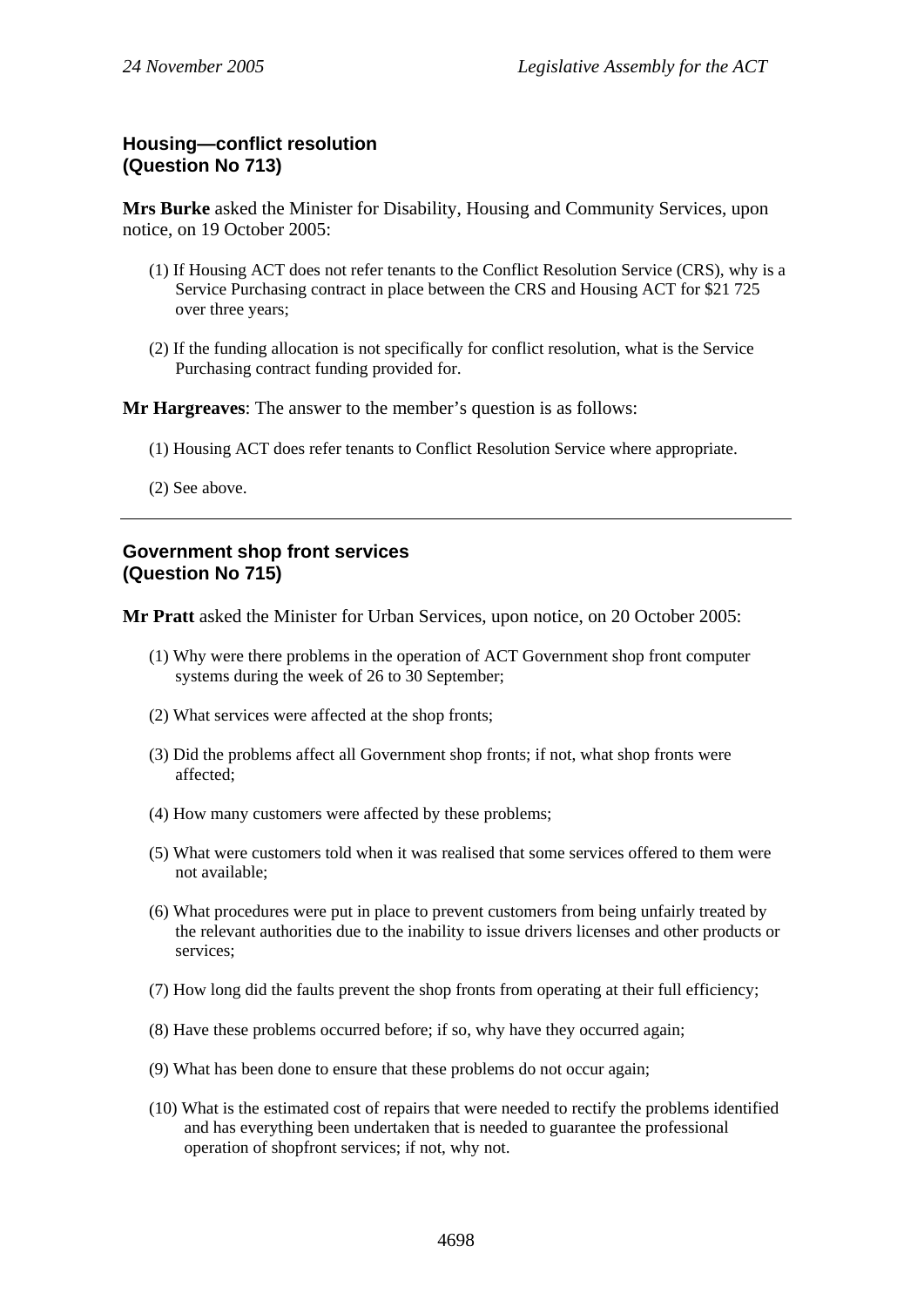**Mr Hargreaves**: The answer to the member's question is as follows:

(1) The technical difficulties appear to have derived from application server software changes made in the weeks prior to experiencing the problems. While the changes were fully tested in the development environment, problems did not emerge until the system was under full production transaction loads.

An additional specialist resource was brought in, from the firm that developed the original system, to assist in diagnosing causes of the problem. The system team was then able to put a solution in place, test it, and deploy a new system version, so that shopfront use of the system could resume.

- (2) All road transport services were affected, such as driver licensing, motor vehicle registration services and traffic infringement payments.
- (3) All five Government Shopfronts were affected.
- (4) 9,754 road transport transactions at ACT Government shop fronts were affected during the period 26 to 30 September 2005.
- (5) The Concierge at each shopfront informed customers that the motor transport computer system was not operating, and that we were not sure when full service would resume. Some transactions were able to processed manually but customers were advised they may wish to return when full operations resumed.
- (6) Although shopfront staff were able to process registration and driver licence renewals manually, it was not possible to provide customers with vehicle registration labels or photographic licences. Instead customers were issued with a receipt showing the new registration or licence expiry date. The AFP were advised of the system problems so their members would be able to exercise discretion when dealing with a motorist who had paid for registration or a licence but was not issued a registration label or photographic licence.
- (7) The five full day period, 26 to 30 September 2005.
- (8) In recent months there have been sporadic instances of instability and slow performance, and instances of relatively brief outage of the RegoACT system. There appear to have been different causes for different incidents. In each instance, the particular fault has been detected and remedied. I have been advised that the specific problem during the week in question is not a recurrence of a specific previous cause, however, it may in a general sense relate to residual coding issues associated with implementation of new application server software.
- (9) A moratorium has been placed on any further changes to functionality of the RegoACT system, until additional diagnosis has been completed, to ensure minimal risk of any ongoing instability, and to allow the hardware platforms to be upgraded. The introduction of new servers will enhance business continuity capabilities for shopfronts, with a degree of replication of production capabilities for the RegoACT system between multiple centres.

An independent review of the system has also been commissioned to evaluate risks, examine current maintenance/support capabilities, and provide advice on any necessary changes.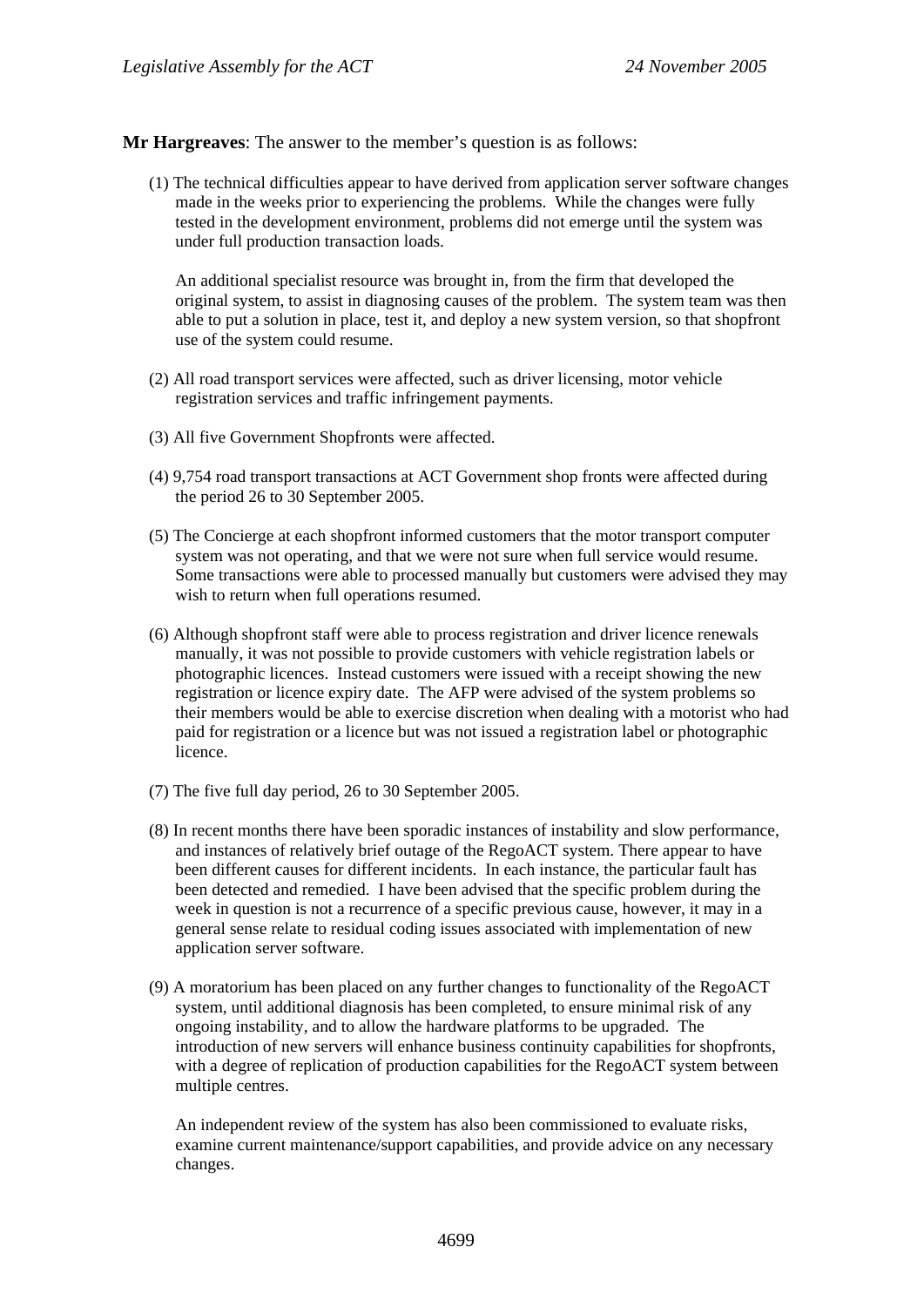(10) The costs to resolve the problems in question were within the RegoACT system support budget allocation, with existing team members diverted to concentrate on resolving those issues. The only incremental cost was an additional input from the original development firm, involving less than a half-day of the time of one person.

# **Waste disposal (Question No 716)**

**Mr Pratt** asked the Minister for Urban Services, upon notice, on 20 October 2005:

- (1) What methods are used to assess the charges applied to waste loads disposed of at ACT waste disposal locations;
- (2) On how many occasions have these methods been out of operation due to failure or other reasons, in (a) 2002-03, (b) 2003-04, (c) 2004-05 and (d) 2005-06 to date;
- (3) Why is the cost of tyre disposal charged at \$3 per tyre when in the "Waste pricing strategy for the ACT" which was the basis for the pricing guidelines states that tyres should be charged at \$2 to cover the cost of collection and transportation;
- (4) What facilities exist to process radioactive and other hazardous waste;
- (5) Why have charges increased for the disposal of radioactive and other hazardous waste to \$110 per tonne from \$33 per tonne, when the proposed new charges for disposal of these materials is only \$44 per tonne;
- (6) Why have charges increased for the disposal of commercial waste to \$77 per tonne from \$33 per tonne, when the proposed new charges for disposal of these materials is only \$44 per tonne;
- (7) Why has the minimum charge for commercial waste disposal increased to \$19.25 from \$16.50, when the proposed minimum charge in the "Waste pricing strategy for the ACT" is \$11;
- (8) How many complaints have been made regarding difficulties disposing of waste at the Mugga Lane and Mitchell waste sites for each of the years listed in part (2);
- (9) What are the reasons for these complaints;
- (10) What has been done to improve disposal services as a result of these complaints; if nothing has been done, why not.

**Mr Hargreaves**: The answer to the member's question is as follows:

- (1) The methods used to assess charges applied are:
	- Load sizes for non-commercial loads based on the size of the load with higher charges for larger loads.
	- Weight-based charges using weighbridge measurements for commercial waste and non-commercial loads over 0.5 tonne.
	- Specific unit charges for identified items such as computers, tyres and mattresses.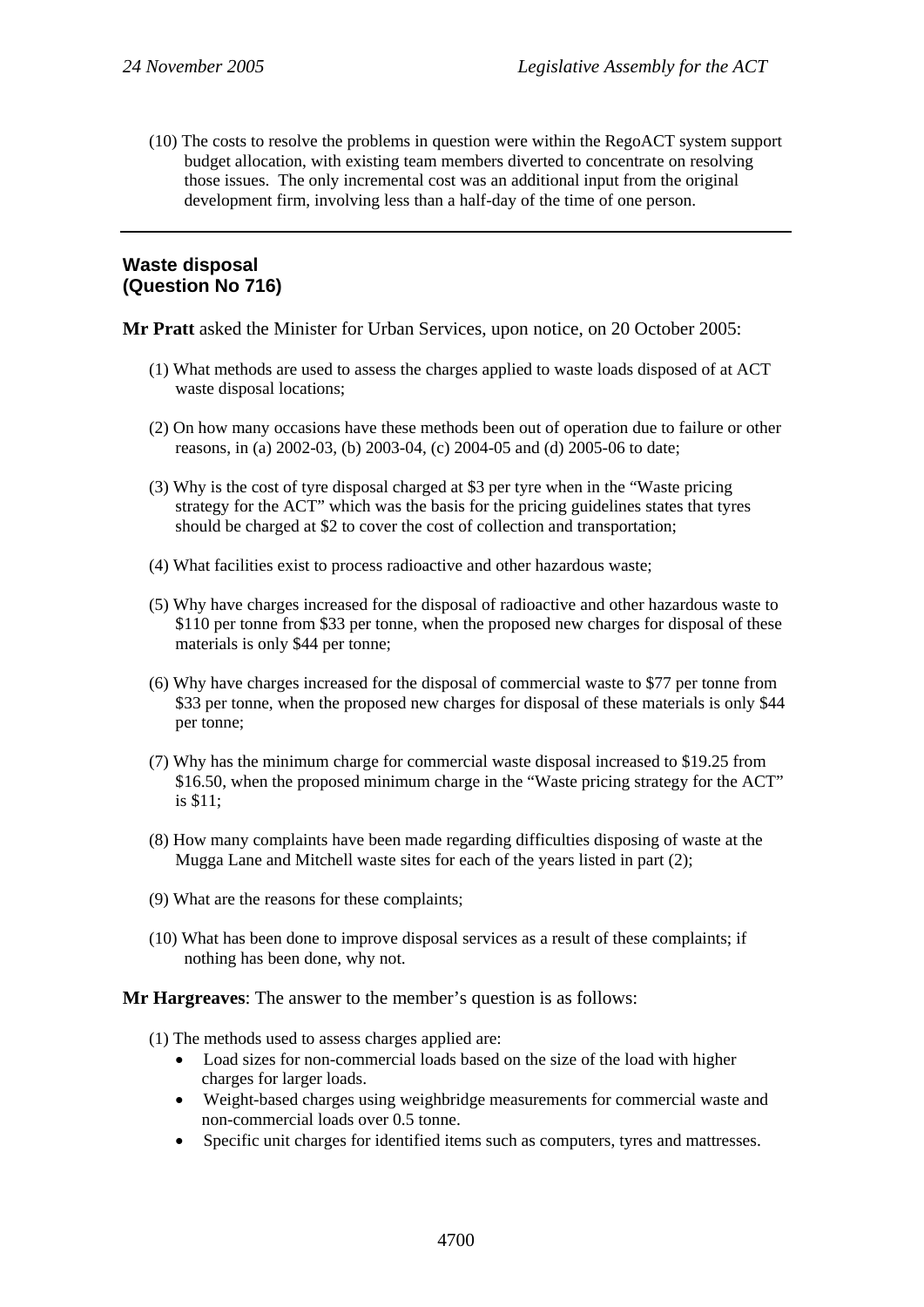| (2) | a) $2002 - 03$ | Nil         |
|-----|----------------|-------------|
|     | b) $2003-04$   | Ni1         |
|     | c) $2004-05$   | Once        |
|     | d) $2005-06$   | Nil to date |

(3,5,6 & 7) These questions all relate to fees and charges as proposed in the March 2002 "NOWaste Pricing Strategy for the ACT.

The Pricing Strategy proposed to continually move charges towards "full cost recovery". The increased fees reflect this strategy.

- (4) The ACT has two licenced landfills located at Mugga Lane and West Belconnen (Stericorp) that accept and process radioactive and hazardous waste including biological waste and PCB oils.
- (8) Mugga Lane Landfill:

| $2002 - 03$ - | 21         |
|---------------|------------|
| $2003 - 04$ - | 34         |
| $2004 - 05$ - | 18         |
| $2005 - 06$ - | 17 to date |
|               |            |

Mitchell Resource Management Centre:

| a) | $2002 - 03$ - | 4                           |
|----|---------------|-----------------------------|
| b) | $2003 - 04$ - | $\mathcal{D}_{\mathcal{L}}$ |
| c) | $2004 - 05$ - | 6                           |
| d) | $2005 - 06$ - | 1 to date                   |

(9) The reasons for the complaints were as follows:

Mugga Lane Landfill

- Congestion at the landfill face,
- Issues around vehicles using the site, including condition of roads,
- Amount of litter around the site,
- Height of the transfer station wall,
- Inappropriate contractor staffing actions,
- Perceived lack of assistance with unloading,
- Phone message used when calling the site,
- Refusal of services for alleged unpaid debts,
- Alleged staff scavenging from waste,
- Amounts being charged, staff insisting on full amounts being paid and alleged overcharging,
- Delays at the weighbridge, queuing at the weighbridge and on approach roads.

Mitchell Resource Management Centre

- Difficulties in unloading,
- waste piling up,
- lack of facilities for disposing of paint,
- computer recycling and amount of litter at the site.
- Lack of explanation in charging procedures, and incorrect information being provided.
- Tip charges and inconsistency in applying charges.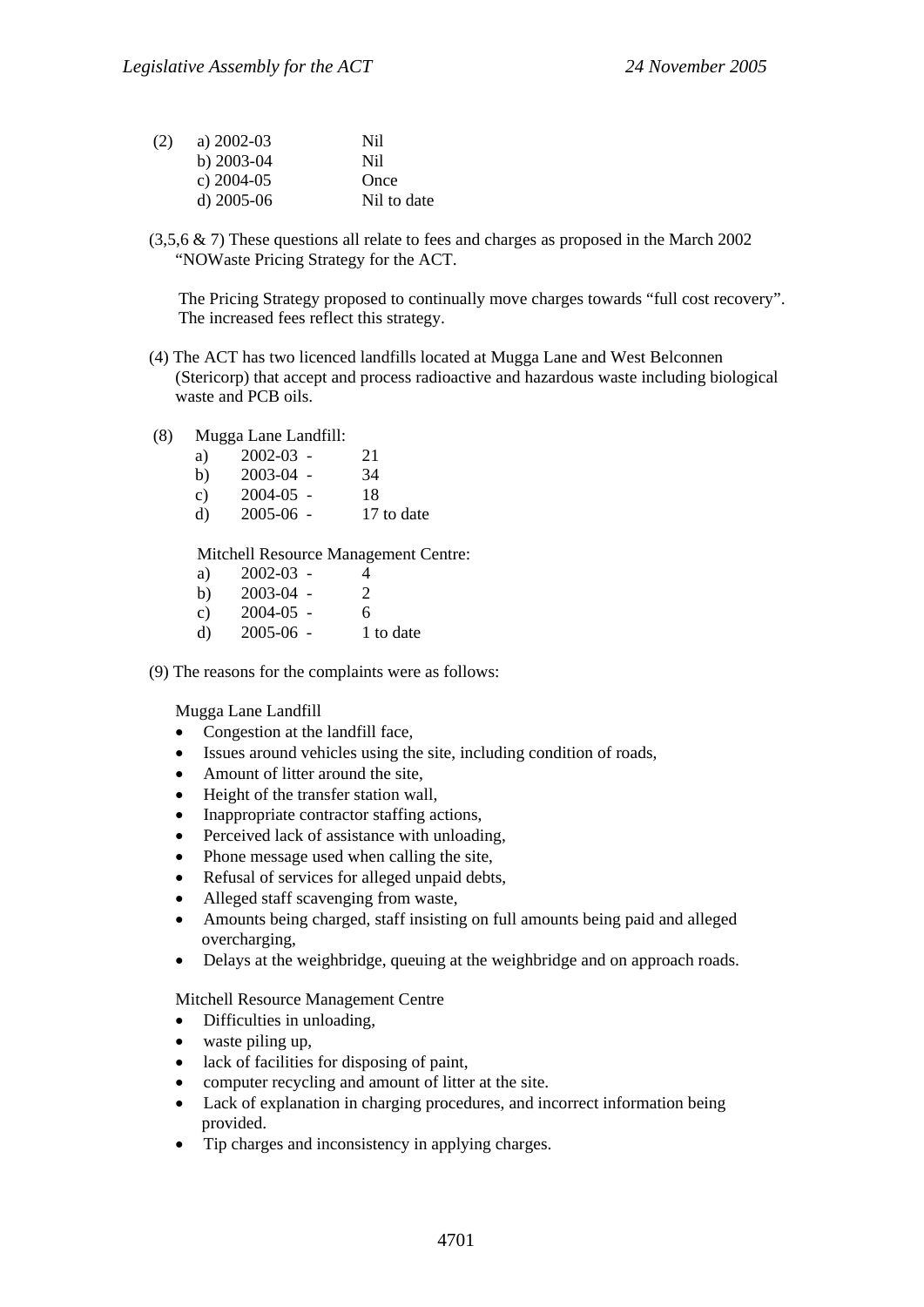- (10) Each complaint is investigated to ascertain any underlying reasons for the matter and to bring the complaint to the attention of the responsible organisation. Corrective measures include:
	- The ACT NOWaste's education activities seek to explain the Government's policy regarding increases in fees and charges.
	- At Mugga Lane Landfill, the small vehicles weighbridge is opened when queues at the main weighbridge exceed the specified standard.
	- Minor changes and improvements are made to the infrastructure and maintenance undertaken to address specific concerns.
	- Staff are counselled regarding customer relations where appropriate.
	- Necessary improvements to specified service levels and procedures are noted for use in subsequent contracts.

# **Collins Park community-built bike track (Question No 717)**

**Mr Pratt** asked the Minister for Urban Services, upon notice, on 20 October 2005:

- (1) Why was a bike path demolished at Collins Park in Forrest that was constructed by several children that live in the surrounding area;
- (2) Were they given any notice as to the demolition;
- (3) Is the park in question nominated for heritage listing;
- (4) Were the children and any other users of the park offered any alternative options that would allow them to make use of a bike track;
- (5) Where is the nearest facility that can be classified as a "skate park" or "BMX park";
- (6) Is this an acceptable alternative facility given the distance that must be travelled;
- (7) How many (a) skate and (b) BMX parks are there in Canberra and where are they located;
- (8) Was a bicycle that was left behind by one of the children bulldozed over by the front-end loaders that were contracted to remove the bike track; if so, was the owner compensated and offered an official apology;
- (9) Has the Department of Urban Services demolished any other community built bike tracks; if so, where are they and what were the reasons for their destruction.

**Mr Hargreaves**: The answer to the member's question is as follows:

(1) A routine inspection of Collins Park in Forrest found that approximately 6-8 bike jumps and holes had been constructed within the park. These holes and jumps were considered a safety hazard to the public because: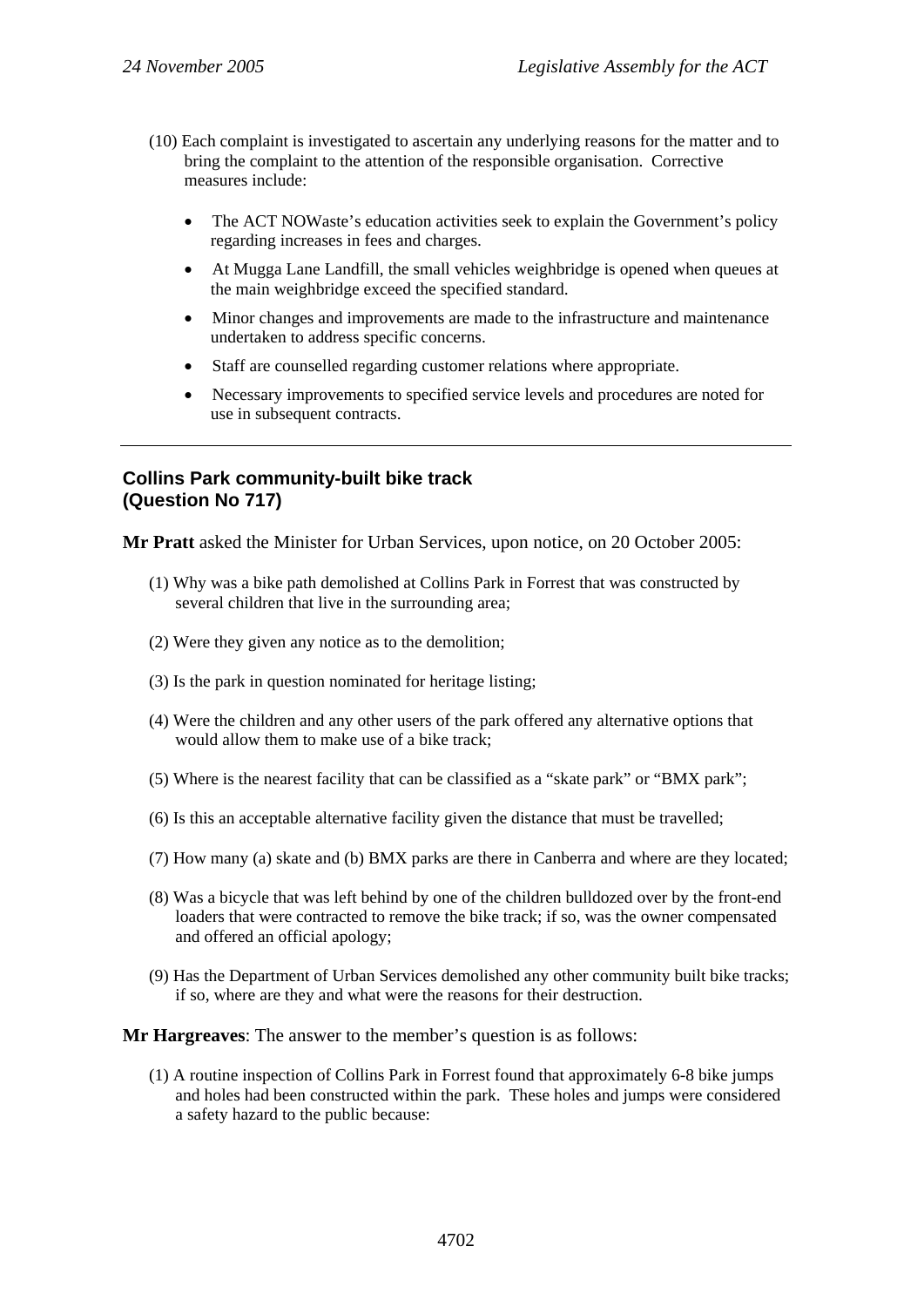- The holes were at least 500-600mm deep with a diameter of around 1 metre and hence hazardous for pedestrians in the park, particularly walkers using the park at dusk;
- The holes had the potential to fill up with water and harbor mosquitoes in the warmer months;
- Some of the jumps were up to 1 metre high and also quite steep, creating potential safety issues.
- The presence of the track had also led to degradation of the park's grass cover.
- (2) There was no notice given to the children, as it was not known who constructed the jumps and urgent action was required to make the area safe.

(3) Yes.

- (4) The youth were not identified/sighted prior to the removal of the jumps and as such were not advised of alternative options.
- (5) The nearest park with skate equipment is in Telopea Park. The next closest multiuse facility is located in the City.
- (6) Major multipurpose skateparks are developed to serve a population of around 25,000 to 50,000 people, as is the case with district parks. The skatepark for Central Canberra is located in the City. Some users travel from all over the ACT and from interstate to use these facilities.
- (7) There are currently five multi-use skateparks within Canberra. The multi-use skate/BMX parks are located in: Belconnen, Gungahlin, Civic, Weston and Tuggeranong. There are further mini facilities at Charnwood, Holt, Dickson, Campbell, Telopea Park, Rivett, Stirling, Kambah, Fadden, Richardson and also the Glebe Park temporary facility. In addition to these parks, there are BMX Club operated tracks in Melba and Kambah.
- (8) No. The holes were filled in on the morning of 28 September 2005 using a front-end loader. The staff on site at the time reported that there was no bike buried or damaged during this operation. Following a Canberra Times article of 29 September 2005 concerning the matter, staff inspected the site and found the remains of an old bike, minus a wheel, pedals and seat partially buried in one of the old holes. These remains were removed from the site and impounded under provisions of the *Uncollected Goods Act 1996*. The remains are available for collection by the owner.
- (9) Three other tracks have been removed from park areas over the last year in Hughes, Theodore and Monash. However, the Department will allow BMX tracks to remain in place in appropriate locations if they are small and informal, do not pose a potential threat to other users of the area, do not damage vegetation and are not likely to hold water or be a potential erosion source. The abovementioned tracks were not in this category. Whilst recognising the efforts of young people to build BMX tracks, duty of care must take precedence in public areas. Unfortunately, damage often occurs to trees and unstabilised soil is subject to erosion. Deep holes constitute a potential hazard to other users of the parks, particularly those who may walk or jog through them when visibility is low.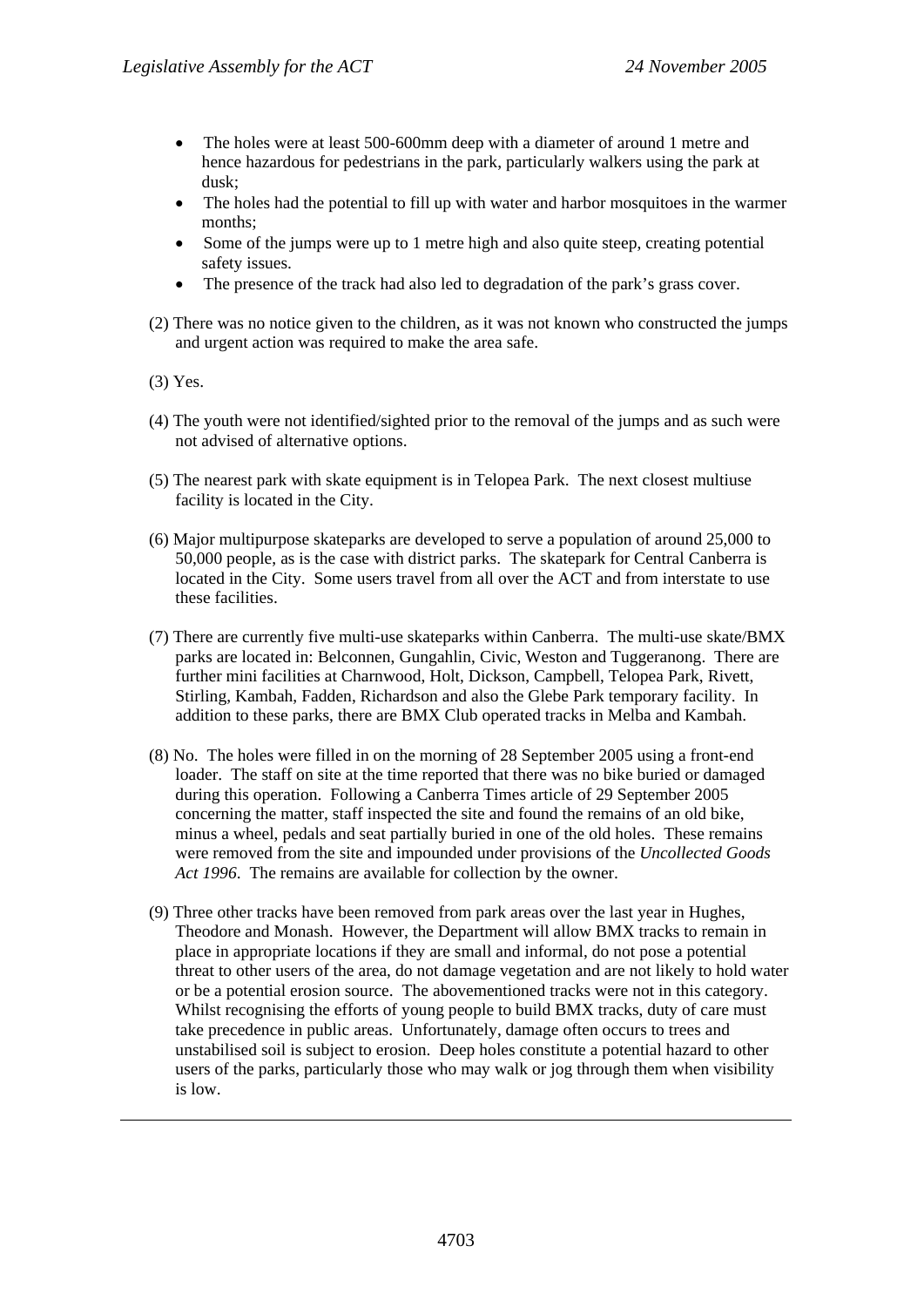# **Urban Services—ranger numbers (Question No 719)**

**Mr Pratt** asked the Minister for Urban Services, upon notice, on 20 October 2005:

- (1) Given that the Department of Urban Services annual report 2004-05 identifies that there are currently five full-time equivalent (FTE) rangers employed within the department however, in last year's annual report it was identified that there were 39.4 FTE Urban Services rangers, why has there been such a large drop in the number of FTE rangers within Urban Services;
- (2) Have these rangers been transferred to another department; if so, (a) where have they been transferred to, (b) how many were transferred and (c) why were they transferred; if not, have they been retrenched;
- (3) What effect will the drop in Urban Services rangers have on the operations that they had previously carried out;
- (4) What are the total savings that will be made for the Department of Urban Services due to this reduction in rangers.

**Mr Hargreaves**: The answer to the member's question is as follows:

- (1) Under Machinery of Government arrangements which was effected 21st December 2004 under Sections 15,16 and 119(2) of the Public Sector Management Act 1994, 31.4 FTE rangers transferred to the Chief Minister's Department. During the 2004/05 financial year, of the remaining 8 FTE, two ACT Forest Ranger positions were reclassified to GSO 5 (and hence did not appear under the "Ranger Classification" within the annual report and one Ranger position was transferred to Arts, Heritage and Environment in May 2005. The five FTE reported in the 2004/05 annual report was made up of one Forest Ranger and four Sportsground Rangers.
- (2) Refer to (1).
- (3) There is no effect on operations as the functions and the staff all transferred to Chief Minister's Department as outlined in (1) above.
- (4) Nil savings on a whole of government basis.

### **Policing—surveillance cameras (Question No 720)**

**Mr Pratt** asked the Minister for Police and Emergency Services, upon notice, on 20 October 2005:

- (1) How many times has the ACT Ombudsman recommended that the Australian Federal Police upgrade the video surveillance system at the city watch-house;
- (2) Why, after repeated calls to upgrade the surveillance system, has no action been taken to implement the upgrade;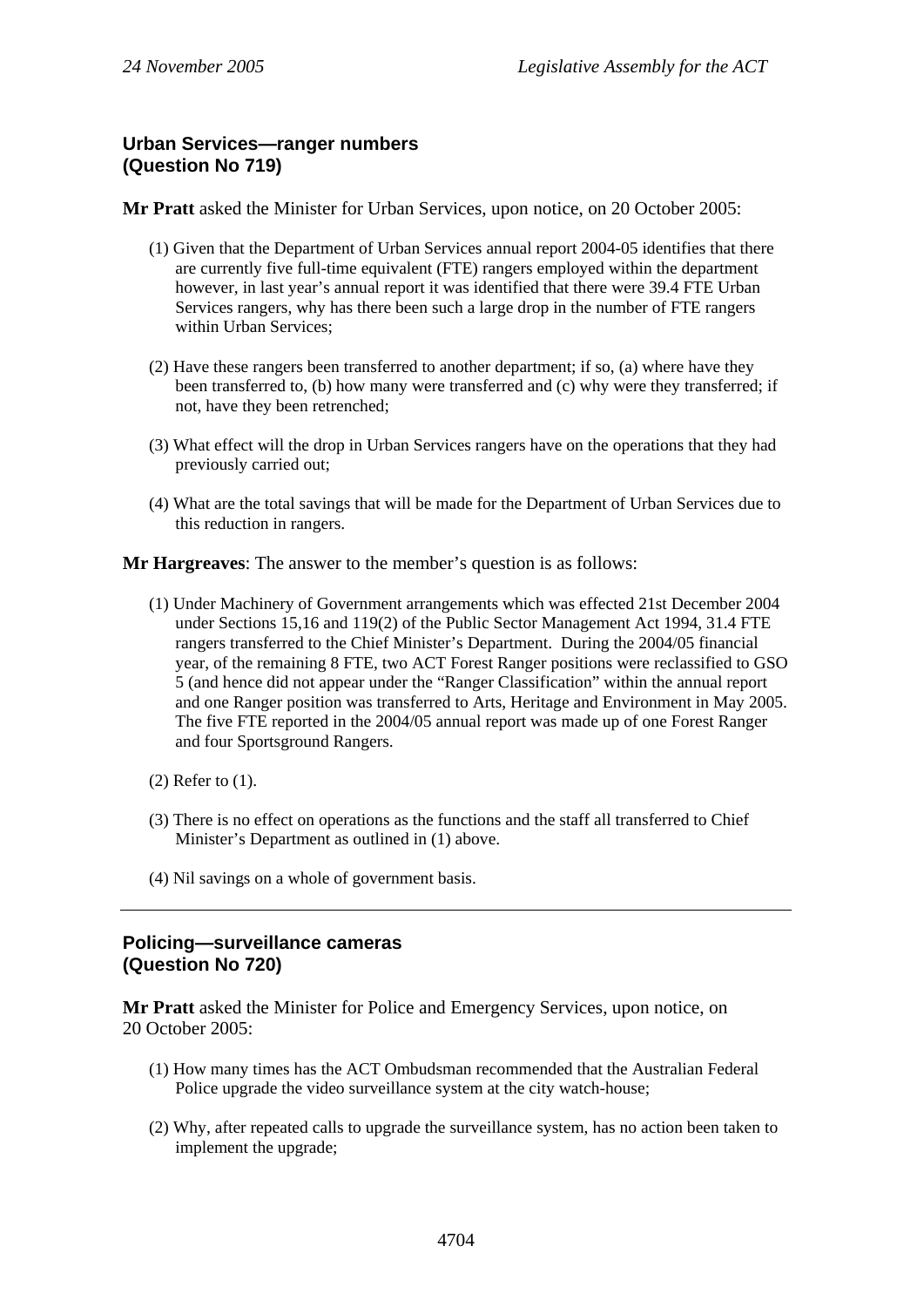- (3) Does the Government see the recommendations as unnecessary; if so, why; if not, why not;
- (4) Have any arrangements been made to upgrade the surveillance system at the city watchhouse in the future; if so, what are the details of these arrangements and the expected cost.

**Mr Hargreaves**: The answer to the member's question is as follows:

- (1) The ACT Ombudsman has raised this matter for discussion approximately six times since 1997/98.
- (2) Action has been taken. ACT Policing has a limited capital works budget and has therefore been unable to fund the Closed Circuit Television (CCTV) cameras from within budget. A variety of funding proposals were put forward to finance the upgrade as part of the New Construction Proposals, Capital Works Program 2005-06. On 5 August 2005, the request for funding was considered by the Department of Justice and Community Safety Finance Committee and funds were approved from within the Justice and Community Safety Departmental Capital Upgrade Funding 2005-06 program.
- (3) No, the government does not see the recommendations as unnecessary. The ACT Ombudsman has been critical of the standard of existing CCTV coverage at the Watch House and has made recommendations for its replacement. These recommendations have been accepted by the government. The government accepts the need to upgrade the facility and has provided funding for the work to occur. The process is well underway.
- (4) Arrangements have been made to upgrade the CCTV system. ACT Policing has completed the project scope and technical specifications phase and is currently preparing a tender to go to market. ACT Policing is working towards having CCTV installed by June 2006.

The proposal involves a one-off capital allocation of \$250,000 to replace the existing asset. Depreciation has been estimated using a straight line projection at \$25,000 per annum over ten years. The ten year period represents an estimate of the useful life of the upgraded CCTV system. Recurrent cost of operation would involve annual maintenance charges, which have been estimated at \$5,000 per annum.

### **Crime prevention—funding (Question No 721)**

**Mr Pratt** asked the Minister for Police and Emergency Services, upon notice, on 20 October 2005:

- (1) During the financial years (a) 2003-04 and (b) 2004-05 was any funding that was initially appropriated for crime prevention diverted into funding for new police officers or other areas;
- (2) If such funding was diverted away from crime prevention, how much was diverted and where has it been diverted to;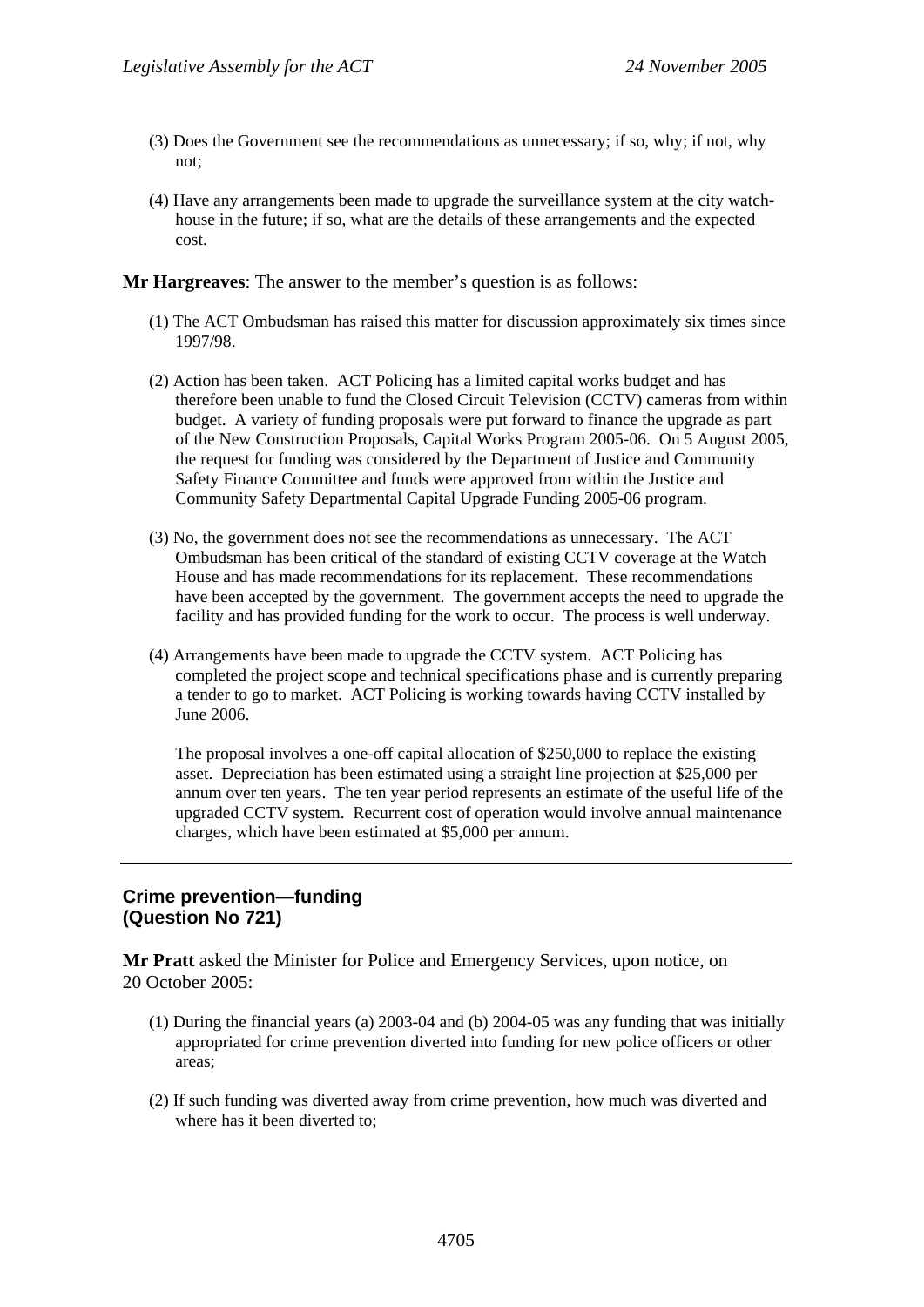- (3) Is there a lack of funding for new police officers meaning that emergency funding must be diverted from other areas in order to provide a level of community policing that will meet the ACT's needs; if so, why;
- (4) Has any other funding been diverted from its appropriated areas for the (a) previous two financial years or (b) current year to date for policing services; if so, how much was diverted and where has it been diverted to.

**Mr Hargreaves**: The answer to the member's question is as follows:

- $(1)(a)$  No.
- (1)(b) No funding appropriated for crime prevention was diverted into funding for new police officers. \$400,000 of the 2004-05 budget was identified, however, as part of the Department of Justice and Community Safety's efficiency dividend savings for that year.
- (2) See answer to  $(1)(b)$ .
- (3) No.
- (4) No.

#### **Crime—clearance rates (Question No 722)**

**Mr Pratt** asked the Minister for Police and Emergency Services, upon notice, on 20 October 2005:

- (1) Why has the clearance rates for many crimes recorded in the ACT Policing annual reports been so low over a number of years;
- (2) Is it acceptable that only around 30% of all crimes are cleared; if so, why; if not, what will the ACT Government be doing about improving these crime clearance rates;
- (3) Did all "cleared" cases result in the apprehension and conviction of an offender; if not, why not;
- (4) What verification and quality control systems exist in order to ensure that all reports of criminal activity are included into the PROMIS or other police databases.

**Mr Hargreaves**: The answer to the member's question is as follows:

(1) There is a wide variation in the clearance rates for the various types of crime categories, and some variations over different years.

For example in 2004-2005

- − Crimes against Persons recorded a resolution rate of 71.3% (the 2003-4 rate was 70.6%)
- − Crimes against Property recorded a resolution rate of 13.6% (the 2003-4 rate was 15.6%)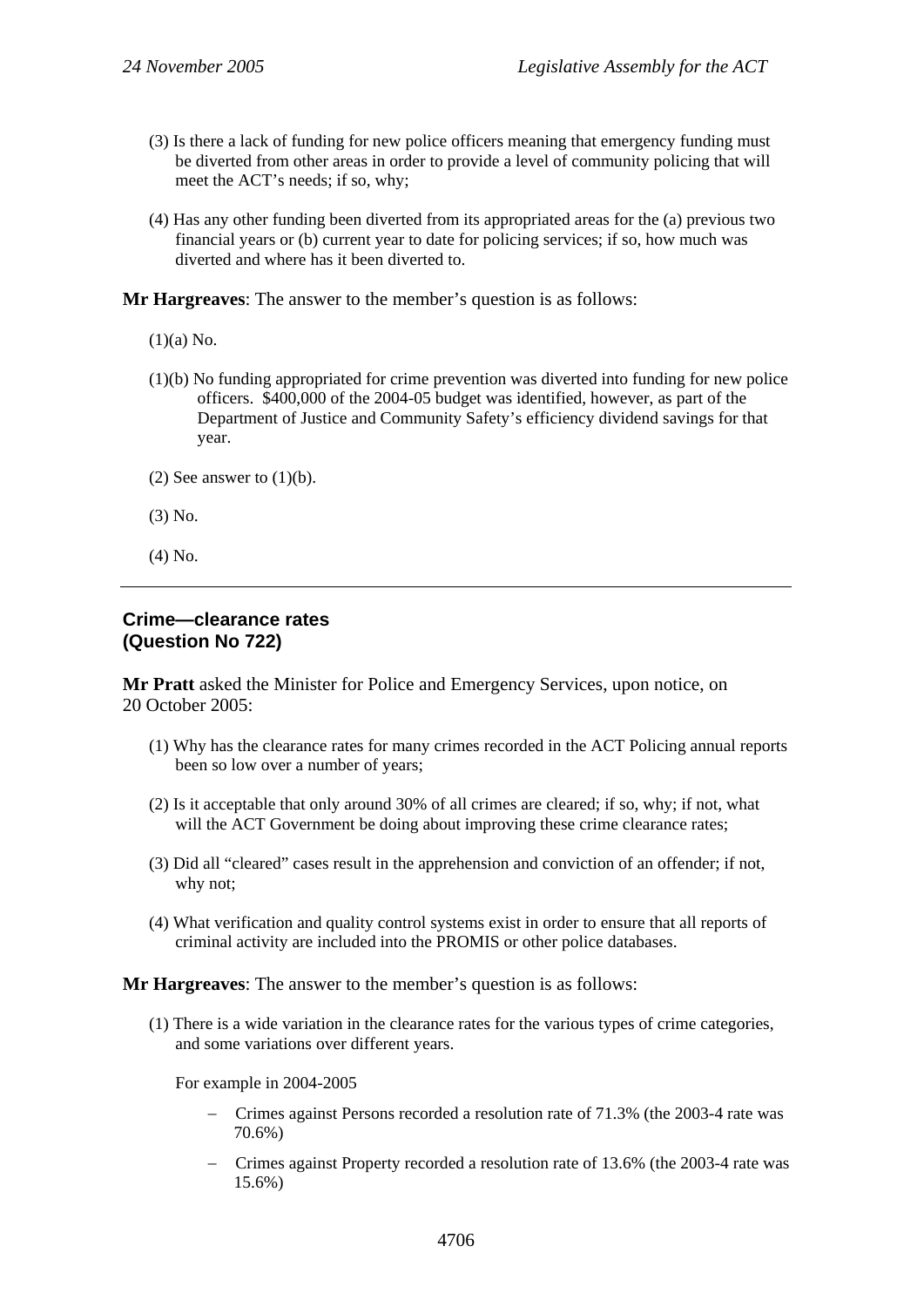- − Drug Offences recorded a resolution rate of 97.4% (the 2003-4 rate was 90.6%)
- − Offences against good order show a resolution rate of 91.0% (the 2003-4 rate was 81.1%)

Offences against the person are generally more likely to be resolved than property related offences because of the increased likelihood of offences being witnessed by third parties. Victims are often also able to identify offenders; in many instances offenders who are known to their victims commit offences involving violence.

This contrasts dramatically with property related crimes such as burglary, where the majority of offences occur away from public view and offenders go to significant lengths to avoid detection. There are often no witnesses to property offences and investigators are reliant on forensic or other evidence to identify perpetrators.

(2) ACT Policing remains committed to working with the community to enhance its level of service and to meet community expectations.

ACT Policing is committed to continually refining and re-examining capabilities and processes to ensure that it maintain a capacity to anticipate and to deal with changes in crime trends and spikes in criminal behaviour.

Overall crime in 2004-2005 has reduced by 13.2 per cent. Significantly, crime reduction results in the past year were achieved after a reduction in crime in 2003-2004 of 7.9 per cent. ACT Policing has contributed to a consistent reduction in the level of crime every single year for the past five years.

Reductions in the total number of offences reported in 2004-2005 indicate that the strategies and measures adopted by ACT Policing have been effective. ACT Policing acknowledges the contributions that have been made by partner organisations within the community as well by a variety of governmental and non-governmental organisations within the ACT.

- (3) No. Resolution rates (clearance rates) refer to a case that has been cleared by definition 'offences cleared by arrest, summons, Voluntary Agreement to Attend Court (VATAC), charge before the court, diversionary conference, caution or otherwise resolved'. Convictions are dependant on a wide variety of factors not all of which fall within the control of police. It would be too resource intensive to detail the specific reasons why cases have not resulted in a formal conviction.
- (4) All ACT Policing members receive extensive training on the use of the Police Realtime Online Management Information System (PROMIS). PROMIS is the sole means used to record referrals for AFP action or investigative activity. It is also used to record information of intelligence or operational interest to the AFP, whether that information is generated within the AFP or externally. PROMIS is a secure site in which all activity is logged against the user - passwords must be changed at least every 30 days and there are strict security requirements for passwords.

When a report of criminal activity is received it is dealt with in one of two ways:

- a) The receiving member enters the appropriate details into PROMIS if it is unlikely that patrol attendance would locate any further evidence to assist an investigation.
- b) The receiving member employs the Computer Aided Dispatch (CAD) system to request a patrol to attend and investigate the report. It is then the responsibility of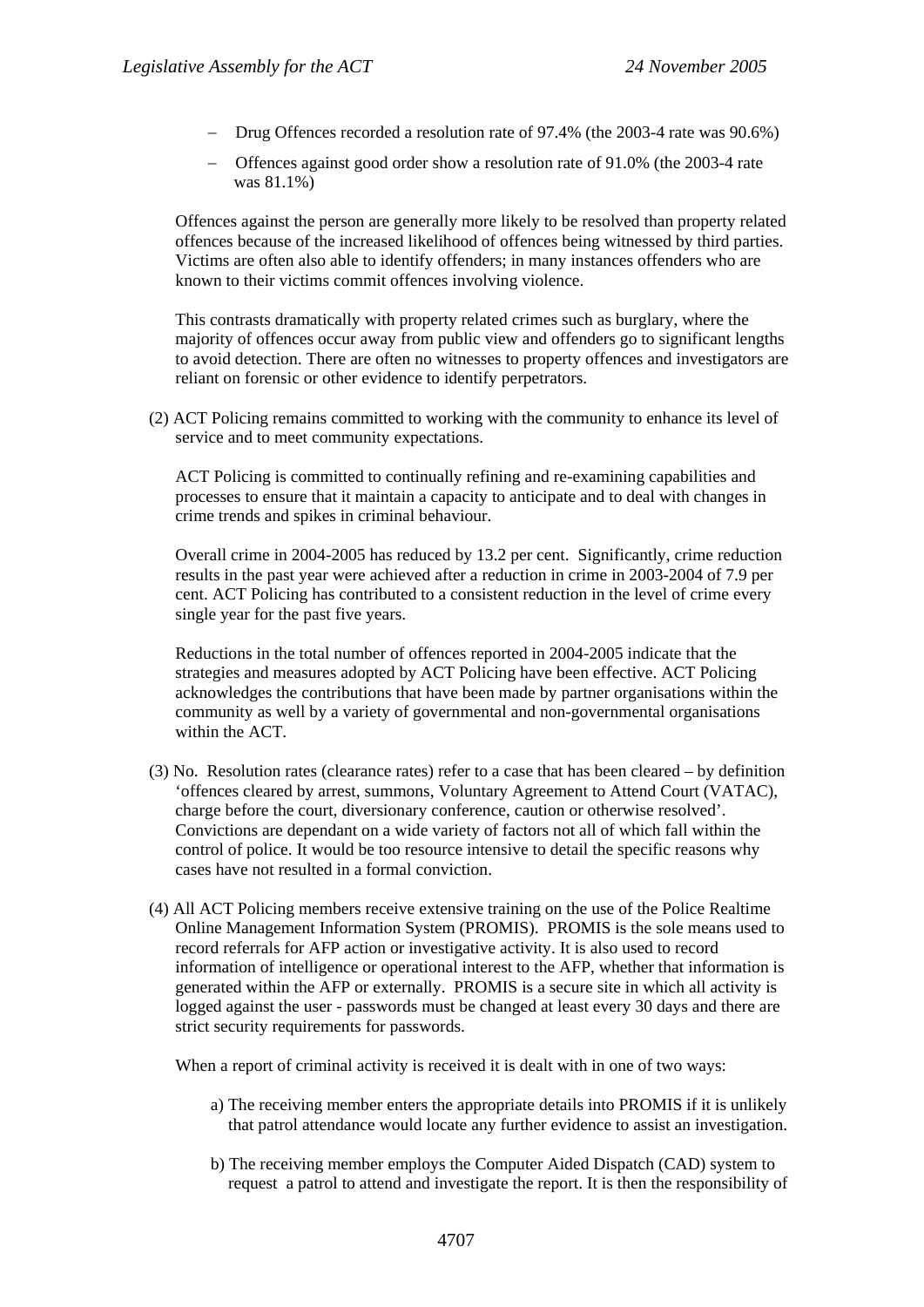the attending patrol members to ensure that all relevant information is entered into PROMIS in relation to the investigation.

All these PROMIS entries are checked by the Operation Support Sergeants to ensure that all the relevant information exists, and that no further investigation is required, prior to the case being marked as finalised. Operations Support Sergeants can utilise a number of report formats to help identify any missing data and then ensure that any data gaps are completed by the relevant members.

## **Community Advocate (Question No 723)**

**Mrs Burke** asked the Attorney-General, upon notice, on 20 October 2005:

What activities did the Office of the Community Advocate undertake that were consistent with the ACT Government's Indigenous Partnership Plan.

**Mr Stanhope**: The answer to the member's question is as follows:

The government is currently developing an across-government policy framework in relation to Indigenous Affairs, and is looking to develop a draft Partnership Plan in collaboration with the ACT Aboriginal and Torres Strait Islander Community Consultative Council.

The Office of the Community Advocate (OCA) will review this plan, and, where appropriate, will ensure that the activities of the office are consistent with the principles of the plan. Additionally, in undertaking its current activities, the OCA provides best interests advocacy on behalf of adults with a disability, children and young people, an over-representative proportion of whom are Indigenous.

# **Housing—rent deduction service (Question No 728)**

**Mrs Burke** asked the Minister for Disability, Housing and Community Services, upon notice, on 20 October 2005:

Will the ACT Government be expanding the rent deduction service contract it maintains with Centrelink to assist in deducting rental payments for Housing ACT tenants who elect to do so; if so, how long is the standard procurement contract in place for.

**Mr Hargreaves**: The answer to the member's question is as follows:

There is no expansion planned to the rent deduction arrangements the Department of Disability, Housing and Community Services maintains with Centrelink. The current rent deduction scheme already caters to the needs of Housing ACT tenants. The contract with Centrelink is ongoing unless terminated by either party.

#### **Housing—valuations (Question No 729)**

**Mrs Burke** asked the Minister for Disability, Housing and Community Services, upon notice, on 20 October 2005: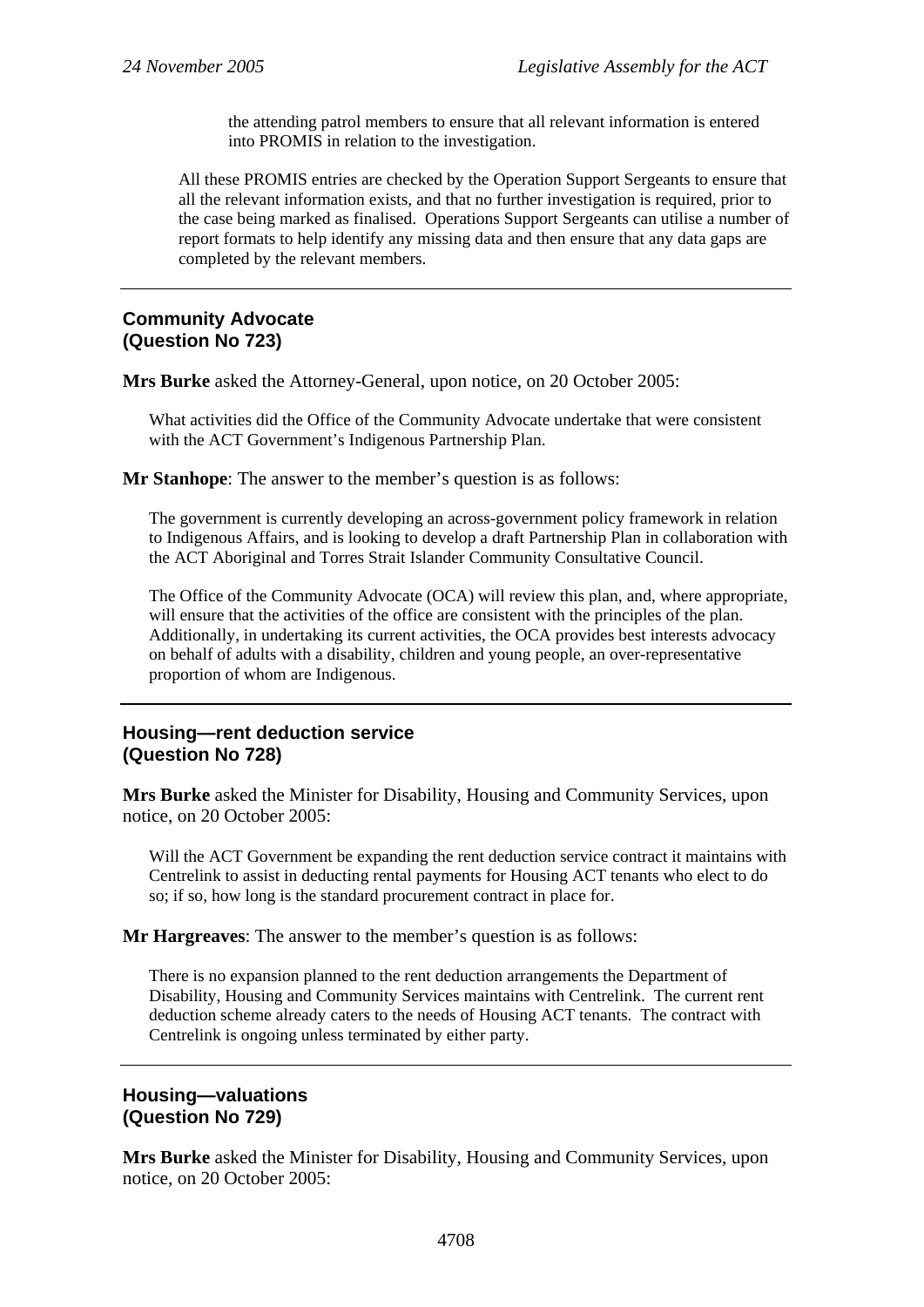- (1) What is the duration of the Egan National Valuers (ACT) contract with Housing ACT for property valuations and market rent assessments that is understood to have commenced on 1 October 2003;
- (2) If it is an ongoing contract, how often is the contract reviewed.

**Mr Hargreaves**: The answer to the member's question is as follows:

- (1) The contract with Egan National Valuers (ACT) referred to above ended on 31 July 2004. It was an oversight that this detail was not included in the annual report.
- (2) It is not ongoing, see (1).

## **Housing—marketing services (Question No 730)**

**Mrs Burke** asked the Minister for Disability, Housing and Community Services, upon notice, on 20 October 2005:

- (1) Does Housing ACT intend to re-negotiate contracts with (a) Ian McNamee and Partners, (b) Laurie Steele, (c) L.J. Hooker Tuggeranong, (d) Maloneys, (e) Raine and Horne Woden and (f) Raine and Horne Canberra City, for marketing services associated with the sale of Housing ACT properties;
- (2) If any of the contracts are not continued, will the process of selection of preferred service providers for marketing services associated with the sale of Housing ACT properties undergo a more streamlined select tender process; if not, why not.

**Mr Hargreaves**: The answer to the member's question is as follows:

- (1) No. Housing and Community Services intends to undertake a public tender for the provision of property marketing services.
- (2) The tender process will be undertaken in accordance with ACT Procurement Guidelines.

### **Inanna—tenant support grants (Question No 731)**

**Mrs Burke** asked the Minister for Disability, Housing and Community Services, upon notice, on 20 October 2005:

What is the purpose of tenant support grants provided to Inanna for (a) \$22 000 and (b) \$4 521.

**Mr Hargreaves**: The answer to the member's question is as follows:

The purpose of tenant support grants to Inanna was for the provision of head leasing for a number of clients. Under this arrangement Inanna provide tailored support packages and tenancy management to clients with high and complex support needs.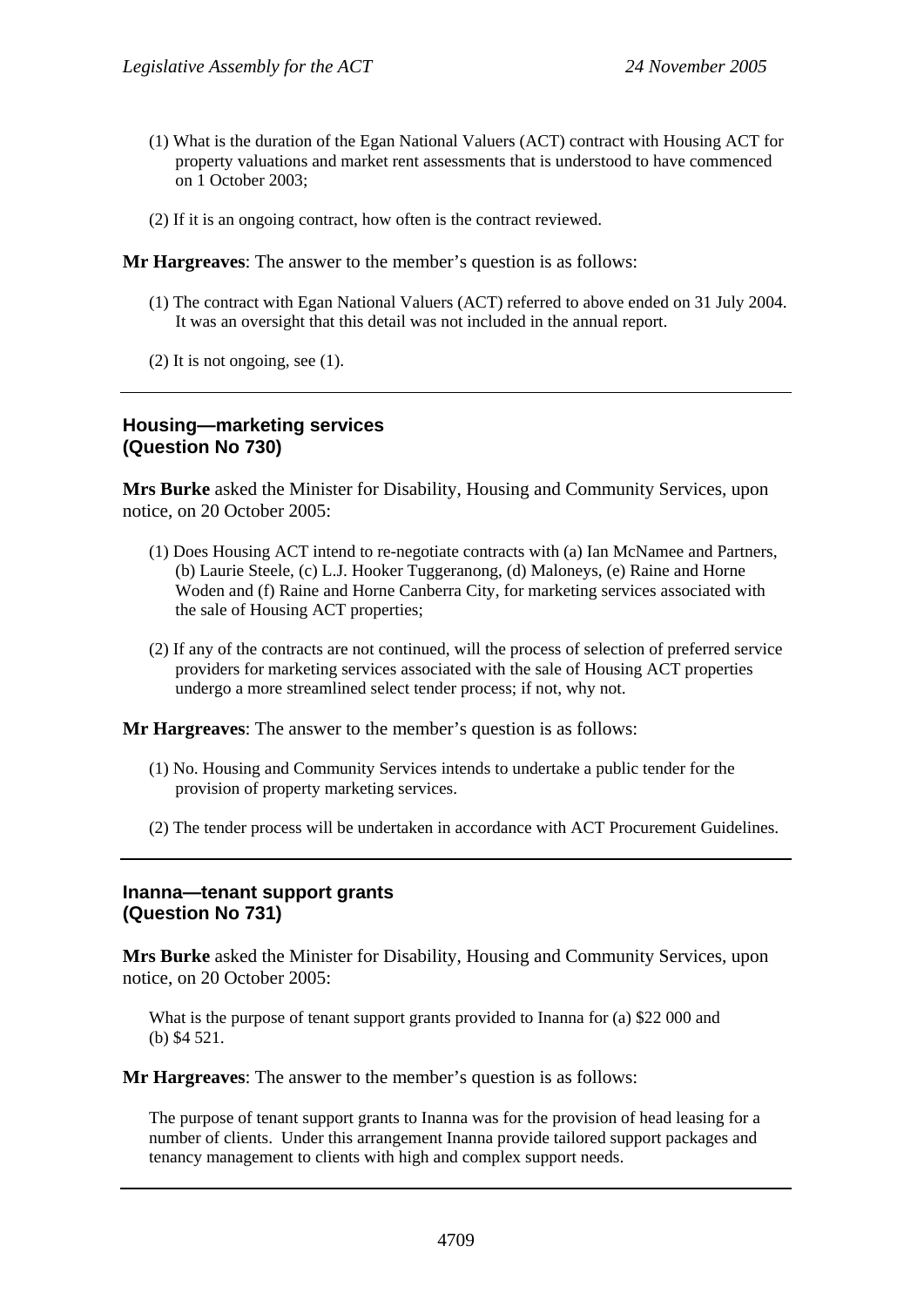## **Belconnen arts centre (Question No 733)**

**Mr Stefaniak** asked the Minister for Arts, Heritage and Indigenous Affairs, upon notice, on 15 November 2005:

- (1) Given that in the response to question on notice No 526 the Minister stated that \$43 048 was spent as at the end of 2004-05 on the Belconnen Arts Centre project, (a) why does the 2004-05 June quarter capital works progress report show that the end of year expenditure was \$3 000 and (b) what is the correct figure;
- (2) Will the \$500 000 allocated in the 2005-06 Budget cover construction of the new centre or will additional funds have to be allocated in the 2006-07 financial year for construction;
- (3) What work is still to be undertaken before all approvals can be given for the centre to be constructed;
- (4) What is the estimated total expenditure on this project.

**Mr Stanhope**: The answer to the member's question is as follows:

- (1) a) The 2005-05 June quarter capital works progress report does not show the end of year expenditure on this project as \$3,000, rather it shows the figure as \$39,000. b) The earlier figure provided, \$43,048, includes GST.
- (2) As stated in the 2005-06 Budget Papers (see Budget Paper 3 page 214), the \$500,000 is for forward design. Additional funds will be required to complete construction of the Centre.
- (3) Completion of design for the Centre, allocation of funding for construction and lodgement of a development application will be required before approvals can be given for the centre to be constructed.
- (4) Estimated total expenditure will be finalised during the design process.

## **Capital works (Question No 734)**

**Mrs Dunne** asked the Minister for the Environment, upon notice, on 15 November 2005:

- (1) What is the current status of the capital works project, listed in the 2004-05 June quarter capital works progress report, titled Restoring and Enhancing Tidbinbilla Nature Reserve-Non Urban Study-Stage 2;
- (2) Was this project completed in October 2005 as proposed in the 2004-05 June quarter capital works progress report; if so, when was it completed and when will the study be released publicly; if not, why not and when will it be completed.

**Mr Stanhope**: The answer to the member's question is as follows: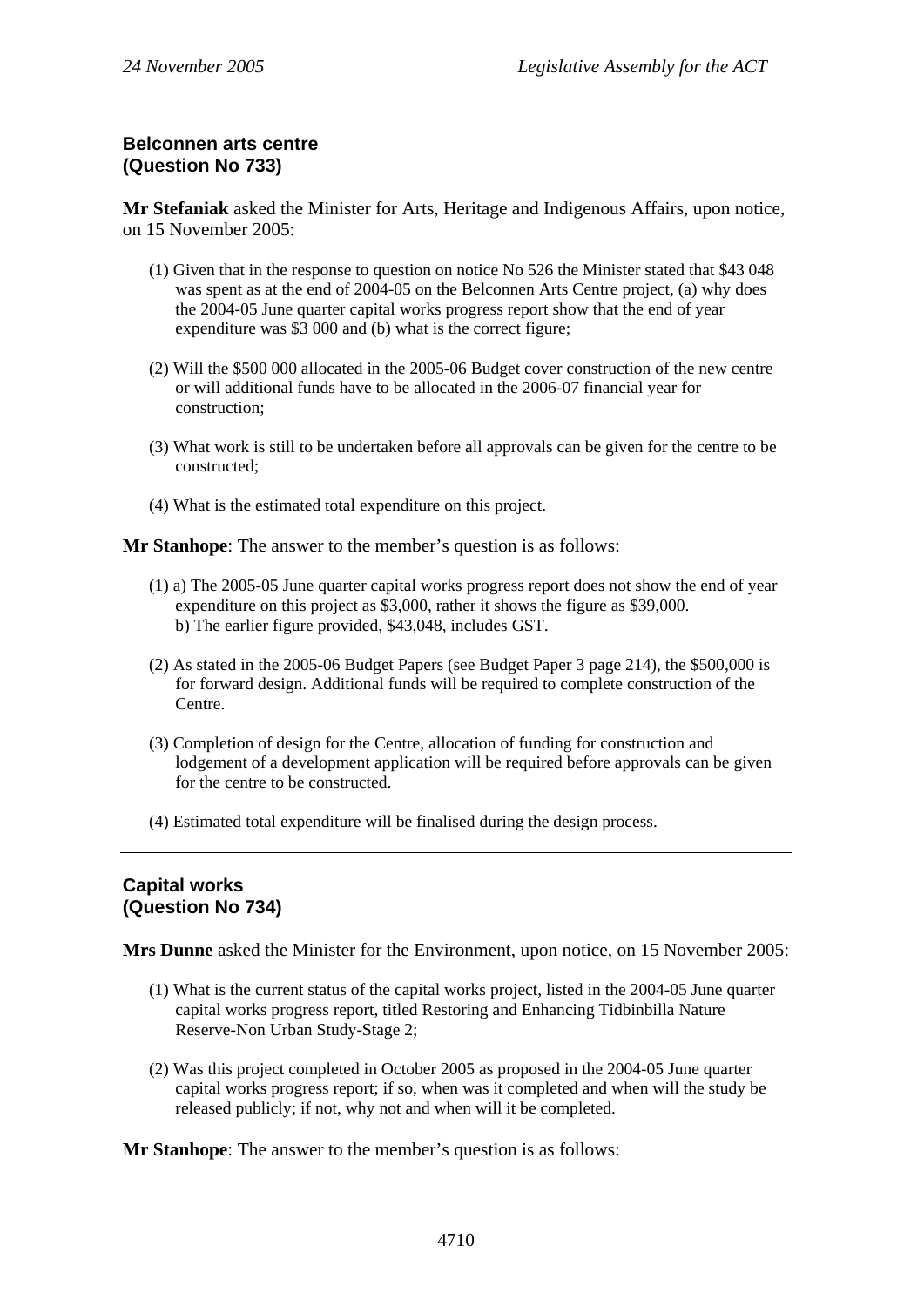There are three components to this capital project. The first component is the construction of a Nature Discovery Playground at a cost of \$900,000. The playground is currently under construction and is due for completion in January 2006.

The second component provides \$100,000 towards the upgrade of the water reticulation system within the Reserve. The design for the water reticulation upgrade is being finalised and construction is due to be completed by August 2006.

The third component is the re-development of the wetlands at Tidbinbilla. This project has been amalgamated with the Nature Discovery Centre project and forms the centrepiece of the new development. The project completion date for the Nature Discovery Centre project is mid 2008.

The 'Non-Urban Study' in the project title refers to the project's relationship with the ACT Government's Non-Urban Study, commissioned after the bushfires to identify opportunities for enhancing non-urban lands in the ACT. There is no study funded with this capital project apart from standard design works.

# **Capital works (Question No 735)**

**Mrs Dunne** asked the Minister for the Environment, upon notice, on 15 November 2005:

- (1) Why has none of the \$150 000 allocated to *Building Energy Efficiency Upgrade Program Stage 1* in the 2004-05 capital works program been expended at the end of the 2004-05 financial year;
- (2) What was the project designed to achieve;
- (3) Is the project still on target to be completed by the end of November 2005;
- (4) Have the funds for this project been rolled over to the 2005-06 financial year or has the project been cancelled.

**Mr Stanhope**: The answer to the member's question is as follows:

- (1) The terms of the contract did not require payment until the delivery of reports. As there were several audits being undertaken at once, the final reports were not completed until after the 2004-05 financial year.
- (2) This program provides energy efficiency audits for ACT Government buildings. The Audits identify the most effective energy efficiency improvements for these buildings including detailed strategies and practices that will significantly reduce the amount of energy consumed by Government operations in the buildings audited.

Relevant agencies are responsible for implementing the recommendations of the audits. The aim is to reduce greenhouse gas emissions and save the Government money on power bills.

(3) All draft audit reports have been received and should be reviewed by the end of November. A summary and evaluation of the project will follow.